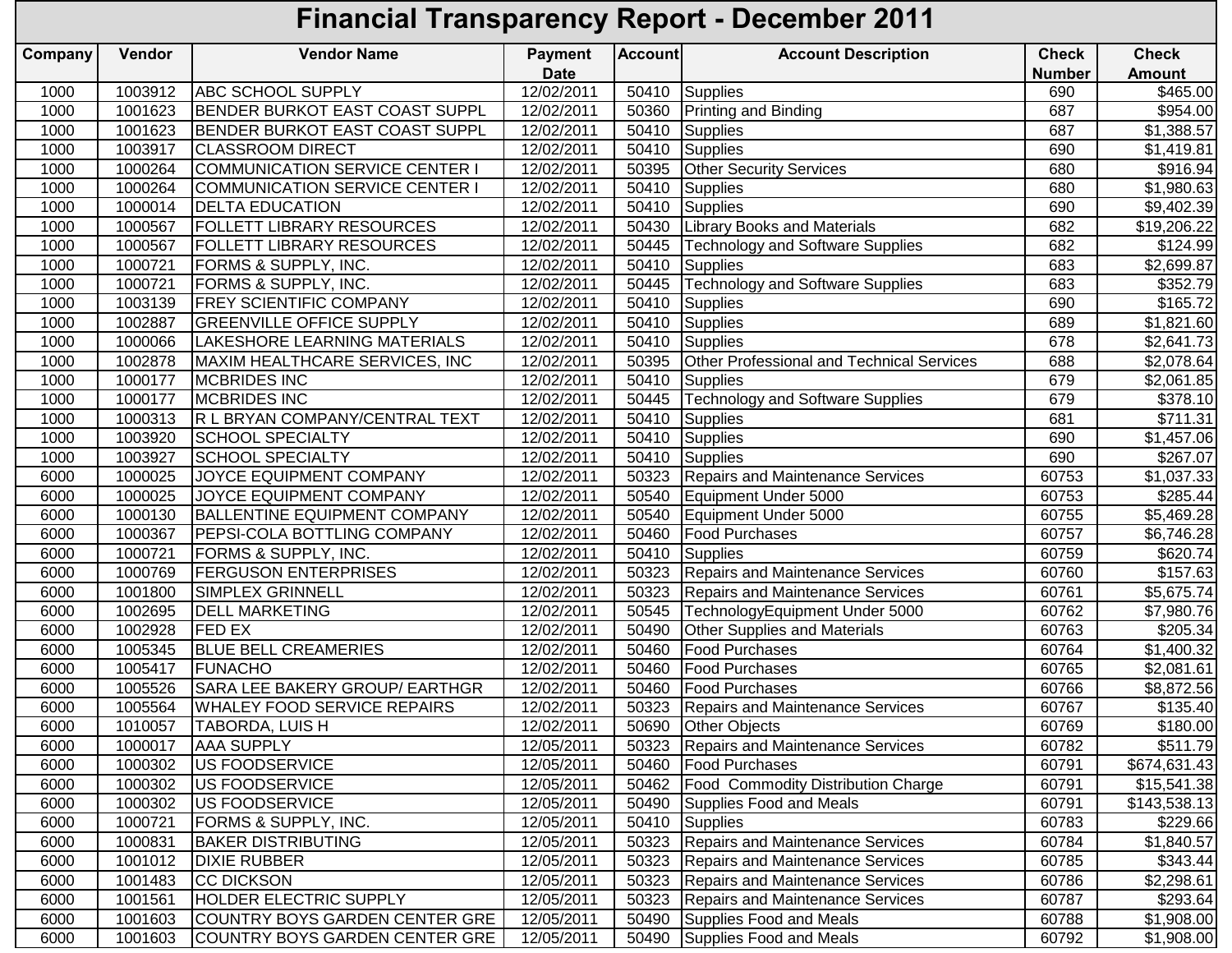| 6000 | 1004748 | <b>IMARVIN'S PRODUCE</b>              | 12/05/2011 |       | 50460   Food Purchases                             | 60793 | \$32,517.64          |
|------|---------|---------------------------------------|------------|-------|----------------------------------------------------|-------|----------------------|
| 6000 | 1005526 | SARA LEE BAKERY GROUP/ EARTHGR        | 12/05/2011 | 50460 | <b>Food Purchases</b>                              | 60789 | \$4,246.10           |
| 6000 | 1009205 | ARAMARK, FURMAN DINING SERV           | 12/05/2011 | 50312 | <b>Instructional Programs Improvement Services</b> | 60790 | \$3,768.81           |
| 1000 | 1007901 | A & N FENCE AND DECK, LLC             | 12/07/2011 | 50323 | R&M Grounds                                        | 43346 | \$2,754.42           |
| 1000 | 1000052 | <b>AIMS EDUCATION FOUNDATION</b>      | 12/07/2011 | 50410 | Supplies                                           | 43348 | \$519.40             |
| 1000 | 1009015 | <b>ALTERNATE FORCE</b>                | 12/07/2011 | 50410 | <b>Supplies</b>                                    | 43351 | \$875.69             |
| 1000 | 1007962 | <b>AMERICAN ACRYLICS USA LLC</b>      | 12/07/2011 | 50410 | Supplies                                           | 43352 | \$174.39             |
| 1000 | 1000977 | <b>AMERICAN MATHEMATICS COMPETITI</b> | 12/07/2011 | 50395 | Other Professional and Technical Services          | 43353 | \$275.00             |
| 1000 | 1003590 | <b>AMERICAN SECURITY</b>              | 12/07/2011 | 50329 | Other - Property Serv                              | 43354 | \$12,747.11          |
| 1000 | 1003590 | AMERICAN SECURITY                     | 12/07/2011 | 50395 | Other Professional and Technical Services          | 43354 | \$776.88             |
| 1000 | 1003590 | AMERICAN SECURITY                     | 12/07/2011 | 50395 | <b>Other Security Services</b>                     | 43354 | \$1,419.30           |
| 1000 | 1000849 | <b>APPLE INC.</b>                     | 12/07/2011 | 50545 | TechnologyEquipment Under 5000                     | 43356 | \$1,333.48           |
| 1000 | 1007542 | <b>ASCENT INFORMATION TECHNOLOGY</b>  | 12/07/2011 | 50445 | <b>Technology and Software Supplies</b>            | 43358 | \$3,110.95           |
| 1000 | 1009040 | <b>BAKER SALES, INC</b>               | 12/07/2011 | 50520 | <b>ConstructionServices Buildings Capitalize</b>   | 43360 | \$57,782.85          |
| 1000 | 1007213 | <b>BANK OF AMERICA</b>                | 12/07/2011 | 50660 | <b>Pupil Activity</b>                              | 43361 | \$10,945.99          |
| 1000 | 1002150 | <b>BARNES &amp; NOBLE, INC.</b>       | 12/07/2011 | 50410 | <b>Supplies</b>                                    | 43362 | \$4,930.27           |
| 1000 | 1002150 | <b>BARNES &amp; NOBLE, INC.</b>       | 12/07/2011 | 50420 | <b>Textbooks</b>                                   | 43362 | \$626.70             |
| 1000 | 1000133 | <b>BATTERY SPECIALISTS INC</b>        | 12/07/2011 | 50410 | Supplies-Custodial                                 | 43363 | \$562.34             |
| 1000 | 1001567 | <b>BILINGUAL DICTIONARIES</b>         | 12/07/2011 | 50410 | Supplies                                           | 43374 | \$581.28             |
| 1000 | 1000141 | <b>BI-LO</b>                          | 12/07/2011 | 50410 | Supplies                                           | 43372 | \$409.68             |
| 1000 | 1006377 | <b>BI-LO</b>                          | 12/07/2011 | 50410 | <b>Supplies</b>                                    | 43373 | \$433.74             |
| 1000 | 1000141 | <b>BI-LO</b>                          | 12/07/2011 | 50490 | Supplies Food and Meals                            | 43372 | $\overline{$}138.19$ |
| 1000 | 1001105 | <b>BINSWANGER</b>                     | 12/07/2011 | 50323 | <b>R&amp;M Serv-Plant Serv</b>                     | 43375 | \$1,088.71           |
| 1000 | 1000145 | <b>BLUE RIDGE RURAL WATER COMPANY</b> | 12/07/2011 | 50321 | Public Utility Services (Excludes EnergySee 470)   | 43379 | \$195.91             |
| 1000 | 1000805 | <b>BOUND TO STAY BOUND</b>            | 12/07/2011 | 50430 | <b>Library Books and Materials</b>                 | 43382 | \$2,154.47           |
| 1000 | 1003993 | <b>BRANTLEY ELECTRONIC SUPPLY, IN</b> | 12/07/2011 | 50410 | Supplies-Routine Maintenance                       | 43383 | \$998.11             |
| 1000 | 1003233 | <b>BRASHIER MID COLLEGE CHARTER</b>   | 12/07/2011 | 20412 | <b>FICA Withholdings</b>                           | 43384 | $\overline{$}382.50$ |
| 1000 | 1003233 | <b>BRASHIER MID COLLEGE CHARTER</b>   | 12/07/2011 | 50720 | <b>Transits</b>                                    | 43385 | \$40,748.00          |
| 1000 | 1000160 | <b>BURMAX COMPANY INC</b>             | 12/07/2011 | 50410 | <b>Supplies</b>                                    | 43392 | \$1,375.24           |
| 1000 | 1001980 | BUSINESS SOLUTIONS 2000, INC.         | 12/07/2011 | 50445 | <b>Technology and Software Supplies</b>            | 43393 | \$505.48             |
| 1000 | 1009881 | C & G BUILDERS, INC.                  | 12/07/2011 | 50520 | ConstructionServices (Temp) Building/Constructio   | 43394 | \$72,969.66          |
| 1000 | 1000163 | <b>CALLOWAY HOUSE INC</b>             | 12/07/2011 | 50410 | <b>Supplies</b>                                    | 43395 | \$120.65             |
| 1000 | 1000164 | <b>CAMCOR</b>                         | 12/07/2011 | 50445 | <b>Technology and Software Supplies</b>            | 43396 | \$1,518.57           |
| 1000 | 1010491 | CAROLINA AD SPECIALTY, INC            | 12/07/2011 | 50410 | Supplies                                           | 43398 | \$334.84             |
| 1000 | 1000752 | CAROLINA BIOLOGICAL SUPPLY CO         | 12/07/2011 | 50410 | Supplies                                           | 43399 | \$577.37             |
| 1000 | 1004852 | CARRIE LERSCH SERVICES, LLC           | 12/07/2011 | 50395 | Other Professional and Technical Services          | 43400 | \$625.01             |
| 1000 | 1002680 | CHARTER COMMUNICATIONS                | 12/07/2011 |       | 50395 Other Professional and Technical Services    | 43402 | \$309.97             |
| 1000 | 1001439 | <b>CHICK-FIL-A</b>                    | 12/07/2011 | 50490 | Supplies Food and Meals                            | 43404 | \$235.76             |
| 1000 | 1002949 | CHURCHICH RECREATIONAL DESIGN         | 12/07/2011 | 50520 | ConstructionServices (Temp) Building/Constructid   | 43405 | \$900.00             |
| 1000 | 1002262 | <b>CITY ELECTRIC SUPPLY</b>           | 12/07/2011 | 50410 | Supplies-Custodial                                 | 43406 | \$1,468.58           |
| 1000 | 1005616 | <b>CITY OF MAULDIN</b>                | 12/07/2011 |       | 50395   Prof Tech Srvc-SRO Contracts               | 43408 | \$8,333.33           |
| 1000 | 1000664 | <b>CLEMSON UNIVERSITY</b>             | 12/07/2011 | 50399 | Miscellaneous Purchased Services                   | 43410 | \$4,800.00           |
| 1000 | 1002247 | <b>CLINTON, JIM</b>                   | 12/07/2011 | 50323 | R&M Serv-Piano & Strings Serv                      | 43411 | \$465.40             |
| 1000 | 1000213 | <b>COMMISSION OF PUBLIC WORKS</b>     | 12/07/2011 | 50321 | Public Utility Services (Excludes EnergySee 470)   | 43412 | \$3,615.21           |
| 1000 | 1000213 | COMMISSION OF PUBLIC WORKS            | 12/07/2011 | 50470 | Energy-Electricity                                 | 43412 | \$40,723.76          |
| 1000 | 1000213 | COMMISSION OF PUBLIC WORKS            | 12/07/2011 | 50470 | Energy-Gas                                         | 43412 | \$8,068.02           |
| 1000 | 1000268 | <b>COMPUSULT INC</b>                  | 12/07/2011 | 50445 | Technology and Software Supplies                   | 43413 | \$337.38             |
| 1000 | 1002916 | COMPUTER SOFTWARE INNOVATIONS/        | 12/07/2011 | 50345 | Technology                                         | 43414 | \$7,040.00           |
| 1000 | 1002916 | COMPUTER SOFTWARE INNOVATIONS/        | 12/07/2011 | 50410 | Supplies                                           | 43414 | \$540.60             |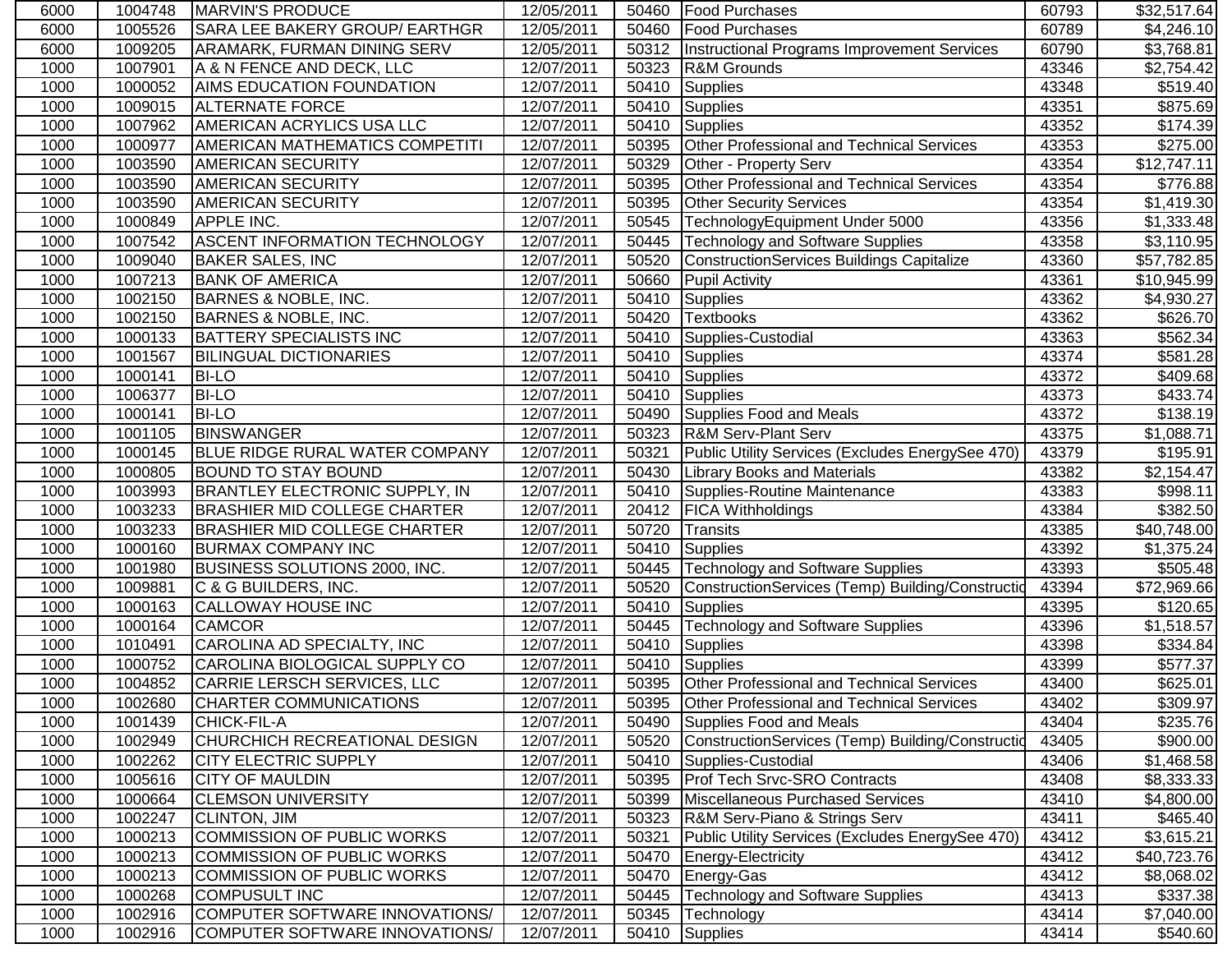| 1000 | 1002916 | COMPUTER SOFTWARE INNOVATIONS/        | 12/07/2011 | 50445 | <b>Technology and Software Supplies</b>          | 43414 | \$1,285.78  |
|------|---------|---------------------------------------|------------|-------|--------------------------------------------------|-------|-------------|
| 1000 | 1001886 | COPY SPOT, INC.                       | 12/07/2011 | 50395 | Digitalization For As-Built Drawings             | 43415 | \$969.90    |
| 1000 | 1003661 | COSTUMER, INC., THE                   | 12/07/2011 | 50410 | Supplies                                         | 43417 | \$134.36    |
| 1000 | 1002963 | COUNTER ACT, INC.                     | 12/07/2011 | 50410 | Supplies-Routine Maintenance                     | 43418 | \$445.20    |
| 1000 | 1000317 | <b>COWART AWARDS</b>                  | 12/07/2011 | 50410 | Supplies                                         | 43419 | \$511.45    |
| 1000 | 1000332 | <b>CRANDALL CORPORATION</b>           | 12/07/2011 | 50395 | Prof Tech Srvc-Chemical Disposal                 | 43421 | \$893.27    |
| 1000 | 1006223 | <b>CSI TECHNOLOGY OUTFITTERS</b>      | 12/07/2011 | 50445 | <b>Technology and Software Supplies</b>          | 43423 | \$3,074.00  |
| 1000 | 1000934 | <b>DE LAGE LANDEN FINANCIAL SERVI</b> | 12/07/2011 | 50345 | <b>Tech Srvc-Copier Contract</b>                 | 43424 | \$243.02    |
| 1000 | 1002695 | <b>DELL MARKETING</b>                 | 12/07/2011 | 50445 | <b>Technology and Software Supplies</b>          | 43425 | \$5,860.38  |
| 1000 | 1002695 | <b>DELL MARKETING</b>                 | 12/07/2011 | 50545 | TechnologyEquipment Under 5000                   | 43425 | \$4,952.32  |
| 1000 | 1002171 | <b>DEVELOPMENTAL PEDIATRICS</b>       | 12/07/2011 | 50395 | Other Professional and Technical Services        | 43426 | \$1,369.00  |
| 1000 | 1000755 | <b>DICK BLICK COMPANY</b>             | 12/07/2011 | 50410 | <b>Supplies</b>                                  | 43427 | \$118.13    |
| 1000 | 1000838 | <b>DUKE POWER</b>                     | 12/07/2011 | 50470 | Energy-Electricity                               | 43429 | \$292.05    |
| 1000 | 1010010 | <b>EMPOWERING WRITERS</b>             | 12/07/2011 | 50410 | <b>Supplies</b>                                  | 43434 | \$524.70    |
| 1000 | 1001703 | <b>ENTERPRISE RENT-A-CAR</b>          | 12/07/2011 | 50332 | <b>Emp Tvl-Conference Transportation</b>         | 43436 | \$434.49    |
| 1000 | 1002145 | <b>FINISHMASTER, INC.</b>             | 12/07/2011 | 50410 | Supplies                                         | 43438 | \$1,101.45  |
| 1000 | 1001572 | <b>FLINN SCIENTIFIC, INC.</b>         | 12/07/2011 | 50410 | Supplies                                         | 43439 | \$277.21    |
| 1000 | 1008333 | <b>FLOCABULARY</b>                    | 12/07/2011 | 50345 | Technology                                       | 43440 | \$315.00    |
| 1000 | 1000433 | <b>FORREST MOVERSGEO FORREST</b>      | 12/07/2011 | 50580 | Mobile Classrooms Leasing Non Capitalize         | 43444 | \$3,500.00  |
| 1000 | 1002417 | <b>FRINGE BENEFITS MANGEMENT COMP</b> | 12/07/2011 | 20412 | Out of Pocket Medical                            | 43446 | \$166.67    |
| 1000 | 1009159 | <b>GALLAGHER, LAUREN M</b>            | 12/07/2011 | 50395 | <b>Other Professional and Technical Services</b> | 43447 | \$3,520.00  |
| 1000 | 1002021 | GALLS, INC.                           | 12/07/2011 | 50410 | Supplies                                         | 43448 | \$1,401.50  |
| 1000 | 1000443 | <b>GAYLORD BROTHERS</b>               | 12/07/2011 | 50410 | Supplies                                         | 43450 | \$308.88    |
| 1000 | 1000446 | <b>GENESIS II</b>                     | 12/07/2011 | 20410 | Inventory Recd not Vouchered                     | 43451 | \$9,463.68  |
| 1000 | 1009697 | <b>GOPHER PROFORMANCE</b>             | 12/07/2011 | 50410 | Supplies                                         | 43453 | \$702.20    |
| 1000 | 1009697 | <b>GOPHER PROFORMANCE</b>             | 12/07/2011 | 50410 | Supplies                                         | 43454 | \$1,485.78  |
| 1000 | 1000415 | <b>GREENVILLE NEWS SUBSCRIPTION</b>   | 12/07/2011 | 50410 | Supplies                                         | 43657 | \$105.65    |
| 1000 | 1002688 | <b>GREENVILLE TECH CHARTER HIGH S</b> | 12/07/2011 | 50720 | <b>Transits</b>                                  | 43465 | \$40,748.00 |
| 1000 | 1001497 | <b>GREENVILLE WATER SYSTEM</b>        | 12/07/2011 | 50321 | Public Utility Services (Excludes EnergySee 470) | 43466 | \$38,858.24 |
| 1000 | 1003102 | <b>GREER, JENNIFER CARON</b>          | 12/07/2011 | 50395 | Other Professional and Technical Services        | 43470 | \$580.00    |
| 1000 | 1001088 | <b>HANCOCK FABRICS</b>                | 12/07/2011 | 50410 | Supplies                                         | 43473 | \$138.86    |
| 1000 | 1002666 | HANNON, GAYLE H.                      | 12/07/2011 | 50395 | Other Professional and Technical Services        | 43474 | \$560.00    |
| 1000 | 1003236 | <b>HAWKINS TOWING INC.</b>            | 12/07/2011 | 50323 | R&M Serv-Vehicle Serv                            | 43475 | \$375.00    |
| 1000 | 1000561 | <b>HERITAGE PROPANE</b>               | 12/07/2011 | 50470 | Energy-Gas                                       | 43478 | \$319.33    |
| 1000 | 1002388 | <b>HOFFMAN &amp; HOFFMAN INC.</b>     | 12/07/2011 | 50520 | ConstructionServices (Temp) Building/Constructid | 43483 | \$848.00    |
| 1000 | 1001561 | <b>HOLDER ELECTRIC SUPPLY</b>         | 12/07/2011 | 50410 | Supplies-Custodial                               | 43484 | \$399.72    |
| 1000 | 1001561 | HOLDER ELECTRIC SUPPLY                | 12/07/2011 |       | 50410 Supplies-Routine Maintenance               | 43484 | \$2,548.88  |
| 1000 | 1000539 | <b>HOUGHTON MIFFLIN HARCOURT</b>      | 12/07/2011 | 50410 | Supplies                                         | 43486 | \$109.05    |
| 1000 | 1000341 | <b>IANCICI/CPI</b>                    | 12/07/2011 | 50640 | Organization Membership Dues and Fees (Profes    | 43420 | \$125.00    |
| 1000 | 1008012 | <b>ICE MILLER, LLP</b>                | 12/07/2011 | 50395 | <b>Other Professional and Technical Services</b> | 43490 | \$11,250.00 |
| 1000 | 1003147 | <b>IKON FINANCIAL SERVICES</b>        | 12/07/2011 | 50325 | Rentals                                          | 43491 | \$995.49    |
| 1000 | 1001619 | <b>INDOOR AIR QUALITY ASSOCIATION</b> | 12/07/2011 | 50640 | Organization Membership Dues and Fees (Profes    | 43493 | \$295.00    |
| 1000 | 1000835 | <b>INGLES MARKETS, INC. #206</b>      | 12/07/2011 | 50490 | <b>Supplies Food and Meals</b>                   | 43494 | \$281.29    |
| 1000 | 1001142 | INTERNATIONAL BACCALAUREATE NA        | 12/07/2011 | 50345 | Technology                                       | 43495 | \$561.00    |
| 1000 | 1000552 | <b>J &amp; R FENCING COMPANY</b>      | 12/07/2011 | 50410 | Supplies-Grounds                                 | 43496 | \$749.76    |
| 1000 | 1007453 | JA PIPER ROOFING CO                   | 12/07/2011 | 50323 | Repairs and Maintenance Services                 | 43498 | \$375.00    |
| 1000 | 1000462 | <b>JANPAK</b>                         | 12/07/2011 | 50410 | Supplies-Custodial                               | 43499 | \$1,253.36  |
| 1000 | 1001790 | JOHNSTONE SUPPLY                      | 12/07/2011 | 50410 | Supplies-HVAC supplies                           | 43501 | \$1,834.96  |
| 1000 | 1006188 | JONES, SUSAN M(BOYS HOME OF TH        | 12/07/2011 | 50311 | <b>Instructional Services</b>                    | 43502 | \$640.20    |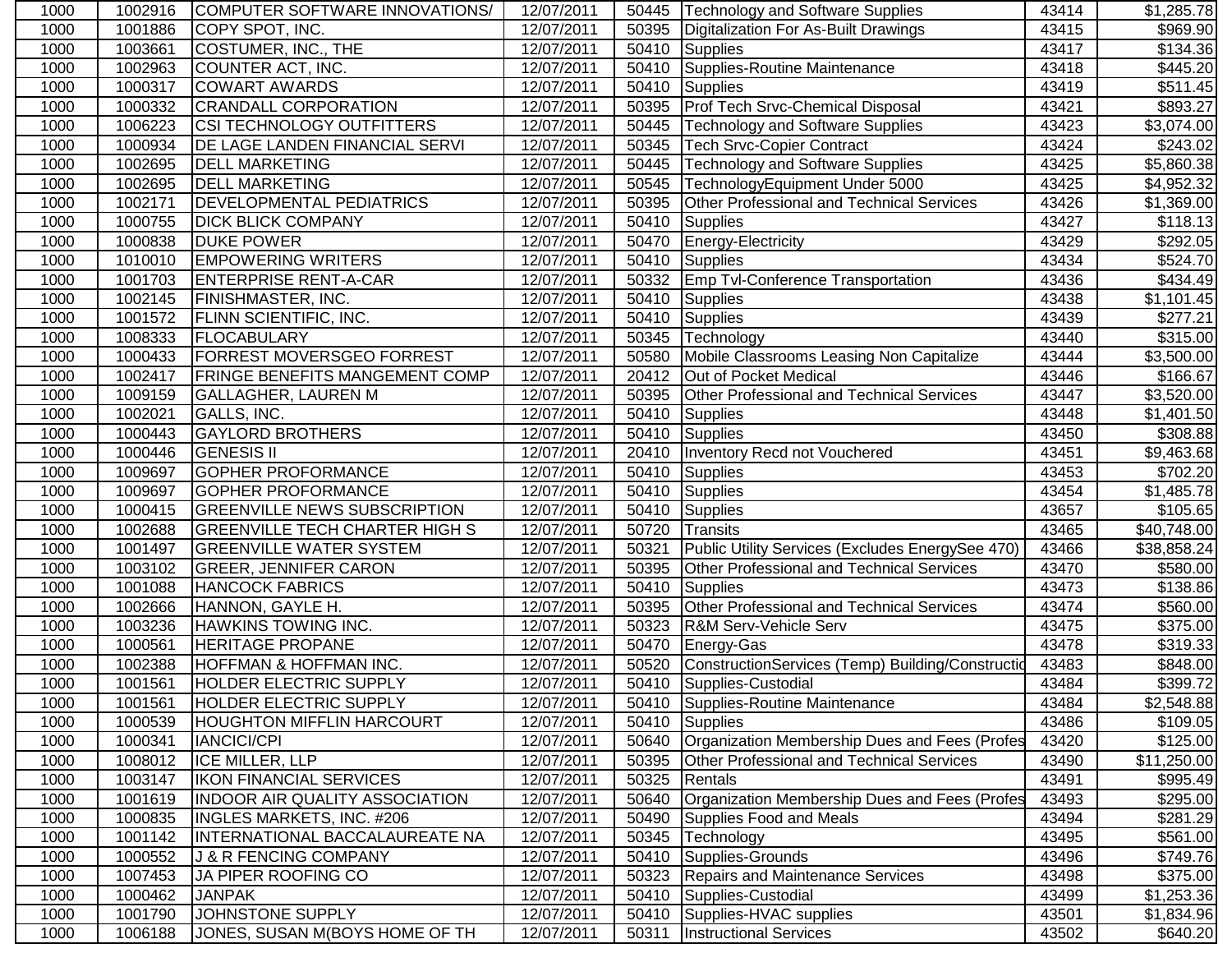| 1000 | 1002589 | <b>KADI MEDICAL SERVICES</b>          | 12/07/2011 |       | 50345   Technology                               | 43503 | \$153.00               |
|------|---------|---------------------------------------|------------|-------|--------------------------------------------------|-------|------------------------|
| 1000 | 1010420 | KEN'S AUTO & TRUCK BODY REPAIR        | 12/07/2011 | 50323 | R&M Serv-Vehicle Serv                            | 43504 | $\overline{$3,992.00}$ |
| 1000 | 1010084 | KUTA SOFTWARE LLC                     | 12/07/2011 | 50345 | Technology                                       | 43506 | \$996.00               |
| 1000 | 1002929 | LANGSTON CHARTER MIDDLE SCHOOL        | 12/07/2011 | 50410 | Supplies                                         | 43512 | \$4,427.52             |
| 1000 | 1002929 | LANGSTON CHARTER MIDDLE SCHOOL        | 12/07/2011 | 50720 | Transits                                         | 43511 | \$40,748.00            |
| 1000 | 1005463 | <b>LASER SERVICES, INC.</b>           | 12/07/2011 | 50445 | Technology and Software Supplies                 | 43513 | \$207.76               |
| 1000 | 1004405 | LAWLER AND ASSOCIATES LLC             | 12/07/2011 | 50395 | Other Professional and Technical Services        | 43515 | \$450.00               |
| 1000 | 1004462 | LAWSON SOFTWARE AMERICAS-USD          | 12/07/2011 | 50345 | Technology                                       | 43516 | \$9,995.00             |
| 1000 | 232012  | LEAD ACADEMY CHARTER SCHOOL           | 12/07/2011 | 50410 | Supplies                                         | 43517 | \$853.22               |
| 1000 | 1003602 | <b>LEARNING FOCUSED</b>               | 12/07/2011 | 50410 | Supplies                                         | 43521 | \$2,200.00             |
| 1000 | 1002934 | <b>LEGACY CHARTER SCHOOL</b>          | 12/07/2011 | 50410 | Supplies                                         | 43522 | \$5,499.81             |
| 1000 | 1000784 | LESLIE SHEET METAL WORKS              | 12/07/2011 | 50410 | Supplies-Routine Maintenance                     | 43523 | \$200.34               |
| 1000 | 1000099 | <b>LIBRARY VIDEO COMPANY</b>          | 12/07/2011 | 50445 | <b>Technology and Software Supplies</b>          | 43524 | \$141.60               |
| 1000 | 1010377 | LIFE LAB SCIENCE PROGRAM              | 12/07/2011 | 50410 | <b>Supplies</b>                                  | 43525 | \$163.04               |
| 1000 | 1004701 | <b>LITTLE CAESAR'S</b>                | 12/07/2011 | 50490 | Supplies Food and Meals                          | 43527 | \$319.68               |
| 1000 | 1005469 | LOWE'S - CHERRYDALE                   | 12/07/2011 | 50520 | ConstructionServices (Temp) Building/Constructio | 43528 | \$4,882.60             |
| 1000 | 1010104 | LS&S LLC                              | 12/07/2011 | 50410 | Supplies                                         | 43530 | \$444.14               |
| 1000 | 1005929 | MAINTENANCE CONSTRUCTION TECH         | 12/07/2011 | 50640 | Organization Membership Dues and Fees (Profes    | 43531 | \$300.00               |
| 1000 | 1003404 | MANAGEMENT DECISIONS                  | 12/07/2011 | 50395 | Other Professional and Technical Services        | 43532 | \$17,833.75            |
| 1000 | 1000209 | <b>MARIETTA WATER DISTRICT</b>        | 12/07/2011 | 50321 | Public Utility Services (Excludes EnergySee 470) | 43533 | \$498.01               |
| 1000 | 1000983 | MARSHALL CAVENDISH CORP.              | 12/07/2011 | 50430 | <b>Library Books and Materials</b>               | 43534 | \$763.86               |
| 1000 | 1007717 | <b>MASTERCRAFT RENOVAITON SYSTEMS</b> | 12/07/2011 | 50323 | <b>R&amp;M Serv-Plant Serv</b>                   | 43535 | \$584.00               |
| 1000 | 1005122 | MCCOY, MELODY JOELL                   | 12/07/2011 | 50311 | <b>Instructional Services</b>                    | 43540 | \$270.00               |
| 1000 | 1002595 | MCGUIRE-WOODS LLP                     | 12/07/2011 |       | 50319 Legal Services                             | 43542 | \$463.55               |
| 1000 | 1001281 | <b>MEYER CENTER</b>                   | 12/07/2011 | 50410 | Supplies                                         | 43543 | \$138.36               |
| 1000 | 1009919 | MILLMARK EDUCATION CORP               | 12/07/2011 | 50410 | Supplies                                         | 43544 | \$844.80               |
| 1000 | 1009018 | MINDSTEP, INC                         | 12/07/2011 | 50550 | Local Funds AP                                   | 43545 | \$681.97               |
| 1000 | 1009018 | MINDSTEP, INC                         | 12/07/2011 | 50410 | Supplies                                         | 43545 | \$2,746.42             |
| 1000 | 1001230 | MODERN SCHOOL SUPPLIES, INC           | 12/07/2011 | 50410 | Supplies                                         | 43547 | \$134.99               |
| 1000 | 1010221 | MORRELL MANUFACTURING INC             | 12/07/2011 | 50410 | Supplies                                         | 43549 | \$176.00               |
| 1000 | 1003669 | <b>MY OFFICE PRODUCTS.COM</b>         | 12/07/2011 | 50410 | Supplies                                         | 43552 | \$288.67               |
| 1000 | 1002203 | <b>NAPA AUTO PARTS</b>                | 12/07/2011 | 50410 | Supplies                                         | 43553 | \$382.18               |
| 1000 | 1000205 | NASCO INC                             | 12/07/2011 |       | 50410 Supplies                                   | 43554 | \$1,054.28             |
| 1000 | 1000228 | NATIONAL SCHOOL PRODUCTS              | 12/07/2011 | 50410 | Supplies                                         | 43556 | \$176.52               |
| 1000 | 1002483 | <b>NATURE WATCH</b>                   | 12/07/2011 | 50410 | Supplies                                         | 43557 | \$157.14               |
| 1000 | 1002566 | NETSUPPORT INC.                       | 12/07/2011 |       | 50430 Library Books and Materials                | 43558 | \$112.14               |
| 1000 | 1004450 | <b>OFFICE DEPOT</b>                   | 12/07/2011 |       | 50445   Technology and Software Supplies         | 43565 | $\sqrt{$107.44}$       |
| 1000 | 1001870 | <b>OFFICE DEPOT, INC.</b>             | 12/07/2011 | 50410 | Supplies                                         | 43566 | \$142.00               |
| 1000 | 1001870 | <b>OFFICE DEPOT, INC.</b>             | 12/07/2011 | 50445 | <b>Technology and Software Supplies</b>          | 43566 | \$476.98               |
| 1000 | 1003640 | <b>OPERATOR'S UNLIMITED</b>           | 12/07/2011 | 50321 | Public Utility Services (Excludes EnergySee 470) | 43567 | \$3,999.99             |
| 1000 | 1008622 | <b>ORKIN, INC</b>                     | 12/07/2011 |       | 50323 R&M Serv-Pest Control Serv                 | 43569 | \$3,185.00             |
| 1000 | 1010483 | <b>PALMETTO DRUM CO</b>               | 12/07/2011 |       | 50323 Repairs and Maintenance Services           | 43572 | \$148.40               |
| 1000 | 1007367 | PANOLTIA                              | 12/07/2011 | 50312 | Instructional Programs Improvement Services      | 43573 | \$2,178.00             |
| 1000 | 1001317 | <b>PCI EDUCATIONAL</b>                | 12/07/2011 | 50410 | Supplies                                         | 43576 | \$253.79               |
| 1000 | 1010045 | <b>PEACHTREE PROTECTIVE COVERS</b>    | 12/07/2011 | 50323 | R&M Serv-Plant Serv                              | 43577 | \$10,136.00            |
| 1000 | 1003396 | <b>PEARSON ASSESSMENTS</b>            | 12/07/2011 | 50410 | Supplies                                         | 43578 | \$1,487.40             |
| 1000 | 1000243 | <b>PEARSON EDUCATION, INC.</b>        | 12/07/2011 | 50410 | Supplies                                         | 43579 | \$153.40               |
| 1000 | 1000364 | <b>PECKNEL MUSIC COMPANY</b>          | 12/07/2011 | 50410 | Supplies                                         | 43580 | \$1,462.10             |
| 1000 | 1004446 | <b>PENCILS 'N MORE</b>                | 12/07/2011 |       | 50410 Supplies                                   | 43582 | \$241.45               |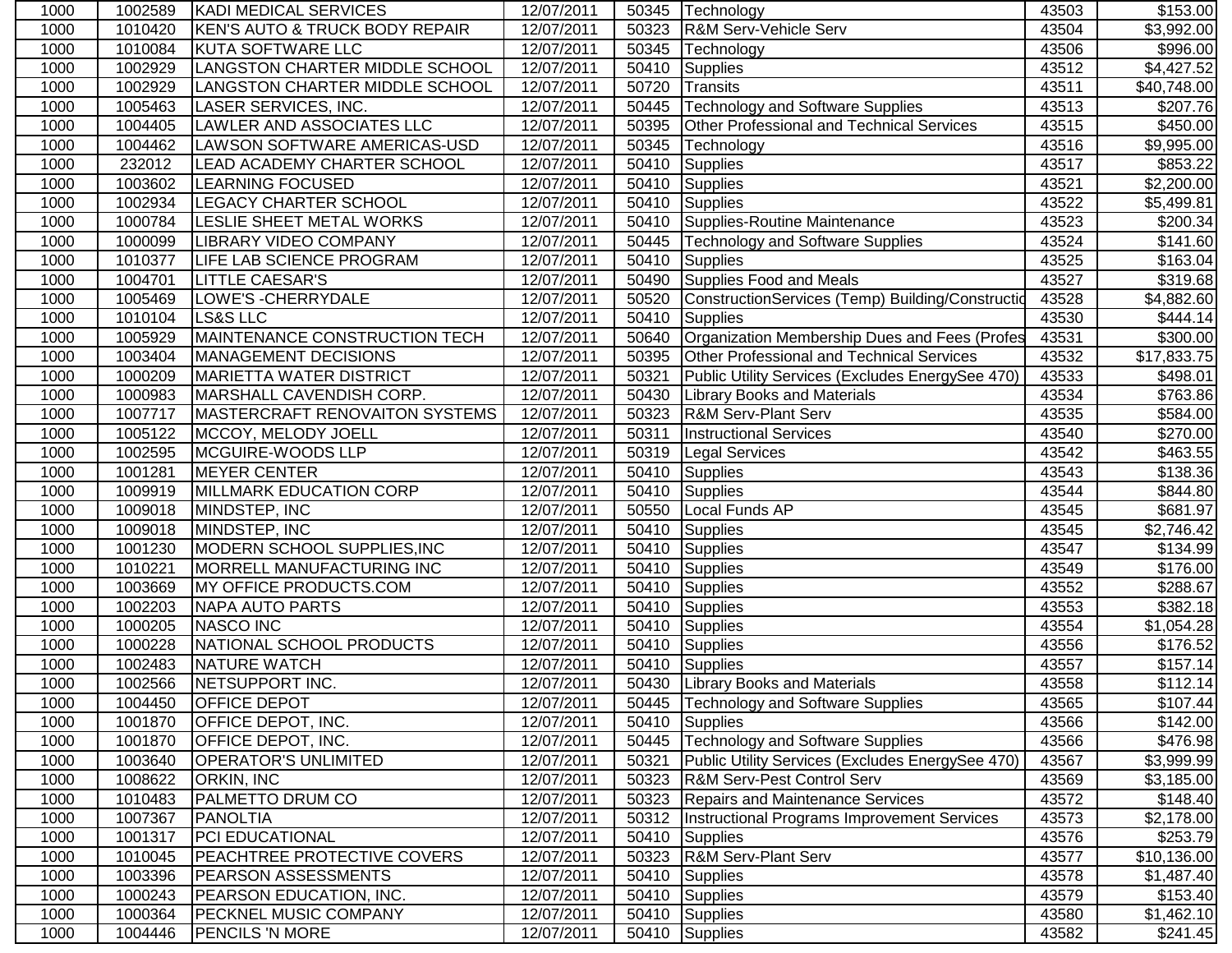| 1000 | 1000370 | <b>PERMA-BOUND BOOKS</b>              | 12/07/2011 |       | 50410 Supplies                                     | 43583 | \$2,342.20   |
|------|---------|---------------------------------------|------------|-------|----------------------------------------------------|-------|--------------|
| 1000 | 1002479 | PHONAK, LLC                           | 12/07/2011 | 50545 | TechnologyEquipment Under 5000                     | 43584 | \$3,793.39   |
| 1000 | 1008425 | <b>PHONIC EAR, INC</b>                | 12/07/2011 | 50323 | <b>Repairs and Maintenance Services</b>            | 43585 | \$133.00     |
| 1000 | 1003614 | <b>PIEDMONT NATURAL GAS</b>           | 12/07/2011 | 50470 | Energy-Gas                                         | 43586 | \$31,020.30  |
| 1000 | 1002201 | PITSCO                                | 12/07/2011 | 50410 | <b>Supplies</b>                                    | 43589 | \$1,609.94   |
| 1000 | 1001050 | <b>PITSCO EDUCATION</b>               | 12/07/2011 | 50445 | <b>Technology and Software Supplies</b>            | 43588 | \$39,220.46  |
| 1000 | 1000394 | <b>PLUS INC</b>                       | 12/07/2011 | 50323 | <b>Repairs and Maintenance Services</b>            | 43591 | \$118.72     |
| 1000 | 1010519 | <b>PRECISION MICROPRODUCTS</b>        | 12/07/2011 | 50445 | <b>Technology and Software Supplies</b>            | 43592 | \$194.00     |
| 1000 | 1001079 | PRESENTATION SYSTEMS SOUTH, IN        | 12/07/2011 | 50410 | <b>Supplies</b>                                    | 43593 | \$900.86     |
| 1000 | 1000271 | PRO-ED                                | 12/07/2011 | 50410 | <b>Supplies</b>                                    | 43594 | \$933.50     |
| 1000 | 1000271 | <b>PRO-ED</b>                         | 12/07/2011 | 50445 | <b>Technology and Software Supplies</b>            | 43594 | \$370.00     |
| 1000 | 1001378 | PROGRESS PUBLICATIONS                 | 12/07/2011 | 50410 | <b>Supplies</b>                                    | 43595 | \$162.25     |
| 1000 | 1002240 | PROJECT LEAD THE WAY, INC.            | 12/07/2011 | 50410 | <b>Supplies</b>                                    | 43596 | \$11,524.17  |
| 1000 | 1000233 | QUALITY PRODUCTS INC/CLASSROOM        | 12/07/2011 | 50410 | <b>Supplies</b>                                    | 43597 | \$353.82     |
| 1000 | 1000901 | <b>QUILL CORPORATION</b>              | 12/07/2011 | 50410 | Supplies                                           | 43598 | \$433.60     |
| 1000 | 1003615 | <b>QUILL CORPORATION</b>              | 12/07/2011 | 50410 | Supplies                                           | 43598 | \$1,331.49   |
| 1000 | 1001221 | QUILL CORPORATION CORP OFFICE         | 12/07/2011 | 50410 | Supplies                                           | 43598 | \$148.16     |
| 1000 | 1008445 | <b>RAYMOND ENGINEERING SC</b>         | 12/07/2011 | 50395 | Other Professional and Technical Services          | 43601 | \$5,450.80   |
| 1000 | 1000327 | <b>READING SOURCE</b>                 | 12/07/2011 | 50410 | Supplies                                           | 43602 | \$2,112.87   |
| 1000 | 1001573 | <b>REALLY GOOD STUFF</b>              | 12/07/2011 | 50410 | <b>Supplies</b>                                    | 43603 | \$2,065.90   |
| 1000 | 1001846 | <b>RENAISSANCE LEARNING, INC.</b>     | 12/07/2011 | 50345 | Technology                                         | 43604 | \$2,671.79   |
| 1000 | 1000815 | <b>RIVERSIDE PUBLISHING</b>           | 12/07/2011 | 50410 | Supplies-Testing                                   | 43482 | \$1,329.24   |
| 1000 | 1002408 | <b>ROBBINS TIRE SERVICE, INC.</b>     | 12/07/2011 | 50323 | <b>R&amp;M Serv-Vehicle Serv</b>                   | 43609 | \$761.60     |
| 1000 | 1009847 | S ALLAN HILL PC                       | 12/07/2011 | 50510 | Land                                               | 43614 | \$895,617.08 |
| 1000 | 1007928 | <b>SACHA'S CAF</b>                    | 12/07/2011 | 50490 | Supplies Food and Meals                            | 43615 | \$223.89     |
| 1000 | 1001498 | SALLY'S BEAUTY SUPPLIES- HILLV        | 12/07/2011 | 50410 | Supplies                                           | 43616 | \$2,049.86   |
| 1000 | 1006523 | SCHNEIDER ELECTRIC BUILDINGS A        | 12/07/2011 | 50314 | <b>Staff Services</b>                              | 43620 | \$822.56     |
| 1000 | 1006523 | <b>SCHNEIDER ELECTRIC BUILDINGS A</b> | 12/07/2011 | 50445 | <b>Technology and Software Supplies</b>            | 43620 | \$4,814.60   |
| 1000 | 1001241 | <b>SCHOOLMART</b>                     | 12/07/2011 | 50410 | <b>Supplies</b>                                    | 43621 | \$367.07     |
| 1000 | 1001190 | <b>SCSHA</b>                          | 12/07/2011 | 50332 | <b>Emp Tvl-Conference Registration</b>             | 43622 | \$150.00     |
| 1000 | 1004788 | <b>SHARP BUSINESS SYSTEMS</b>         | 12/07/2011 | 50345 | <b>Tech Srvc-Copier Contract</b>                   | 43626 | \$7,233.65   |
| 1000 | 1001800 | SIMPLEX GRINNELL                      | 12/07/2011 | 50520 | ConstructionServices Buildings Capitalize          | 43628 | \$231.00     |
| 1000 | 1001271 | <b>SKILLPATH SEMINARS</b>             | 12/07/2011 | 50332 | Emp Tvl-Conference Registration                    | 43631 | \$298.00     |
| 1000 | 1002318 | SOUTHEASTERN PAPER GROUP              | 12/07/2011 | 50410 | Supplies-Custodial                                 | 43636 | \$356.22     |
| 1000 | 1006000 | SPORT SUPPLY GROUP, INC               | 12/07/2011 | 50410 | Supplies                                           | 43638 | \$197.70     |
| 1000 | 1004857 | STATE BUDGET & CONTROL BOARD          | 12/07/2011 | 50340 | Communication                                      | 43639 | \$460.60     |
| 1000 | 1000377 | STATE DEPARTMENT OF EDUCATION         | 12/07/2011 |       | 50660 Pupil Activity                               | 43640 | \$13,967.05  |
| 1000 | 1002136 | <b>SUBWAY (GOODWILL INDUSTRIES)</b>   | 12/07/2011 | 50490 | Supplies Food and Meals                            | 43644 | \$1,500.00   |
| 1000 | 1000704 | SUPER DUPER PUBLICATIONS INC          | 12/07/2011 | 50410 | Supplies-Testing                                   | 43647 | \$845.88     |
| 1000 | 1003196 | TANDUS FLOORING, INC                  | 12/07/2011 | 50520 | ConstructionServices (Temp) Building/Constructid   | 43648 | \$6,245.74   |
| 1000 | 1009507 | TEACHERGEEK, INC                      | 12/07/2011 | 50410 | Supplies                                           | 43654 | \$554.26     |
| 1000 | 1000409 | <b>TEACHER'S DISCOVERY</b>            | 12/07/2011 |       | 50410 Supplies                                     | 43652 | \$310.75     |
| 1000 | 1007452 | <b>TECTA AMERICA</b>                  | 12/07/2011 |       | 50323 Repairs and Maintenance Services             | 43655 | \$3,000.00   |
| 1000 | 1003187 | TOOLS FOR LITERACY , INC.             | 12/07/2011 |       | 50312  Instructional Programs Improvement Services | 43660 | \$5,775.24   |
| 1000 | 1002312 | TRANE COMFORT SOLUTIONS               | 12/07/2011 | 50410 | Supplies-HVAC supplies                             | 43661 | \$775.09     |
| 1000 | 1003224 | TROTTER, MARGIE T.                    | 12/07/2011 | 50395 | <b>Other Professional and Technical Services</b>   | 43663 | \$1,435.00   |
| 1000 | 1000494 | UNITED CHEMICAL AND SUPPLY INC        | 12/07/2011 | 50410 | Supplies-Custodial                                 | 43665 | \$3,633.43   |
| 1000 | 1000494 | UNITED CHEMICAL AND SUPPLY INC        | 12/07/2011 | 50540 | Equipment Under 5000                               | 43665 | \$3,625.79   |
| 1000 | 1003739 | UNITED UTILITY CO                     | 12/07/2011 | 50321 | Public Utility Services (Excludes EnergySee 470)   | 43667 | \$2,663.28   |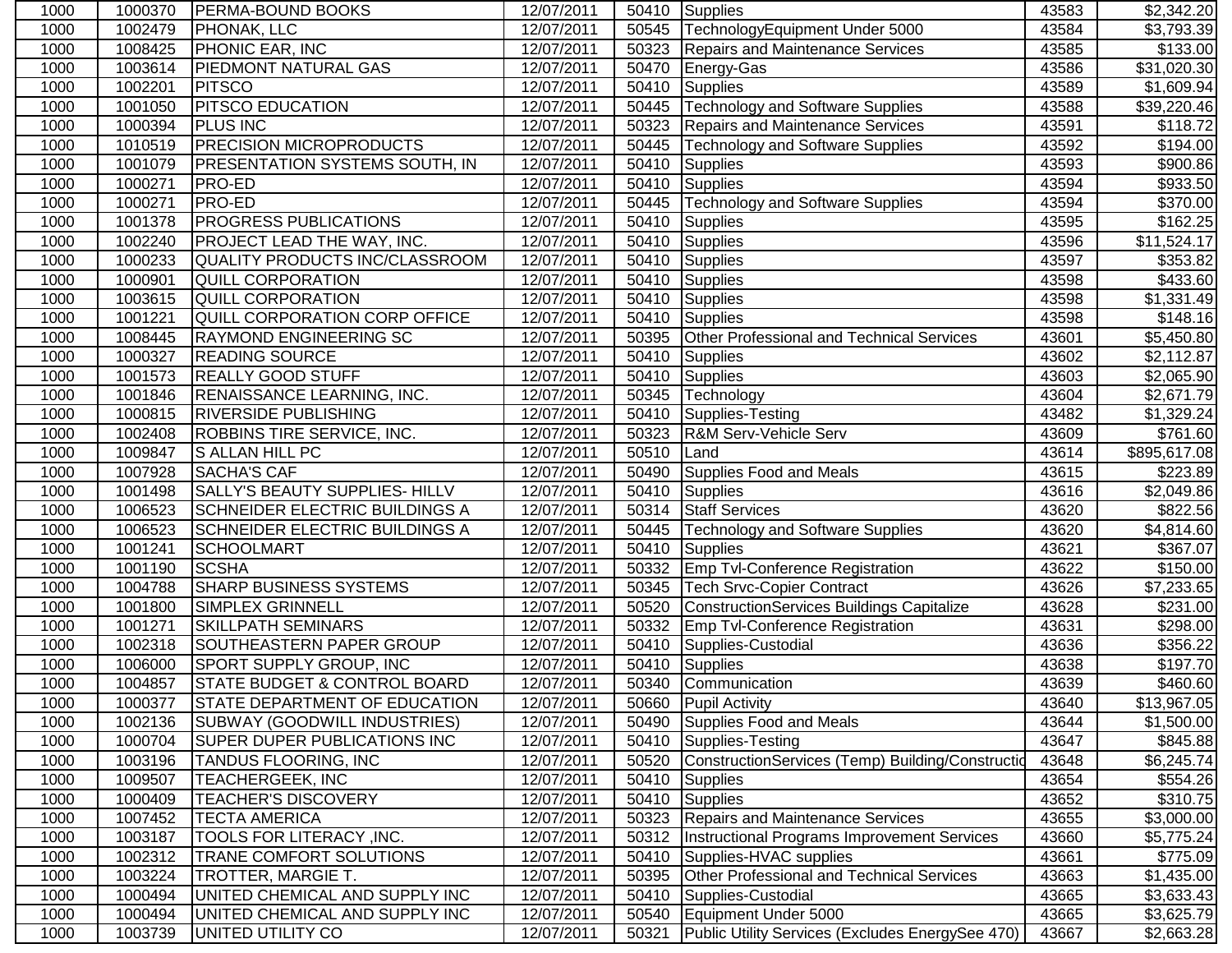| 1000 | 1005713 | <b>JUNIVERSITY OF SOUTH CAROLINA</b>  | 12/07/2011 |       | 50399 Miscellaneous Purchased Services           | 43668 | \$1,800.00   |
|------|---------|---------------------------------------|------------|-------|--------------------------------------------------|-------|--------------|
| 1000 | 1002164 | UPSTATE WRITING PROJECT-CLEMSO        | 12/07/2011 | 50332 | <b>Emp Tvl-Conference Registration</b>           | 43409 | \$450.00     |
| 1000 | 1010237 | <b>VALUE BUSINESS INTERIORS</b>       | 12/07/2011 | 50410 | Supplies                                         | 43671 | \$629.20     |
| 1000 | 1007000 | <b>VICK SR., DONALD S.</b>            | 12/07/2011 | 50311 | <b>Instructional Services</b>                    | 43672 | \$310.40     |
| 1000 | 1000660 | <b>WALDROP HEATING &amp; AIR</b>      | 12/07/2011 | 50520 | <b>ConstructionServices Buildings Capitalize</b> | 43674 | \$227,012.32 |
| 1000 | 1003845 | <b>WARD, WENDY COOK</b>               | 12/07/2011 | 50395 | Other Professional and Technical Services        | 43675 | \$770.00     |
| 1000 | 1009916 | <b>WASTE CONNECTIONS CAROLINAS</b>    | 12/07/2011 | 50329 | Oth Prop Srv-Waste Management                    | 43677 | \$37,451.80  |
| 1000 | 1000492 | <b>WHOLESALE INDUSTRIAL ELECTRONI</b> | 12/07/2011 | 50430 | <b>Library Books and Materials</b>               | 43681 | \$102.76     |
| 1000 | 1003294 | <b>WOODRUFF, NANCY</b>                | 12/07/2011 | 50395 | Other Professional and Technical Services        | 43686 | \$400.00     |
| 1000 | 1003406 | <b>WT COX SUBSCRIPTIONS</b>           | 12/07/2011 | 50430 | Library Books and Materials                      | 43687 | \$859.78     |
| 1000 | 1003406 | <b>WT COX SUBSCRIPTIONS</b>           | 12/07/2011 | 50440 | Periodicals                                      | 43687 | \$1,876.71   |
| 6000 | 1000018 | <b>ROTO-ROOTER SEWER DRAIN SERVIC</b> | 12/07/2011 | 50323 | Repairs and Maintenance Services                 | 60796 | \$2,075.00   |
| 6000 | 1000340 | <b>CRESCENT SUPPLY CO INC</b>         | 12/07/2011 | 50323 | Repairs and Maintenance Services                 | 60797 | \$591.39     |
| 6000 | 1000367 | <b>PEPSI-COLA BOTTLING COMPANY</b>    | 12/07/2011 | 50460 | <b>Food Purchases</b>                            | 60798 | \$9,414.40   |
| 6000 | 1000721 | FORMS & SUPPLY, INC.                  | 12/07/2011 | 50410 | Supplies                                         | 60799 | \$227.22     |
| 6000 | 1001304 | GRAINGER                              | 12/07/2011 | 50323 | Repairs and Maintenance Services                 | 60800 | \$2,348.36   |
| 6000 | 1002022 | CHICK-FIL-A                           | 12/07/2011 | 50460 | <b>Food Purchases</b>                            | 60802 | \$82,040.10  |
| 6000 | 1002022 | CHICK-FIL-A                           | 12/07/2011 | 50460 | <b>Food Purchases</b>                            | 60812 | \$79,469.40  |
| 6000 | 1003636 | <b>KELLY SERVICES</b>                 | 12/07/2011 | 50311 | <b>Instructional Services</b>                    | 60803 | \$1,848.28   |
| 6000 | 1005345 | <b>BLUE BELL CREAMERIES</b>           | 12/07/2011 | 50460 | <b>Food Purchases</b>                            | 60804 | \$3,706.25   |
| 6000 | 1005351 | <b>BULL'S EYE BRANDS</b>              | 12/07/2011 | 50460 | <b>Food Purchases</b>                            | 60805 | \$2,468.26   |
| 6000 | 1005417 | FUNACHO                               | 12/07/2011 | 50460 | <b>Food Purchases</b>                            | 60806 | \$5,558.82   |
| 6000 | 1005515 | <b>PLUS LINEN</b>                     | 12/07/2011 | 50490 | <b>Other Supplies and Materials</b>              | 60807 | \$607.92     |
| 6000 | 1005526 | SARA LEE BAKERY GROUP/ EARTHGR        | 12/07/2011 | 50460 | <b>Food Purchases</b>                            | 60808 | \$8,692.96   |
| 6000 | 1005551 | STREETMAN RESOURCES, INC.             | 12/07/2011 | 50311 | <b>Instructional Services</b>                    | 60809 | \$2,275.00   |
| 6000 | 1005564 | <b>WHALEY FOOD SERVICE REPAIRS</b>    | 12/07/2011 | 50323 | <b>Repairs and Maintenance Services</b>          | 60810 | \$3,400.70   |
| 1000 | 1003912 | <b>ABC SCHOOL SUPPLY</b>              | 12/08/2011 | 50410 | Supplies                                         | 701   | \$147.36     |
| 1000 | 1000850 | AIRGAS NATIONAL WELDERS               | 12/08/2011 | 50410 | Supplies                                         | 695   | \$149.16     |
| 1000 | 1000014 | <b>DELTA EDUCATION</b>                | 12/08/2011 | 50410 | Supplies                                         | 701   | \$12,269.71  |
| 1000 | 1002726 | ECHOLS OIL CO.                        | 12/08/2011 | 50410 | Supplies-Vehicle fuel                            | 699   | \$53,059.01  |
| 1000 | 1002523 | <b>FIRSTLAB</b>                       | 12/08/2011 | 50395 | <b>Prof Tech Srvc-Drug Testing</b>               | 698   | \$1,482.50   |
| 1000 | 1000848 | FOLLETT LIBRARY COMPANY               | 12/08/2011 | 50430 | <b>Library Books and Materials</b>               | 693   | \$1,491.51   |
| 1000 | 1000567 | <b>FOLLETT LIBRARY RESOURCES</b>      | 12/08/2011 | 50550 | Local Funds AP                                   | 693   | \$1,370.25   |
| 1000 | 1000567 | <b>FOLLETT LIBRARY RESOURCES</b>      | 12/08/2011 | 50410 | Supplies                                         | 693   | \$1,871.45   |
| 1000 | 1000567 | <b>FOLLETT LIBRARY RESOURCES</b>      | 12/08/2011 | 50430 | <b>Library Books and Materials</b>               | 693   | \$4,170.75   |
| 1000 | 1000567 | <b>FOLLETT LIBRARY RESOURCES</b>      | 12/08/2011 |       | 50445   Technology and Software Supplies         | 693   | \$365.20     |
| 1000 | 1000721 | <b>FORMS &amp; SUPPLY, INC.</b>       | 12/08/2011 |       | 50410 Supplies                                   | 694   | \$4,710.64   |
| 1000 | 1000721 | <b>FORMS &amp; SUPPLY, INC.</b>       | 12/08/2011 |       | 50445 Technology and Software Supplies           | 694   | \$107.25     |
| 1000 | 1001499 | G & K SERVICES                        | 12/08/2011 | 50329 | Oth Prop Srv-Uniform Services                    | 696   | \$3,005.46   |
| 1000 | 1002887 | <b>GREENVILLE OFFICE SUPPLY</b>       | 12/08/2011 |       | 50410 Supplies                                   | 700   | \$412.42]    |
| 1000 | 1000066 | LAKESHORE LEARNING MATERIALS          | 12/08/2011 |       | 50410 Supplies                                   | 691   | \$1,637.79   |
| 1000 | 1000066 | LAKESHORE LEARNING MATERIALS          | 12/08/2011 |       | 50540 Equipment Under 5000                       | 691   | \$944.57     |
| 1000 | 1000177 | <b>MCBRIDES INC</b>                   | 12/08/2011 | 50410 | Supplies                                         | 692   | \$1,375.12   |
| 1000 | 1000177 | <b>MCBRIDES INC</b>                   | 12/08/2011 | 50445 | <b>Technology and Software Supplies</b>          | 692   | \$449.70     |
| 1000 | 1003920 | <b>SCHOOL SPECIALTY</b>               | 12/08/2011 | 50410 | Supplies                                         | 701   | \$420.74]    |
| 6000 | 1000367 | <b>PEPSI-COLA BOTTLING COMPANY</b>    | 12/09/2011 | 50460 | <b>Food Purchases</b>                            | 60813 | \$5,487.70   |
| 6000 | 1000399 | POSITIVE PROMOTIONS                   | 12/09/2011 | 50490 | <b>Other Supplies and Materials</b>              | 60819 | \$1,600.56   |
| 6000 | 1000721 | FORMS & SUPPLY, INC.                  | 12/09/2011 | 50410 | Supplies                                         | 60820 | \$120.84     |
| 6000 | 1001140 | <b>PAPA JOHN'S INTERNATIONAL</b>      | 12/09/2011 |       | 50460 Food Purchases                             | 60814 | \$104,948.11 |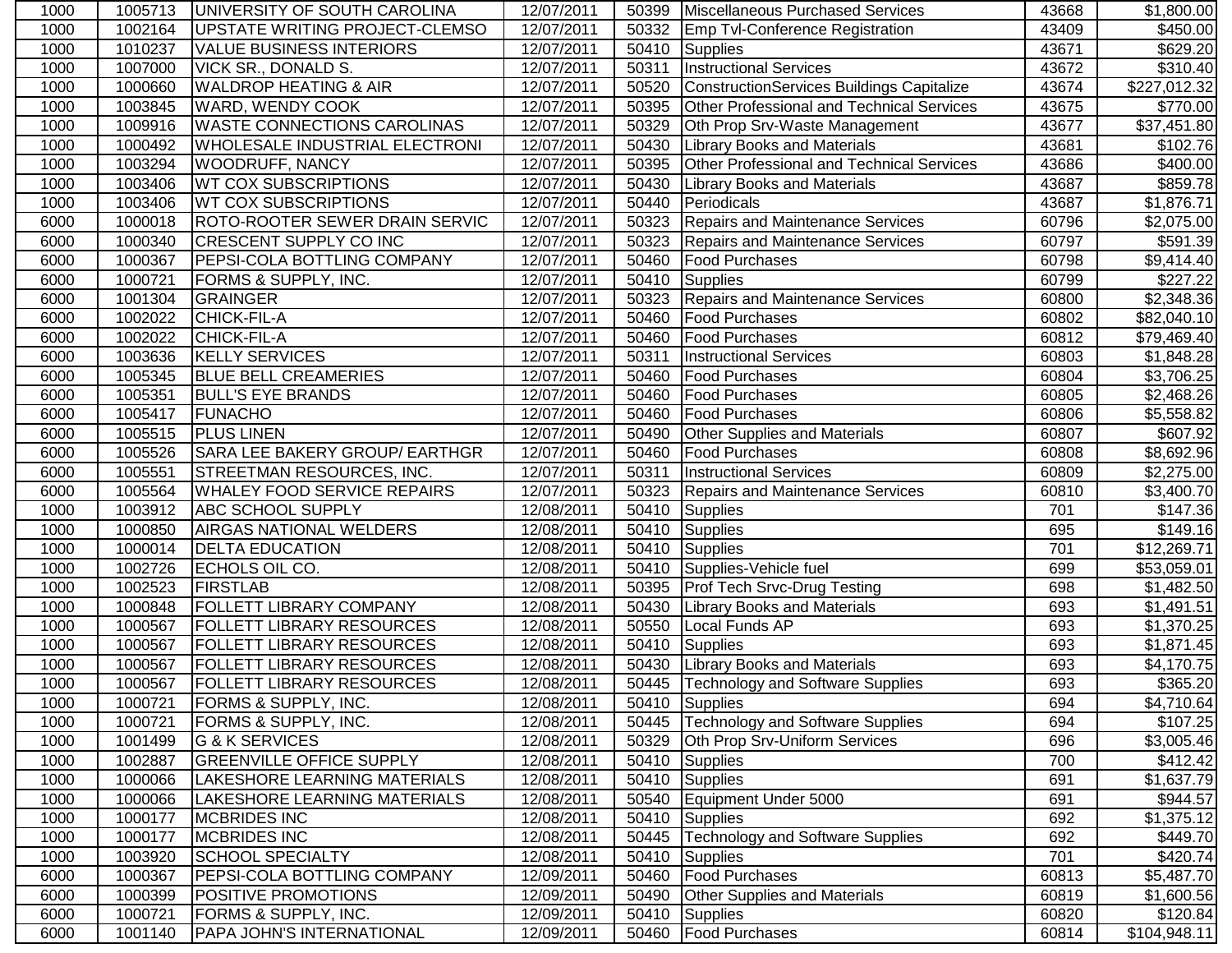| 6000 | 1002212 | LOWE'S COMPANIES, INC.                | 12/09/2011 |       | 50323 Repairs and Maintenance Services              | 60822 | \$2,890.83           |
|------|---------|---------------------------------------|------------|-------|-----------------------------------------------------|-------|----------------------|
| 6000 | 1002212 | LOWE'S COMPANIES, INC.                | 12/09/2011 | 50540 | Equipment Under 5000                                | 60822 | \$1,425.46           |
| 6000 | 1005345 | <b>BLUE BELL CREAMERIES</b>           | 12/09/2011 | 50460 | <b>Food Purchases</b>                               | 60815 | \$1,794.80           |
| 6000 | 1005417 | FUNACHO                               | 12/09/2011 | 50460 | <b>Food Purchases</b>                               | 60816 | \$2,777.66           |
| 6000 | 1005526 | SARA LEE BAKERY GROUP/ EARTHGR        | 12/09/2011 | 50460 | <b>Food Purchases</b>                               | 60817 | \$4,340.44           |
| 6000 | 1005526 | <b>SARA LEE BAKERY GROUP/ EARTHGR</b> | 12/09/2011 | 50460 | <b>Food Purchases</b>                               | 60823 | \$3,296.46           |
| 1000 | 1001407 | ACADEMIC COMMUNICATION ASSOC.         | 12/14/2011 | 50410 | Supplies-Testing                                    | 43913 | \$477.61             |
| 1000 | 1002226 | <b>ACADEMIC INNOVATIONS</b>           | 12/14/2011 |       | 50410 Supplies                                      | 43914 | \$5,451.75           |
| 1000 | 1004014 | ACT, INC.                             | 12/14/2011 |       | 50410 Supplies-Testing                              | 43915 | \$424.50             |
| 1000 | 1001961 | AHA! PROCESS, INC.                    | 12/14/2011 |       | 50410 Supplies                                      | 43917 | \$803.52             |
| 1000 | 1000850 | <b>AIRGAS NATIONAL WELDERS</b>        | 12/14/2011 | 50325 | Rentals                                             | 43918 | \$161.76             |
| 1000 | 1002043 | ALLEN, DEBORAH E.                     | 12/14/2011 | 50331 | <b>Student Transportation</b>                       | 43919 | \$614.08             |
| 1000 | 1003914 | <b>AMAZON</b>                         | 12/14/2011 | 50410 | Supplies                                            | 43921 | \$778.72             |
| 1000 | 1003590 | <b>AMERICAN SECURITY</b>              | 12/14/2011 | 50395 | Other Professional and Technical Services           | 43922 | \$1,187.73           |
| 1000 | 1000663 | <b>ANN'S CAKES &amp; CATERING</b>     | 12/14/2011 | 50490 | Supplies Food and Meals                             | 43925 | \$1,427.88           |
| 1000 | 1001489 | <b>ANTHONY ALLEN'S TREE SERVICE</b>   | 12/14/2011 |       | 50323 R&M Grounds                                   | 43926 | \$4,125.00           |
| 1000 | 1009895 | <b>ANY PROMO</b>                      | 12/14/2011 | 50410 | Supplies                                            | 43927 | \$284.88             |
| 1000 | 1008631 | <b>APEX LAMPS</b>                     | 12/14/2011 | 50445 | Technology and Software Supplies                    | 43928 | \$315.72             |
| 1000 | 1010576 | <b>APPERSON EDUCATION PRODUCTS</b>    | 12/14/2011 | 50410 | Supplies                                            | 43929 | $\overline{$}258.68$ |
| 1000 | 1000947 | <b>APPERSON PRINT MANAGEMENT SERV</b> | 12/14/2011 | 50410 | Supplies                                            | 43930 | \$1,160.52           |
| 1000 | 1000849 | <b>APPLE INC.</b>                     | 12/14/2011 | 50345 | Technology                                          | 43932 | 3316.00              |
| 1000 | 1000849 | <b>APPLE INC.</b>                     | 12/14/2011 | 50445 | <b>Technology and Software Supplies</b>             | 43931 | \$7,511.70           |
| 1000 | 1000849 | <b>APPLE INC.</b>                     | 12/14/2011 | 50445 | <b>Technology and Software Supplies</b>             | 43932 | \$3,730.81           |
| 1000 | 1000849 | <b>APPLE INC.</b>                     | 12/14/2011 | 50545 | TechnologyEquipment Under 5000                      | 43931 | \$18,900.46          |
| 1000 | 1001655 | ARD, WOOD, HOLCOMBE, & SLATE          | 12/14/2011 | 50520 | ConstructionServices Arch Fees Capitalize           | 43933 | \$3,838.00           |
| 1000 | 1000715 | <b>ASCD</b>                           | 12/14/2011 | 50410 | Supplies                                            | 43934 | \$905.65             |
| 1000 | 1001098 | ASSOCIATION OF SCHOOL BUS.OFFI        | 12/14/2011 | 50318 | <b>Audit Services</b>                               | 43936 | \$1,200.00           |
| 1000 | 1001098 | ASSOCIATION OF SCHOOL BUS.OFFI        | 12/14/2011 | 50640 | Organization Membership Dues and Fees (Profes       | 43936 | \$199.00             |
| 1000 | 1000125 | <b>B &amp; H PHOTO-VIDEO INC.</b>     | 12/14/2011 | 50410 | Supplies                                            | 43939 | \$529.89             |
| 1000 | 1000125 | <b>B &amp; H PHOTO-VIDEO INC.</b>     | 12/14/2011 | 50445 | <b>Technology and Software Supplies</b>             | 43939 | \$1,387.79           |
| 1000 | 1007213 | <b>BANK OF AMERICA</b>                | 12/14/2011 | 50323 | R&M Serv-Vehicle Serv                               | 43941 | \$1,570.20           |
| 1000 | 1007213 | <b>BANK OF AMERICA</b>                | 12/14/2011 | 50410 | Supplies-Custodial                                  | 43941 | \$473.20             |
| 1000 | 1007213 | <b>BANK OF AMERICA</b>                | 12/14/2011 |       | 50410 Supplies-Grounds                              | 43941 | \$615.97             |
| 1000 | 1007213 | <b>BANK OF AMERICA</b>                | 12/14/2011 |       | 50410 Supplies-HVAC supplies                        | 43941 | \$372.82             |
| 1000 | 1007213 | <b>BANK OF AMERICA</b>                | 12/14/2011 |       | 50410 Supplies-Preventative Maint                   | 43941 | \$174.80             |
| 1000 | 1007213 | <b>BANK OF AMERICA</b>                | 12/14/2011 |       | 50410 Supplies-Routine Maintenance                  | 43941 | \$2,700.13           |
| 1000 | 1007213 | <b>BANK OF AMERICA</b>                | 12/14/2011 |       | 50410 Supplies-Vehicle Supplies                     | 43941 | \$2,112.72           |
| 1000 | 1007213 | <b>BANK OF AMERICA</b>                | 12/14/2011 | 50445 | <b>Technology and Software Supplies</b>             | 43941 | \$15,817.73          |
| 1000 | 1007213 | <b>BANK OF AMERICA</b>                | 12/14/2011 | 50520 | ConstructionServices Buildings Capitalize           | 43941 | \$630.70             |
| 1000 | 1007213 | <b>BANK OF AMERICA</b>                | 12/14/2011 | 50545 | TechnologyEquipment Under 5000                      | 43941 | \$2,285.65           |
| 1000 | 1007213 | <b>BANK OF AMERICA</b>                | 12/14/2011 |       | 50580 Mobile Classrooms Construction Non Capitalize | 43941 | \$118.24             |
| 1000 | 1007213 | <b>BANK OF AMERICA</b>                | 12/14/2011 | 50660 | <b>Pupil Activity</b>                               | 43941 | \$605.52             |
| 1000 | 1002150 | BARNES & NOBLE, INC.                  | 12/14/2011 | 50410 | Supplies                                            | 43942 | \$1,626.12           |
| 1000 | 1002150 | <b>BARNES &amp; NOBLE, INC.</b>       | 12/14/2011 | 50430 | <b>Library Books and Materials</b>                  | 43942 | \$874.00             |
| 1000 | 1000133 | <b>BATTERY SPECIALISTS INC</b>        | 12/14/2011 | 50410 | Supplies-Custodial                                  | 43946 | \$1,458.58           |
| 1000 | 1008648 | BEASLEY, ANTHONY WAYNE                | 12/14/2011 | 50331 | Student Transportation                              | 43947 | \$594.89             |
| 1000 | 1001987 | BENCHMARK EDUCATION COMPANY           | 12/14/2011 | 50410 | Supplies                                            | 43951 | \$677.60             |
| 1000 | 1002560 | BERNHARDT HOUSE OF VIOLINS            | 12/14/2011 | 50323 | R&M Serv-Piano & Strings Serv                       | 43953 | \$548.44             |
| 1000 | 1001567 | <b>BILINGUAL DICTIONARIES</b>         | 12/14/2011 |       | 50410 Supplies                                      | 43956 | \$953.12             |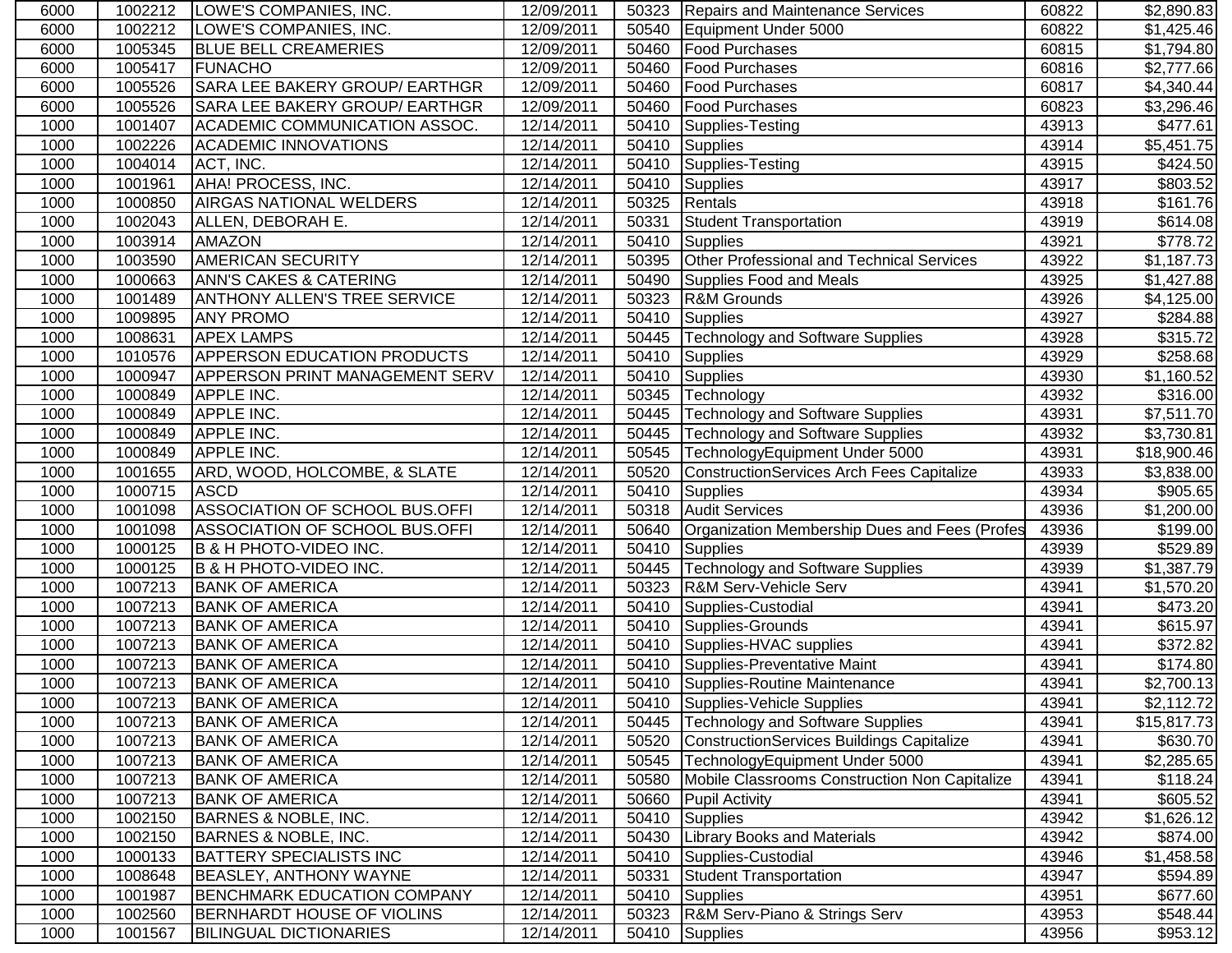| 1000 | 1000141 | <b>BI-LO</b>                          | 12/14/2011              |       | 50410 Supplies                                    | 43954 | \$703.44                |
|------|---------|---------------------------------------|-------------------------|-------|---------------------------------------------------|-------|-------------------------|
| 1000 | 1006377 | <b>BI-LO</b>                          | 12/14/2011              | 50410 | <b>Supplies</b>                                   | 43955 | $\sqrt{$241.44}$        |
| 1000 | 1000141 | <b>BI-LO</b>                          | 12/14/2011              | 50490 | Supplies Food and Meals                           | 43954 | \$1,181.57              |
| 1000 | 1006377 | <b>BI-LO</b>                          | 12/14/2011              | 50490 | <b>Supplies Food and Meals</b>                    | 43955 | \$149.85                |
| 1000 | 1001115 | <b>BIO CORP</b>                       | 12/14/2011              | 50410 | <b>Supplies</b>                                   | 43957 | \$556.06                |
| 1000 | 1004003 | <b>BLACKSTOCK, SUSAN</b>              | 12/14/2011              | 50331 | <b>Student Transportation</b>                     | 43959 | \$177.76                |
| 1000 | 1000145 | <b>BLUE RIDGE RURAL WATER COMPANY</b> | 12/14/2011              | 50321 | Public Utility Services (Excludes EnergySee 470)  | 43962 | \$1,251.50              |
| 1000 | 1000805 | <b>BOUND TO STAY BOUND</b>            | 12/14/2011              | 50430 | <b>Library Books and Materials</b>                | 43965 | \$1,492.76              |
| 1000 | 1000652 | <b>BOWERS SCHOOL SUPPLY</b>           | 12/14/2011              | 50410 | <b>Supplies</b>                                   | 43966 | \$145.37                |
| 1000 | 1003237 | <b>BOWERS, CLAUDIA GAIL</b>           | 12/14/2011              | 50395 | Other Professional and Technical Services         | 43967 | \$650.00                |
| 1000 | 1002161 | <b>BOX CARS AND ONE-EYED JACKS</b>    | 12/14/2011              | 50410 | Supplies                                          | 43968 | \$776.66                |
| 1000 | 1002823 | <b>BRAINPOP LLC</b>                   | 12/14/2011              | 50345 | Technology                                        | 43969 | \$2,570.00              |
| 1000 | 1002823 | <b>BRAINPOP LLC</b>                   | 12/14/2011              | 50345 | Technology                                        | 43970 | \$195.00                |
| 1000 | 1002823 | <b>BRAINPOP LLC</b>                   | 12/14/2011              | 50445 | <b>Technology and Software Supplies</b>           | 43969 | \$1,495.00              |
| 1000 | 1003233 | <b>BRASHIER MID COLLEGE CHARTER</b>   | 12/14/2011              | 50720 | Transits                                          | 43971 | \$810.00                |
| 1000 | 1003233 | <b>BRASHIER MID COLLEGE CHARTER</b>   | 12/14/2011              | 50720 | Transits                                          | 43973 | \$200,213.45            |
| 1000 | 1003233 | <b>BRASHIER MID COLLEGE CHARTER</b>   | 12/14/2011              | 50720 | Transits                                          | 43974 | \$10,155.70             |
| 1000 | 1009912 | <b>BROUGHTON, JENNIFER P</b>          | 12/14/2011              | 50331 | <b>Student Transportation</b>                     | 43978 | \$393.40                |
| 1000 | 1007840 | <b>BRUCE AIR FILTER CO</b>            | 12/14/2011              | 50410 | Supplies-Filters                                  | 43982 | $\overline{\$1,692.53}$ |
| 1000 | 1008647 | <b>BRUNSON, VICTORIA B</b>            | 12/14/2011              | 50331 | <b>Student Transportation</b>                     | 43983 | \$172.71                |
| 1000 | 1000706 | <b>BSN SPORTS SUPPLY</b>              | 12/14/2011              | 50410 | <b>Supplies</b>                                   | 43985 | \$1,667.68              |
| 1000 | 1004919 | <b>BURKHARDT, CARLA</b>               | 12/14/2011              | 50331 | <b>Student Transportation</b>                     | 43987 | $\overline{$}103.02$    |
| 1000 | 1000160 | <b>BURMAX COMPANY INC</b>             | 12/14/2011              | 50410 | <b>Supplies</b>                                   | 43988 | \$1,369.63              |
| 1000 | 1002814 | <b>BURNS, DARRELL L</b>               | 12/14/2011              | 50331 | Student Transportation                            | 43989 | \$470.16                |
| 1000 | 1003291 | <b>BURRELL, CHAD SR</b>               | 12/14/2011              | 50331 | Student Transportation                            | 43990 | \$614.08                |
| 1000 | 1002404 | <b>BWI COMPANIES, INC.</b>            | 12/14/2011              | 50410 | Supplies-Custodial                                | 43991 | \$491.84                |
| 1000 | 1010659 | <b>BWP &amp; ASSOCIATES LTD</b>       | 12/14/2011              | 50315 | <b>Management Services</b>                        | 43992 | \$12,254.38             |
| 1000 | 1000164 | <b>CAMCOR</b>                         | 12/14/2011              | 50445 | <b>Technology and Software Supplies</b>           | 43993 | \$974.70                |
| 1000 | 1007450 | <b>CANNON ROOFING</b>                 | 12/14/2011              | 50323 | <b>Repairs and Maintenance Services</b>           | 43996 | \$1,768.00              |
| 1000 | 1000991 | CARLEX, INC.                          | 12/14/2011              | 50410 | Supplies                                          | 43997 | \$205.81                |
| 1000 | 1010491 | CAROLINA AD SPECIALTY, INC            | 12/14/2011              | 50410 | <b>Supplies</b>                                   | 43999 | \$518.09                |
| 1000 | 1000752 | CAROLINA BIOLOGICAL SUPPLY CO         | 12/14/2011              | 50410 | Supplies                                          | 44000 | \$4,139.55              |
| 1000 | 1000172 | CAROLINA LASER TECHNOLOGY/ CLT        | 12/14/2011              | 50323 | Repairs and Maintenance Services                  | 44001 | \$134.51                |
| 1000 | 1000172 | CAROLINA LASER TECHNOLOGY/ CLT        | 12/14/2011              | 50410 | Supplies                                          | 44001 | \$619.04                |
| 1000 | 1000173 | CAROLINA LAWN & TRACTOR INC           | 12/14/2011              | 50540 | Equipment Under 5000                              | 44002 | \$1,800.94              |
| 1000 | 1004852 | CARRIE LERSCH SERVICES, LLC           | 12/14/2011              | 50395 | Other Professional and Technical Services         | 44005 | \$437.50                |
| 1000 | 1000764 | CARTER EXCAVATING COMPANY             | 12/14/2011              |       | 50520 ConstructionServices Buildings Capitalize   | 44006 | \$2,560.00              |
| 1000 | 1000909 | CHANNING L. BETE CO., INC.            | 12/14/2011              | 50410 | <b>Supplies</b>                                   | 44010 | \$1,537.60              |
| 1000 | 1005837 | CHICK-FIL-A @ CHERRYDALE              | 12/14/2011              | 50490 | Supplies Food and Meals                           | 44012 | \$992.25                |
| 1000 | 1001780 | <b>CHILDS &amp; HALLIGAN</b>          | 12/14/2011              |       | 50319   Legal Services                            | 44013 | \$269.74                |
| 1000 | 1002316 | <b>CHRISTOPHER TRUCKS</b>             | 12/14/2011              | 50331 | <b>Student Transportation</b>                     | 44015 | \$157.21                |
| 1000 | 1002316 | <b>CHRISTOPHER TRUCKS</b>             | 12/14/2011              |       | 50550 Equipment Licensed Vehicles Capitalize      | 44015 | \$76,800.00             |
| 1000 | 1004246 | <b>CINTAS</b>                         | 12/14/2011              | 50395 | Other Professional and Technical Services         | 44016 | \$3,255.00              |
| 1000 | 1002262 | <b>CITY ELECTRIC SUPPLY</b>           | 12/14/2011              | 50410 | Supplies-Custodial                                | 44017 | \$783.14                |
| 1000 | 1001393 | <b>CLEMSON UNIV. COOP EXTENTION</b>   | $\overline{12/1}4/2011$ |       | 50332 Emp Tvl-Conference Registration             | 44019 | \$675.00                |
| 1000 | 1007418 | <b>COLLINS, JAMES C</b>               | 12/14/2011              |       | 50312 Instructional Programs Improvement Services | 44022 | \$900.00                |
| 1000 | 1000213 | COMMISSION OF PUBLIC WORKS            | 12/14/2011              | 50321 | Public Utility Services (Excludes EnergySee 470)  | 44024 | \$549.59                |
| 1000 | 1000213 | COMMISSION OF PUBLIC WORKS            | 12/14/2011              | 50470 | Energy-Electricity                                | 44024 | \$8,897.02              |
| 1000 | 1000213 | COMMISSION OF PUBLIC WORKS            | 12/14/2011              |       | 50470 Energy-Gas                                  | 44024 | \$2,081.40              |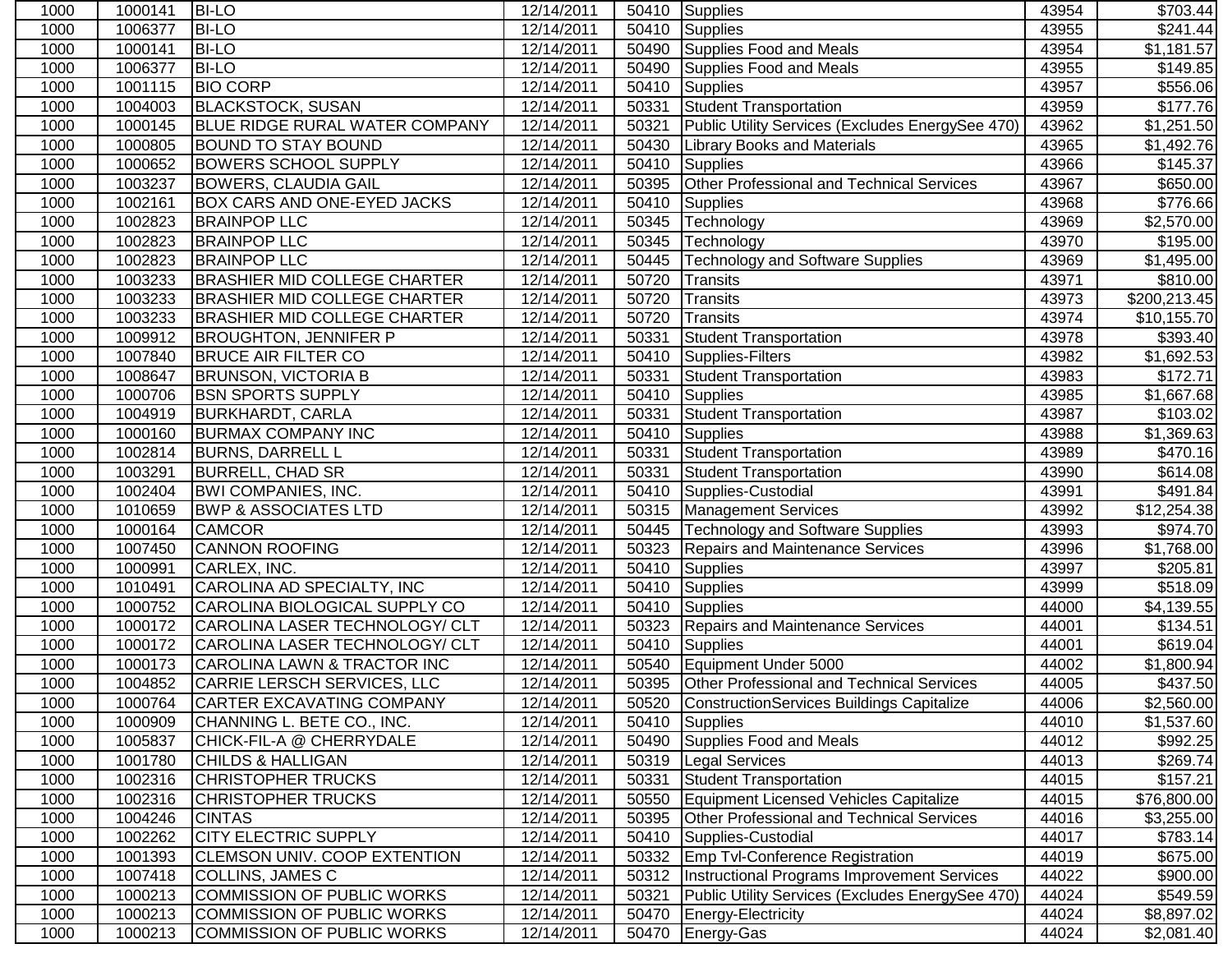| 1000 | 1002916 | COMPUTER SOFTWARE INNOVATIONS/       | 12/14/2011 | 50445 | <b>Technology and Software Supplies</b>   | 44025 | \$222.60               |
|------|---------|--------------------------------------|------------|-------|-------------------------------------------|-------|------------------------|
| 1000 | 1002916 | COMPUTER SOFTWARE INNOVATIONS/       | 12/14/2011 | 50545 | Technology Equipment Over 5000            | 44025 | \$4,390.30             |
| 1000 | 1009200 | CONSTRUCTIVE PLAYTHINGS, LLC         | 12/14/2011 | 50410 | Supplies                                  | 44026 | \$191.56               |
| 1000 | 1007669 | <b>COUSIN'S CONCERT ATTIRE</b>       | 12/14/2011 | 50410 | Supplies                                  | 44030 | \$753.80               |
| 1000 | 1000320 | CRAIG GAULDEN AND DAVIS, INC         | 12/14/2011 | 50520 | ConstructionServices Arch Fees Capitalize | 44033 | \$13,950.00            |
| 1000 | 1000340 | <b>CRESCENT SUPPLY CO INC</b>        | 12/14/2011 | 50410 | Supplies                                  | 44035 | \$796.91               |
| 1000 | 1006223 | <b>CSI TECHNOLOGY OUTFITTERS</b>     | 12/14/2011 | 50445 | <b>Technology and Software Supplies</b>   | 44036 | \$11,299.00            |
| 1000 | 1006223 | <b>CSI TECHNOLOGY OUTFITTERS</b>     | 12/14/2011 | 50545 | TechnologyEquipment Under 5000            | 44036 | \$505,530.34           |
| 1000 | 1002613 | <b>CURRY, SANDRA DAWN</b>            | 12/14/2011 | 50331 | Student Transportation                    | 44039 | \$145.44               |
| 1000 | 1004437 | DAVIES, MICHELE C                    | 12/14/2011 | 50331 | <b>Student Transportation</b>             | 44042 | \$136.35               |
| 1000 | 1010310 | DAYAN, MYRNA                         | 12/14/2011 | 50395 | Other Professional and Technical Services | 44045 | \$2,000.00             |
| 1000 | 1002224 | <b>DECKER EQUIPMENT</b>              | 12/14/2011 | 50410 | Supplies-Custodial                        | 44046 | \$292.41               |
| 1000 | 1008929 | <b>DELA TORRE, ANA</b>               | 12/14/2011 | 50331 | Student Transportation                    | 44047 | \$581.76               |
| 1000 | 1005396 | <b>DELI AT PELHAM FALLS</b>          | 12/14/2011 | 50490 | Supplies Food and Meals                   | 44048 | \$1,368.99             |
| 1000 | 1002695 | <b>DELL MARKETING</b>                | 12/14/2011 | 50445 | <b>Technology and Software Supplies</b>   | 44049 | $\overline{$}2,910.85$ |
| 1000 | 1002695 | <b>DELL MARKETING</b>                | 12/14/2011 | 50545 | TechnologyEquipment Under 5000            | 44049 | \$3,716.52             |
| 1000 | 1000020 | <b>DEMCO</b>                         | 12/14/2011 | 50410 | Supplies                                  | 44050 | \$391.83               |
| 1000 | 1000020 | <b>DEMCO</b>                         | 12/14/2011 | 50540 | Equipment Under 5000                      | 44050 | $\overline{$}574.33$   |
| 1000 | 1000755 | <b>DICK BLICK COMPANY</b>            | 12/14/2011 | 20410 | <b>Inventory Recd not Vouchered</b>       | 44055 | \$157.09               |
| 1000 | 1000755 | <b>DICK BLICK COMPANY</b>            | 12/14/2011 | 50410 | Supplies                                  | 44055 | \$552.95               |
| 1000 | 1005315 | <b>DIVERSIFIED ELECTRONICS, INC.</b> | 12/14/2011 | 50410 | Supplies                                  | 44057 | \$413.40               |
| 1000 | 1003604 | DOWD, DANA                           | 12/14/2011 | 50331 | Student Transportation                    | 44058 | \$383.80               |
| 1000 | 1000838 | <b>DUKE POWER</b>                    | 12/14/2011 | 50470 | Energy-Electricity                        | 44060 | \$715.86               |
| 1000 | 1006441 | DUNN, VIRGINIA DALE                  | 12/14/2011 | 50331 | Student Transportation                    | 44062 | \$220.69               |
| 1000 | 1008723 | <b>EAI EDUCATION</b>                 | 12/14/2011 | 50410 | <b>T</b> Supplies                         | 44063 | \$612.69               |
| 1000 | 1000093 | <b>EAST EDUCATIONAL SERVICES INC</b> | 12/14/2011 | 50410 | Supplies                                  | 44064 | \$1,378.02             |
| 1000 | 1002463 | <b>EBSCO</b>                         | 12/14/2011 | 50440 | Periodicals                               | 44066 | \$518.78               |
| 1000 | 1010075 | <b>ECS CAROLINAS LLP</b>             | 12/14/2011 | 50395 | Other Professional and Technical Services | 44067 | \$2,928.00             |
| 1000 | 1000414 | <b>EDUCATION CENTER INC</b>          | 12/14/2011 | 50410 | <b>Supplies</b>                           | 44069 | \$160.00               |
| 1000 | 1000104 | <b>EDUCATION LAW ASSOCIATION</b>     | 12/14/2011 | 50410 | <b>Supplies</b>                           | 44070 | \$230.50               |
| 1000 | 1002517 | <b>EMEDIA GROUP</b>                  | 12/14/2011 | 50360 | <b>Printing and Binding</b>               | 44073 | \$2,993.88             |
| 1000 | 1010635 | <b>eSCHOOL SOLUTIONS INC</b>         | 12/14/2011 | 50345 | Technology                                | 44074 | \$695.00               |
| 1000 | 1001776 | ESRI, INC.                           | 12/14/2011 | 50345 | Technology                                | 44075 | \$4,505.00             |
| 1000 | 1000274 | <b>ETA</b>                           | 12/14/2011 | 50410 | Supplies                                  | 44076 | \$168.81               |
| 1000 | 1000765 | <b>FAULKNER AND ASSOCIATES</b>       | 12/14/2011 | 50510 | Land Appraisal                            | 44079 | \$1,400.00             |
| 1000 | 1007813 | <b>FDC FIRE SERVICES LLC</b>         | 12/14/2011 | 50410 | Supplies                                  | 44080 | \$220.48               |
| 1000 | 1002145 | <b>FINISHMASTER, INC.</b>            | 12/14/2011 |       | 50410 Supplies                            | 44083 | \$914.79               |
| 1000 | 1002205 | <b>FIRST</b>                         | 12/14/2011 | 50660 | <b>Pupil Activity</b>                     | 44084 | \$5,000.00             |
| 1000 | 1000322 | <b>FIRST TEAM SPORTS</b>             | 12/14/2011 | 50410 | Supplies                                  | 44085 | \$1,479.62             |
| 1000 | 1006442 | <b>FISHER, GEORGIA</b>               | 12/14/2011 | 50331 | Student Transportation                    | 44086 | \$614.08               |
| 1000 | 1002633 | <b>FLASHMASTER LLC</b>               | 12/14/2011 |       | 50410 Supplies                            | 44090 | \$201.21               |
| 1000 | 1001572 | <b>FLINN SCIENTIFIC, INC.</b>        | 12/14/2011 | 50410 | Supplies                                  | 44091 | \$950.26               |
| 1000 | 1002662 | FOUNTAIN INN NATURAL GAS SYSTE       | 12/14/2011 | 50470 | Energy-Gas                                | 44093 | \$4,409.29             |
| 1000 | 1004031 | FOX CREEK PRINTING COMPANY INC       | 12/14/2011 | 50410 | Supplies                                  | 44095 | \$270.30               |
| 1000 | 1002813 | <b>FREEMAN, TINA</b>                 | 12/14/2011 | 50331 | Student Transportation                    | 44096 | \$537.32               |
| 1000 | 1003139 | <b>FREY SCIENTIFIC COMPANY</b>       | 12/14/2011 | 50410 | Supplies                                  | 44097 | \$621.15               |
| 1000 | 1003372 | <b>FROG PUBLICATIONS</b>             | 12/14/2011 | 50410 | Supplies                                  | 44098 | \$7,350.00             |
| 1000 | 1010369 | <b>FUTRELL, CANDICE M</b>            | 12/14/2011 | 50331 | Student Transportation                    | 44101 | \$390.87               |
| 1000 | 1002021 | GALLS, INC.                          | 12/14/2011 |       | 50410 Supplies                            | 44103 | \$777.83               |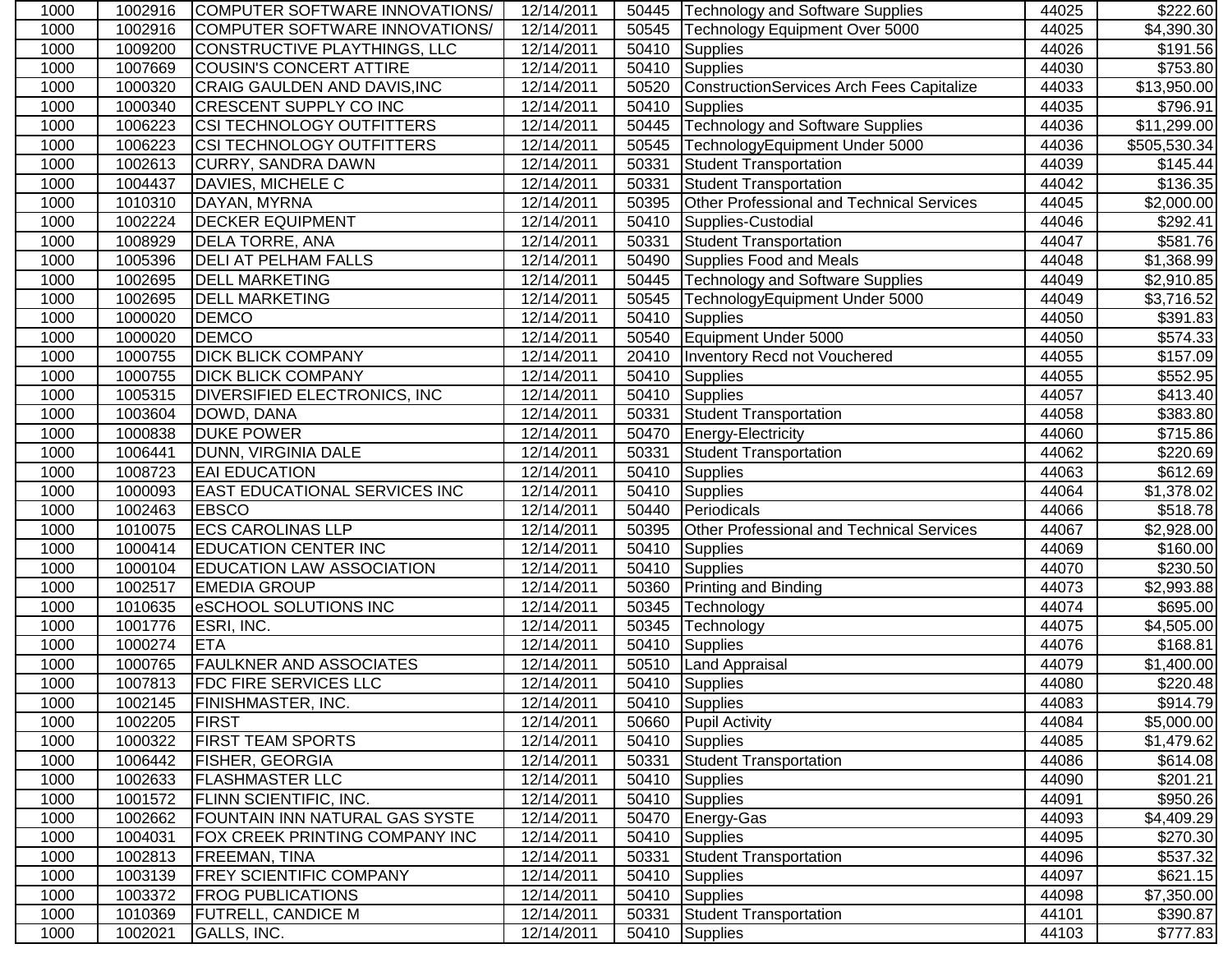| 1000 | 1001352 | <b>GARFIELD CORPORATION</b>              | 12/14/2011 |       | 50410 Supplies                                   | 44105 | \$253.87                |
|------|---------|------------------------------------------|------------|-------|--------------------------------------------------|-------|-------------------------|
| 1000 | 1001352 | <b>GARFIELD CORPORATION</b>              | 12/14/2011 | 50530 | Improvements Other Than Buildings Non Capitaliz  | 44105 | \$929.30                |
| 1000 | 1010323 | <b>GARRETT BOOK COMPANY</b>              | 12/14/2011 | 50430 | <b>Library Books and Materials</b>               | 44107 | \$4,567.68              |
| 1000 | 1004469 | <b>GARRISON, VILVIN WHITE</b>            | 12/14/2011 | 50311 | <b>Instructional Services</b>                    | 44109 | \$349.20                |
| 1000 | 1006605 | GARY, CLARA M                            | 12/14/2011 | 50331 | Student Transportation                           | 44110 | \$594.89                |
| 1000 | 1003436 | <b>GLENDALE INDUSTRIES</b>               | 12/14/2011 | 50410 | Supplies                                         | 44117 | \$325.00                |
| 1000 | 1009697 | <b>GOPHER PROFORMANCE</b>                | 12/14/2011 | 50410 | Supplies                                         | 44120 | \$417.93                |
| 1000 | 1001191 | <b>GOVERNMENT FINANCE OFFICERS AS</b>    | 12/14/2011 | 50318 | <b>Audit Services</b>                            | 44123 | \$865.00                |
| 1000 | 1001304 | GRAINGER                                 | 12/14/2011 | 50410 | Supplies-Custodial                               | 44125 | \$493.04                |
| 1000 | 1001387 | <b>GREENE FINNEY &amp; HORTON LLP</b>    | 12/14/2011 | 50318 | <b>Audit Services</b>                            | 44126 | \$3,820.00              |
| 1000 | 1004807 | <b>GREENVILLE COUNTY TAX COLLECTO</b>    | 12/14/2011 | 50321 | Public Utility Services (Excludes EnergySee 470) | 44129 | \$203,074.96            |
| 1000 | 1000461 | <b>GREENVILLE NEWS</b>                   | 12/14/2011 | 50350 | Advertising                                      | 44409 | \$691.74                |
| 1000 | 1000461 | <b>GREENVILLE NEWS</b>                   | 12/14/2011 | 50440 | Periodicals                                      | 44132 | \$156.00                |
| 1000 | 1007524 | <b>GREENVILLE ROOFING CO. INC.</b>       | 12/14/2011 | 50323 | Repairs and Maintenance Services                 | 44133 | \$10,250.00             |
| 1000 | 1002688 | <b>GREENVILLE TECH CHARTER HIGH S</b>    | 12/14/2011 | 50720 | Transits                                         | 44135 | \$209,771.66            |
| 1000 | 1002688 | <b>GREENVILLE TECH CHARTER HIGH S</b>    | 12/14/2011 | 50720 | Transits                                         | 44136 | \$10,452.94             |
| 1000 | 1004436 | <b>GREER MIDDLE COLLEGE CHARTER S</b>    | 12/14/2011 | 50720 | Transits                                         | 44138 | \$178,843.10            |
| 1000 | 1004436 | <b>GREER MIDDLE COLLEGE CHARTER S</b>    | 12/14/2011 | 50720 | <b>Transits</b>                                  | 44139 | \$9,462.14              |
| 1000 | 1005709 | <b>GRUBB &amp; ELLIS/ THE FURMAN CO.</b> | 12/14/2011 | 50510 | Land                                             | 44143 | $\overline{$10,000.00}$ |
| 1000 | 1008840 | HARDIGREE, ALICIA D                      | 12/14/2011 | 50331 | Student Transportation                           | 44149 | \$614.08                |
| 1000 | 1000826 | HARPER, LAMBERT AND BROWN, PA            | 12/14/2011 | 50319 | Legal Services                                   | 44151 | \$565.50                |
| 1000 | 1002614 | HART, JANE J.                            | 12/14/2011 | 50331 | Student Transportation                           | 44154 | \$307.04                |
| 1000 | 1003250 | HEALTHMASTER HOLDINGS, LLC               | 12/14/2011 | 50395 | Other Professional and Technical Services        | 44158 | \$2,407.90              |
| 1000 | 1010397 | HENDRIX, CARMAN                          | 12/14/2011 | 50331 | <b>Student Transportation</b>                    | 44161 | \$229.27                |
| 1000 | 1000561 | <b>HERITAGE PROPANE</b>                  | 12/14/2011 | 50470 | Energy-Gas                                       | 44162 | \$733.82                |
| 1000 | 1005777 | <b>HILTON DISPLAYS</b>                   | 12/14/2011 | 50530 | Improvements Other Than Buildings                | 44165 | \$2,110.70              |
| 1000 | 1005777 | <b>HILTON DISPLAYS</b>                   | 12/14/2011 | 50540 | Equipment Over 5000                              | 44165 | \$6,332.10              |
| 1000 | 1004926 | HINES, KATIE                             | 12/14/2011 | 50331 | <b>Student Transportation</b>                    | 44169 | \$282.80                |
| 1000 | 1002812 | <b>HOFFMAN, SARA</b>                     | 12/14/2011 | 50331 | <b>Student Transportation</b>                    | 44170 | \$481.77                |
| 1000 | 1003065 | HOLT, CHRISTAL G                         | 12/14/2011 | 50331 | <b>Student Transportation</b>                    | 44173 | \$323.20                |
| 1000 | 1004448 | HORNER, ANGELA                           | 12/14/2011 | 50331 | <b>Student Transportation</b>                    | 44175 | \$506.52                |
| 1000 | 1000538 | <b>HOUGHTON MIFFLIN#1</b>                | 12/14/2011 | 50410 | Supplies                                         | 44176 | \$1,459.59              |
| 1000 | 1000539 | <b>HOUGHTON MIFFLIN HARCOURT</b>         | 12/14/2011 | 50410 | Supplies                                         | 44177 | \$904.30                |
| 1000 | 1010653 | <b>HUDGINS, JUDITH M</b>                 | 12/14/2011 | 50339 | <b>Other Transportation Services</b>             | 44181 | \$350.00                |
| 1000 | 1000548 | INSTITUTE OF INTERNAL AUDITORS           | 12/14/2011 | 50640 | Organization Membership Dues and Fees (Profes    | 44182 | \$330.00                |
| 1000 | 1001453 | <b>INTERSTATE TRANSPORTATION EQUI</b>    | 12/14/2011 | 50331 | Student Transportation                           | 44183 | \$103.16                |
| 1000 | 1001453 | INTERSTATE TRANSPORTATION EQUI           | 12/14/2011 |       | 50550 Equipment Licensed Vehicles Capitalize     | 44183 | \$192,360.00            |
| 1000 | 1000552 | <b>J &amp; R FENCING COMPANY</b>         | 12/14/2011 | 50410 | Supplies-Grounds                                 | 44184 | \$312.00                |
| 1000 | 1000365 | J W PEPPER & SON INC.                    | 12/14/2011 | 50410 | Supplies                                         | 44185 | \$158.78                |
| 1000 | 1007453 | JA PIPER ROOFING CO                      | 12/14/2011 | 50323 | <b>Repairs and Maintenance Services</b>          | 44187 | \$350.00                |
| 1000 | 1000462 | <b>JANPAK</b>                            | 12/14/2011 | 50410 | Supplies-Custodial                               | 44189 | \$4,409.59              |
| 1000 | 1002434 | JARA, ROBERT J                           | 12/14/2011 | 50331 | Student Transportation                           | 44190 | \$520.03                |
| 1000 | 1010357 | <b>JENKINS, LISA</b>                     | 12/14/2011 | 50331 | Student Transportation                           | 44191 | \$383.80                |
| 1000 | 1010359 | JENNINGS - DILL INC                      | 12/14/2011 | 50520 | ConstructionServices Buildings Capitalize        | 44192 | \$35,000.00             |
| 1000 | 1000671 | JONES SCHOOL SUPPLY CO.                  | 12/14/2011 | 50410 | <b>Supplies</b>                                  | 44195 | \$214.45                |
| 1000 | 1000109 | KAPLAN EARLY LEARNING CO                 | 12/14/2011 | 50410 | Supplies                                         | 44198 | \$107.80                |
| 1000 | 1010387 | KELLY, SEAN A                            | 12/14/2011 | 50331 | <b>Student Transportation</b>                    | 44201 | \$172.71                |
| 1000 | 1001507 | <b>KELVIN ELECTRONICS</b>                | 12/14/2011 | 50410 | Supplies                                         | 44203 | \$304.12                |
| 1000 | 1003603 | KIRBY, TAMMIE                            | 12/14/2011 | 50331 | <b>Student Transportation</b>                    | 44207 | \$527.22                |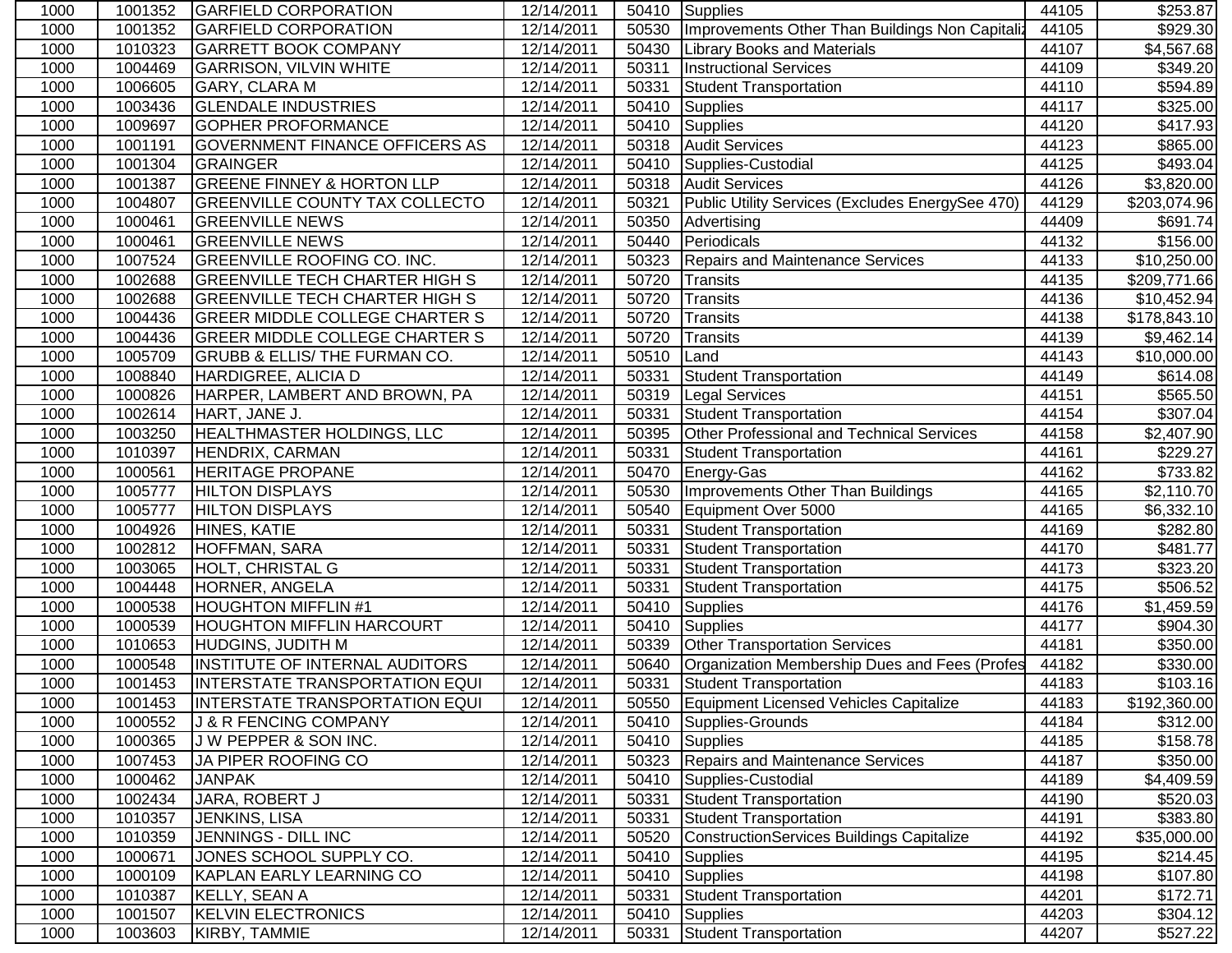| 1000 | 1002655 | <b>KLG JONES</b>                          | 12/14/2011              |       | 50395 Other Professional and Technical Services  | 44208 | \$825.00                |
|------|---------|-------------------------------------------|-------------------------|-------|--------------------------------------------------|-------|-------------------------|
| 1000 | 1002929 | LANGSTON CHARTER MIDDLE SCHOOL            | 12/14/2011              | 50720 | Transits                                         | 44211 | \$180,423.47            |
| 1000 | 1002929 | LANGSTON CHARTER MIDDLE SCHOOL            | $\overline{12}/14/2011$ | 50720 | Transits                                         | 44212 | \$11,220.81             |
| 1000 | 1004462 | LAWSON SOFTWARE AMERICAS-USD              | 12/14/2011              | 50316 | <b>Data Processing Services</b>                  | 44214 | \$3,659.45              |
| 1000 | 232012  | LEAD ACADEMY CHARTER SCHOOL               | 12/14/2011              | 50720 | Transits                                         | 44215 | \$58,655.11             |
| 1000 | 1001094 | <b>LEARNING LINKS</b>                     | 12/14/2011              | 50410 | Supplies                                         | 44216 | \$254.25                |
| 1000 | 1002934 | <b>LEGACY CHARTER SCHOOL</b>              | 12/14/2011              | 50720 | Transits                                         | 44218 | \$359,389.46            |
| 1000 | 1002934 | <b>LEGACY CHARTER SCHOOL</b>              | 12/14/2011              | 50720 | Transits                                         | 44219 | \$19,048.13             |
| 1000 | 1003470 | <b>LEGO EDUCATION</b>                     | 12/14/2011              | 50410 | Supplies                                         | 44220 | \$1,572.09              |
| 1000 | 1009982 | LENHARDT, CAROLYN                         | 12/14/2011              | 50311 | <b>Instructional Services</b>                    | 44221 | \$339.50                |
| 1000 | 1002941 | LEXISNEXIS SCREENING SOLUTIONS            | 12/14/2011              | 50314 | <b>Staff Services</b>                            | 44225 | \$468.00                |
| 1000 | 1000419 | <b>LIBRARY STORE INC</b>                  | 12/14/2011              | 50410 | Supplies                                         | 44226 | \$558.06                |
| 1000 | 1004701 | <b>LITTLE CAESAR'S</b>                    | 12/14/2011              | 50490 | Supplies Food and Meals                          | 44199 | \$324.00                |
| 1000 | 1002069 | LOFTIS PRINTING CO., INC.                 | 12/14/2011              | 50360 | Printing and Binding                             | 44230 | \$168.37                |
| 1000 | 1005469 | LOWE'S - CHERRYDALE                       | 12/14/2011              | 50410 | Supplies                                         | 44231 | \$196.49                |
| 1000 | 1002212 | LOWE'S COMPANIES, INC.                    | 12/14/2011              |       | 50410 Supplies-Custodial                         | 44231 | \$243.17                |
| 1000 | 1000112 | <b>LOWE'S OF GREER</b>                    | 12/14/2011              |       | 50410 Supplies-Custodial                         | 44231 | \$301.09                |
| 1000 | 1001452 | <b>LOWE'S OF SIMPSONVILLE</b>             | 12/14/2011              | 50410 | Supplies                                         | 44231 | \$1,497.76              |
| 1000 | 1001452 | LOWE'S OF SIMPSONVILLE                    | 12/14/2011              | 50410 | Supplies                                         | 44232 | \$1,475.19              |
| 1000 | 1002501 | <b>LRP PUBLICATIONS</b>                   | 12/14/2011              | 50410 | Supplies                                         | 44233 | \$254.00                |
| 1000 | 1001523 | <b>LRP PUBLICATIONS</b>                   | 12/14/2011              | 50445 | <b>Technology and Software Supplies</b>          | 44233 | \$374.00                |
| 1000 | 1003404 | MANAGEMENT DECISIONS                      | 12/14/2011              | 50395 | <b>Other Professional and Technical Services</b> | 44238 | \$525.00                |
| 1000 | 1005675 | MARIANNA INDUSTRIES, INC                  | 12/14/2011              | 50410 | Supplies                                         | 44240 | \$1,597.49              |
| 1000 | 1006604 | MARSH, CHERI                              | 12/14/2011              | 50331 | Student Transportation                           | 44241 | $\overline{$460.56}$    |
| 1000 | 1002878 | MAXIM HEALTHCARE SERVICES, INC            | 12/14/2011              | 50395 | <b>Other Professional and Technical Services</b> | 44246 | \$108.00                |
| 1000 | 1000179 | MCGRAW HILL COMPANIES, INC.               | 12/14/2011              | 50410 | Supplies                                         | 44252 | \$225.26                |
| 1000 | 1002595 | MCGUIRE-WOODS LLP                         | 12/14/2011              | 50318 | <b>Audit Services</b>                            | 44253 | \$441.50                |
| 1000 | 1002595 | MCGUIRE-WOODS LLP                         | 12/14/2011              | 50319 | <b>Legal Services</b>                            | 44253 | $\overline{\$4,009.50}$ |
| 1000 | 1002766 | MEDCO SUPPLY LOCKBOX                      | 12/14/2011              | 50410 | <b>Supplies</b>                                  | 44258 | \$216.73                |
| 1000 | 1010217 | MERRIGAN, MICHELE G                       | 12/14/2011              | 50331 | <b>Student Transportation</b>                    | 44263 | \$259.07                |
| 1000 | 1001281 | <b>MEYER CENTER</b>                       | 12/14/2011              | 50720 | Transits                                         | 44266 | \$12,041.32             |
| 1000 | 1001281 | <b>MEYER CENTER</b>                       | 12/14/2011              | 50720 | Transits                                         | 44267 | \$1,015.57              |
| 1000 | 1004389 | MOLINA, MERI                              | 12/14/2011              | 50331 | <b>Student Transportation</b>                    | 44270 | \$227.25                |
| 1000 | 1004878 | MOO, JONDA LYNN                           | 12/14/2011              | 50331 | Student Transportation                           | 44271 | \$367.64                |
| 1000 | 1002083 | <b>MOORE MEDICAL</b>                      | 12/14/2011              | 50410 | Supplies                                         | 44272 | \$133.58                |
| 1000 | 1006981 | MORGAN, CHRISTIAN                         | 12/14/2011              |       | 50331 Student Transportation                     | 44273 | \$549.44                |
| 1000 | 1005731 | MUSICAL INNOVATIONS                       | 12/14/2011              |       | 50410 Supplies                                   | 44278 | \$1,177.64              |
| 1000 | 1003669 | <b>MY OFFICE PRODUCTS.COM</b>             | 12/14/2011              |       | 50410 Supplies                                   | 44279 | \$775.88                |
| 1000 | 1002203 | <b>NAPA AUTO PARTS</b>                    | 12/14/2011              | 50331 | Student Transportation                           | 44281 | \$116.42                |
| 1000 | 1000205 | NASCO INC                                 | 12/14/2011              |       | 50410 Supplies                                   | 44282 | \$139.58                |
| 1000 | 1000845 | NATIONAL GEOGRAPHIC EDUCATIONA            | 12/14/2011              |       | 50410 Supplies                                   | 44285 | \$217.25                |
| 1000 | 1004768 | NATIONAL GEOGRAPHIC SCHOOL PUB            | 12/14/2011              |       | 50410 Supplies                                   | 44286 | \$6,669.42              |
| 1000 | 1010605 | <b>NAT'L CAREER DEVELOPMENT ASSOC</b>     | 12/14/2011              |       | 50332 Emp Tvl-Conference Registration            | 44284 | \$150.00                |
| 1000 | 1008639 | NORTHERN SPEECH SERVICE                   | 12/14/2011              | 50410 | Supplies-Testing                                 | 44290 | \$608.29                |
| 1000 | 1000751 | NU-IDEA SCHOOL SUPPLY CO INC              | 12/14/2011              | 50410 | Supplies                                         | 44294 | \$3,467.30              |
| 1000 | 1000329 | <b>ORIENTAL TRADING COMPANY</b>           | 12/14/2011              | 50410 | Supplies                                         | 44298 | \$610.37                |
| 1000 | 1009899 | OSBORN CONTRACT SERVICES, INC             | 12/14/2011              | 50323 | <b>R&amp;M Serv-Plant Serv</b>                   | 44299 | \$2,398.00              |
| 1000 | 1004876 | PANTEN, EVELYN                            | 12/14/2011              | 50331 | Student Transportation                           | 44305 | \$363.60                |
| 1000 | 1007146 | <b>PARAGON ENGINEERING &amp; GEOSCIEN</b> | 12/14/2011              | 50395 | <b>Other Professional and Technical Services</b> | 44307 | \$1,162.00              |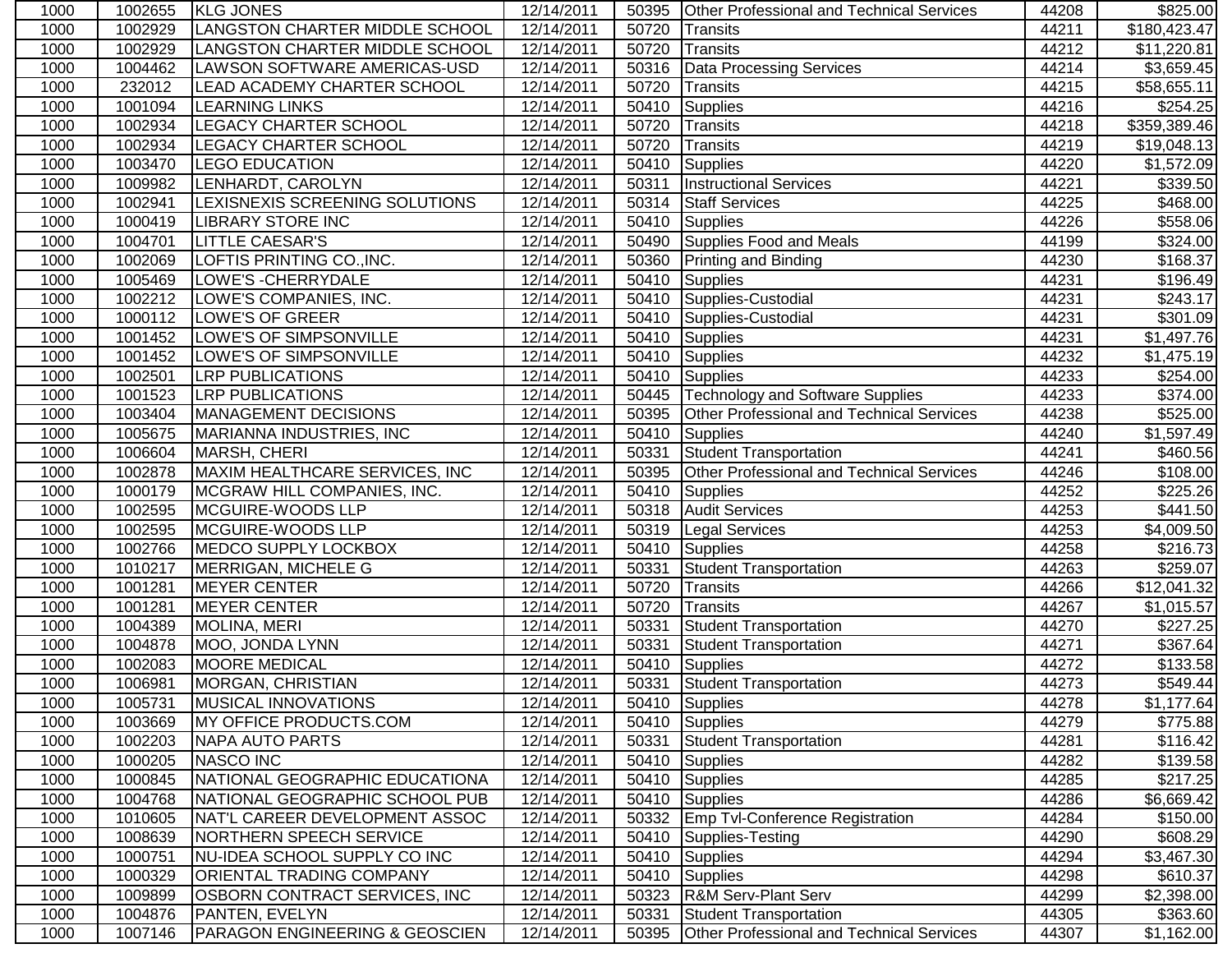| 1000 | 1003037 | <b>IPEDIATRIC SERVICES OF AMERICA,</b>    | 12/14/2011 |       | 50395 Other Professional and Technical Services    | 44310 | \$11,703.60          |
|------|---------|-------------------------------------------|------------|-------|----------------------------------------------------|-------|----------------------|
| 1000 | 1003614 | <b>PIEDMONT NATURAL GAS</b>               | 12/14/2011 | 50470 | Energy-Gas                                         | 44311 | \$73,712.13          |
| 1000 | 1003416 | <b>PLUMLEY, LISA K.</b>                   | 12/14/2011 | 50331 | Student Transportation                             | 44314 | \$383.80             |
| 1000 | 1006453 | PORTER, MIRINDA B.                        | 12/14/2011 | 50331 | Student Transportation                             | 44316 | \$209.07             |
| 1000 | 1002240 | <b>PROJECT LEAD THE WAY, INC.</b>         | 12/14/2011 | 50410 | Supplies                                           | 44318 | \$178.49             |
| 1000 | 1002240 | <b>PROJECT LEAD THE WAY, INC.</b>         | 12/14/2011 | 50445 | <b>Technology and Software Supplies</b>            | 44318 | $\overline{$}375.46$ |
| 1000 | 1000886 | <b>PUBLIX</b>                             | 12/14/2011 | 50490 | Supplies Food and Meals                            | 44319 | \$154.91             |
| 1000 | 1000714 | <b>RAINBOW BOOK CO.</b>                   | 12/14/2011 | 50430 | <b>Library Books and Materials</b>                 | 44321 | \$1,944.76           |
| 1000 | 1001573 | <b>REALLY GOOD STUFF</b>                  | 12/14/2011 | 50410 | Supplies                                           | 44324 | \$135.43             |
| 1000 | 1001148 | <b>ROSEN PUBLISHING</b>                   | 12/14/2011 | 50430 | Library Books and Materials                        | 44331 | \$1,034.95           |
| 1000 | 1003077 | <b>SANDERS, ALICIA</b>                    | 12/14/2011 | 50331 | <b>Student Transportation</b>                      | 44336 | \$581.76             |
| 1000 | 1000056 | <b>SAUNDERS OFFICE SUPPLY</b>             | 12/14/2011 | 50410 | <b>Supplies</b>                                    | 44338 | \$371.78             |
| 1000 | 1007978 | <b>SC COALITION FOR MATH &amp; SCIENC</b> | 12/14/2011 | 50312 | <b>Instructional Programs Improvement Services</b> | 44340 | \$3,750.00           |
| 1000 | 1001182 | <b>SC DEPT OF EDUCATION TRANSPORT</b>     | 12/14/2011 | 50323 | Repairs and Maintenance Services                   | 44341 | \$1,157.29           |
| 1000 | 1000759 | <b>SCANTRON</b>                           | 12/14/2011 | 50410 | Supplies                                           | 44342 | \$325.69             |
| 1000 | 1006991 | <b>SCHOLASTIC BOOK FAIRS</b>              | 12/14/2011 |       | 50410 Supplies                                     | 44345 | \$740.00             |
| 1000 | 1006991 | <b>SCHOLASTIC BOOK FAIRS</b>              | 12/14/2011 | 50410 | Supplies                                           | 44346 | \$719.09             |
| 1000 | 1001268 | <b>SCHOLASTIC INC</b>                     | 12/14/2011 | 50410 | Supplies                                           | 44347 | \$3,034.44           |
| 1000 | 1001268 | <b>SCHOLASTIC INC</b>                     | 12/14/2011 | 50410 | Supplies                                           | 44348 | \$113.05             |
| 1000 | 1002762 | SCHOLASTIC, INC.                          | 12/14/2011 | 50410 | Supplies                                           | 44347 | $\overline{$}531.49$ |
| 1000 | 1001240 | SCHOOL HEALTH CORPORATION                 | 12/14/2011 | 50410 | Supplies                                           | 44349 | \$908.54             |
| 1000 | 1002294 | <b>SCHOOL OUTFITTERS</b>                  | 12/14/2011 | 50410 | Supplies                                           | 44350 | \$263.67             |
| 1000 | 1003208 | <b>SCIENCE KIT</b>                        | 12/14/2011 | 50410 | Supplies                                           | 44352 | \$303.16             |
| 1000 | 1004788 | <b>SHARP BUSINESS SYSTEMS</b>             | 12/14/2011 | 50345 | <b>Tech Srvc-Copier Contract</b>                   | 44358 | \$53,412.30          |
| 1000 | 1004788 | <b>SHARP BUSINESS SYSTEMS</b>             | 12/14/2011 | 50410 | <b>T</b> Supplies                                  | 44358 | \$264.89             |
| 1000 | 1008539 | SHELCO, INC                               | 12/14/2011 | 50520 | ConstructionServices Buildings Capitalize          | 44359 | \$660,483.18         |
| 1000 | 1000310 | SHIFFLER EQUIPMENT SALES                  | 12/14/2011 | 50410 | Supplies-Custodial                                 | 44361 | \$210.30             |
| 1000 | 1009945 | SIMPLIFIED OFFICE SYSTEMS, LLC            | 12/14/2011 | 50345 | <b>Tech Srvc-Copier Contract</b>                   | 44365 | \$217.40             |
| 1000 | 1002092 | SIMPSONVILLE POLICE DEPARTMENT            | 12/14/2011 | 50395 | <b>Prof Tech Srvc-SRO Contracts</b>                | 44366 | \$19,583.36          |
| 1000 | 1002796 | <b>SIRCHIE FINGERPRINT LABS</b>           | 12/14/2011 | 50410 | <b>Supplies</b>                                    | 44367 | \$379.06             |
| 1000 | 1000372 | <b>SMILEMAKERS INC</b>                    | 12/14/2011 | 50410 | Supplies                                           | 44369 | \$208.71             |
| 1000 | 1001756 | SMITH SURVEYORS, INC.                     | 12/14/2011 | 50510 | Land                                               | 44370 | \$1,499.00           |
| 1000 | 1002623 | SMITH, MONTI GALLOWAY                     | 12/14/2011 | 50331 | Student Transportation                             | 44373 | \$236.34             |
| 1000 | 1000375 | SOCIAL STUDIES SCHOOL SERVICE             | 12/14/2011 | 50445 | Technology and Software Supplies                   | 44377 | \$162.15             |
| 1000 | 1001731 | SOUTH CAROLINA RETIREMENT SYST            | 12/14/2011 | 20412 | <b>Employer Retirement Payable</b>                 | 44378 | \$3,495.70           |
| 1000 | 1001731 | SOUTH CAROLINA RETIREMENT SYST            | 12/14/2011 |       | 20412   Retirement Deduction                       | 44378 | \$1,642.35           |
| 1000 | 1002318 | SOUTHEASTERN PAPER GROUP                  | 12/14/2011 |       | 50410 Supplies-Custodial                           | 44379 | \$190.22             |
| 1000 | 1001425 | SOUTHPAW ENTERPRISES                      | 12/14/2011 |       | 50410 Supplies                                     | 44382 | \$18,178.75          |
| 1000 | 1006144 | SOUTHSIDE CHRISTIAN SCHOOL                | 12/14/2011 | 50399 | Miscellaneous Purchased Services                   | 44383 | \$304.45             |
| 1000 | 1002322 | <b>SPIRIT TELECOM</b>                     | 12/14/2011 | 50340 | Comm Srvc-Landlines                                | 44385 | \$1,637.88           |
| 1000 | 1001222 | <b>STAPLES ADVANTAGE</b>                  | 12/14/2011 |       | 50410 Supplies                                     | 44397 | \$287.58             |
| 1000 | 1005110 | <b>STAPLES ADVANTAGE</b>                  | 12/14/2011 |       | 50410 Supplies                                     | 44388 | \$1,109.49           |
| 1000 | 1001222 | <b>STAPLES ADVANTAGE</b>                  | 12/14/2011 | 50445 | <b>Technology and Software Supplies</b>            | 44397 | \$461.07             |
| 1000 | 1005110 | <b>STAPLES ADVANTAGE</b>                  | 12/14/2011 | 50445 | <b>Technology and Software Supplies</b>            | 44388 | \$230.42             |
| 1000 | 1002763 | <b>STARFALL PUBLICATIONS</b>              | 12/14/2011 | 50345 | Technology                                         | 44389 | \$270.00             |
| 1000 | 1000377 | <b>STATE DEPARTMENT OF EDUCATION</b>      | 12/14/2011 | 50660 | <b>Pupil Activity</b>                              | 44390 | \$18,093.15          |
| 1000 | 1000654 | <b>SUMMIT LEARNING</b>                    | 12/14/2011 | 50410 | Supplies                                           | 44392 | \$1,040.90           |
| 1000 | 1000704 | <b>SUPER DUPER PUBLICATIONS INC</b>       | 12/14/2011 |       | 50410 Supplies                                     | 44393 | \$684.44             |
| 1000 | 1003196 | <b>TANDUS FLOORING, INC</b>               | 12/14/2011 | 50520 | ConstructionServices (Temp) Building/Construction  | 44398 | \$16,833.08          |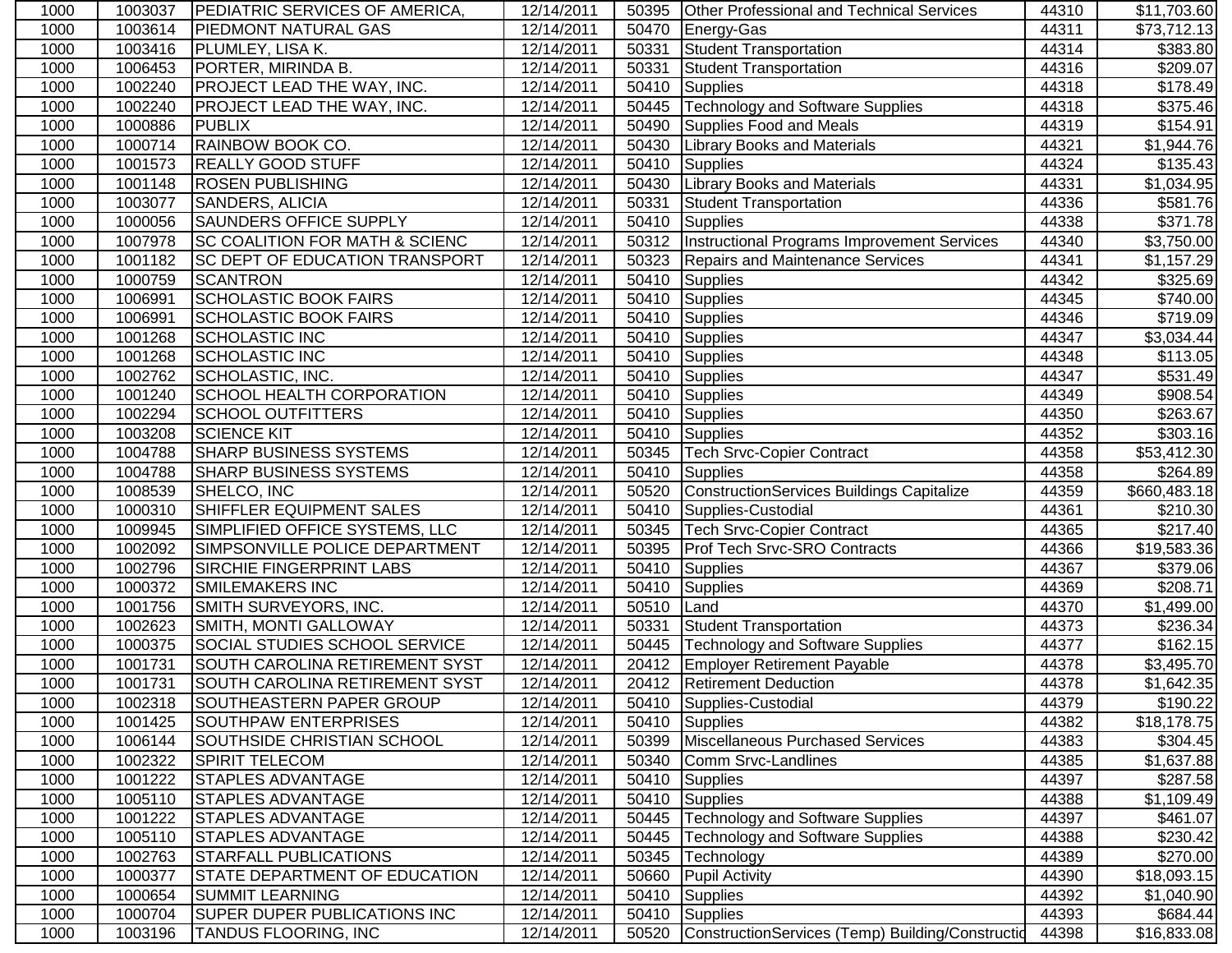| 1000 | 1003574 | <b>TAYLOR, ANGELA</b>                 | 12/14/2011 | 50331 | Student Transportation                           | 44400 | \$581.76                |
|------|---------|---------------------------------------|------------|-------|--------------------------------------------------|-------|-------------------------|
| 1000 | 1007348 | <b>TEACHER CREATED MATERIALS, INC</b> | 12/14/2011 | 50410 | Supplies                                         | 44405 | $\overline{\$1,}956.66$ |
| 1000 | 1003229 | <b>TEACHER DIRECT</b>                 | 12/14/2011 | 50410 | <b>Supplies</b>                                  | 44406 | \$164.85                |
| 1000 | 1003926 | <b>TEACHER'S DISCOUNT</b>             | 12/14/2011 | 50410 | <b>Supplies</b>                                  | 44408 | $\overline{$}106.44$    |
| 1000 | 1000409 | <b>TEACHER'S DISCOVERY</b>            | 12/14/2011 | 50410 | <b>Supplies</b>                                  | 44407 | \$478.11                |
| 1000 | 1000409 | <b>TEACHER'S DISCOVERY</b>            | 12/14/2011 | 50445 | <b>Technology and Software Supplies</b>          | 44407 | \$357.43                |
| 1000 | 1010599 | <b>THOMAS P DOWLING, SURVEYOR</b>     | 12/14/2011 | 50395 | Other Professional and Technical Services        | 44411 | \$1,600.00              |
| 1000 | 1002615 | <b>TOLLISON, SARAH JANE</b>           | 12/14/2011 | 50331 | Student Transportation                           | 44416 | \$239.88                |
| 1000 | 1006173 | <b>TOM SNYDER PRODUCITONS</b>         | 12/14/2011 | 50345 | Technology                                       | 44417 | \$907.36                |
| 1000 | 1000427 | <b>TOOL SHED INC</b>                  | 12/14/2011 | 50410 | Supplies                                         | 44418 | \$1,376.58              |
| 1000 | 1002312 | <b>TRANE COMFORT SOLUTIONS</b>        | 12/14/2011 | 50410 | Supplies-HVAC supplies                           | 44419 | \$3,116.66              |
| 1000 | 1003046 | <b>TREETOP PUBLISHING</b>             | 12/14/2011 | 50410 | <b>Supplies</b>                                  | 44421 | \$854.94                |
| 1000 | 1002940 | <b>TRIUMPH LEARNING LLC</b>           | 12/14/2011 | 50410 | <b>Supplies</b>                                  | 44422 | \$3,833.29              |
| 1000 | 1003224 | <b>TROTTER, MARGIE T.</b>             | 12/14/2011 | 50395 | Other Professional and Technical Services        | 44423 | \$385.00                |
| 1000 | 1003382 | <b>TRUCOLOR</b>                       | 12/14/2011 | 50360 | <b>Printing and Binding</b>                      | 44424 | \$1,984.12              |
| 1000 | 1002220 | <b>TRUESDALE, ELATA</b>               | 12/14/2011 | 50331 | <b>Student Transportation</b>                    | 44425 | \$299.97                |
| 1000 | 1002544 | <b>TRUGREEN CHEMLAWN</b>              | 12/14/2011 | 50410 | Supplies                                         | 44426 | \$1,181.00              |
| 1000 | 1002829 | ULINE, INC.                           | 12/14/2011 | 50410 | Supplies                                         | 44428 | \$224.94                |
| 1000 | 1000494 | UNITED CHEMICAL AND SUPPLY INC        | 12/14/2011 | 20410 | Inventory Recd not Vouchered                     | 44429 | \$6,025.47              |
| 1000 | 1000494 | UNITED CHEMICAL AND SUPPLY INC        | 12/14/2011 | 50410 | Supplies-Custodial                               | 44429 | \$11,997.97             |
| 1000 | 1000302 | US FOODSERVICE                        | 12/14/2011 | 50410 | <b>Supplies</b>                                  | 44431 | \$345.04                |
| 1000 | 1009972 | <b>VIC BAILEY FORD LINCOLN</b>        | 12/14/2011 | 50550 | Equipment Licensed Vehicles Capitalize           | 44436 | \$102,785.00            |
| 1000 | 1007000 | <b>VICK SR., DONALD S.</b>            | 12/14/2011 | 50311 | <b>Instructional Services</b>                    | 44437 | \$310.40                |
| 1000 | 1005113 | <b>VIRTUCOM INC.</b>                  | 12/14/2011 | 50345 | <b>Tech Srvc-Copier Contract</b>                 | 44439 | \$21,682.96             |
| 1000 | 1009825 | <b>VISUAL GRAPHICS</b>                | 12/14/2011 | 50360 | Printing and Binding                             | 44440 | \$291.50                |
| 1000 | 1000660 | <b>WALDROP HEATING &amp; AIR</b>      | 12/14/2011 | 50520 | ConstructionServices (Temp) Building/Constructio | 44442 | \$9,955.28              |
| 1000 | 1007414 | <b>WALKER &amp; WHITESIDE INC</b>     | 12/14/2011 | 50520 | ConstructionServices (Temp) Building/Constructio | 44443 | \$14,550.00             |
| 1000 | 1002811 | <b>WALLACE, GERALDINE ANN</b>         | 12/14/2011 | 50331 | <b>Student Transportation</b>                    | 44444 | \$566.11                |
| 1000 | 1004432 | <b>WEISS, SARAH</b>                   | 12/14/2011 | 50331 | <b>Student Transportation</b>                    | 44448 | $\overline{$}545.40$    |
| 1000 | 1002398 | <b>WIGINGTON TURF</b>                 | 12/14/2011 | 50323 | <b>Repairs and Maintenance Services</b>          | 44453 | \$550.00                |
| 1000 | 1004877 | <b>WILLIAMS, APRYLE</b>               | 12/14/2011 | 50331 | <b>Student Transportation</b>                    | 44456 | \$484.80                |
| 1000 | 1010495 | <b>WILLIAMS, FAYE</b>                 | 12/14/2011 | 50331 | <b>Student Transportation</b>                    | 44457 | 356.03                  |
| 1000 | 1002719 | <b>WITMER, CONNIE A.</b>              | 12/14/2011 | 50331 | <b>Student Transportation</b>                    | 44460 | \$441.37                |
| 1000 | 1003294 | <b>WOODRUFF, NANCY</b>                | 12/14/2011 | 50395 | Other Professional and Technical Services        | 44462 | \$380.00                |
| 1000 | 1000940 | <b>WOODWIND &amp; THE BRASSWIND</b>   | 12/14/2011 | 50410 | Supplies                                         | 44463 | \$105.89                |
| 1000 | 1003635 | YE OLDE PIANO SHOPPE, LLC             | 12/14/2011 |       | 50323 R&M Serv-Piano & Strings Serv              | 44465 | \$490.00                |
| 1000 | 1001806 | YEARGIN CONSTRUCTION COMPANY          | 12/14/2011 |       | 50520 ConstructionServices Buildings Capitalize  | 44466 | \$401,652.00            |
| 6000 | 1000017 | <b>AAA SUPPLY</b>                     | 12/14/2011 | 50323 | Repairs and Maintenance Services                 | 60825 | \$632.75                |
| 6000 | 1000025 | JOYCE EQUIPMENT COMPANY               | 12/14/2011 | 10290 | <b>Asset Clearing</b>                            | 60843 | \$5,937.60              |
| 6000 | 1000025 | JOYCE EQUIPMENT COMPANY               | 12/14/2011 | 50323 | Repairs and Maintenance Services                 | 60826 | \$2,341.98              |
| 6000 | 1000025 | JOYCE EQUIPMENT COMPANY               | 12/14/2011 | 50540 | Equipment Under 5000                             | 60826 | \$6,564.80              |
| 6000 | 1000025 | JOYCE EQUIPMENT COMPANY               | 12/14/2011 | 50540 | Equipment Under 5000                             | 60843 | \$2,330.40              |
| 6000 | 1000130 | <b>BALLENTINE EQUIPMENT COMPANY</b>   | 12/14/2011 | 10290 | <b>Asset Clearing</b>                            | 60827 | \$6,325.02              |
| 6000 | 1000130 | <b>BALLENTINE EQUIPMENT COMPANY</b>   | 12/14/2011 | 50540 | Equipment Under 5000                             | 60827 | \$9,905.91              |
| 6000 | 1000367 | <b>PEPSI-COLA BOTTLING COMPANY</b>    | 12/14/2011 | 50460 | <b>Food Purchases</b>                            | 60830 | \$2,897.38              |
| 6000 | 1000831 | <b>BAKER DISTRIBUTING</b>             | 12/14/2011 | 50323 | Repairs and Maintenance Services                 | 60831 | \$108.74                |
| 6000 | 1001483 | <b>CC DICKSON</b>                     | 12/14/2011 | 50323 | Repairs and Maintenance Services                 | 60832 | \$290.32                |
| 6000 | 1002957 | SMITH METAL FAB, INC.                 | 12/14/2011 | 50323 | <b>Repairs and Maintenance Services</b>          | 60833 | \$222.60                |
| 6000 | 1003636 | <b>KELLY SERVICES</b>                 | 12/14/2011 | 50311 | <b>Instructional Services</b>                    | 60834 | \$742.37                |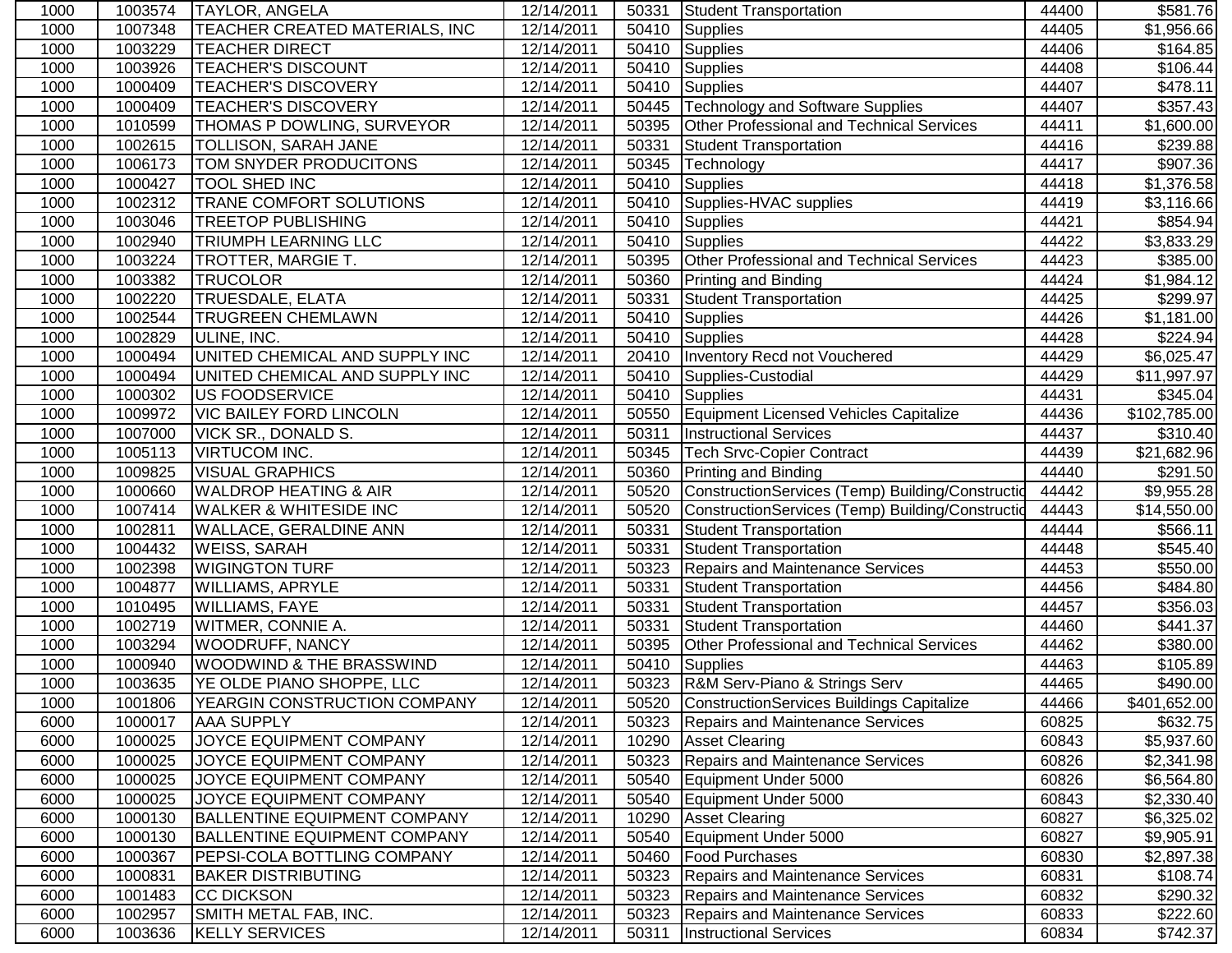| 6000 | 1004748 | <b>IMARVIN'S PRODUCE</b>              | 12/14/2011              |       | 50460   Food Purchases                           | 60835  | \$32,246.97  |
|------|---------|---------------------------------------|-------------------------|-------|--------------------------------------------------|--------|--------------|
| 6000 | 1005345 | <b>BLUE BELL CREAMERIES</b>           | 12/14/2011              | 50460 | <b>Food Purchases</b>                            | 60836  | \$699.92     |
| 6000 | 1005396 | <b>DELI AT PELHAM FALLS</b>           | 12/14/2011              | 50460 | <b>Food Purchases</b>                            | 60838  | \$3,903.12   |
| 6000 | 1005417 | <b>FUNACHO</b>                        | 12/14/2011              | 50460 | <b>Food Purchases</b>                            | 60839  | \$2,686.76   |
| 6000 | 1005525 | SANITECH SYSTEMS, INC.                | 12/14/2011              | 50311 | <b>Instructional Services</b>                    | 60840  | \$7,280.00   |
| 6000 | 1005525 | <b>SANITECH SYSTEMS, INC.</b>         | 12/14/2011              | 50323 | Repairs and Maintenance Services                 | 60840  | \$21,323.65  |
| 6000 | 1005526 | SARA LEE BAKERY GROUP/ EARTHGR        | 12/14/2011              |       | 50460   Food Purchases                           | 60841  | \$7,998.41   |
| 6000 | 1005564 | <b>WHALEY FOOD SERVICE REPAIRS</b>    | 12/14/2011              | 50323 | Repairs and Maintenance Services                 | 60842  | \$421.98     |
| 1000 | 1007213 | <b>BANK OF AMERICA</b>                | 12/15/2011              | 50314 | <b>Staff Services</b>                            | 121511 | \$3,916.00   |
| 1000 | 1007213 | <b>BANK OF AMERICA</b>                | 12/15/2011              |       | 50323 R&M Serv-Equipment Repair Serv             | 121511 | \$1,127.06   |
| 1000 | 1007213 | <b>BANK OF AMERICA</b>                | 12/15/2011              | 50323 | R&M Serv-HVAC Serv                               | 121511 | \$674.01     |
| 1000 | 1007213 | <b>BANK OF AMERICA</b>                | 12/15/2011              | 50323 | R&M Serv-Plant Serv                              | 121511 | \$1,190.10   |
| 1000 | 1007213 | <b>BANK OF AMERICA</b>                | 12/15/2011              | 50323 | R&M Serv-Vehicle Serv                            | 121511 | \$4,154.17   |
| 1000 | 1007213 | <b>BANK OF AMERICA</b>                | 12/15/2011              | 50325 | Rentals                                          | 121511 | \$717.53     |
| 1000 | 1007213 | <b>BANK OF AMERICA</b>                | 12/15/2011              | 50340 | Comm Srvc-Cellular                               | 121511 | \$28,052.35  |
| 1000 | 1007213 | <b>BANK OF AMERICA</b>                | 12/15/2011              | 50340 | Communication                                    | 121511 | \$7,473.06   |
| 1000 | 1007213 | <b>BANK OF AMERICA</b>                | 12/15/2011              | 50345 | Technology                                       | 121511 | \$23,988.02  |
| 1000 | 1007213 | <b>BANK OF AMERICA</b>                | 12/15/2011              | 50350 | Advertising                                      | 121511 | \$300.00     |
| 1000 | 1007213 | <b>BANK OF AMERICA</b>                | 12/15/2011              | 50410 | Supplies                                         | 121511 | \$287.77     |
| 1000 | 1007213 | <b>BANK OF AMERICA</b>                | $\overline{12}/15/2011$ | 50410 | Supplies-Custodial                               | 121511 | \$604.24     |
| 1000 | 1007213 | <b>BANK OF AMERICA</b>                | 12/15/2011              | 50410 | Supplies-Generator PM                            | 121511 | \$1,320.29   |
| 1000 | 1007213 | <b>BANK OF AMERICA</b>                | 12/15/2011              | 50410 | Supplies-Grounds                                 | 121511 | \$4,785.10   |
| 1000 | 1007213 | <b>BANK OF AMERICA</b>                | 12/15/2011              | 50410 | Supplies-HVAC supplies                           | 121511 | \$35,512.71  |
| 1000 | 1007213 | <b>BANK OF AMERICA</b>                | 12/15/2011              | 50410 | Supplies-Preventative Maint                      | 121511 | \$7,230.20   |
| 1000 | 1007213 | <b>BANK OF AMERICA</b>                | 12/15/2011              | 50410 | Supplies-Routine Maintenance                     | 121511 | \$44,039.28  |
| 1000 | 1007213 | <b>BANK OF AMERICA</b>                | 12/15/2011              | 50410 | Supplies-Security                                | 121511 | \$5,541.13   |
| 1000 | 1007213 | <b>BANK OF AMERICA</b>                | 12/15/2011              | 50410 | Supplies-Vehicle Supplies                        | 121511 | \$22,852.11  |
| 1000 | 1007213 | <b>BANK OF AMERICA</b>                | 12/15/2011              | 50445 | <b>Technology and Software Supplies</b>          | 121511 | \$111,413.40 |
| 1000 | 1007213 | <b>BANK OF AMERICA</b>                | 12/15/2011              | 50520 | <b>ConstructionServices Buildings Capitalize</b> | 121511 | \$630.70     |
| 1000 | 1007213 | <b>BANK OF AMERICA</b>                | 12/15/2011              | 50545 | TechnologyEquipment Under 5000                   | 121511 | \$136,460.94 |
| 1000 | 1007213 | <b>BANK OF AMERICA</b>                | 12/15/2011              | 50580 | Mobile Classrooms Construction Non Capitalize    | 121511 | \$462.23     |
| 1000 | 1007213 | <b>BANK OF AMERICA</b>                | 12/15/2011              | 50660 | <b>Pupil Activity</b>                            | 121511 | \$89,466.42  |
| 1000 | 1007213 | <b>BANK OF AMERICA</b>                | 12/15/2011              | 50710 | <b>Fund Modifications</b>                        | 121511 | \$2,227.98   |
| 1000 | 1001623 | <b>BENDER BURKOT EAST COAST SUPPL</b> | 12/15/2011              |       | 20410   Inventory Recd not Vouchered             | 711    | \$539.81     |
| 1000 | 1001623 | <b>BENDER BURKOT EAST COAST SUPPL</b> | 12/15/2011              | 50410 | Supplies                                         | 711    | \$2,336.98   |
| 1000 | 1003976 | <b>CHILDCRAFT</b>                     | 12/15/2011              |       | 50410 Supplies                                   | 718    | \$103.42     |
| 1000 | 1003917 | <b>CLASSROOM DIRECT</b>               | 12/15/2011              |       | 50410 Supplies                                   | 718    | \$842.54     |
| 1000 | 1000264 | COMMUNICATION SERVICE CENTER I        | 12/15/2011              |       | 50410 Supplies                                   | 704    | \$7,159.18   |
| 1000 | 1000818 | COMMUNICATIONS SERVICE CTR-INV        | 12/15/2011              |       | 50323 R&M Serv-Plant Serv                        | 707    | \$4,035.29   |
| 1000 | 1002726 | ECHOLS OIL CO.                        | 12/15/2011              |       | 50410 Supplies-Vehicle fuel                      | 713    | \$8,364.00   |
| 1000 | 1003021 | <b>FIRE PROTECTION SPECIALIST OF</b>  | 12/15/2011              |       | 50323   R&M Serv-Plant Serv                      | 716    | \$126.55     |
| 1000 | 1000567 | <b>FOLLETT LIBRARY RESOURCES</b>      | 12/15/2011              |       | 50410 Supplies                                   | 705    | \$885.20     |
| 1000 | 1000567 | <b>FOLLETT LIBRARY RESOURCES</b>      | 12/15/2011              | 50430 | <b>Library Books and Materials</b>               | 705    | \$24,758.67  |
| 1000 | 1001225 | <b>FOLLETT SOFTWARE COMPANY</b>       | 12/15/2011              | 50445 | <b>Technology and Software Supplies</b>          | 709    | \$543.29     |
| 1000 | 1000721 | <b>FORMS &amp; SUPPLY, INC.</b>       | 12/15/2011              | 50410 | <b>Supplies</b>                                  | 706    | \$2,040.56   |
| 1000 | 1002887 | <b>GREENVILLE OFFICE SUPPLY</b>       | 12/15/2011              | 50410 | <b>Supplies</b>                                  | 715    | \$426.78     |
| 1000 | 1002887 | <b>GREENVILLE OFFICE SUPPLY</b>       | 12/15/2011              | 50445 | <b>Technology and Software Supplies</b>          | 715    | \$278.33     |
| 1000 | 1000066 | LAKESHORE LEARNING MATERIALS          | 12/15/2011              | 50410 | <b>Supplies</b>                                  | 702    | \$1,176.37   |
| 1000 | 1002878 | MAXIM HEALTHCARE SERVICES, INC        | 12/15/2011              | 50395 | Other Professional and Technical Services        | 714    | \$6,217.56   |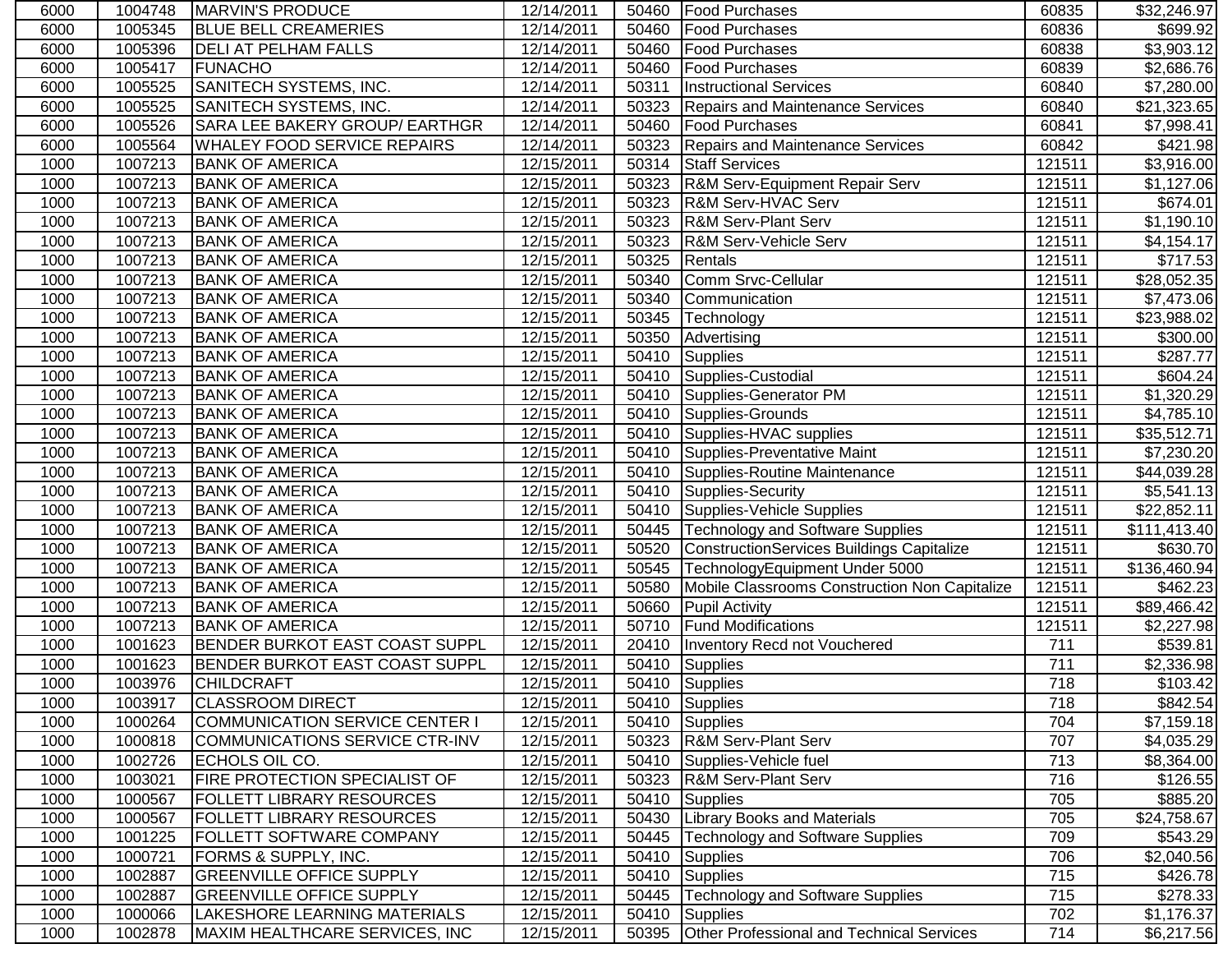| 1000 | 1000177 | <b>IMCBRIDES INC</b>                  | 12/15/2011              |       | 50410 Supplies                                   | 703              | \$455.59             |
|------|---------|---------------------------------------|-------------------------|-------|--------------------------------------------------|------------------|----------------------|
| 1000 | 1000177 | <b>MCBRIDES INC</b>                   | 12/15/2011              | 50445 | Technology and Software Supplies                 | 703              | $\overline{$}266.90$ |
| 1000 | 1002203 | <b>NAPA AUTO PARTS</b>                | $\overline{12/1}5/2011$ | 50331 | Student Transportation                           | $\frac{1}{712}$  | \$164.73             |
| 1000 | 1001336 | PALMETTO AIR AND WATER BALANCE        | 12/15/2011              | 50395 | Other Professional and Technical Services        | 710              | \$11,961.00          |
| 1000 | 1003186 | <b>SCANTEX BUSINESS SYSTEMS</b>       | 12/15/2011              | 50410 | Supplies                                         | $\overline{717}$ | \$595.87             |
| 1000 | 1003927 | <b>SCHOOL SPECIALTY</b>               | 12/15/2011              | 20410 | Inventory Recd not Vouchered                     | 718              | \$188.89             |
| 1000 | 1003927 | <b>SCHOOL SPECIALTY</b>               | 12/15/2011              | 50410 | Supplies                                         | 718              | \$119.73             |
| 1000 | 1000670 | <b>SCHOOL SPECIALTY INC</b>           | 12/15/2011              | 50410 | Supplies                                         | 718              | \$304.28             |
| 1000 | 1002668 | <b>ACP DIRECT</b>                     | 12/16/2011              | 50445 | Technology and Software Supplies                 | 44472            | \$2,064.57           |
| 1000 | 1003590 | <b>AMERICAN SECURITY</b>              | 12/16/2011              | 50329 | Other - Property Serv                            | 44474            | \$5,178.92           |
| 1000 | 1004904 | <b>APPLIED SOFTWARE</b>               | 12/16/2011              | 50345 | Technology                                       | 44475            | \$256.52             |
| 1000 | 1001655 | ARD, WOOD, HOLCOMBE, & SLATE          | 12/16/2011              | 50395 | Other Professional and Technical Services        | 44476            | \$3,612.50           |
| 1000 | 1001655 | ARD, WOOD, HOLCOMBE, & SLATE          | 12/16/2011              | 50520 | <b>ConstructionServices Arch Fees Capitalize</b> | 44476            | \$1,850.00           |
| 1000 | 1004689 | <b>B.E. PUBLISHING</b>                | 12/16/2011              | 50445 | <b>Technology and Software Supplies</b>          | 44478            | \$754.70             |
| 1000 | 1000141 | <b>BI-LO</b>                          | 12/16/2011              | 50410 | Supplies                                         | 44481            | \$236.13             |
| 1000 | 1006377 | <b>BI-LO</b>                          | 12/16/2011              | 50410 | Supplies                                         | 44482            | \$133.02             |
| 1000 | 1000805 | <b>BOUND TO STAY BOUND</b>            | 12/16/2011              | 50430 | <b>Library Books and Materials</b>               | 44484            | \$447.20             |
| 1000 | 1000754 | <b>BRODART COMPANY</b>                | 12/16/2011              | 50410 | Supplies                                         | 44486            | \$318.40             |
| 1000 | 1000160 | <b>BURMAX COMPANY INC</b>             | 12/16/2011              | 50410 | Supplies                                         | 44488            | $\sqrt{$476.21}$     |
| 1000 | 1000164 | <b>CAMCOR</b>                         | 12/16/2011              | 50445 | <b>Technology and Software Supplies</b>          | 44490            | \$2,109.03           |
| 1000 | 1010491 | CAROLINA AD SPECIALTY, INC            | 12/16/2011              | 50410 | Supplies                                         | 44492            | \$843.59             |
| 1000 | 1005749 | <b>CAROLINA FIRST</b>                 | 12/16/2011              | 50332 | <b>Emp Tvl-Conference Lodging</b>                | 44493            | \$247.02             |
| 1000 | 1005749 | <b>CAROLINA FIRST</b>                 | 12/16/2011              | 50332 | Emp Tvl-Conference Registration                  | 44493            | \$380.00             |
| 1000 | 1005749 | <b>CAROLINA FIRST</b>                 | 12/16/2011              | 50332 | Emp Tvl-Incidentals (Meals, mileage, etc.)       | 44493            | \$186.03             |
| 1000 | 1002676 | <b>COCHLEAR AMERICAS</b>              | 12/16/2011              | 50445 | Technology and Software Supplies                 | 44495            | \$402.80             |
| 1000 | 1000213 | COMMISSION OF PUBLIC WORKS            | 12/16/2011              | 50321 | Public Utility Services (Excludes EnergySee 470) | 44496            | \$2,844.35           |
| 1000 | 1000213 | COMMISSION OF PUBLIC WORKS            | 12/16/2011              | 50470 | Energy-Electricity                               | 44496            | \$48,704.71          |
| 1000 | 1000213 | COMMISSION OF PUBLIC WORKS            | 12/16/2011              | 50470 | Energy-Gas                                       | 44496            | \$7,705.76           |
| 1000 | 1002916 | COMPUTER SOFTWARE INNOVATIONS/        | 12/16/2011              | 50445 | <b>Technology and Software Supplies</b>          | 44497            | \$715.50             |
| 1000 | 1002916 | COMPUTER SOFTWARE INNOVATIONS/        | 12/16/2011              | 50545 | TechnologyEquipment Under 5000                   | 44497            | \$2,080.94           |
| 1000 | 1008469 | <b>COOK TOOL &amp; MACHINE</b>        | 12/16/2011              | 50410 | Supplies                                         | 44498            | $\overline{$}121.79$ |
| 1000 | 1006223 | <b>CSI TECHNOLOGY OUTFITTERS</b>      | 12/16/2011              | 50545 | TechnologyEquipment Under 5000                   | 44501            | \$12,743.20          |
| 1000 | 1001081 | <b>D AND H DISTRIBUTING</b>           | 12/16/2011              | 50410 | Supplies                                         | 44502            | \$215.73             |
| 1000 | 1001081 | <b>D AND H DISTRIBUTING</b>           | 12/16/2011              | 50445 | Technology and Software Supplies                 | 44502            | \$849.27             |
| 1000 | 1000934 | <b>DE LAGE LANDEN FINANCIAL SERVI</b> | 12/16/2011              | 50345 | Tech Srvc-Copier Contract                        | 44503            | \$122.90             |
| 1000 | 1000020 | <b>DEMCO</b>                          | 12/16/2011              | 50430 | <b>Library Books and Materials</b>               | 44504            | \$379.65             |
| 1000 | 1000755 | <b>DICK BLICK COMPANY</b>             | 12/16/2011              |       | 50410 Supplies                                   | 44505            | \$946.87             |
| 1000 | 1008347 | <b>DILLION SUPPLY COMPANY</b>         | 12/16/2011              | 50410 | Supplies                                         | 44506            | \$1,004.77           |
| 1000 | 1000058 | <b>DISNEY EDUCATIONAL PRODUCTIONS</b> | 12/16/2011              | 50445 | <b>Technology and Software Supplies</b>          | 44507            | \$207.40             |
| 1000 | 1005315 | <b>DIVERSIFIED ELECTRONICS, INC.</b>  | 12/16/2011              |       | 50410 Supplies                                   | 44508            | \$742.00             |
| 1000 | 1000838 | <b>DUKE POWER</b>                     | 12/16/2011              |       | 50470 Energy-Electricity                         | 44510            | \$418.95             |
| 1000 | 1010145 | <b>ELEVATOR INSPECTION LLC</b>        | 12/16/2011              | 50329 | Other - Property Serv                            | 44511            | \$1,062.50           |
| 1000 | 1005849 | <b>ENGINEERED SYSTEMS DESIGN</b>      | 12/16/2011              | 50520 | <b>ConstructionServices Arch Fees Capitalize</b> | 44512            | \$11,900.00          |
| 1000 | 1000274 | <b>ETA</b>                            | 12/16/2011              | 50410 | Supplies                                         | 44514            | \$1,012.85           |
| 1000 | 1000294 | <b>EYE ON EDUCATION</b>               | 12/16/2011              | 50410 | Supplies                                         | 44515            | \$176.60             |
| 1000 | 1002417 | <b>FRINGE BENEFITS MANGEMENT COMP</b> | 12/16/2011              | 20412 | Out of Pocket Medical                            | 44517            | \$425.69             |
| 1000 | 1001304 | <b>GRAINGER</b>                       | 12/16/2011              | 50410 | <b>Supplies</b>                                  | 44518            | \$170.45             |
| 1000 | 1002688 | <b>GREENVILLE TECH CHARTER HIGH S</b> | 12/16/2011              | 50720 | Transits                                         | 44520            | \$20,000.00          |
| 1000 | 1001497 | <b>GREENVILLE WATER SYSTEM</b>        | 12/16/2011              | 50321 | Public Utility Services (Excludes EnergySee 470) | 44521            | \$47,849.58          |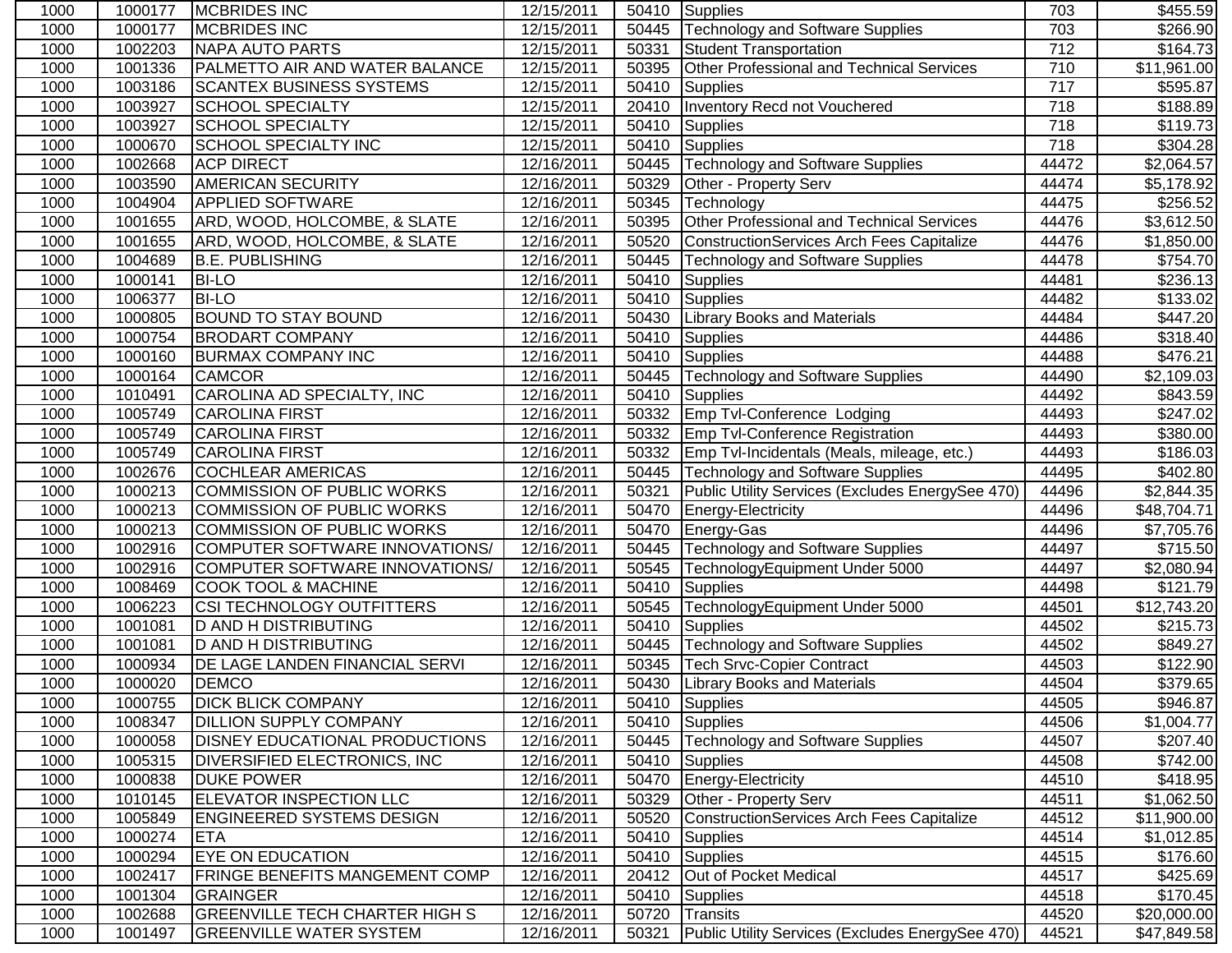| 1000 | 1001351 | <b>GREER GAS CO.</b>                      | 12/16/2011              |       | 50470 Energy-Gas                                    | 44522 | \$3,720.54  |
|------|---------|-------------------------------------------|-------------------------|-------|-----------------------------------------------------|-------|-------------|
| 1000 | 1007821 | <b>GUITAR CENTER</b>                      | 12/16/2011              | 50410 | <b>Supplies</b>                                     | 44554 | \$365.70    |
| 1000 | 1003250 | <b>HEALTHMASTER HOLDINGS, LLC</b>         | 12/16/2011              | 50395 | <b>Other Professional and Technical Services</b>    | 44524 | \$3,441.01  |
| 1000 | 1000533 | HIGHSMITH, INC.                           | 12/16/2011              | 50410 | Supplies                                            | 44526 | \$678.60    |
| 1000 | 1000533 | HIGHSMITH, INC.                           | 12/16/2011              | 50430 | <b>Library Books and Materials</b>                  | 44526 | \$245.55    |
| 1000 | 1009634 | <b>INNOVATIVE FLOOR WORKS</b>             | 12/16/2011              | 50520 | ConstructionServices (Temp) Building/Constructio    | 44529 | \$3,240.00  |
| 1000 | 1000365 | J W PEPPER & SON INC.                     | 12/16/2011              | 50410 | <b>Supplies</b>                                     | 44531 | \$103.94    |
| 1000 | 1007453 | JA PIPER ROOFING CO                       | 12/16/2011              | 50520 | ConstructionServices Buildings Capitalize           | 44532 | \$10,531.80 |
| 1000 | 1000462 | <b>JANPAK</b>                             | 12/16/2011              | 50410 | Supplies-Custodial                                  | 44533 | \$707.06    |
| 1000 | 1010359 | JENNINGS - DILL INC                       | 12/16/2011              | 50520 | <b>ConstructionServices Buildings Capitalize</b>    | 44534 | \$10,417.00 |
| 1000 | 1002670 | JERVEY EYE GROUP                          | 12/16/2011              | 50395 | Other Professional and Technical Services           | 44535 | \$198.00    |
| 1000 | 1006188 | JONES, SUSAN M(BOYS HOME OF TH            | 12/16/2011              | 50311 | <b>Instructional Services</b>                       | 44536 | \$504.40    |
| 1000 | 1000210 | LAURENS ELECTRIC COOPERATIVE              | 12/16/2011              | 50470 | Energy-Electricity                                  | 44539 | \$10,467.77 |
| 1000 | 1001094 | <b>LEARNING LINKS</b>                     | 12/16/2011              | 50410 | <b>Supplies</b>                                     | 44541 | \$772.20    |
| 1000 | 1003470 | <b>LEGO EDUCATION</b>                     | 12/16/2011              | 50410 | Supplies                                            | 44542 | \$234.89    |
| 1000 | 1000419 | <b>LIBRARY STORE INC</b>                  | 12/16/2011              | 50410 | Supplies                                            | 44543 | \$1,223.72  |
| 1000 | 1000099 | <b>LIBRARY VIDEO COMPANY</b>              | 12/16/2011              | 50445 | <b>Technology and Software Supplies</b>             | 44544 | \$179.71    |
| 1000 | 1003404 | MANAGEMENT DECISIONS                      | 12/16/2011              | 50395 | Other Professional and Technical Services           | 44546 | \$12,770.00 |
| 1000 | 1005122 | MCCOY, MELODY JOELL                       | 12/16/2011              | 50311 | <b>Instructional Services</b>                       | 44547 | \$360.00    |
| 1000 | 1000733 | MCMILLAN PAZDAN SMITH ARCHITEC            | $\overline{12}/16/2011$ | 50520 | ConstructionServices Arch Fees Capitalize           | 44548 | \$189.76    |
| 1000 | 1009710 | MGM SOLUTIONS, INC                        | 12/16/2011              | 50410 | <b>Supplies</b>                                     | 44550 | \$629.05    |
| 1000 | 1000841 | <b>MOTOROLA INC</b>                       | 12/16/2011              | 50323 | <b>Repairs and Maintenance Services</b>             | 44551 | \$1,144.75  |
| 1000 | 1007593 | MULCH MART OF POWDERSVILLE                | 12/16/2011              | 50323 | <b>R&amp;M Grounds</b>                              | 44552 | \$4,340.00  |
| 1000 | 1002203 | <b>NAPA AUTO PARTS</b>                    | 12/16/2011              | 50331 | <b>Student Transportation</b>                       | 44555 | \$678.32    |
| 1000 | 1000205 | <b>NASCO INC</b>                          | 12/16/2011              | 50410 | Supplies                                            | 44556 | \$759.75    |
| 1000 | 1000250 | <b>NCTM</b>                               | 12/16/2011              | 50410 | Supplies                                            | 44557 | \$1,124.39  |
| 1000 | 1004450 | OFFICE DEPOT                              | 12/16/2011              | 50410 | <b>Supplies</b>                                     | 44559 | \$1,060.92  |
| 1000 | 1004450 | OFFICE DEPOT                              | 12/16/2011              | 50540 | Equipment Under 5000                                | 44559 | \$630.69    |
| 1000 | 1001140 | PAPA JOHN'S INTERNATIONAL                 | 12/16/2011              | 50490 | Supplies Food and Meals                             | 44562 | \$900.00    |
| 1000 | 1001317 | <b>PCI EDUCATIONAL</b>                    | 12/16/2011              | 50410 | <b>Supplies</b>                                     | 44563 | \$547.95    |
| 1000 | 1003396 | PEARSON ASSESSMENTS                       | 12/16/2011              | 50410 | <b>Supplies</b>                                     | 44564 | \$230.02    |
| 1000 | 1003037 | PEDIATRIC SERVICES OF AMERICA,            | 12/16/2011              | 50395 | Other Professional and Technical Services           | 44565 | \$495.00    |
| 1000 | 1003614 | PIEDMONT NATURAL GAS                      | 12/16/2011              | 50470 | Energy-Gas                                          | 44566 | \$51,440.25 |
| 1000 | 1010564 | PIONEER VALLEY BOOKS                      | 12/16/2011              | 50410 | Supplies                                            | 44567 | \$533.50    |
| 1000 | 1005828 | PLAYSCRIPTS, INC                          | 12/16/2011              | 50410 | Supplies                                            | 44568 | \$227.50    |
| 1000 | 1003421 | POETRY ALIVE! INC.                        | 12/16/2011              |       | 50312  Instructional Programs Improvement Services  | 44569 | \$990.00    |
| 1000 | 1000271 | <b>PRO-ED</b>                             | 12/16/2011              |       | 50410 Supplies                                      | 44571 | \$311.30    |
| 1000 | 1002240 | <b>PROJECT LEAD THE WAY, INC.</b>         | 12/16/2011              | 50410 | Supplies                                            | 44572 | \$17,079.00 |
| 1000 | 1002240 | PROJECT LEAD THE WAY, INC.                | 12/16/2011              | 50445 | <b>Technology and Software Supplies</b>             | 44572 | \$2,542.34  |
| 1000 | 1000901 | QUILL CORPORATION                         | 12/16/2011              | 50410 | Supplies                                            | 44574 | \$1,853.79  |
| 1000 | 1003615 | <b>QUILL CORPORATION</b>                  | 12/16/2011              | 50445 | <b>Technology and Software Supplies</b>             | 44574 | \$135.06    |
| 1000 | 1008445 | <b>RAYMOND ENGINEERING SC</b>             | 12/16/2011              | 50395 | Other Professional and Technical Services           | 44575 | \$900.00    |
| 1000 | 1000327 | <b>READING SOURCE</b>                     | 12/16/2011              | 50410 | <b>Supplies</b>                                     | 44576 | \$3,280.56  |
| 1000 | 1000327 | <b>READING SOURCE</b>                     | 12/16/2011              | 50430 | <b>Library Books and Materials</b>                  | 44576 | \$158.03    |
| 1000 | 1002289 | ROCHESTER 100 INC.                        | 12/16/2011              | 50410 | <b>Supplies</b>                                     | 44578 | \$456.40    |
| 1000 | 1000015 | <b>ROPER MOUNTAIN SCIENCE CENTER</b>      | 12/16/2011              |       | 50312 Instructional Programs Improvement Services   | 44581 | \$160.00    |
| 1000 | 1002001 | S&ME                                      | 12/16/2011              | 50520 | ConstructionServices (Temp) Building/Constructid    | 44583 | \$2,358.85  |
| 1000 | 1010437 | <b>SARAH'S KITCHEN</b>                    | 12/16/2011              | 50490 | Supplies Food and Meals                             | 44584 | \$295.61    |
| 1000 | 1007978 | <b>SC COALITION FOR MATH &amp; SCIENC</b> | 12/16/2011              |       | 50312   Instructional Programs Improvement Services | 44585 | \$2,500.00  |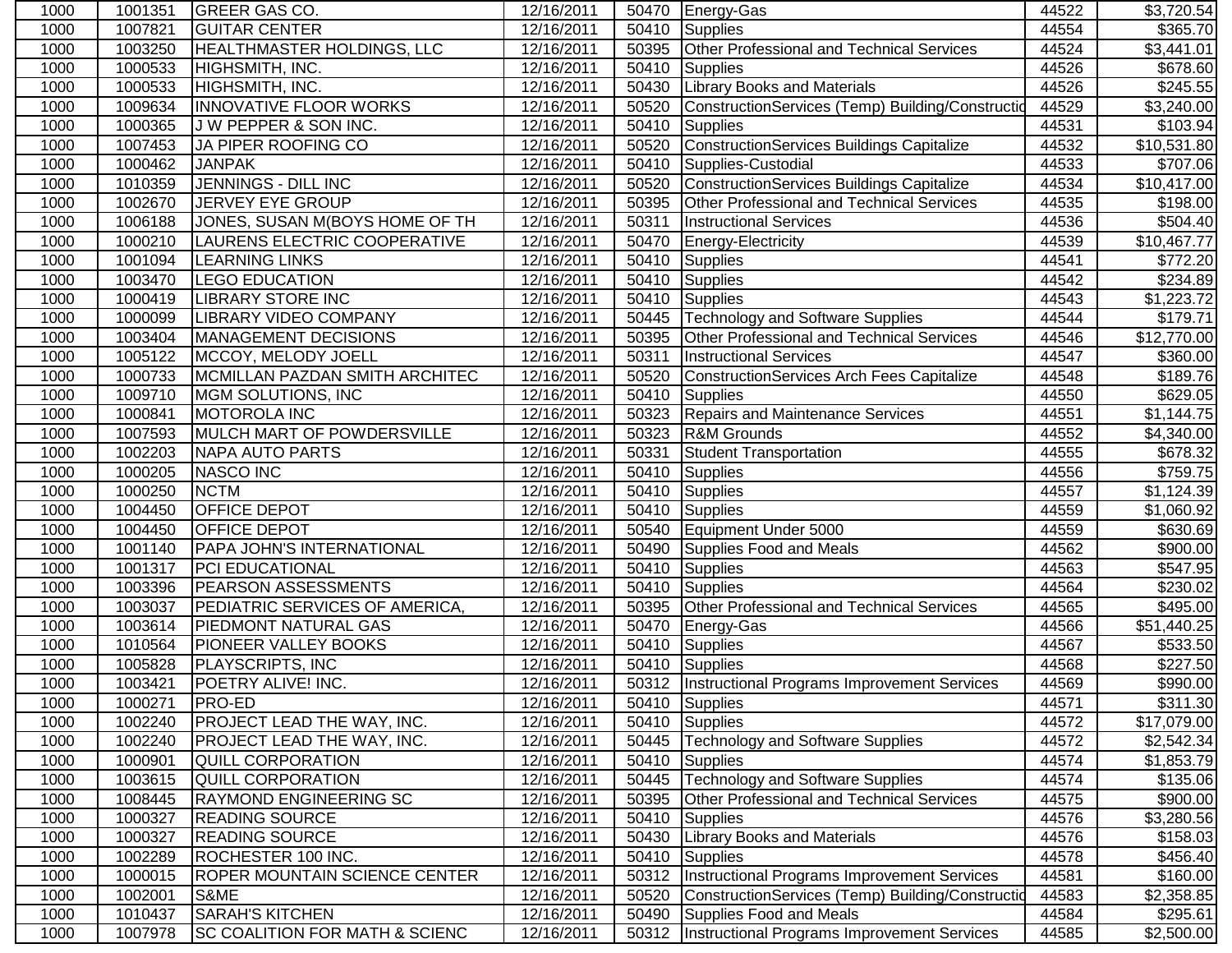| 1000 | 1001182 | <b>SC DEPT OF EDUCATION TRANSPORT</b>     | 12/16/2011 |       | 50323   Repairs and Maintenance Services          | 44586 | \$1,992.57   |
|------|---------|-------------------------------------------|------------|-------|---------------------------------------------------|-------|--------------|
| 1000 | 1000068 | <b>SC LAW ENFORCEMENT DIVISION</b>        | 12/16/2011 | 50314 | <b>Staff Services</b>                             | 44587 | \$290.00     |
| 1000 | 1001268 | <b>SCHOLASTIC INC</b>                     | 12/16/2011 | 50410 | Supplies                                          | 44588 | \$790.41     |
| 1000 | 1004788 | <b>SHARP BUSINESS SYSTEMS</b>             | 12/16/2011 | 50345 | <b>Tech Srvc-Copier Contract</b>                  | 44589 | \$3,427.63   |
| 1000 | 1002318 | SOUTHEASTERN PAPER GROUP                  | 12/16/2011 | 50410 | Supplies-Custodial                                | 44590 | \$417.44     |
| 1000 | 1002318 | <b>SOUTHEASTERN PAPER GROUP</b>           | 12/16/2011 | 50540 | Equipment Over 5000                               | 44590 | \$13,646.86  |
| 1000 | 1000377 | <b>STATE DEPARTMENT OF EDUCATION</b>      | 12/16/2011 | 50660 | <b>Pupil Activity</b>                             | 44592 | \$10,532.25  |
| 1000 | 1002330 | STUDIES WEEKLY, INC./AMERICAN             | 12/16/2011 |       | 50410 Supplies                                    | 44473 | \$581.83     |
| 1000 | 1003196 | <b>TANDUS FLOORING, INC</b>               | 12/16/2011 | 50520 | ConstructionServices (Temp) Building/Construction | 44593 | \$5,361.87   |
| 1000 | 1000409 | <b>TEACHER'S DISCOVERY</b>                | 12/16/2011 | 50410 | Supplies                                          | 44595 | \$120.91     |
| 1000 | 1005661 | TIMELINK INT'L CORP.                      | 12/16/2011 |       | 50316 Data Processing Services                    | 44596 | \$72,472.31  |
| 1000 | 1005661 | TIMELINK INT'L CORP.                      | 12/16/2011 | 50323 | Repairs and Maintenance Services                  | 44596 | \$454.24     |
| 1000 | 1000494 | UNITED CHEMICAL AND SUPPLY INC            | 12/16/2011 | 50410 | Supplies-Custodial                                | 44597 | \$2,241.81   |
| 1000 | 1000520 | VENTILATED AWNINGS CORP                   | 12/16/2011 | 50323 | <b>R&amp;M Serv-Plant Serv</b>                    | 44598 | \$325.00     |
| 1000 | 1007000 | <b>VICK SR., DONALD S.</b>                | 12/16/2011 | 50311 | <b>Instructional Services</b>                     | 44599 | \$310.40]    |
| 1000 | 1005113 | <b>VIRTUCOM INC.</b>                      | 12/16/2011 | 50345 | <b>Tech Srvc-Copier Contract</b>                  | 44600 | \$12,312.30  |
| 1000 | 1009916 | <b>WASTE CONNECTIONS CAROLINAS</b>        | 12/16/2011 | 50329 | Oth Prop Srv-Waste Management                     | 44601 | \$790.15     |
| 1000 | 1006002 | <b>WORKWELL OCCUPATIONAL HEALTH</b>       | 12/16/2011 |       | 50395 Prof Tech Srvc-Drug Testing                 | 44603 | \$2,423.00   |
| 1000 | 1005780 | <b>WORLD BOOK, INC</b>                    | 12/16/2011 | 50430 | <b>Library Books and Materials</b>                | 44604 | \$268.00     |
| 1000 | 1003251 | <b>WRIGHT EXPRESS FINANCIAL SERVI</b>     | 12/16/2011 | 50410 | Supplies-Driver Ed                                | 44605 | \$1,580.20   |
| 6000 | 1004748 | MARVIN'S PRODUCE                          | 12/16/2011 | 50460 | <b>Food Purchases</b>                             | 60881 | \$26,359.48  |
| 6000 | 1005396 | <b>DELI AT PELHAM FALLS</b>               | 12/16/2011 | 50460 | <b>Food Purchases</b>                             | 60882 | \$180.92     |
| 6000 | 1005456 | JENNIE-O-TURKEY STORE                     | 12/16/2011 | 10160 | Inventory - Warehouse                             | 60874 | \$6,584.10   |
| 6000 | 1005486 | NARDONE BROS. BAKING CO., INC             | 12/16/2011 | 10160 | Inventory - Food                                  | 60875 | \$15,097.40  |
| 6000 | 1005526 | SARA LEE BAKERY GROUP/ EARTHGR            | 12/16/2011 | 50460 | <b>Food Purchases</b>                             | 60876 | \$12,484.23  |
| 6000 | 1005558 | <b>TYSON FOODS COMMODITY PROCESSI</b>     | 12/16/2011 | 10160 | Inventory - Food                                  | 60877 | \$15,567.50  |
| 6000 | 1006834 | SHRINERS HOSPITALS FOR CHILDRE            | 12/16/2011 | 50690 | <b>Other Objects</b>                              | 60883 | \$4,290.18   |
| 6000 | 1006854 | <b>TASTY BRANDS, LLC</b>                  | 12/16/2011 | 10160 | Inventory - Food                                  | 60878 | \$9,689.12   |
| 6000 | 1008622 | <b>ORKIN, INC</b>                         | 12/16/2011 | 50323 | <b>R&amp;M Serv-Pest Control Serv</b>             | 60884 | \$3,150.00   |
| 6000 | 1010370 | <b>RICH PRODUCTS CORP</b>                 | 12/16/2011 | 10160 | Inventory - Food                                  | 60879 | \$18,382.50  |
| 6000 | 1000018 | <b>ROTO-ROOTER SEWER DRAIN SERVIC</b>     | 01/03/2012 | 50323 | <b>Repairs and Maintenance Services</b>           | 60885 | \$1,990.00   |
| 6000 | 1000094 | <b>ANDERSON STAMP COMPANY</b>             | 01/03/2012 | 50360 | <b>Printing and Binding</b>                       | 60886 | \$2,650.00   |
| 6000 | 1000367 | <b>PEPSI-COLA BOTTLING COMPANY</b>        | 01/03/2012 | 50460 | <b>Food Purchases</b>                             | 60889 | \$20,706.56  |
| 6000 | 1000721 | <b>FORMS &amp; SUPPLY, INC.</b>           | 01/03/2012 | 50410 | Supplies                                          | 60890 | \$308.27     |
| 6000 | 1000784 | LESLIE SHEET METAL WORKS                  | 01/03/2012 |       | 50323 Repairs and Maintenance Services            | 60891 | \$952.94     |
| 6000 | 1002038 | <b>PET DAIRY</b>                          | 01/03/2012 |       | 50460 Food Purchases                              | 60893 | \$154,703.65 |
| 6000 |         | 1003636 KELLY SERVICES                    | 01/03/2012 |       | 50311   Instructional Services                    | 60894 | \$1,781.07   |
| 6000 | 1005345 | <b>BLUE BELL CREAMERIES</b>               | 01/03/2012 | 50460 | <b>Food Purchases</b>                             | 60895 | \$4,629.32   |
| 6000 | 1005351 | <b>BULL'S EYE BRANDS</b>                  | 01/03/2012 | 50460 | <b>Food Purchases</b>                             | 60896 | \$2,074.37   |
| 6000 | 1005417 | FUNACHO                                   | 01/03/2012 | 50460 | Food Purchases                                    | 60898 | \$10,530.11  |
| 6000 | 1005515 | <b>PLUS LINEN</b>                         | 01/03/2012 | 50490 | <b>Other Supplies and Materials</b>               | 60899 | \$372.86     |
| 6000 | 1005526 | SARA LEE BAKERY GROUP/ EARTHGR            | 01/03/2012 | 50460 | <b>Food Purchases</b>                             | 60900 | \$4,032.65   |
| 6000 | 1005790 | <b>TMS SOUTH INC</b>                      | 01/03/2012 | 50323 | Repairs and Maintenance Services                  | 60901 | \$393.85     |
| 6000 | 1006209 | <b>SC DEPARTMENT OF REVENUE</b>           | 01/03/2012 | 50670 | Sales Tax on Adult Meals                          | 60902 | \$6,469.81   |
| 1000 | 1001238 | A & E HOME VIDEO                          | 01/04/2012 | 50445 | <b>Technology and Software Supplies</b>           | 44656 | \$148.78     |
| 1000 | 1008133 | <b>ABC SUPPLY CO</b>                      | 01/04/2012 | 50410 | Supplies                                          | 44657 | \$1,084.95   |
| 1000 | 1006371 | <b>ACADEMIC ASSISTANTS PLUS, LLC</b>      | 01/04/2012 | 50399 | Miscellaneous Purchased Services                  | 44658 | \$360.00     |
| 1000 | 1003675 | <b>ACCULINGUA COMMUNICATIONS &amp; CO</b> | 01/04/2012 | 50395 | <b>Other Professional and Technical Services</b>  | 44659 | \$641.60     |
| 1000 | 1004014 | ACT, INC.                                 | 01/04/2012 | 50345 | Technology                                        | 44660 | \$1,904.12   |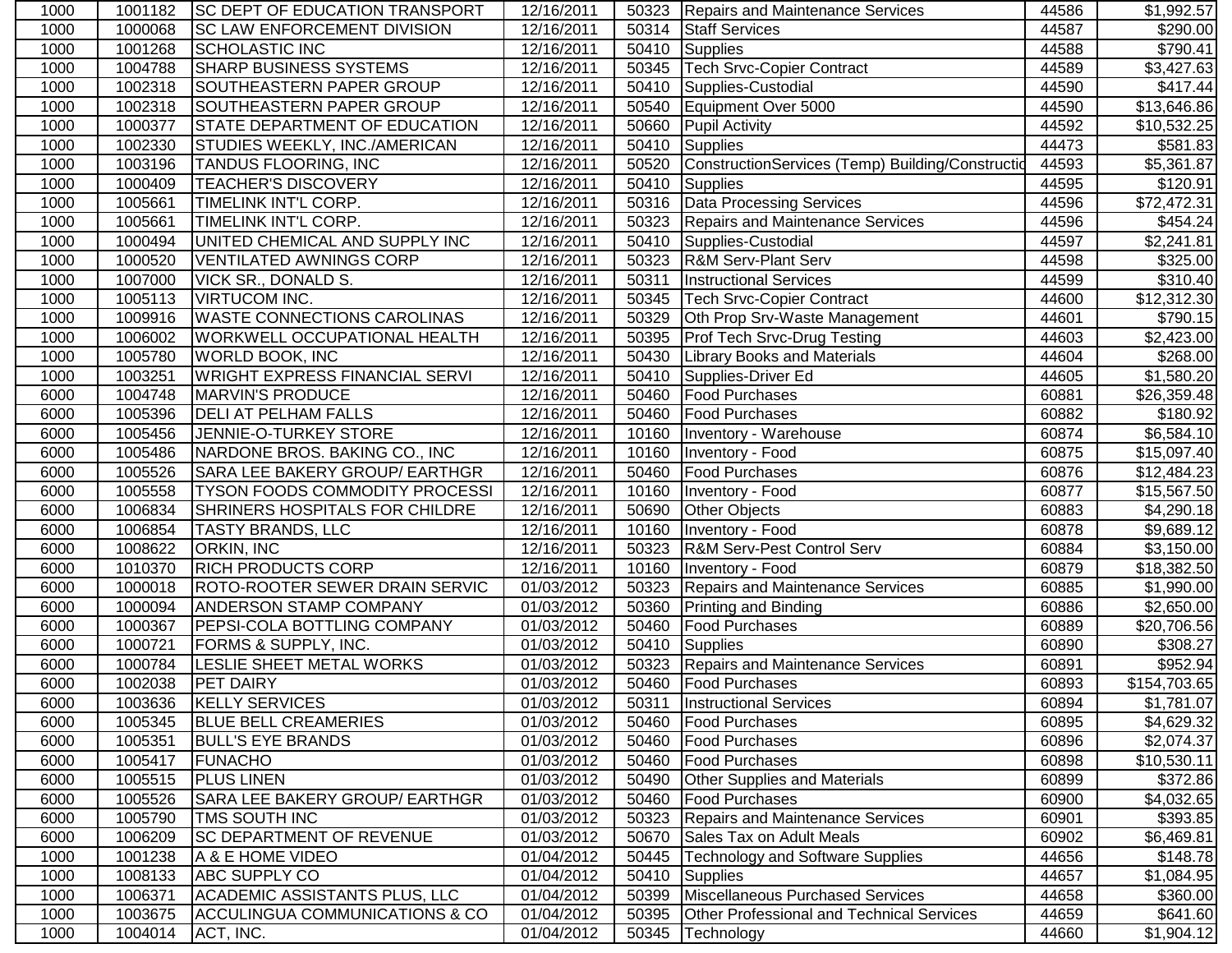| 1000 | 1000052 | <b>AIMS EDUCATION FOUNDATION</b>       | 01/04/2012 | 50545 | TechnologyEquipment Under 5000                   | 44661 | \$240.18       |
|------|---------|----------------------------------------|------------|-------|--------------------------------------------------|-------|----------------|
| 1000 | 1003590 | <b>AMERICAN SECURITY</b>               | 01/04/2012 | 50395 | <b>Other Security Services</b>                   | 44662 | \$956.16       |
| 1000 | 1008631 | <b>APEX LAMPS</b>                      | 01/04/2012 | 50445 | <b>Technology and Software Supplies</b>          | 44663 | \$563.97       |
| 1000 | 1002751 | <b>APS-LEGAL EASE, LLC</b>             | 01/04/2012 | 50395 | <b>Other Professional and Technical Services</b> | 44664 | \$385.00       |
| 1000 | 1001216 | <b>ARC</b>                             | 01/04/2012 | 50410 | <b>Supplies</b>                                  | 44665 | \$636.00       |
| 1000 | 1000720 | <b>BAKER &amp; TAYLOR</b>              | 01/04/2012 | 50410 | Supplies                                         | 44667 | \$149.94       |
| 1000 | 1002150 | BARNES & NOBLE, INC.                   | 01/04/2012 | 50410 | Supplies                                         | 44668 | \$677.23       |
| 1000 | 1000133 | <b>BATTERY SPECIALISTS INC</b>         | 01/04/2012 |       | 50410 Supplies                                   | 44670 | \$176.66       |
| 1000 | 1000141 | <b>BI-LO</b>                           | 01/04/2012 | 50410 | Supplies                                         | 44671 | \$307.12       |
| 1000 | 1000141 | <b>BI-LO</b>                           | 01/04/2012 | 50490 | Supplies Food and Meals                          | 44671 | \$292.24       |
| 1000 | 1000145 | BLUE RIDGE RURAL WATER COMPANY         | 01/04/2012 | 50321 | Public Utility Services (Excludes EnergySee 470) | 44673 | \$1,285.07     |
| 1000 | 1000805 | <b>BOUND TO STAY BOUND</b>             | 01/04/2012 | 50430 | <b>Library Books and Materials</b>               | 44674 | \$1,709.06     |
| 1000 | 1002823 | <b>BRAINPOP LLC</b>                    | 01/04/2012 | 50345 | Technology                                       | 44675 | \$275.00       |
| 1000 | 1000160 | <b>BURMAX COMPANY INC</b>              | 01/04/2012 | 50410 | <b>Supplies</b>                                  | 44676 | \$1,032.57     |
| 1000 | 1000164 | <b>CAMCOR</b>                          | 01/04/2012 | 50445 | Technology and Software Supplies                 | 44677 | \$1,189.44     |
| 1000 | 1000164 | <b>CAMCOR</b>                          | 01/04/2012 | 50545 | TechnologyEquipment Under 5000                   | 44677 | \$1,009.70     |
| 1000 | 1000991 | CARLEX, INC.                           | 01/04/2012 | 50410 | <b>Supplies</b>                                  | 44678 | \$195.19       |
| 1000 | 1000752 | CAROLINA BIOLOGICAL SUPPLY CO          | 01/04/2012 | 50410 | Supplies                                         | 44679 | \$828.89       |
| 1000 | 1000173 | CAROLINA LAWN & TRACTOR INC            | 01/04/2012 | 20410 | Inventory Recd not Vouchered                     | 44680 | \$875.00       |
| 1000 | 1000173 | <b>CAROLINA LAWN &amp; TRACTOR INC</b> | 01/04/2012 | 50410 | Supplies-Custodial                               | 44680 | \$840.12       |
| 1000 | 1010069 | <b>CENTURY CONCRETE, LLC</b>           | 01/04/2012 | 50323 | <b>Repairs and Maintenance Services</b>          | 44681 | \$1,908.00     |
| 1000 | 1010069 | CENTURY CONCRETE, LLC                  | 01/04/2012 | 50530 | Improvements Other Than Buildings Non Capitaliz  | 44681 | \$1,908.00     |
| 1000 | 1000909 | CHANNING L. BETE CO., INC.             | 01/04/2012 | 50410 | Supplies                                         | 44682 | \$1,081.56     |
| 1000 | 1002680 | <b>CHARTER COMMUNICATIONS</b>          | 01/04/2012 | 50520 | <b>ConstructionServices Buildings Capitalize</b> | 44684 | \$5,521.14     |
| 1000 | 1002262 | <b>CITY ELECTRIC SUPPLY</b>            | 01/04/2012 | 50410 | Supplies-Custodial                               | 44685 | \$535.53       |
| 1000 | 1001829 | <b>CITY OF GREENVILLE POLICE DEPT</b>  | 01/04/2012 | 50395 | Prof Tech Srvc-SRO Contracts                     | 44686 | \$20,666.64    |
| 1000 | 1000213 | <b>COMMISSION OF PUBLIC WORKS</b>      | 01/04/2012 | 50520 | <b>ConstructionServices Buildings Capitalize</b> | 44687 | \$1,023.56     |
| 1000 | 1002916 | COMPUTER SOFTWARE INNOVATIONS/         | 01/04/2012 | 50445 | Technology and Software Supplies                 | 44688 | \$212.00       |
| 1000 | 1000317 | <b>COWART AWARDS</b>                   | 01/04/2012 | 50410 | <b>Supplies</b>                                  | 44690 | \$368.88       |
| 1000 | 1000332 | <b>CRANDALL CORPORATION</b>            | 01/04/2012 | 50395 | Prof Tech Srvc-Chemical Disposal                 | 44691 | \$1,489.19     |
| 1000 | 1009492 | <b>CRIDER &amp; ASSOCIATES, INC</b>    | 01/04/2012 | 50510 | <b>Land Appraisal</b>                            | 44692 | \$1,725.00     |
| 1000 | 1000344 | <b>CRYSTAL SPRINGS BOOKS</b>           | 01/04/2012 | 50410 | <b>Supplies</b>                                  | 44693 | \$129.57       |
| 1000 | 1006223 | <b>CSI TECHNOLOGY OUTFITTERS</b>       | 01/04/2012 | 50545 | TechnologyEquipment Under 5000                   | 44694 | \$5,183.24     |
| 1000 | 1002695 | <b>DELL MARKETING</b>                  | 01/04/2012 | 50545 | TechnologyEquipment Under 5000                   | 44697 | \$41,975.61    |
| 1000 | 1000020 | <b>DEMCO</b>                           | 01/04/2012 | 50410 | Supplies                                         | 44698 | \$407.53       |
| 1000 | 1001139 | <b>DEMCO INC.</b>                      | 01/04/2012 |       | 50410 Supplies                                   | 44699 | \$195.20       |
| 1000 | 1000755 | <b>DICK BLICK COMPANY</b>              | 01/04/2012 |       | 50410 Supplies                                   | 44701 | \$357.62       |
| 1000 | 1000838 | <b>DUKE POWER</b>                      | 01/04/2012 |       | 50470 Energy-Electricity                         | 44702 | \$2,639.80     |
| 1000 | 1000096 | <b>EBSCO SUBSCRIPTION SERVICES</b>     | 01/04/2012 |       | 50440 Periodicals                                | 44703 | \$214.66       |
| 1000 | 1005405 | <b>ECOLAB</b>                          | 01/04/2012 |       | 50410 Supplies                                   | 44704 | \$1,205.82     |
| 1000 | 1000635 | <b>EMPLOYEE INSURANCE PROGRAM</b>      | 01/04/2012 |       | 20412   Accrued Exp - Dental Ins                 | 44825 | \$85,993.50    |
| 1000 | 1000635 | <b>EMPLOYEE INSURANCE PROGRAM</b>      | 01/04/2012 |       | 20412 Accrued Exp - Health Ins                   | 44825 | \$3,131,939.44 |
| 1000 | 1000635 | <b>EMPLOYEE INSURANCE PROGRAM</b>      | 01/04/2012 |       | 20412 Accrued Exp - LngTerm Disab                | 44825 | \$22,504.58    |
| 1000 | 1000635 | <b>EMPLOYEE INSURANCE PROGRAM</b>      | 01/04/2012 | 20412 | Accrued Exp - State Life Ins                     | 44825 | \$2,376.26     |
| 1000 | 1000635 | <b>EMPLOYEE INSURANCE PROGRAM</b>      | 01/04/2012 | 20412 | Dental Insurance                                 | 44825 | \$172,297.36   |
| 1000 | 1000635 | <b>EMPLOYEE INSURANCE PROGRAM</b>      | 01/04/2012 |       | 20412 Long Term Disability                       | 44825 | \$15,569.32    |
| 1000 | 1000635 | <b>EMPLOYEE INSURANCE PROGRAM</b>      | 01/04/2012 | 20412 | State Health Insurance BCBS                      | 44825 | \$1,306,155.72 |
| 1000 | 1000635 | <b>EMPLOYEE INSURANCE PROGRAM</b>      | 01/04/2012 | 20412 | State Term Life Ins                              | 44825 | \$63,101.38    |
| 1000 | 1004117 | <b>ENHANCED FINANCIAL SOLUTIONS</b>    | 01/04/2012 | 50690 | <b>Other Objects</b>                             | 44705 | \$113,818.53   |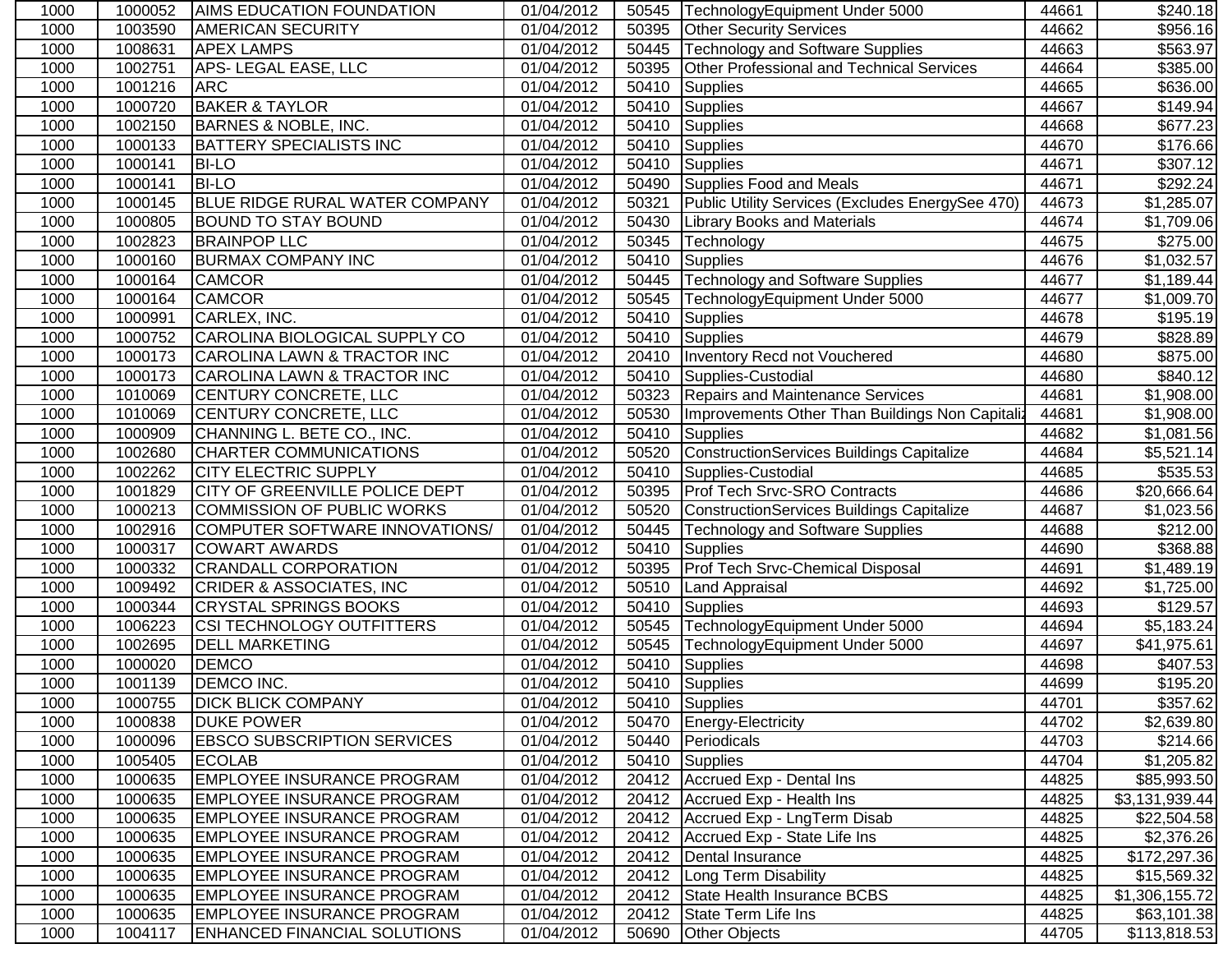| 1000 | 1000247 | <b>IEPS/SCHOOL SPECIALTY INVERVENT</b>    | 01/04/2012 |       | 50410 Supplies                                   | 44706 | \$112.07         |
|------|---------|-------------------------------------------|------------|-------|--------------------------------------------------|-------|------------------|
| 1000 | 1002145 | <b>FINISHMASTER, INC.</b>                 | 01/04/2012 | 50410 | Supplies                                         | 44707 | $\sqrt{$120.79}$ |
| 1000 | 1001572 | <b>FLINN SCIENTIFIC, INC.</b>             | 01/04/2012 | 50410 | Supplies                                         | 44708 | \$257.34         |
| 1000 | 1008286 | <b>FRONTIER COMMUNICATIONS</b>            | 01/04/2012 | 50340 | Comm Srvc-Landlines                              | 44826 | \$3,924.56       |
| 1000 | 1004469 | <b>GARRISON, VILVIN WHITE</b>             | 01/04/2012 | 50311 | <b>Instructional Services</b>                    | 44711 | \$737.20         |
| 1000 | 1001228 | <b>GOVERNMENT FINANCE OFFICERS AS</b>     | 01/04/2012 | 50640 | Organization Membership Dues and Fees (Profes    | 44712 | \$200.00         |
| 1000 | 1007524 | <b>GREENVILLE ROOFING CO. INC.</b>        | 01/04/2012 | 50323 | Repairs and Maintenance Services                 | 44713 | \$4,125.00       |
| 1000 | 1007702 | HAYNEEDLE INC                             | 01/04/2012 | 50410 | Supplies                                         | 44715 | \$2,534.95       |
| 1000 | 1005742 | <b>HEINEMANN</b>                          | 01/04/2012 | 50410 | Supplies                                         | 44716 | \$1,171.50       |
| 1000 | 1000365 | J W PEPPER & SON INC.                     | 01/04/2012 | 50410 | Supplies                                         | 44719 | \$1,206.76       |
| 1000 | 1007453 | JA PIPER ROOFING CO                       | 01/04/2012 | 50323 | Repairs and Maintenance Services                 | 44720 | \$375.00         |
| 1000 | 1000557 | JANITOR'S WHOLESALE SUPPLY                | 01/04/2012 | 20410 | Inventory Recd not Vouchered                     | 44721 | \$1,935.47       |
| 1000 | 1000462 | <b>JANPAK</b>                             | 01/04/2012 | 50410 | Supplies-Custodial                               | 44722 | \$446.36         |
| 1000 | 1001529 | JUNIOR LIBRARY GUILD                      | 01/04/2012 | 50430 | <b>Library Books and Materials</b>               | 44726 | \$374.40         |
| 1000 | 1002146 | <b>KNOWBUDDY RESOURCES</b>                | 01/04/2012 | 50430 | <b>Library Books and Materials</b>               | 44729 | \$174.60         |
| 1000 | 1002192 | LAMINEX, INC.                             | 01/04/2012 | 50410 | Supplies                                         | 44730 | \$442.58         |
| 1000 | 1000210 | LAURENS ELECTRIC COOPERATIVE              | 01/04/2012 | 50470 | Energy-Electricity                               | 44731 | \$36,686.74      |
| 1000 | 1000210 | LAURENS ELECTRIC COOPERATIVE              | 01/04/2012 | 50470 | Energy-Electricity                               | 44827 | \$22,274.22      |
| 1000 | 1001667 | LEARNING WRAP-UPS                         | 01/04/2012 | 50410 | Supplies                                         | 44732 | \$4,719.83       |
| 1000 | 1002934 | <b>LEGACY CHARTER SCHOOL</b>              | 01/04/2012 | 50720 | Transits                                         | 44733 | \$18,564.16      |
| 1000 | 1009982 | LENHARDT, CAROLYN                         | 01/04/2012 | 50311 | <b>Instructional Services</b>                    | 44734 | \$776.00         |
| 1000 | 1006085 | <b>LEROY DYER SIGNS</b>                   | 01/04/2012 | 50410 | Supplies-Routine Maintenance                     | 44735 | \$614.11         |
| 1000 | 1002342 | <b>LOOKOUT BOOKS</b>                      | 01/04/2012 | 50430 | <b>Library Books and Materials</b>               | 44738 | \$374.67         |
| 1000 | 1000825 | MACHINE & WELDING SUPPLY CO.              | 01/04/2012 | 50323 | <b>Repairs and Maintenance Services</b>          | 44739 | \$102.65         |
| 1000 | 1000421 | <b>MARKERBOARD PEOPLE</b>                 | 01/04/2012 | 50410 | <b>T</b> Supplies                                | 44740 | \$529.68         |
| 1000 | 1006591 | MITCHELL 1                                | 01/04/2012 | 50345 | Technology                                       | 44743 | \$1,058.94       |
| 1000 | 1000841 | <b>MOTOROLA INC</b>                       | 01/04/2012 | 50323 | Repairs and Maintenance Services                 | 44744 | \$1,144.75       |
| 1000 | 1000205 | <b>NASCO INC</b>                          | 01/04/2012 | 50410 | Supplies                                         | 44745 | \$555.01         |
| 1000 | 1004450 | OFFICE DEPOT                              | 01/04/2012 | 50410 | Supplies                                         | 44747 | \$499.83         |
| 1000 | 1003037 | PEDIATRIC SERVICES OF AMERICA,            | 01/04/2012 | 50395 | <b>Other Professional and Technical Services</b> | 44751 | \$495.00         |
| 1000 | 1003614 | PIEDMONT NATURAL GAS                      | 01/04/2012 | 50470 | Energy-Gas                                       | 44753 | \$12,009.36      |
| 1000 | 1003614 | PIEDMONT NATURAL GAS                      | 01/04/2012 | 50470 | Energy-Gas                                       | 44828 | \$17,134.85      |
| 1000 | 1000392 | <b>PITNEY BOWES</b>                       | 01/04/2012 | 50410 | Supplies                                         | 44754 | \$155.82         |
| 1000 | 1002201 | <b>PITSCO</b>                             | 01/04/2012 | 50410 | Supplies                                         | 44755 | \$990.25         |
| 1000 | 1003893 | <b>PRINCIPLE WOODS, INC</b>               | 01/04/2012 | 50410 | Supplies                                         | 44756 | \$1,295.36       |
| 1000 | 1000305 | <b>QUILL CORPORATION</b>                  | 01/04/2012 | 50410 | Supplies                                         | 44759 | \$469.23         |
| 1000 | 1000901 | <b>QUILL CORPORATION</b>                  | 01/04/2012 |       | 50410 Supplies                                   | 44759 | \$278.93         |
| 1000 | 1000901 | QUILL CORPORATION                         | 01/04/2012 |       | 50445   Technology and Software Supplies         | 44759 | \$355.84         |
| 1000 | 1000327 | <b>READING SOURCE</b>                     | 01/04/2012 | 50410 | Supplies                                         | 44760 | \$1,737.88       |
| 1000 | 1001573 | <b>REALLY GOOD STUFF</b>                  | 01/04/2012 |       | 50410 Supplies                                   | 44761 | \$1,698.17       |
| 1000 | 1003278 | <b>ROPER COMPANY, LLC</b>                 | 01/04/2012 |       | 50410 Supplies                                   | 44767 | \$439.90         |
| 1000 | 1009932 | <b>RUTGERS-NEWARK CAMPUS</b>              | 01/04/2012 | 50373 | Tuition to other Entity                          | 44769 | \$1,000.00       |
| 1000 | 1004998 | <b>RUTHERFORD HEATING &amp; AIR CONDI</b> | 01/04/2012 | 50520 | ConstructionServices (Temp) Building/Constructid | 44770 | \$26,748.90      |
| 1000 | 1002001 | S&ME                                      | 01/04/2012 | 50395 | <b>Other Professional and Technical Services</b> | 44771 | \$768.35         |
| 1000 | 1000056 | <b>SAUNDERS OFFICE SUPPLY</b>             | 01/04/2012 | 50410 | <b>Supplies</b>                                  | 44772 | \$339.16         |
| 1000 | 1006991 | <b>SCHOLASTIC BOOK FAIRS</b>              | 01/04/2012 | 50410 | Supplies                                         | 44774 | \$1,406.71       |
| 1000 | 1006991 | <b>SCHOLASTIC BOOK FAIRS</b>              | 01/04/2012 | 50430 | <b>Library Books and Materials</b>               | 44775 | \$899.80         |
| 1000 | 1001268 | <b>SCHOLASTIC INC</b>                     | 01/04/2012 | 50410 | Supplies                                         | 44776 | \$859.04         |
| 1000 | 1001240 | SCHOOL HEALTH CORPORATION                 | 01/04/2012 |       | 50410 Supplies                                   | 44777 | \$374.74         |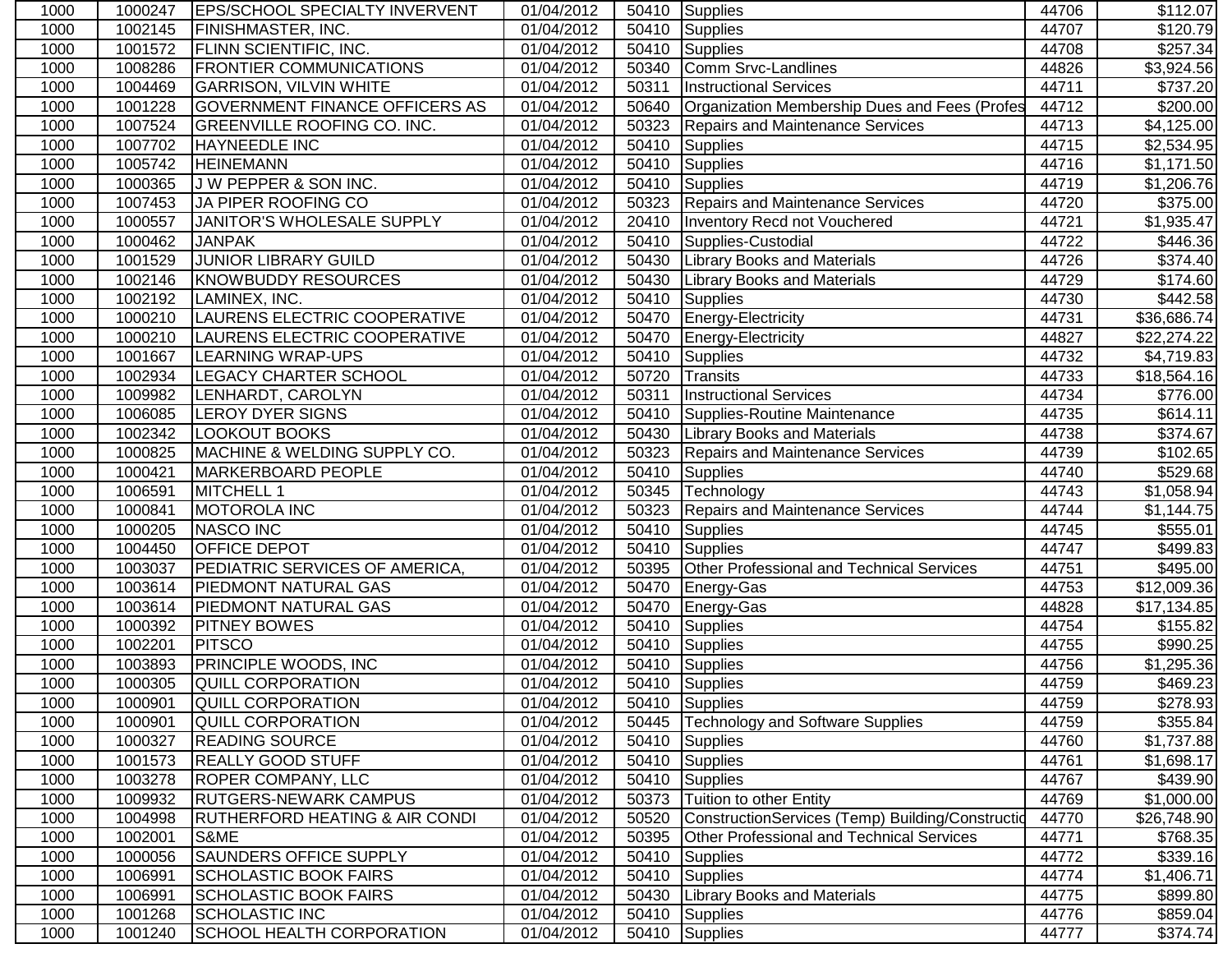| 1000 | 1000896 | SCHOOL MATE                           | 01/04/2012 |       | 50410 Supplies                            | 44778 | \$177.92             |
|------|---------|---------------------------------------|------------|-------|-------------------------------------------|-------|----------------------|
| 1000 | 1000675 | <b>SCHOOL NURSE SUPPLY</b>            | 01/04/2012 | 50410 | <b>Supplies</b>                           | 44779 | $\overline{$}572.29$ |
| 1000 | 1004788 | <b>SHARP BUSINESS SYSTEMS</b>         | 01/04/2012 | 50345 | <b>Tech Srvc-Copier Contract</b>          | 44781 | \$1,596.67           |
| 1000 | 1002999 | <b>SILMAR ELECTRONICS</b>             | 01/04/2012 | 50520 | ConstructionServices Buildings Capitalize | 44784 | \$10,035.87          |
| 1000 | 1002092 | SIMPSONVILLE POLICE DEPARTMENT        | 01/04/2012 | 50395 | Prof Tech Srvc-SRO Contracts              | 44785 | \$9,791.68           |
| 1000 | 1000372 | <b>SMILEMAKERS INC</b>                | 01/04/2012 | 50410 | <b>Supplies</b>                           | 44786 | \$143.74             |
| 1000 | 1000375 | SOCIAL STUDIES SCHOOL SERVICE         | 01/04/2012 | 50445 | <b>Technology and Software Supplies</b>   | 44788 | \$345.54             |
| 1000 | 1001731 | SOUTH CAROLINA RETIREMENT SYST        | 01/04/2012 |       | 20412 Employer Retirement Payable         | 44789 | \$93,686.72          |
| 1000 | 1001731 | SOUTH CAROLINA RETIREMENT SYST        | 01/04/2012 |       | 20412 Retirement Deduction                | 44789 | \$44,205.11          |
| 1000 | 1002318 | SOUTHEASTERN PAPER GROUP              | 01/04/2012 | 20410 | Inventory Recd not Vouchered              | 44790 | \$82,134.31          |
| 1000 | 1001049 | SOUTHERN FLOORING INC.                | 01/04/2012 | 50323 | <b>Repairs and Maintenance Services</b>   | 44791 | \$2,396.00           |
| 1000 | 1001425 | <b>SOUTHPAW ENTERPRISES</b>           | 01/04/2012 | 50410 | <b>Supplies</b>                           | 44793 | \$1,227.38           |
| 1000 | 1005110 | <b>STAPLES ADVANTAGE</b>              | 01/04/2012 | 50410 | <b>Supplies</b>                           | 44794 | \$823.34             |
| 1000 | 1005110 | <b>STAPLES ADVANTAGE</b>              | 01/04/2012 | 50410 | <b>Supplies</b>                           | 44802 | \$433.54             |
| 1000 | 1001222 | <b>STAPLES ADVANTAGE</b>              | 01/04/2012 | 50445 | <b>Technology and Software Supplies</b>   | 44794 | \$346.98             |
| 1000 | 1005110 | <b>STAPLES ADVANTAGE</b>              | 01/04/2012 | 50445 | <b>Technology and Software Supplies</b>   | 44794 | \$217.49             |
| 1000 | 1001145 | STEVE WEISS MUSIC, INC.               | 01/04/2012 | 50410 | <b>Supplies</b>                           | 44796 | \$435.00             |
| 1000 | 1002330 | STUDIES WEEKLY, INC./AMERICAN         | 01/04/2012 | 50410 | Supplies                                  | 44797 | \$411.68             |
| 1000 | 1000654 | <b>SUMMIT LEARNING</b>                | 01/04/2012 | 50410 | <b>Supplies</b>                           | 44799 | \$509.66             |
| 1000 | 1000739 | <b>SUNDANCE PUBLISHING</b>            | 01/04/2012 | 50410 | <b>Supplies</b>                           | 44800 | \$3,797.97           |
| 1000 | 1000704 | SUPER DUPER PUBLICATIONS INC          | 01/04/2012 | 50410 | Supplies-Testing                          | 44801 | \$418.70             |
| 1000 | 1007348 | TEACHER CREATED MATERIALS, INC        | 01/04/2012 | 50410 | <b>Supplies</b>                           | 44805 | \$423.59             |
| 1000 | 1000409 | <b>TEACHER'S DISCOVERY</b>            | 01/04/2012 | 50410 | <b>Supplies</b>                           | 44806 | \$500.70             |
| 1000 | 1000409 | <b>TEACHER'S DISCOVERY</b>            | 01/04/2012 | 50445 | <b>Technology and Software Supplies</b>   | 44806 | \$312.94             |
| 1000 | 1007825 | <b>TELERIK INC.</b>                   | 01/04/2012 | 50345 | Technology                                | 44808 | \$14,850.00          |
| 1000 | 1005646 | TIME FOR KIDS                         | 01/04/2012 | 50410 | <b>Supplies</b>                           | 44809 | \$1,263.80           |
| 1000 | 1010252 | TRIPLE A LEARNING                     | 01/04/2012 | 50345 | Technology                                | 44810 | \$1,653.75           |
| 1000 | 1000302 | <b>US FOODSERVICE</b>                 | 01/04/2012 | 50410 | Supplies                                  | 44812 | \$359.97             |
| 1000 | 1002932 | <b>WARD'S NATURAL SCIENCE</b>         | 01/04/2012 | 50410 | <b>Supplies</b>                           | 44813 | \$182.25             |
| 1000 | 1000653 | <b>WEEKLY READER CORP.</b>            | 01/04/2012 | 50410 | <b>Supplies</b>                           | 44814 | \$390.95             |
| 1000 | 1001714 | <b>WEST GROUP</b>                     | 01/04/2012 | 50319 | <b>Legal Services</b>                     | 44815 | \$344.03             |
| 1000 | 1010260 | <b>WHIPP PROMOTIONS</b>               | 01/04/2012 | 50410 | Supplies                                  | 44816 | \$418.09             |
| 1000 | 1000502 | WILSON'S #2                           | 01/04/2012 | 50410 | Supplies                                  | 44817 | \$199.43             |
| 1000 | 1005780 | <b>WORLD BOOK, INC</b>                | 01/04/2012 | 50430 | <b>Library Books and Materials</b>        | 44819 | \$1,483.40           |
| 1000 | 1005780 | <b>WORLD BOOK, INC</b>                | 01/04/2012 | 50430 | <b>Library Books and Materials</b>        | 44820 | \$1,258.00           |
| 1000 | 1005780 | <b>WORLD BOOK, INC</b>                | 01/04/2012 | 50440 | Periodicals                               | 44819 | \$421.00             |
| 1000 | 1000859 | <b>WORTHINGTON DIRECT, INC.</b>       | 01/04/2012 |       | 50410 Supplies                            | 44821 | \$152.17             |
| 1000 | 1003406 | <b>WT COX SUBSCRIPTIONS</b>           | 01/04/2012 |       | 50440 Periodicals                         | 44822 | \$687.42             |
| 1000 | 1003364 | WURTH WOOD GROUP, INC.                | 01/04/2012 | 50410 | Supplies                                  | 44823 | \$377.75             |
| 1000 | 1001386 | ZANER-BLOSER                          | 01/04/2012 |       | 50410 Supplies                            | 44824 | \$5,522.21           |
| 6000 | 1000017 | <b>AAA SUPPLY</b>                     | 01/05/2012 | 50323 | Repairs and Maintenance Services          | 60908 | \$198.55             |
| 6000 | 1000018 | <b>ROTO-ROOTER SEWER DRAIN SERVIC</b> | 01/05/2012 | 50323 | Repairs and Maintenance Services          | 60909 | \$4,325.00           |
| 6000 | 1000025 | JOYCE EQUIPMENT COMPANY               | 01/05/2012 | 10290 | <b>Asset Clearing</b>                     | 60910 | \$7,883.00           |
| 6000 | 1000025 | JOYCE EQUIPMENT COMPANY               | 01/05/2012 | 50323 | <b>Repairs and Maintenance Services</b>   | 60910 | \$6,195.28           |
| 6000 | 1000025 | JOYCE EQUIPMENT COMPANY               | 01/05/2012 | 50540 | Equipment Under 5000                      | 60910 | \$3,468.20           |
| 6000 | 1000047 | <b>SAM'S CLUB</b>                     | 01/05/2012 | 50460 | <b>Food Purchases</b>                     | 60911 | \$2,715.31           |
| 6000 | 1000047 | <b>SAM'S CLUB</b>                     | 01/05/2012 | 50490 | <b>Other Supplies and Materials</b>       | 60911 | \$317.32             |
| 6000 | 1000260 | <b>GENESIS PRESS, INC-FORMER PRIN</b> | 01/05/2012 | 50360 | <b>Printing and Binding</b>               | 60914 | \$132.50             |
| 6000 | 1000332 | <b>CRANDALL CORPORATION</b>           | 01/05/2012 | 50323 | <b>Repairs and Maintenance Services</b>   | 60915 | \$944.40             |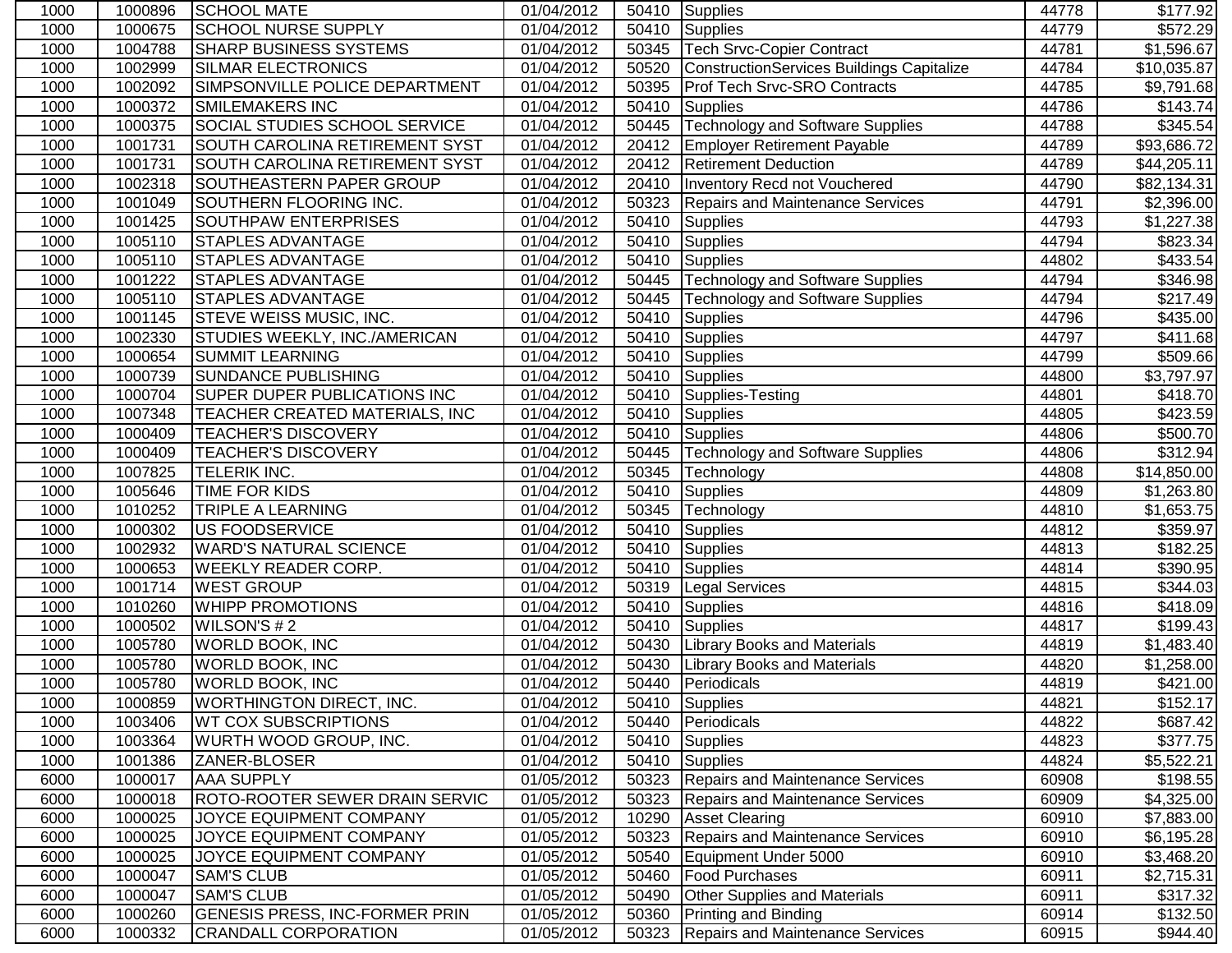| 6000 | 1000831 | <b>BAKER DISTRIBUTING</b>                 | 01/05/2012 | 50323 | Repairs and Maintenance Services                  | 60918 | \$2,560.30           |
|------|---------|-------------------------------------------|------------|-------|---------------------------------------------------|-------|----------------------|
| 6000 | 1001304 | GRAINGER                                  | 01/05/2012 | 50323 | <b>Repairs and Maintenance Services</b>           | 60919 | \$1,468.89           |
| 6000 | 1001483 | <b>CC DICKSON</b>                         | 01/05/2012 | 50323 | Repairs and Maintenance Services                  | 60920 | \$4,044.36           |
| 6000 | 1001800 | <b>SIMPLEX GRINNELL</b>                   | 01/05/2012 | 50323 | Repairs and Maintenance Services                  | 60921 | \$338.09             |
| 6000 | 1003636 | <b>KELLY SERVICES</b>                     | 01/05/2012 | 50311 | <b>Instructional Services</b>                     | 60922 | \$4,613.06           |
| 6000 | 1004788 | <b>SHARP BUSINESS SYSTEMS</b>             | 01/05/2012 | 50323 | <b>Repairs and Maintenance Services</b>           | 60923 | \$152.84             |
| 6000 | 1005405 | <b>ECOLAB</b>                             | 01/05/2012 | 50323 | <b>Repairs and Maintenance Services</b>           | 60924 | \$195.04             |
| 6000 | 1005526 | SARA LEE BAKERY GROUP/ EARTHGR            | 01/05/2012 | 50460 | <b>Food Purchases</b>                             | 60925 | \$4,130.34           |
| 6000 | 1005564 | <b>WHALEY FOOD SERVICE REPAIRS</b>        | 01/05/2012 | 50323 | <b>Repairs and Maintenance Services</b>           | 60926 | \$1,398.14           |
| 6000 | 1005627 | <b>HOBART CORPORATION</b>                 | 01/05/2012 | 50323 | <b>Repairs and Maintenance Services</b>           | 60927 | \$1,302.00           |
| 6000 | 1005790 | TMS SOUTH INC                             | 01/05/2012 | 50323 | <b>Repairs and Maintenance Services</b>           | 60928 | \$162.20             |
| 1000 | 1000850 | <b>AIRGAS NATIONAL WELDERS</b>            | 01/06/2012 | 50410 | <b>Supplies</b>                                   | 724   | \$455.28             |
| 1000 | 1001623 | <b>BENDER BURKOT EAST COAST SUPPL</b>     | 01/06/2012 | 50410 | <b>Supplies</b>                                   | 726   | \$849.46             |
| 1000 | 1003917 | <b>CLASSROOM DIRECT</b>                   | 01/06/2012 | 50410 | <b>Supplies</b>                                   | 731   | \$684.85             |
| 1000 | 1002726 | ECHOLS OIL CO.                            | 01/06/2012 | 50410 | Supplies-Vehicle fuel                             | 728   | \$9,225.28           |
| 1000 | 1003021 | <b>FIRE PROTECTION SPECIALIST OF</b>      | 01/06/2012 | 50323 | <b>R&amp;M Serv-Plant Serv</b>                    | 730   | \$631.89             |
| 1000 | 1000567 | <b>FOLLETT LIBRARY RESOURCES</b>          | 01/06/2012 | 50430 | <b>Library Books and Materials</b>                | 721   | \$3,650.07           |
| 1000 | 1000721 | <b>FORMS &amp; SUPPLY, INC.</b>           | 01/06/2012 | 50410 | Supplies                                          | 722   | \$1,116.48           |
| 1000 | 1000721 | <b>FORMS &amp; SUPPLY, INC.</b>           | 01/06/2012 | 50445 | <b>Technology and Software Supplies</b>           | 722   | \$533.33             |
| 1000 | 1001499 | <b>G &amp; K SERVICES</b>                 | 01/06/2012 | 50329 | Oth Prop Srv-Uniform Services                     | 725   | \$4,216.35           |
| 1000 | 1002887 | <b>GREENVILLE OFFICE SUPPLY</b>           | 01/06/2012 | 50410 | <b>Supplies</b>                                   | 729   | \$397.22             |
| 1000 | 1000066 | LAKESHORE LEARNING MATERIALS              | 01/06/2012 | 50410 | <b>Supplies</b>                                   | 719   | \$692.22             |
| 1000 | 1000066 | LAKESHORE LEARNING MATERIALS              | 01/06/2012 | 50420 | <b>Textbooks</b>                                  | 719   | $\overline{$}314.34$ |
| 1000 | 1000313 | R L BRYAN COMPANY/CENTRAL TEXT            | 01/06/2012 | 50410 | <b>Supplies</b>                                   | 720   | \$12,689.07          |
| 1000 | 1000313 | R L BRYAN COMPANY/CENTRAL TEXT            | 01/06/2012 | 50420 | <b>Textbooks</b>                                  | 720   | \$11,525.36          |
| 1000 | 1004998 | <b>RUTHERFORD HEATING &amp; AIR CONDI</b> | 01/06/2012 | 50520 | ConstructionServices (Temp) Building/Construction | 732   | \$26,748.90          |
| 1000 | 1003927 | <b>SCHOOL SPECIALTY</b>                   | 01/06/2012 | 50410 | Supplies                                          | 731   | \$4,842.37           |
| 1000 | 1002041 | THYSSENKRUPP ELEVATOR                     | 01/06/2012 | 50323 | <b>R&amp;M Serv-Elevator Serv</b>                 | 727   | \$4,679.35           |
| 6000 | 1000025 | JOYCE EQUIPMENT COMPANY                   | 01/09/2012 | 50323 | <b>Repairs and Maintenance Services</b>           | 60932 | \$592.12             |
| 6000 | 1000025 | JOYCE EQUIPMENT COMPANY                   | 01/09/2012 | 50490 | Other Supplies and Materials                      | 60932 | \$125.16             |
| 6000 | 1000025 | JOYCE EQUIPMENT COMPANY                   | 01/09/2012 | 50540 | Equipment Under 5000                              | 60932 | \$1,761.66           |
| 6000 | 1000130 | <b>BALLENTINE EQUIPMENT COMPANY</b>       | 01/09/2012 | 50540 | Equipment Under 5000                              | 60933 | \$4,355.47           |
| 6000 | 1000185 | <b>CARSON'S NUT AND BOLT</b>              | 01/09/2012 | 50323 | <b>Repairs and Maintenance Services</b>           | 60934 | $\overline{$}234.85$ |
| 6000 | 1000302 | <b>US FOODSERVICE</b>                     | 01/09/2012 | 50460 | <b>Food Purchases</b>                             | 60935 | \$509,854.91         |
| 6000 | 1000302 | <b>US FOODSERVICE</b>                     | 01/09/2012 | 50490 | Supplies Food and Meals                           | 60935 | \$34,034.08          |
| 6000 | 1000367 | <b>PEPSI-COLA BOTTLING COMPANY</b>        | 01/09/2012 | 50460 | <b>Food Purchases</b>                             | 60936 | \$7,798.92           |
| 6000 |         | 1001140   PAPA JOHN'S INTERNATIONAL       | 01/09/2012 |       | 50460 Food Purchases                              | 60951 | \$88,852.00          |
| 6000 | 1001304 | <b>GRAINGER</b>                           | 01/09/2012 | 50323 | Repairs and Maintenance Services                  | 60938 | \$565.33             |
| 6000 | 1001561 | HOLDER ELECTRIC SUPPLY                    | 01/09/2012 | 50323 | Repairs and Maintenance Services                  | 60939 | \$191.39             |
| 6000 | 1002212 | LOWE'S COMPANIES, INC.                    | 01/09/2012 | 50323 | Repairs and Maintenance Services                  | 60940 | \$1,210.42           |
| 6000 | 1002928 | <b>FED EX</b>                             | 01/09/2012 | 50490 | <b>Other Supplies and Materials</b>               | 60941 | \$148.83             |
| 6000 | 1005276 | <b>GREENVILLE COUNTY SCHOOLS</b>          | 01/09/2012 | 10150 | Due To From General Fund                          | 60943 | \$2,005,905.50       |
| 6000 | 1005345 | <b>BLUE BELL CREAMERIES</b>               | 01/09/2012 | 50460 | <b>Food Purchases</b>                             | 60944 | \$738.26             |
| 6000 | 1005351 | <b>BULL'S EYE BRANDS</b>                  | 01/09/2012 | 50460 | <b>Food Purchases</b>                             | 60945 | \$478.86             |
| 6000 | 1005417 | <b>FUNACHO</b>                            | 01/09/2012 | 50460 | <b>Food Purchases</b>                             | 60946 | \$3,131.36           |
| 6000 | 1005526 | <b>SARA LEE BAKERY GROUP/ EARTHGR</b>     | 01/09/2012 | 50460 | <b>Food Purchases</b>                             | 60947 | \$8,940.40           |
| 6000 | 1009972 | VIC BAILEY FORD LINCOLN                   | 01/09/2012 | 10290 | <b>Asset Clearing</b>                             | 60949 | \$20,926.00          |
| 6000 | 1010585 | LEE TRANSPORT EQUIPMENT INC               | 01/09/2012 | 50540 | Equipment Under 5000                              | 60950 | \$9,020.60           |
| 6000 | 1000367 | <b>PEPSI-COLA BOTTLING COMPANY</b>        | 01/10/2012 | 50460 | <b>Food Purchases</b>                             | 60952 | \$12,590.31          |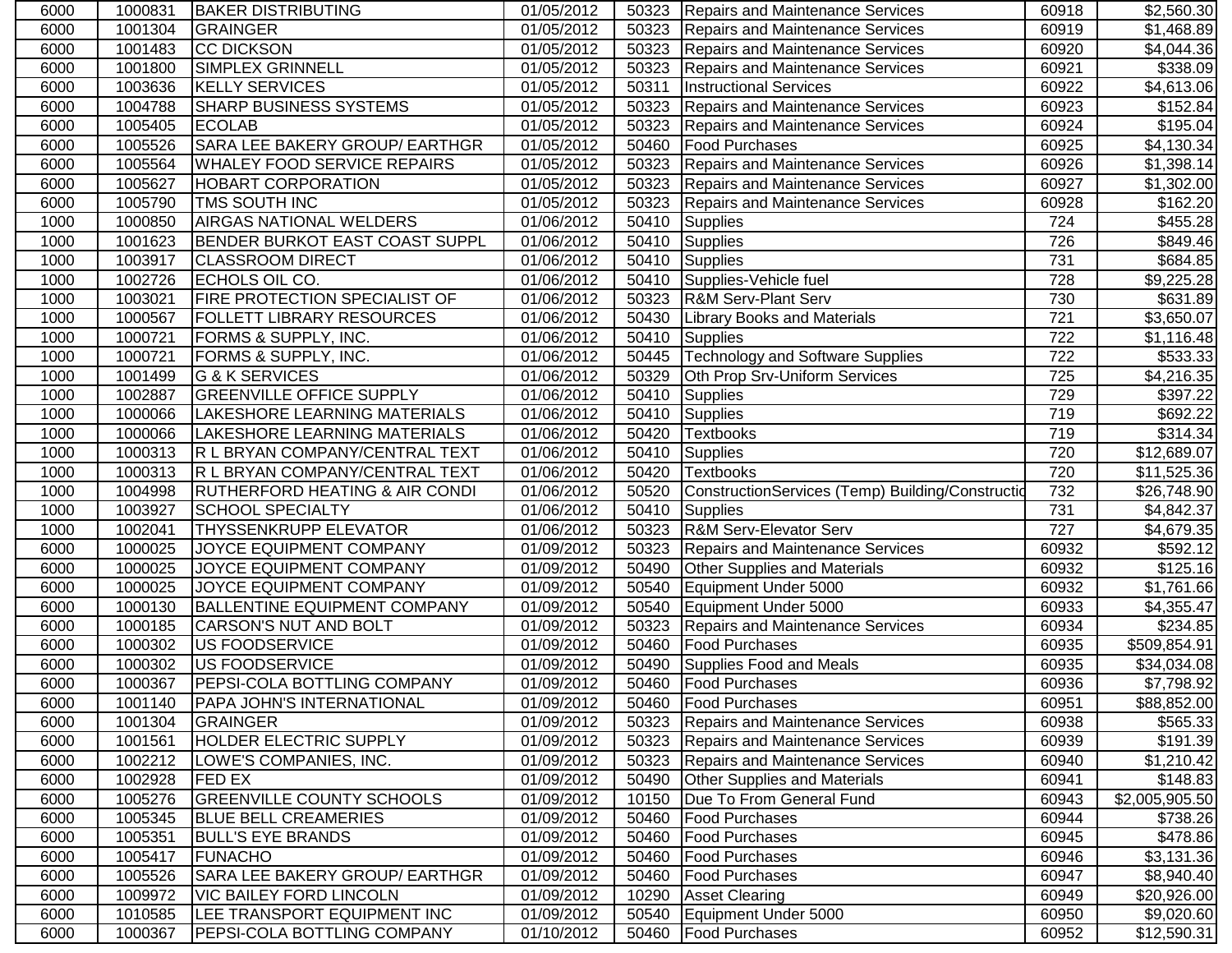| 6000 | 1005345 | <b>BLUE BELL CREAMERIES</b>          | 01/10/2012 |       | 50323   Repairs and Maintenance Services            | 60953 | \$124.20                |
|------|---------|--------------------------------------|------------|-------|-----------------------------------------------------|-------|-------------------------|
| 6000 | 1005345 | <b>BLUE BELL CREAMERIES</b>          | 01/10/2012 | 50460 | <b>Food Purchases</b>                               | 60953 | $\overline{\$3,722.23}$ |
| 6000 | 1005417 | <b>FUNACHO</b>                       | 01/10/2012 | 50460 | <b>Food Purchases</b>                               | 60954 | \$8,487.54              |
| 6000 | 1005561 | NATIONAL FOOD GROUP, INC             | 01/10/2012 | 10160 | Inventory - Food                                    | 60955 | \$12,300.00             |
| 1000 | 1006373 | ALL ABOUT PARTNERS IN EDUCATIO       | 01/11/2012 | 50399 | Miscellaneous Purchased Services                    | 44830 | \$2,880.00              |
| 1000 | 1003341 | ALL SEASONS ENVIRONMENTAL LABO       | 01/11/2012 | 50321 | Public Utility Services (Excludes EnergySee 470)    | 44831 | \$9,335.25              |
| 1000 | 1004357 | <b>AMERICAN LEGACY PUBLISHING</b>    | 01/11/2012 | 50410 | Supplies                                            | 44834 | \$724.55                |
| 1000 | 1003590 | <b>AMERICAN SECURITY</b>             | 01/11/2012 | 50395 | Other Professional and Technical Services           | 44835 | \$3,185.96              |
| 1000 | 1000663 | <b>ANN'S CAKES &amp; CATERING</b>    | 01/11/2012 | 50490 | Supplies Food and Meals                             | 44836 | \$173.50                |
| 1000 | 1001489 | <b>ANTHONY ALLEN'S TREE SERVICE</b>  | 01/11/2012 | 50323 | R&M Grounds                                         | 44837 | \$100.00                |
| 1000 | 1009895 | <b>ANY PROMO</b>                     | 01/11/2012 | 50410 | <b>Supplies</b>                                     | 44838 | \$371.76                |
| 1000 | 1001655 | ARD, WOOD, HOLCOMBE, & SLATE         | 01/11/2012 | 50520 | ConstructionServices Arch Fees Capitalize           | 44839 | \$1,649.23              |
| 1000 | 1002050 | <b>ART VIDEO WORLD</b>               | 01/11/2012 | 50410 | <b>Supplies</b>                                     | 44841 | \$106.75                |
| 1000 | 1007542 | <b>ASCENT INFORMATION TECHNOLOGY</b> | 01/11/2012 | 50445 | <b>Technology and Software Supplies</b>             | 44843 | \$1,918.40              |
| 1000 | 1001705 | AT&T                                 | 01/11/2012 | 50340 | Comm Srvc-Landlines                                 | 44844 | \$146.99                |
| 1000 | 1002150 | BARNES & NOBLE, INC.                 | 01/11/2012 | 50410 | Supplies                                            | 44848 | \$1,941.19              |
| 1000 | 1002130 | <b>BATTERIES PLUS</b>                | 01/11/2012 | 50410 | Supplies                                            | 44849 | \$158.36                |
| 1000 | 1000133 | <b>BATTERY SPECIALISTS INC</b>       | 01/11/2012 | 50410 | Supplies-Custodial                                  | 44850 | \$1,048.36              |
| 1000 | 1006191 | BELTON HONEA PATH HIGH SCHOOL        | 01/11/2012 | 50660 | <b>Pupil Activity</b>                               | 44851 | \$642.00                |
| 1000 | 1007268 | <b>BELUE, THOMAS SCOTT</b>           | 01/11/2012 | 50395 | Other Professional and Technical Services           | 44852 | \$122.50                |
| 1000 | 1002560 | <b>BERNHARDT HOUSE OF VIOLINS</b>    | 01/11/2012 | 50323 | R&M Serv-Piano & Strings Serv                       | 44854 | \$349.39                |
| 1000 | 1000141 | <b>BI-LO</b>                         | 01/11/2012 | 50410 | Supplies                                            | 44855 | $\overline{$}266.36$    |
| 1000 | 1006377 | <b>BI-LO</b>                         | 01/11/2012 | 50410 | Supplies                                            | 44857 | \$358.34                |
| 1000 | 1008621 | <b>BISCO</b>                         | 01/11/2012 | 50323 | Repairs and Maintenance Services                    | 44858 | \$110.00                |
| 1000 | 1000145 | BLUE RIDGE RURAL WATER COMPANY       | 01/11/2012 | 50321 | Public Utility Services (Excludes EnergySee 470)    | 44860 | \$1,570.25              |
| 1000 | 1000805 | <b>BOUND TO STAY BOUND</b>           | 01/11/2012 | 50430 | <b>Library Books and Materials</b>                  | 44862 | \$1,542.89              |
| 1000 | 1002823 | <b>BRAINPOP LLC</b>                  | 01/11/2012 | 50445 | <b>Technology and Software Supplies</b>             | 44863 | \$195.00                |
| 1000 | 1003233 | <b>BRASHIER MID COLLEGE CHARTER</b>  | 01/11/2012 | 50720 | Transits                                            | 44864 | \$20,685.77             |
| 1000 | 1000754 | <b>BRODART COMPANY</b>               | 01/11/2012 | 50410 | <b>Supplies</b>                                     | 44867 | \$162.48                |
| 1000 | 1007840 | <b>BRUCE AIR FILTER CO</b>           | 01/11/2012 | 50410 | Supplies-Filters                                    | 44871 | \$316.09                |
| 1000 | 1000734 | BUNNELL-LAMMONS ENGINEERING          | 01/11/2012 | 50395 | Other Professional and Technical Services           | 44873 | \$312.50                |
| 1000 | 1004872 | <b>BUSINESS SOFTWARE, INC.</b>       | 01/11/2012 | 50345 | Technology                                          | 44877 | \$9,955.58              |
| 1000 | 1000164 | <b>CAMCOR</b>                        | 01/11/2012 | 50410 | Supplies                                            | 44879 | \$324.96                |
| 1000 | 1000164 | <b>CAMCOR</b>                        | 01/11/2012 |       | 50445   Technology and Software Supplies            | 44879 | \$4,338.07              |
| 1000 | 1008336 | CAMPBELL, DON RICHARD                | 01/11/2012 |       | 50312  Instructional Programs Improvement Services  | 44880 | \$500.00                |
| 1000 | 1000752 | CAROLINA BIOLOGICAL SUPPLY CO        | 01/11/2012 | 50410 | Supplies                                            | 44881 | \$248.86                |
| 1000 | 1000184 | CARSON-DELLOSA PUBLISHING CO.        | 01/11/2012 |       | 50410 Supplies                                      | 44882 | \$1,176.53              |
| 1000 | 1003799 | <b>CENGAGE LEARNING</b>              | 01/11/2012 | 50410 | Supplies                                            | 44884 | \$185.73                |
| 1000 | 1002680 | CHARTER COMMUNICATIONS               | 01/11/2012 | 50395 | Other Professional and Technical Services           | 44886 | \$174.98                |
| 1000 | 1002680 | <b>CHARTER COMMUNICATIONS</b>        | 01/11/2012 | 50395 | <b>Other Professional and Technical Services</b>    | 44887 | \$444.96                |
| 1000 | 1002262 | <b>CITY ELECTRIC SUPPLY</b>          | 01/11/2012 |       | 50410 Supplies-Custodial                            | 44889 | \$1,612.79              |
| 1000 | 1005616 | <b>CITY OF MAULDIN</b>               | 01/11/2012 | 50395 | <b>Prof Tech Srvc-SRO Contracts</b>                 | 44890 | \$8,333.33              |
| 1000 | 1002173 | CLARKSON, WALSH, TERRELL& COULTE     | 01/11/2012 |       | 50319   Legal Services                              | 44892 | \$625.00                |
| 1000 | 1000237 | <b>CLEMSON UNIVERSITY</b>            | 01/11/2012 |       | 50312   Instructional Programs Improvement Services | 44893 | \$400.00                |
| 1000 | 1003509 | <b>CLEMSON UNIVERSITY</b>            | 01/11/2012 |       | 50312  Instructional Programs Improvement Services  | 44894 | \$5,850.00              |
| 1000 | 1000213 | COMMISSION OF PUBLIC WORKS           | 01/11/2012 | 50321 | Public Utility Services (Excludes EnergySee 470)    | 44895 | \$2,609.72              |
| 1000 | 1000213 | COMMISSION OF PUBLIC WORKS           | 01/11/2012 | 50470 | Energy-Electricity                                  | 44895 | \$54,890.80             |
| 1000 | 1000213 | COMMISSION OF PUBLIC WORKS           | 01/11/2012 | 50470 | Energy-Gas                                          | 44895 | \$8,303.60              |
| 1000 | 1002506 | COMMISSION OF PUBLIC WORKS-GRE       | 01/11/2012 |       | 50470 Energy-Gas                                    | 44896 | \$424.48                |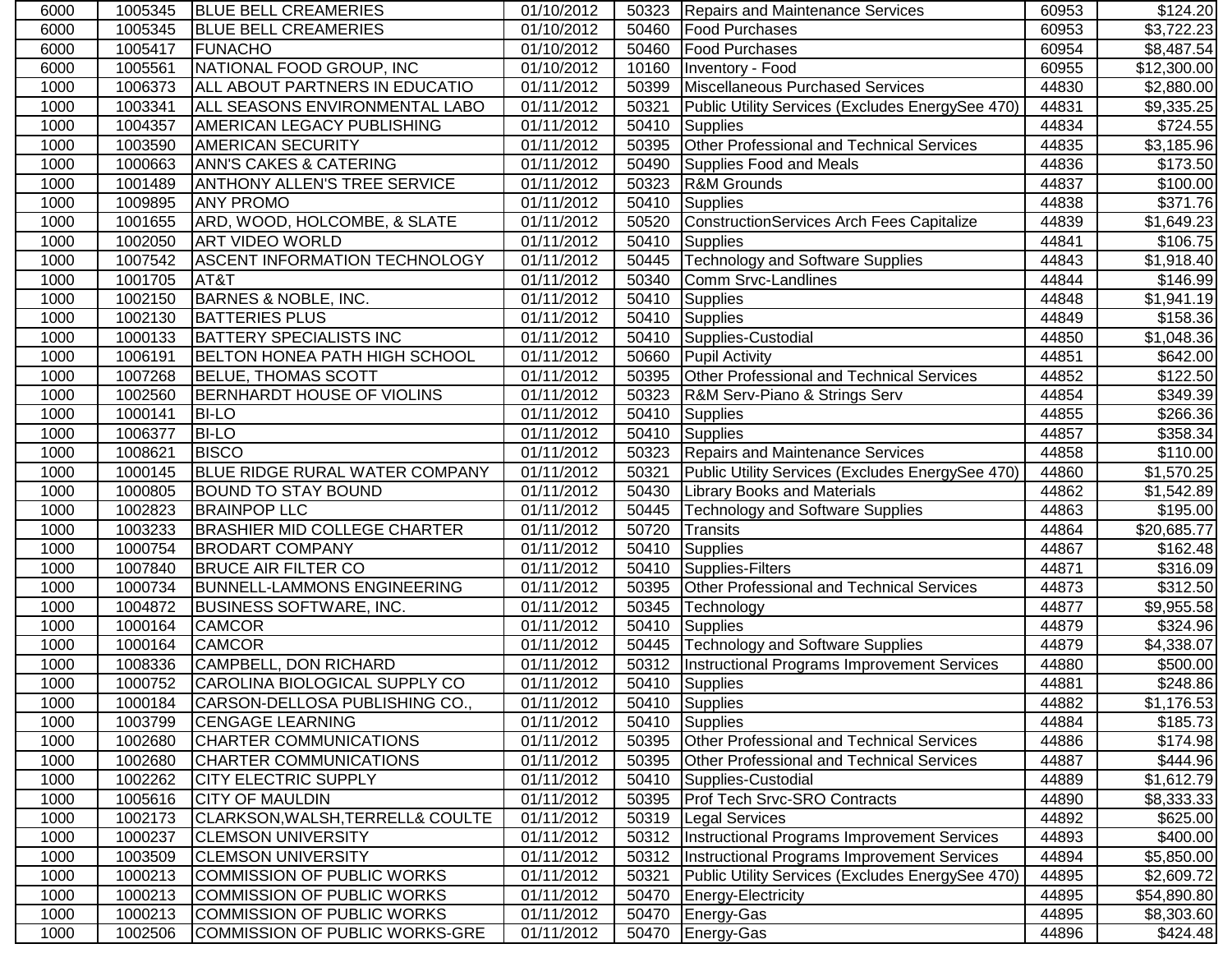| 1000 | 1002916 | COMPUTER SOFTWARE INNOVATIONS/        | 01/11/2012              |            | 50445   Technology and Software Supplies          | 44897 | \$2,155.83             |
|------|---------|---------------------------------------|-------------------------|------------|---------------------------------------------------|-------|------------------------|
| 1000 | 1002916 | COMPUTER SOFTWARE INNOVATIONS/        | 01/11/2012              | 50545      | TechnologyEquipment Under 5000                    | 44897 | \$17,311.92            |
| 1000 | 1002963 | COUNTER ACT, INC.                     | $\overline{0}1/11/2012$ | 50410      | Supplies-Routine Maintenance                      | 44899 | \$220.48]              |
| 1000 | 1000317 | <b>COWART AWARDS</b>                  | 01/11/2012              | 50410      | <b>Supplies</b>                                   | 44900 | \$101.76               |
| 1000 | 1000320 | CRAIG GAULDEN AND DAVIS, INC          | 01/11/2012              | 50520      | ConstructionServices Arch Fees Capitalize         | 44903 | \$19,660.00            |
| 1000 | 1000332 | <b>CRANDALL CORPORATION</b>           | $\overline{01/11}/2012$ | 50395      | <b>Prof Tech Srvc-Chemical Disposal</b>           | 44904 | \$700.00               |
| 1000 | 1006223 | <b>CSI TECHNOLOGY OUTFITTERS</b>      | 01/11/2012              | 50445      | <b>Technology and Software Supplies</b>           | 44906 | $\overline{$9,877.33}$ |
| 1000 | 1006223 | <b>CSI TECHNOLOGY OUTFITTERS</b>      | 01/11/2012              | 50545      | TechnologyEquipment Under 5000                    | 44906 | \$229,251.58           |
| 1000 | 1001405 | <b>CUSTOM SIGNS AND GRAPHICS</b>      | 01/11/2012              | 50490      | Other Supplies and Materials                      | 44910 | \$1,064.77             |
| 1000 | 1000934 | <b>DE LAGE LANDEN FINANCIAL SERVI</b> | 01/11/2012              | 50345      | <b>Tech Srvc-Copier Contract</b>                  | 44912 | \$165.48               |
| 1000 | 1002695 | <b>DELL MARKETING</b>                 | 01/11/2012              | 50445      | <b>Technology and Software Supplies</b>           | 44913 | \$4,606.63             |
| 1000 | 1003025 | <b>DELTA ENGINEERING, INC.</b>        | 01/11/2012              | 50520      | ConstructionServices Arch Fees Capitalize         | 44914 | \$3,188.75             |
| 1000 | 1000020 | <b>DEMCO</b>                          | 01/11/2012              | 50445      | <b>Technology and Software Supplies</b>           | 44915 | \$276.94               |
| 1000 | 1006667 | <b>DIFFERENT ROADS TO LEARNING IN</b> | 01/11/2012              | 50410      | Supplies                                          | 44917 | \$454.26               |
| 1000 | 1005827 | <b>DISCOUNT SCHOOL SUPPLY</b>         | 01/11/2012              | 50410      | Supplies                                          | 44918 | \$280.28               |
| 1000 | 1000838 | <b>DUKE POWER</b>                     | 01/11/2012              | 50470      | <b>Energy-Electricity</b>                         | 44923 | \$2,591.44             |
| 1000 | 1003216 | DYNAVOX/MAYER JOHNSON                 | 01/11/2012              | 50345      | Technology                                        | 44925 | \$1,864.00             |
| 1000 | 1003216 | DYNAVOX/MAYER JOHNSON                 | 01/11/2012              | 50410      | Supplies                                          | 44925 | \$164.25               |
| 1000 | 1003216 | DYNAVOX/MAYER JOHNSON                 | 01/11/2012              | 50545      | Technology Equipment Over 5000                    | 44925 | $\overline{$8,286.79}$ |
| 1000 | 1008723 | <b>EAI EDUCATION</b>                  | 01/11/2012              | 50410      | Supplies                                          | 44926 | \$1,864.57             |
| 1000 | 1010075 | <b>ECS CAROLINAS LLP</b>              | 01/11/2012              | 50395      | <b>Other Professional and Technical Services</b>  | 44927 | \$1,463.00             |
| 1000 | 1000669 | <b>ELECTRONIX EXPRESS</b>             | 01/11/2012              | 50410      | Supplies                                          | 44928 | \$143.53               |
| 1000 | 1008350 | <b>ELECTUDE USA LLC</b>               | 01/11/2012              | 50345      | Technology                                        | 44929 | \$780.00               |
| 1000 | 1001627 | <b>ERIC ARMIN INC.</b>                | 01/11/2012              | 50410      | Supplies                                          | 44932 | \$272.43               |
| 1000 | 1003607 | <b>EXCENT CORPORATION</b>             | 01/11/2012              | 50395      | Other Professional and Technical Services         | 44933 | \$800.00               |
| 1000 | 1010333 | <b>EXPANDING EXPRESSION</b>           | 01/11/2012              | 50312      | Instructional Programs Improvement Services       | 44934 | \$3,816.18             |
| 1000 | 1002205 | <b>FIRST</b>                          | 01/11/2012              | 50660      | <b>Pupil Activity</b>                             | 44937 | \$5,000.00             |
| 1000 | 1007122 | <b>FLORIDA INSTITUTE OF TECHNOLOG</b> | 01/11/2012              | 50399      | Miscellaneous Purchased Services                  | 44939 | \$1,700.00             |
| 1000 | 1000721 | <b>FORMS &amp; SUPPLY, INC.</b>       | 01/11/2012              | 50410      | <b>Supplies</b>                                   | 44943 | \$270.10               |
| 1000 | 1001903 | <b>FREEDOM SCIENTIFIC BLV GROUP</b>   | 01/11/2012              | 50345      | Technology                                        | 44945 | \$8,234.21             |
| 1000 | 1008571 | <b>FREESTYLE PHOTOGRAPHIC SUPPLIE</b> | 01/11/2012              | 50410      | <b>Supplies</b>                                   | 44946 | \$310.77               |
| 1000 | 1002417 | <b>FRINGE BENEFITS MANGEMENT COMP</b> | 01/11/2012              | 20412      | Out of Pocket Medical                             | 44947 | \$277.49               |
| 1000 | 1008286 | <b>FRONTIER COMMUNICATIONS</b>        | 01/11/2012              | 50340      | Comm Srvc-Landlines                               | 44948 | \$355.16               |
| 1000 | 1009159 | <b>GALLAGHER, LAUREN M</b>            | 01/11/2012              | 50395      | Other Professional and Technical Services         | 44949 | \$5,610.00             |
| 1000 | 1001056 | <b>GOPHER SPORT</b>                   | 01/11/2012              | 50410      | <b>Supplies</b>                                   | 44954 | \$960.39               |
| 1000 | 1002232 | <b>GOVCONNECTION, INC</b>             | 01/11/2012              |            | 50445 Technology and Software Supplies            | 44955 | \$206.48               |
| 1000 | 1007007 | <b>GRASON-STADLER</b>                 | 01/11/2012              |            | 50410 Supplies                                    | 44957 | \$135.68               |
| 1000 | 1000458 | <b>GREENVILLE COUNTY SOLID WASTE</b>  | 01/11/2012              |            | 50329 Oth Prop Srv-Waste Management               | 44961 | \$268.88               |
| 1000 | 1004807 | <b>GREENVILLE COUNTY TAX COLLECTO</b> | 01/11/2012              | 50510 Land |                                                   | 44962 | \$589.71               |
| 1000 | 1007524 | <b>GREENVILLE ROOFING CO. INC.</b>    | 01/11/2012              |            | 50323 Repairs and Maintenance Services            | 44963 | \$14,650.00            |
| 1000 | 1007524 | <b>GREENVILLE ROOFING CO. INC.</b>    | 01/11/2012              | 50520      | ConstructionServices (Temp) Building/Construction | 44963 | \$2,590.00             |
| 1000 | 1002688 | <b>GREENVILLE TECH CHARTER HIGH S</b> | 01/11/2012              | 50720      | Transits                                          | 44965 | \$20,986.29            |
| 1000 | 1001497 | <b>GREENVILLE WATER SYSTEM</b>        | 01/11/2012              | 50321      | Public Utility Services (Excludes EnergySee 470)  | 44966 | \$110,522.33           |
| 1000 | 1001351 | <b>GREER GAS CO.</b>                  | 01/11/2012              | 50470      | Energy-Gas                                        | 44967 | \$1,379.70             |
| 1000 | 1004436 | <b>GREER MIDDLE COLLEGE CHARTER S</b> | 01/11/2012              | 50720      | <b>Transits</b>                                   | 44968 | \$18,632.22            |
| 1000 | 1003250 | HEALTHMASTER HOLDINGS, LLC            | 01/11/2012              | 50395      | Other Professional and Technical Services         | 44973 | \$546.14]              |
| 1000 | 1003588 | HEARTWOOD CONSTRUCTORS, INC.          | 01/11/2012              | 50520      | ConstructionServices (Temp) Building/Constructio  | 44974 | \$16,758.00            |
| 1000 | 1005742 | <b>HEINEMANN</b>                      | 01/11/2012              | 50410      | Supplies                                          | 44975 | \$541.64]              |
| 1000 | 1000561 | <b>HERITAGE PROPANE</b>               | 01/11/2012              |            | 50470 Energy-Gas                                  | 44977 | \$587.00               |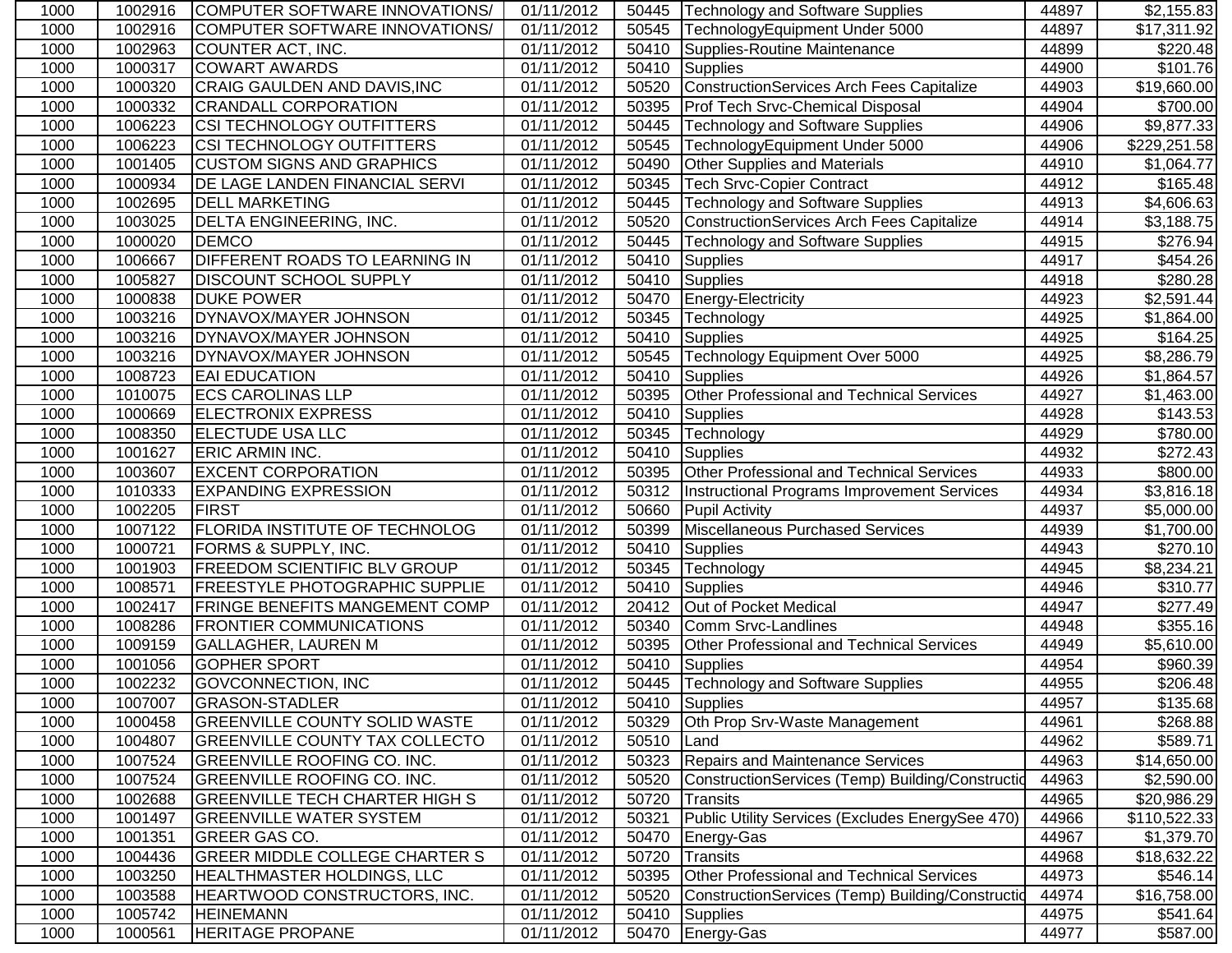| 1000 | 1000539 | <b>HOUGHTON MIFFLIN HARCOURT</b>          | 01/11/2012              |       | 50410 Supplies                                   | 44980 | \$681.96                |
|------|---------|-------------------------------------------|-------------------------|-------|--------------------------------------------------|-------|-------------------------|
| 1000 | 1000341 | <b>IANCICI/CPI</b>                        | 01/11/2012              | 50445 | Technology and Software Supplies                 | 44902 | $\overline{$}163.21$    |
| 1000 | 1001211 | <b>INTERNATIONAL BACCALAUREATE OR</b>     | $\overline{0}1/11/2012$ | 50345 | Technology                                       | 44986 | \$561.00                |
| 1000 | 1000365 | J W PEPPER & SON INC.                     | 01/11/2012              | 50410 | Supplies                                         | 44987 | \$1,412.34              |
| 1000 | 1007453 | JA PIPER ROOFING CO                       | 01/11/2012              | 50323 | Repairs and Maintenance Services                 | 44988 | \$12,454.47             |
| 1000 | 1000462 | <b>JANPAK</b>                             | 01/11/2012              | 50410 | Supplies-Custodial                               | 44990 | \$218.57                |
| 1000 | 1006948 | <b>JASON'S DELI</b>                       | 01/11/2012              | 50490 | Supplies Food and Meals                          | 44991 | \$350.00                |
| 1000 | 1000956 | JOHN DEERE COMPANY                        | 01/11/2012              | 50540 | Equipment Over 5000                              | 44992 | \$9,262.03              |
| 1000 | 1006188 | JONES, SUSAN M(BOYS HOME OF TH            | 01/11/2012              | 50311 | <b>Instructional Services</b>                    | 44994 | \$194.00                |
| 1000 | 1000109 | KAPLAN EARLY LEARNING CO                  | 01/11/2012              | 50410 | Supplies                                         | 44996 | \$465.32                |
| 1000 | 1002655 | <b>KLG JONES</b>                          | 01/11/2012              | 50395 | Other Professional and Technical Services        | 45003 | \$2,750.00              |
| 1000 | 1001618 | <b>LAERDAL MEDICAL CORPORATION</b>        | 01/11/2012              | 50410 | <b>Supplies</b>                                  | 45006 | \$468.65                |
| 1000 | 1002929 | LANGSTON CHARTER MIDDLE SCHOOL            | 01/11/2012              | 50720 | Transits                                         | 45007 | \$14,216.79             |
| 1000 | 1000210 | LAURENS ELECTRIC COOPERATIVE              | 01/11/2012              | 50470 | Energy-Electricity                               | 45008 | \$37,803.02             |
| 1000 | 1002498 | LEAPFROG ENTERPRISES, INC.- OR            | 01/11/2012              | 50445 | Technology and Software Supplies                 | 45009 | \$133.53                |
| 1000 | 1003798 | <b>LEARNING A-Z</b>                       | 01/11/2012              | 50345 | Technology                                       | 45010 | \$3,682.28              |
| 1000 | 1010528 | <b>LEARNING FUNDAMENTALS INC</b>          | 01/11/2012              | 50410 | Supplies                                         | 45011 | \$287.00                |
| 1000 | 1002934 | <b>LEGACY CHARTER SCHOOL</b>              | 01/11/2012              | 50720 | Transits                                         | 45012 | \$9,666.72              |
| 1000 | 1002934 | <b>LEGACY CHARTER SCHOOL</b>              | 01/11/2012              | 50720 | Transits                                         | 45013 | $\overline{$}18,563.44$ |
| 1000 | 1002343 | LIBRARIAN'S BOOK EXPRESS                  | 01/11/2012              | 50430 | <b>Library Books and Materials</b>               | 45014 | \$472.21                |
| 1000 | 1010628 | LITWIN, ERIC                              | 01/11/2012              | 50399 | Miscellaneous Purchased Services                 | 45016 | \$1,300.00              |
| 1000 | 1010670 | <b>LONG JOHN SILVER</b>                   | 01/11/2012              | 50490 | Supplies Food and Meals                          | 45017 | \$585.90                |
| 1000 | 1005469 | LOWE'S - CHERRYDALE                       | 01/11/2012              | 50410 | Supplies                                         | 45018 | \$519.26                |
| 1000 | 1005469 | LOWE'S - CHERRYDALE                       | 01/11/2012              | 50410 | Supplies                                         | 45019 | \$362.57                |
| 1000 | 1001452 | <b>LOWE'S OF SIMPSONVILLE</b>             | 01/11/2012              | 50410 | Supplies-Custodial                               | 45019 | \$115.35                |
| 1000 | 1003404 | MANAGEMENT DECISIONS                      | 01/11/2012              | 50395 | Other Professional and Technical Services        | 45022 | \$1,125.00              |
| 1000 | 1001244 | <b>MARCY COOK MATH MATERIALS</b>          | 01/11/2012              | 50410 | Supplies                                         | 45024 | \$543.20                |
| 1000 | 1000209 | <b>MARIETTA WATER DISTRICT</b>            | 01/11/2012              | 50321 | Public Utility Services (Excludes EnergySee 470) | 45025 | \$198.31                |
| 1000 | 1009696 | <b>MATRIX CONSTRUCTION CO</b>             | 01/11/2012              | 50520 | ConstructionServices Buildings Capitalize        | 45026 | \$107,058.35            |
| 1000 | 1007986 | <b>MBAJ ARCHITECTURE</b>                  | 01/11/2012              | 50520 | <b>ConstructionServices Arch Fees Capitalize</b> | 45030 | \$2,236.14              |
| 1000 | 1005122 | MCCOY, MELODY JOELL                       | 01/11/2012              | 50311 | <b>Instructional Services</b>                    | 45032 | \$1,470.00              |
| 1000 | 1000733 | MCMILLAN PAZDAN SMITH ARCHITEC            | 01/11/2012              | 50520 | ConstructionServices Arch Fees Capitalize        | 45035 | \$125,807.87            |
| 1000 | 1000733 | MCMILLAN PAZDAN SMITH ARCHITEC            | 01/11/2012              | 50520 | ConstructionServices Arch Fees Reimb Capitalize  | 45035 | \$978.24                |
| 1000 | 1002766 | MEDCO SUPPLY LOCKBOX                      | 01/11/2012              | 50410 | Supplies                                         | 45036 | \$216.73                |
| 1000 | 1003899 | MILLER, RANDY D                           | 01/11/2012              | 50399 | Miscellaneous Purchased Services                 | 45038 | \$390.00                |
| 1000 | 1000189 | <b>MINUTEMAN PRESS</b>                    | 01/11/2012              | 50360 | Printing and Binding                             | 45040 | \$203.48                |
| 1000 | 1003227 | MORRISETTE PAPER COMPANY                  | 01/11/2012              |       | 20410 Inventory Recd not Vouchered               | 45041 | \$2,906.27              |
| 1000 | 1000841 | <b>MOTOROLA INC</b>                       | 01/11/2012              |       | 50323   R&M Serv-Equipment Repair Serv           | 45042 | \$2,443.83              |
| 1000 | 1007593 | MULCH MART OF POWDERSVILLE                | 01/11/2012              | 50323 | <b>R&amp;M Grounds</b>                           | 45043 | \$8,400.00              |
| 1000 | 1001773 | MULLIS, SARAH CATHERINE CLIFFO            | 01/11/2012              | 50395 | <b>Other Professional and Technical Services</b> | 45044 | \$210.00                |
| 1000 | 1005731 | <b>MUSICAL INNOVATIONS</b>                | 01/11/2012              |       | 50410 Supplies                                   | 45046 | \$4,290.46              |
| 1000 | 1000205 | NASCO INC                                 | 01/11/2012              |       | 50410 Supplies                                   | 45048 | \$465.92                |
| 1000 | 1005586 | <b>NCS PEARSON, INC.</b>                  | 01/11/2012              | 50410 | Supplies-Testing                                 | 45051 | \$1,112.95              |
| 1000 | 1001763 | NETWORK CONTROLS & ELECTRIC               | 01/11/2012              | 50520 | ConstructionServices (Temp) Building/Constructio | 45053 | \$455.72                |
| 1000 | 1005950 | <b>OPTIONS PUBLISHING</b>                 | 01/11/2012              | 50410 | Supplies                                         | 45132 | \$1,153.57              |
| 1000 | 1000329 | <b>ORIENTAL TRADING COMPANY</b>           | 01/11/2012              | 50410 | Supplies                                         | 45060 | \$748.03                |
| 1000 | 1001328 | <b>PACKAGE SUPPLY &amp; EQUIPMENT</b>     | 01/11/2012              | 20410 | Inventory Recd not Vouchered                     | 45111 | \$371.00                |
| 1000 | 1000748 | <b>PALMETTO MICROFILM &amp; IMAGING S</b> | 01/11/2012              | 50445 | <b>Technology and Software Supplies</b>          | 45062 | \$276.12                |
| 1000 | 1007146 | <b>PARAGON ENGINEERING &amp; GEOSCIEN</b> | 01/11/2012              | 50395 | Other Professional and Technical Services        | 45063 | \$373.50                |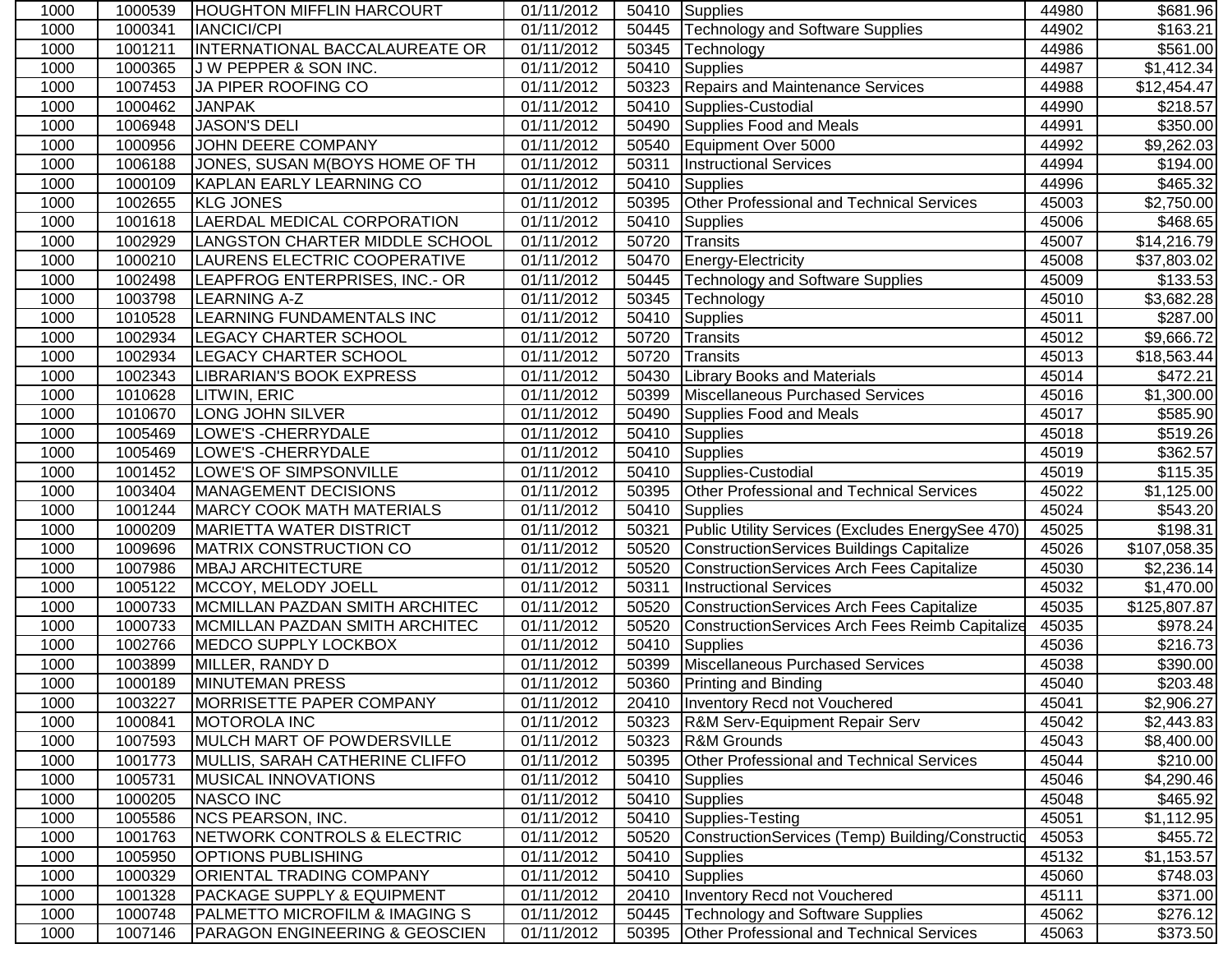| 1000 | 1001317 | <b>PCI EDUCATIONAL</b>               | 01/11/2012              |       | 50445   Technology and Software Supplies         | 45064 | \$149.44                 |
|------|---------|--------------------------------------|-------------------------|-------|--------------------------------------------------|-------|--------------------------|
| 1000 | 1001410 | <b>PEARSON EDUCATION</b>             | 01/11/2012              | 50410 | Supplies                                         | 45066 | $\overline{34}$ , 165.81 |
| 1000 | 1000243 | <b>PEARSON EDUCATION, INC.</b>       | $\overline{0}1/11/2012$ | 50420 | <b>Textbooks</b>                                 | 45067 | \$1,487.67               |
| 1000 | 1001154 | <b>PEBBLE CREEK COUNTRY CLUB</b>     | $\overline{01}/11/2012$ | 50399 | Miscellaneous Purchased Services                 | 45068 | \$7,104.00               |
| 1000 | 1003662 | PETSMART #1301                       | $\overline{01/11}/2012$ | 50410 | Supplies                                         | 45069 | \$115.38                 |
| 1000 | 1003614 | <b>PIEDMONT NATURAL GAS</b>          | 01/11/2012              | 50470 | Energy-Gas                                       | 45072 | \$33,493.00              |
| 1000 | 1000392 | <b>PITNEY BOWES</b>                  | 01/11/2012              |       | 50410 Supplies                                   | 45073 | \$417.00                 |
| 1000 | 1002201 | <b>PITSCO</b>                        | 01/11/2012              |       | 50410 Supplies                                   | 45074 | \$113.50                 |
| 1000 | 1010558 | <b>PLAY IT AGAIN SPORTS</b>          | 01/11/2012              | 50410 | Supplies                                         | 45075 | \$408.37                 |
| 1000 | 1000394 | <b>PLUS INC</b>                      | 01/11/2012              |       | 50323 Repairs and Maintenance Services           | 45076 | \$215.72                 |
| 1000 | 1003238 | PMA MANAGEMENT CORP.                 | 01/11/2012              | 50270 | <b>Worker's Compensation Tax</b>                 | 45077 | \$17,437.00              |
| 1000 | 1000271 | <b>PRO-ED</b>                        | 01/11/2012              | 50410 | <b>Supplies</b>                                  | 45078 | \$658.90                 |
| 1000 | 1000327 | <b>READING SOURCE</b>                | 01/11/2012              | 50410 | Supplies                                         | 45079 | \$1,134.62               |
| 1000 | 1000327 | <b>READING SOURCE</b>                | 01/11/2012              | 50430 | <b>Library Books and Materials</b>               | 45079 | \$167.70                 |
| 1000 | 1000737 | <b>RICHLAND SCHOOL DISTRICT ONE</b>  | 01/11/2012              | 50720 | <b>Transits</b>                                  | 45081 | \$3,500.98               |
| 1000 | 1000015 | <b>ROPER MOUNTAIN SCIENCE CENTER</b> | 01/11/2012              | 50410 | Supplies                                         | 45085 | \$314.01                 |
| 1000 | 1000814 | <b>SARGENT-WELCH SCIENTIFIC</b>      | 01/11/2012              | 50445 | <b>Technology and Software Supplies</b>          | 45088 | \$699.67                 |
| 1000 | 1000062 | <b>SC DEPARTMENT OF CORRECTIONS</b>  | 01/11/2012              | 50410 | Supplies                                         | 45090 | \$1,332.13               |
| 1000 | 1000068 | <b>SC LAW ENFORCEMENT DIVISION</b>   | 01/11/2012              | 50314 | <b>Staff Services</b>                            | 45091 | \$196.00                 |
| 1000 | 1001268 | <b>SCHOLASTIC INC</b>                | 01/11/2012              | 50410 | Supplies                                         | 45092 | \$3,687.62               |
| 1000 | 1002762 | SCHOLASTIC, INC.                     | 01/11/2012              | 50410 | Supplies                                         | 45093 | \$1,200.00               |
| 1000 | 1009261 | <b>SENSORY EDGE</b>                  | 01/11/2012              | 50410 | Supplies                                         | 45094 | \$211.54                 |
| 1000 | 1004788 | <b>SHARP BUSINESS SYSTEMS</b>        | 01/11/2012              | 50550 | Local Funds AP                                   | 45097 | \$281.41                 |
| 1000 | 1004788 | <b>SHARP BUSINESS SYSTEMS</b>        | 01/11/2012              | 50345 | <b>Tech Srvc-Copier Contract</b>                 | 45097 | \$29,554.63              |
| 1000 | 1002936 | SILMAR ELECTRONICS, INC.             | 01/11/2012              | 50540 | Equipment Under 5000                             | 45099 | \$4,022.70               |
| 1000 | 1009945 | SIMPLIFIED OFFICE SYSTEMS, LLC       | 01/11/2012              | 50345 | <b>Tech Srvc-Copier Contract</b>                 | 45100 | \$289.78                 |
| 1000 | 1002092 | SIMPSONVILLE POLICE DEPARTMENT       | 01/11/2012              | 50395 | <b>Prof Tech Srvc-SRO Contracts</b>              | 45102 | \$9,791.68               |
| 1000 | 1000372 | <b>SMILEMAKERS INC</b>               | 01/11/2012              | 50410 | Supplies                                         | 45104 | \$198.05                 |
| 1000 | 1002057 | <b>SMITH DRAY LINE</b>               | 01/11/2012              | 50395 | <b>Other Professional and Technical Services</b> | 45105 | $\overline{$2,598.90}$   |
| 1000 | 1000375 | <b>SOCIAL STUDIES SCHOOL SERVICE</b> | 01/11/2012              | 50410 | Supplies                                         | 45109 | \$257.58                 |
| 1000 | 1001391 | SOUTH CAROLINA SCHOOL FOR DEAF       | 01/11/2012              | 50410 | Supplies                                         | 45110 | \$394.00                 |
| 1000 | 1001425 | <b>SOUTHPAW ENTERPRISES</b>          | 01/11/2012              | 50410 | Supplies                                         | 45112 | \$397.19                 |
| 1000 | 1010648 | <b>SPEAK EASIES</b>                  | 01/11/2012              |       | 50410 Supplies                                   | 45114 | $\overline{$}232.98$     |
| 1000 | 1001222 | <b>STAPLES ADVANTAGE</b>             | 01/11/2012              |       | 50410 Supplies                                   | 45124 | \$296.79                 |
| 1000 | 1005110 | <b>STAPLES ADVANTAGE</b>             | 01/11/2012              | 50410 | Supplies                                         | 45116 | \$490.15                 |
| 1000 | 1005110 | <b>STAPLES ADVANTAGE</b>             | 01/11/2012              |       | 50445   Technology and Software Supplies         | 45116 | \$111.38                 |
| 1000 | 1000377 | STATE DEPARTMENT OF EDUCATION        | 01/11/2012              |       | 50660 Pupil Activity                             | 45117 | \$45,487.85              |
| 1000 | 1003599 | <b>STOVER MECHANICAL INC.</b>        | 01/11/2012              | 50520 | ConstructionServices (Temp) Building/Constructio | 45118 | \$5,288.94               |
| 1000 | 1002330 | <b>STUDIES WEEKLY, INC./AMERICAN</b> | 01/11/2012              | 50410 | Supplies                                         | 44834 | \$192.12                 |
| 1000 | 1000654 | <b>SUMMIT LEARNING</b>               | 01/11/2012              |       | 50410 Supplies                                   | 45121 | \$364.57                 |
| 1000 | 1004430 | <b>SURRY INSURANCE</b>               | 01/11/2012              |       | 50324 Property Insurance                         | 45122 | \$834.00                 |
| 1000 | 1007348 | TEACHER CREATED MATERIALS, INC       | 01/11/2012              |       | 50410 Supplies                                   | 45125 | \$5,433.65               |
| 1000 | 1003926 | <b>TEACHER'S DISCOUNT</b>            | 01/11/2012              |       | 50410 Supplies                                   | 45128 | \$384.48                 |
| 1000 | 1000409 | <b>TEACHER'S DISCOVERY</b>           | 01/11/2012              |       | 50410 Supplies                                   | 45127 | \$109.30                 |
| 1000 | 1007452 | <b>TECTA AMERICA</b>                 | 01/11/2012              |       | 50323 Repairs and Maintenance Services           | 45129 | \$2,250.00               |
| 1000 | 1000427 | TOOL SHED INC                        | 01/11/2012              |       | 50410 Supplies                                   | 45130 | \$1,497.92               |
| 1000 | 1000632 | <b>TPM</b>                           | 01/11/2012              | 50323 | <b>Repairs and Maintenance Services</b>          | 45131 | \$295.21                 |
| 1000 | 1000494 | UNITED CHEMICAL AND SUPPLY INC       | 01/11/2012              |       | 50410 Supplies                                   | 45134 | \$451.93                 |
| 1000 | 1000494 | UNITED CHEMICAL AND SUPPLY INC       | 01/11/2012              |       | 50410 Supplies-Custodial                         | 45134 | \$4,253.95               |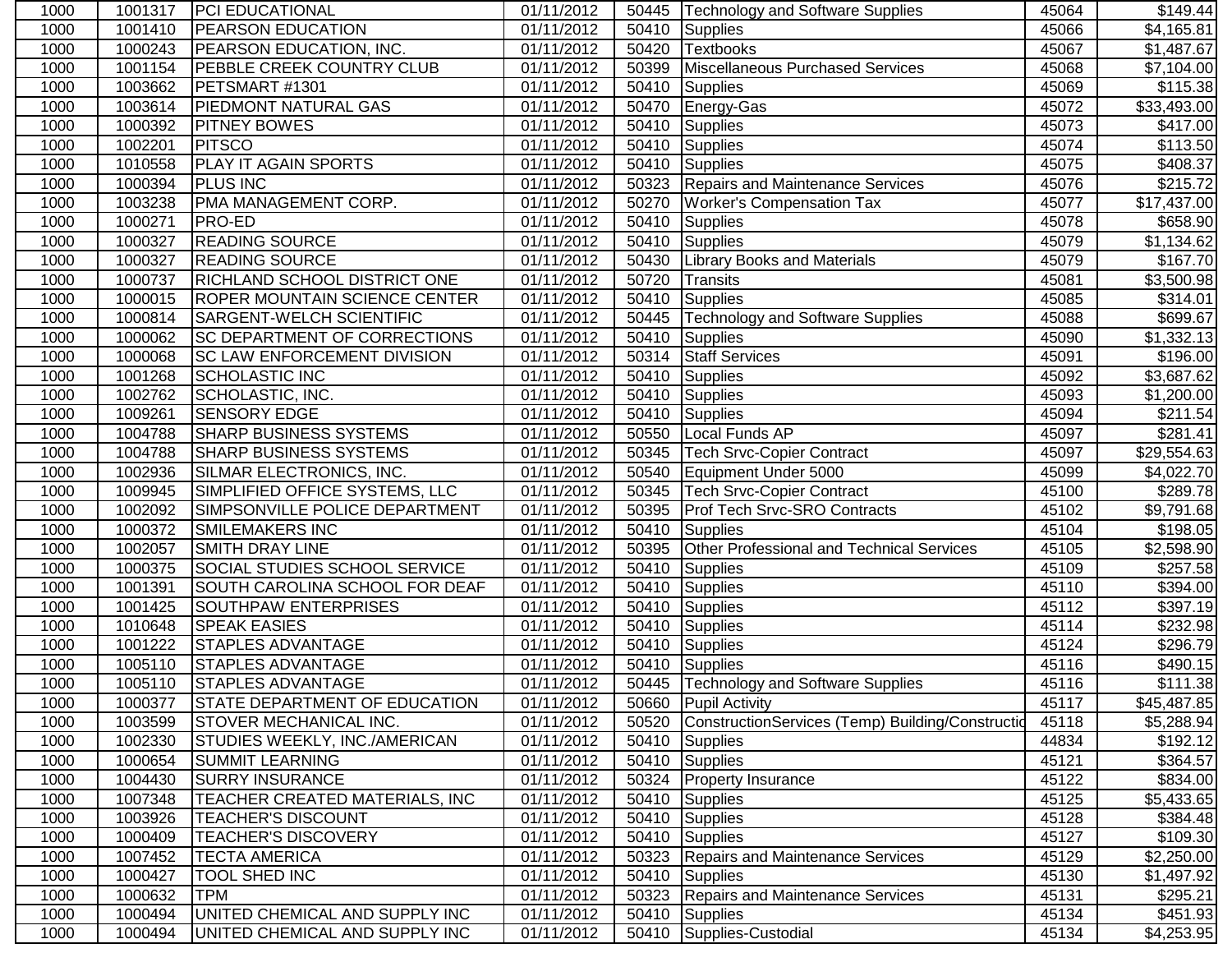| 1000 | 1000494 | UNITED CHEMICAL AND SUPPLY INC      | 01/11/2012 |       | 50540 Equipment Under 5000                        | 45134 | \$4,801.30      |
|------|---------|-------------------------------------|------------|-------|---------------------------------------------------|-------|-----------------|
| 1000 | 1007000 | <b>VICK SR., DONALD S.</b>          | 01/11/2012 | 50311 | <b>Instructional Services</b>                     | 45137 | \$310.40        |
| 1000 | 1005113 | <b>VIRTUCOM INC.</b>                | 01/11/2012 | 50345 | <b>Tech Srvc-Copier Contract</b>                  | 45139 | \$5,776.95      |
| 1000 | 1000660 | <b>WALDROP HEATING &amp; AIR</b>    | 01/11/2012 | 50520 | ConstructionServices Buildings Capitalize         | 45140 | \$497,946.06    |
| 1000 | 1007414 | <b>WALKER &amp; WHITESIDE INC</b>   | 01/11/2012 | 50520 | ConstructionServices (Temp) Building/Construction | 45142 | \$9,826.00      |
| 1000 | 1007414 | <b>WALKER &amp; WHITESIDE INC</b>   | 01/11/2012 | 50520 | ConstructionServices Buildings Capitalize         | 45142 | \$489.12        |
| 1000 | 1001078 | <b>WENGER CORP.</b>                 | 01/11/2012 |       | $\overline{50}410$ Supplies                       | 45147 | \$426.12        |
| 1000 | 1010124 | <b>WIESER EDUCATIONAL</b>           | 01/11/2012 |       | 50410 Supplies                                    | 45148 | \$853.36        |
| 1000 | 1003386 | <b>WOODCRAFT</b>                    | 01/11/2012 |       | 50410 Supplies                                    | 45152 | \$1,498.84      |
| 1000 | 1003294 | <b>WOODRUFF, NANCY</b>              | 01/11/2012 | 50395 | <b>Other Professional and Technical Services</b>  | 45154 | \$440.00]       |
| 1000 | 1006002 | <b>WORKWELL OCCUPATIONAL HEALTH</b> | 01/11/2012 | 50395 | <b>Prof Tech Srvc-Drug Testing</b>                | 45155 | \$1,301.00      |
| 1000 | 1003251 | WRIGHT EXPRESS FINANCIAL SERVI      | 01/11/2012 |       | 50410 Supplies-Vehicle fuel                       | 45156 | \$523.30        |
| 1000 | 1003406 | <b>WT COX SUBSCRIPTIONS</b>         | 01/11/2012 |       | 50410 Supplies                                    | 45157 | \$464.88        |
| 1000 | 1003406 | <b>WT COX SUBSCRIPTIONS</b>         | 01/11/2012 | 50440 | Periodicals                                       | 45157 | \$1,061.64      |
| 1000 | 1001806 | <b>YEARGIN CONSTRUCTION COMPANY</b> | 01/11/2012 |       | 50520 ConstructionServices Buildings Capitalize   | 45158 | \$435,014.00    |
| 6000 | 1000018 | ROTO-ROOTER SEWER DRAIN SERVIC      | 01/11/2012 | 50323 | Repairs and Maintenance Services                  | 60956 | \$2,020.00      |
| 6000 | 1000025 | JOYCE EQUIPMENT COMPANY             | 01/11/2012 |       | 10290 Asset Clearing                              | 60957 | \$7,883.00      |
| 6000 | 1000025 | JOYCE EQUIPMENT COMPANY             | 01/11/2012 | 50323 | <b>Repairs and Maintenance Services</b>           | 60957 | \$3,586.89      |
| 6000 | 1000025 | <b>JOYCE EQUIPMENT COMPANY</b>      | 01/11/2012 |       | 50540 Equipment Under 5000                        | 60957 | \$148.40        |
| 6000 | 1001815 | <b>GREGORY PEST CONTROL</b>         | 01/11/2012 | 50323 | Repairs and Maintenance Services                  | 60958 | \$350.00        |
| 6000 | 1005417 | <b>FUNACHO</b>                      | 01/11/2012 |       | 50460   Food Purchases                            | 60959 | \$5,562.45      |
| 6000 | 1005503 | <b>PALMER HAMILTON</b>              | 01/11/2012 |       | 50323 Repairs and Maintenance Services            | 60960 | \$4,874.43      |
|      |         |                                     |            |       |                                                   |       |                 |
|      |         |                                     |            |       |                                                   |       | \$19,516,177.74 |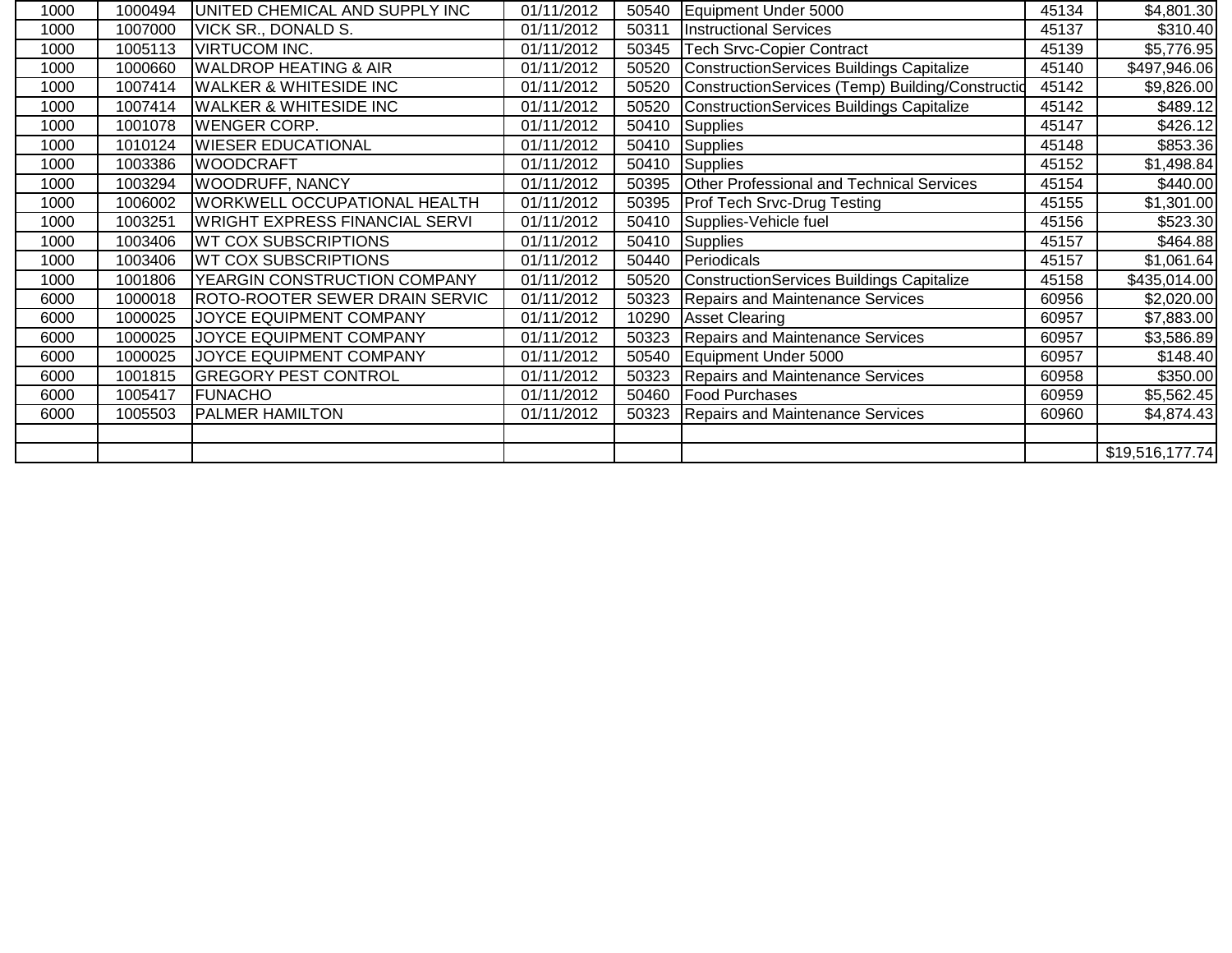| <b>Greenville County Schools Credit Card Tranactions</b> |                         |                                 |    |                        |
|----------------------------------------------------------|-------------------------|---------------------------------|----|------------------------|
|                                                          |                         | 'December 2011                  |    |                        |
| Posting Date                                             | <b>Transaction Date</b> | <b>Merchant Name</b>            |    | <b>Original Amount</b> |
| 2011-12-16                                               | 2011-12-14              | CONTINENTAL 0052185543584       | \$ | 243.40                 |
| 2012-01-06                                               | 2012-01-04              | SC.GOV                          | \$ | 104.00                 |
| 2012-01-06                                               | 2012-01-04              | SC.GOV                          | \$ | 104.00                 |
| 2011-12-07                                               | 2011-12-06              | <b>PUBLIX #1148</b>             | \$ | 26.58                  |
| 2011-12-07                                               | 2011-12-06              | THE SAVOURY CORNER              | \$ | 185.50                 |
| 2011-12-19                                               | 2011-12-17              | <b>VZWRLSS*PREPAID REC</b>      | \$ | 30.00                  |
| 2011-12-07                                               | 2011-12-05              | <b>GOVERNMENT FINANCE OFFIC</b> | \$ | 170.00                 |
|                                                          |                         |                                 |    |                        |
|                                                          |                         |                                 | \$ | 863.48                 |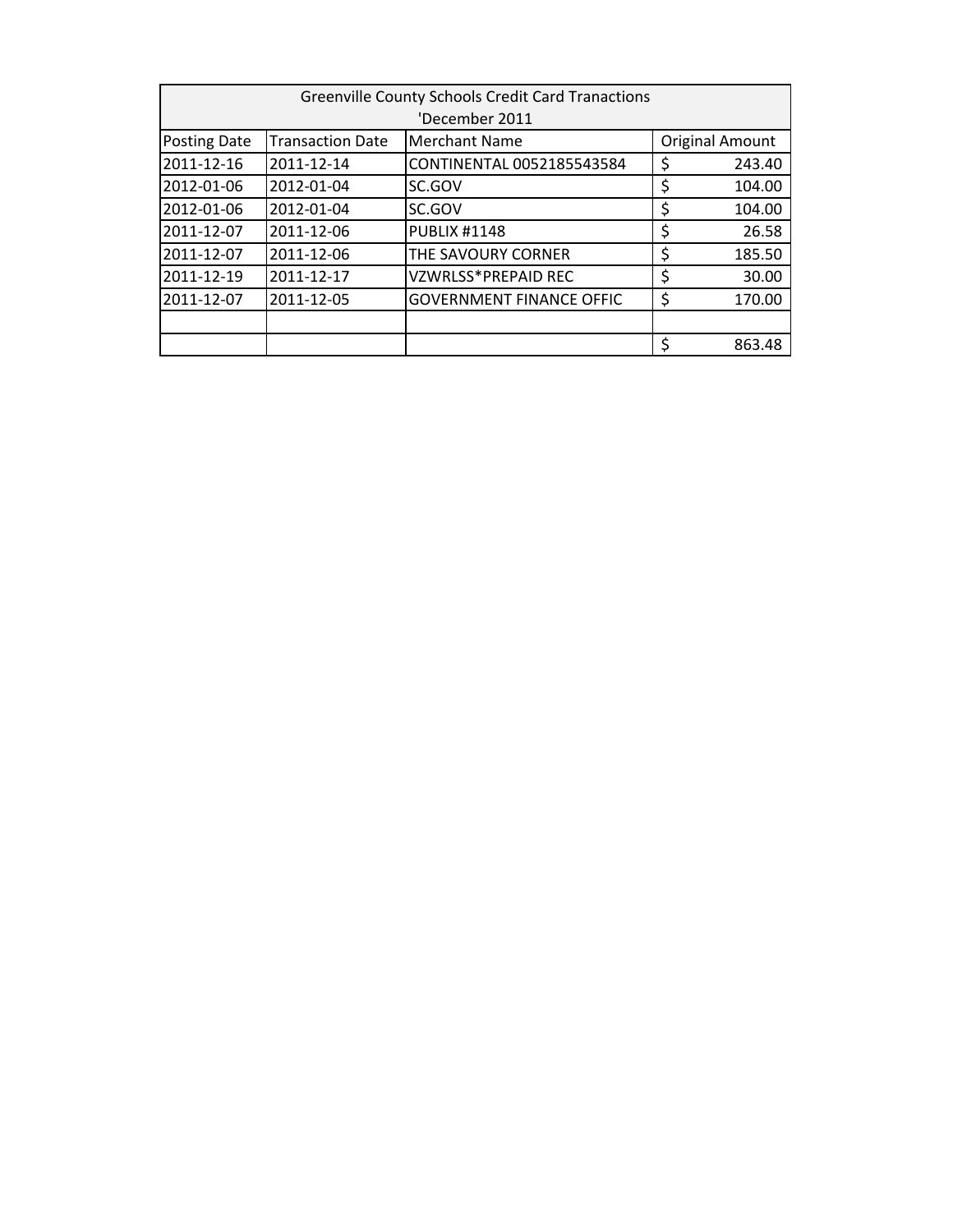| <b>Greenville County Schools</b> |                      |                                                                 |  |
|----------------------------------|----------------------|-----------------------------------------------------------------|--|
| Purchasing Card - December 2011  |                      |                                                                 |  |
|                                  |                      |                                                                 |  |
| 12/1/2011<br>12/1/2011           |                      | \$175.86 HD SUPPLY WATERWORKS 551<br>\$26.15 ART IN HISTORY INC |  |
|                                  |                      | \$45.13 ADVANCE AUTO PARTS #5440                                |  |
| 12/1/2011<br>12/1/2011           |                      | \$201.40 KEVIN WHITAKER CHEVROLET                               |  |
| 12/1/2011                        |                      | \$3.51 TRACTOR SUPPLY CO #1541                                  |  |
| 12/1/2011                        |                      | \$130.37 NAPA AUTO PARTS OF                                     |  |
| 12/1/2011                        |                      | \$201.38 BROOKSTONE                                             |  |
| 12/1/2011                        |                      | \$25.00 SC LAW ENFORCEMENT                                      |  |
| 12/1/2011                        |                      | \$81.24 STAPLES<br>00105536                                     |  |
| 12/1/2011                        |                      | (\$2.12) CAROLINA LAWN & TRACTOR                                |  |
| 12/1/2011                        |                      | \$25.00 SC LAW ENFORCEMENT                                      |  |
| 12/1/2011                        |                      | \$1,193.88 JOHNSTONE SUPPLY-GREENVIL                            |  |
| 12/1/2011                        |                      | \$25.00 SC LAW ENFORCEMENT                                      |  |
| 12/1/2011                        |                      | \$54.95 SPECK PRODUCTS                                          |  |
| 12/1/2011                        |                      | \$212.85 JOHNSTONE SUPPLY-GREENVIL                              |  |
| 12/1/2011                        |                      | \$91.10 TRACTOR SUPPLY #747                                     |  |
| 12/1/2011                        |                      | \$1,492.80 THE TRANE COMPANY                                    |  |
| 12/1/2011                        |                      | \$30.05 BANKS APPLIANCE PARTS & S                               |  |
|                                  |                      |                                                                 |  |
| 12/1/2011                        |                      | \$58.14   TMS SOUTH                                             |  |
| 12/1/2011                        |                      | \$444.36   GRETCHEN'S ABS CAKES                                 |  |
| 12/1/2011                        |                      | \$719.53 HOLDER ELECTRIC SUPPLY                                 |  |
| 12/1/2011                        |                      | \$58.52 C C DICKSON CO 1004                                     |  |
| 12/1/2011                        |                      | \$25.00 SC LAW ENFORCEMENT                                      |  |
| 12/1/2011                        |                      | (\$87.43) CVS PHARMACY #7348 Q03                                |  |
| 12/1/2011                        |                      | \$90.62 BENDER BURKOT EAST COAST                                |  |
| 12/1/2011                        |                      | \$24.23 HOLDER ELECTRIC SUPPLY                                  |  |
| 12/1/2011                        |                      | \$11.66 DOLRTREE 930 00009308                                   |  |
| 12/1/2011<br>12/1/2011           | $\sqrt{27,274.03}$   | \$69.99 POINSETT PLUMBING SUPPLY<br><b>SPRINT WIRELESS</b>      |  |
| 12/1/2011                        |                      | \$203.94 TMS SOUTH                                              |  |
| 12/1/2011                        |                      |                                                                 |  |
| 12/1/2011                        |                      | \$95.38 Best Buy 00002725<br>\$201.45 GREENVILLE FENCE CO       |  |
|                                  |                      |                                                                 |  |
| 12/1/2011<br>12/1/2011           |                      | \$13.09 LOWES #01983<br>\$25.00 SC LAW ENFORCEMENT              |  |
|                                  |                      | \$190.75 HEATHERLYS BROTHERS AUTO                               |  |
| 12/1/2011<br>12/1/2011           |                      | THE TRANE COMPANY                                               |  |
| 12/1/2011                        | \$254.15<br>\$109.65 | <b>TMS SOUTH</b>                                                |  |
| 12/1/2011                        | \$143.10             | THOMAS SAND COMPANY INC                                         |  |
| 12/1/2011                        | \$54.44              | <b>TMS SOUTH</b>                                                |  |
| 12/1/2011                        | \$406.91             | C C DICKSON CO 1063                                             |  |
| 12/1/2011                        | \$25.00              | <b>SC LAW ENFORCEMENT</b>                                       |  |
| 12/1/2011                        | \$45.46              | <b>PUBLIX #1148</b>                                             |  |
| 12/1/2011                        | \$34.82              | LOWES #00528                                                    |  |
| 12/1/2011                        | \$24.45              | Amazon.com                                                      |  |
| 12/1/2011                        | \$862.89             | JOHNSTONE SUPPLY-GREENVIL                                       |  |
| 12/1/2011                        | \$580.72             | M AND A SUPPLY CO GREENVI                                       |  |
| 12/1/2011                        | \$10.69              | <b>CLASSIC HWD &amp; POSTAL</b>                                 |  |
| 12/1/2011                        | \$49.82              | 2865-CED                                                        |  |
| 12/1/2011                        | \$442.63             | NATL BUS SALES & LEASING                                        |  |
|                                  |                      |                                                                 |  |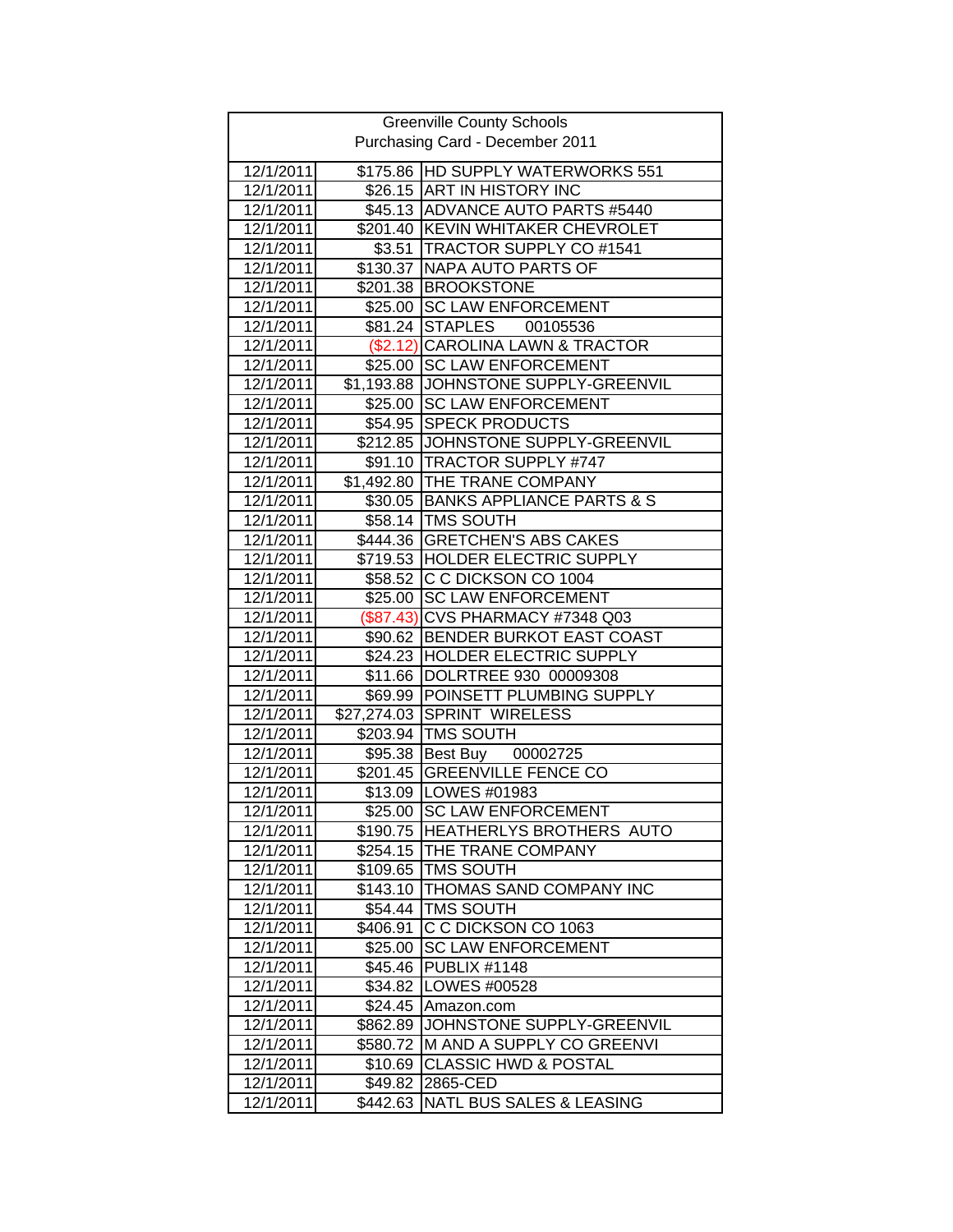| 12/1/2011 |          | \$45.09 THE HOME DEPOT 1127         |
|-----------|----------|-------------------------------------|
| 12/1/2011 |          | \$36.21   PORTER PAINTS 9388        |
| 12/1/2011 |          | \$25.00 SC LAW ENFORCEMENT          |
| 12/1/2011 |          | \$580.07 HAWKINS TOWING INC         |
| 12/1/2011 |          | \$51.75   LOWES #01718              |
|           |          |                                     |
| 12/1/2011 |          | \$45.47 TMS SOUTH                   |
| 12/1/2011 |          | \$87.28 CVS PHARMACY #7348 Q03      |
| 12/1/2011 |          | \$8.14   LOWES #00528               |
| 12/1/2011 |          | \$11.88 ADVANCE AUTO PARTS #5440    |
| 12/1/2011 |          | \$21.19 OFFICE DEPOT #479           |
| 12/1/2011 |          | \$99.64   CRESCENT SUPPLY COMPANY I |
| 12/1/2011 |          | \$21.14   LOWES #01983              |
| 12/1/2011 |          | \$39.00   GRNVL-BEREA DMV 63        |
| 12/1/2011 |          | \$16.45   TMS SOUTH                 |
| 12/1/2011 |          | \$205.60 WW GRAINGER                |
| 12/1/2011 |          | \$645.40 BLACK ELECTRICAL SUPPLY I  |
| 12/1/2011 |          | \$58.32 0411 YANKEE CANDLE          |
| 12/1/2011 |          | \$25.87 BI-LO 273                   |
| 12/1/2011 |          | \$9.53 JOHNSTONE SUPPLY-GREENVIL    |
| 12/1/2011 |          | \$33.07 CRESCENT SUPPLY COMPANY I   |
| 12/1/2011 |          | \$12.64   LOWES #01718              |
| 12/1/2011 |          | \$83.42 JJOHNSTONE SUPPLY-GREENVIL  |
| 12/1/2011 |          | \$15.04   REI GREENWOODHEINEMANN    |
| 12/1/2011 |          | (\$29.47) SYSTEMS DISTRIBUTOR       |
| 12/1/2011 |          | \$16.48   LOWES #01983              |
| 12/1/2011 |          | \$135.58   AAA SUPPLY - GVILLE      |
| 12/1/2011 |          | \$72.80   TMS SOUTH                 |
| 12/1/2011 |          | \$35.51 COOK & BOARDMAN OF          |
| 12/1/2011 |          | \$50.00 HOSPICE HOUSE OF GRE        |
| 12/1/2011 |          | \$33.76 LOWES #01718                |
| 12/1/2011 |          | \$41.00 TMS SOUTH                   |
| 12/1/2011 |          | \$42.39 NAPA AUTO PARTS OF          |
| 12/1/2011 |          | \$25.00 SC LAW ENFORCEMENT          |
| 12/1/2011 |          | \$27.53 JJOHNSTONE SUPPLY-GREENVIL  |
| 12/1/2011 |          | \$22.20 LOWES #01718                |
| 12/1/2011 |          | \$243.80 HEATHERLYS BROTHERS AUTO   |
| 12/1/2011 |          | \$177.44 2865-CED                   |
| 12/1/2011 | \$8.01   | LOWES #01983                        |
| 12/1/2011 | \$23.32  | J W VAUGHN CO INC                   |
| 12/2/2011 | \$992.32 | THE TRANE COMPANY                   |
| 12/2/2011 | \$20.99  | THE TRANE COMPANY                   |
| 12/2/2011 | \$190.91 | SHEALY ELECT 803-227-0599           |
| 12/2/2011 | \$224.34 | TECRE CO., INC                      |
| 12/2/2011 | \$238.66 | THE TRANE COMPANY                   |
| 12/2/2011 | \$7.01   | LOWES #00667                        |
| 12/2/2011 | \$53.00  | <b>TLF SIMPSONVILLE FLORI</b>       |
| 12/2/2011 | \$8.66   | DRAMATIC PUBLISHING CO IN           |
| 12/2/2011 | \$21.17  | LOWES #01718                        |
| 12/2/2011 | \$68.65  | <b>ADVANCE AUTO PARTS #5440</b>     |
| 12/2/2011 | \$248.74 | <b>RSC EQUIPMENT RENTAL 476</b>     |
| 12/2/2011 | \$274.59 | KOHL'S #0493                        |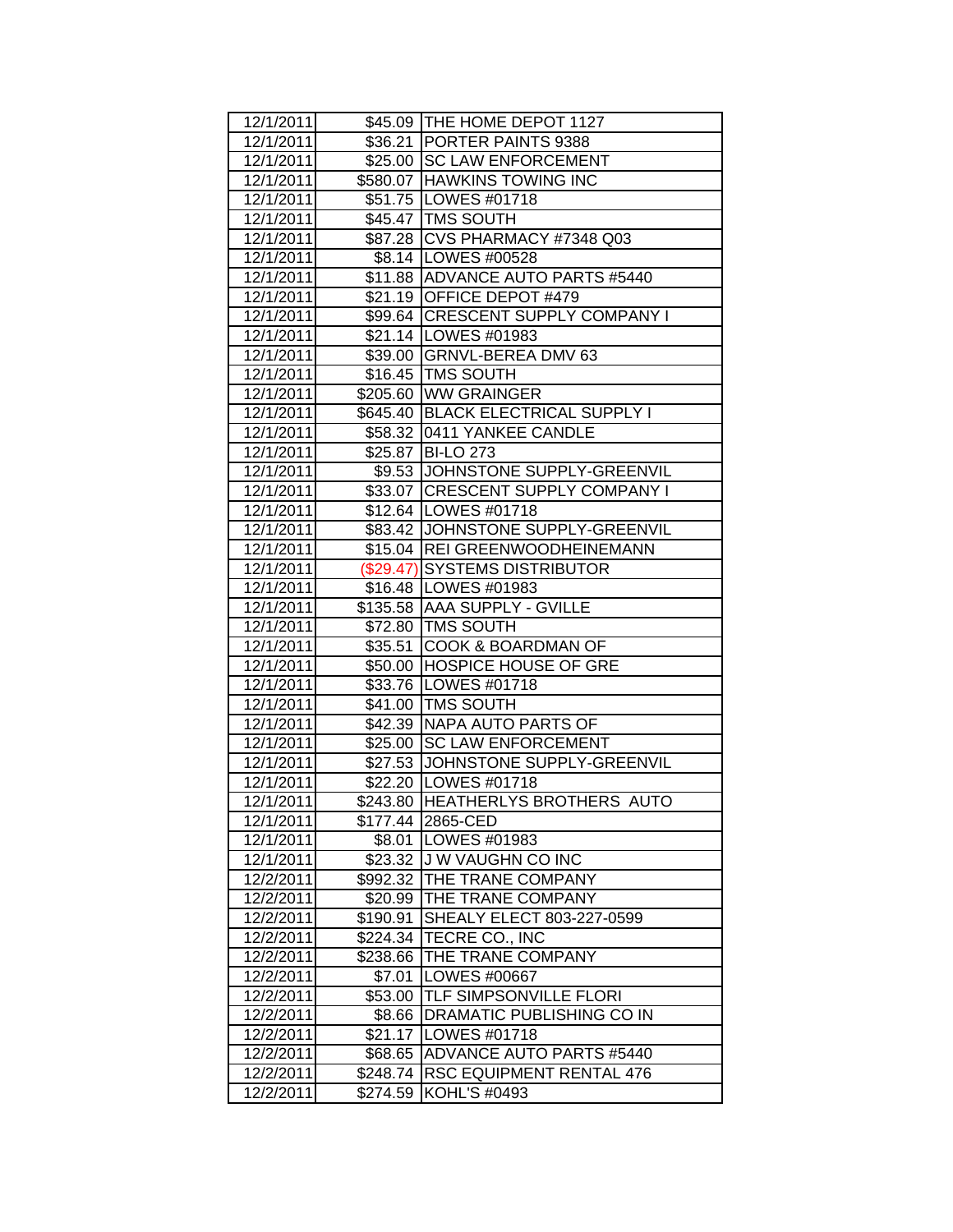| 12/2/2011              |                     | \$147.87  WHOLESALE INDUSTRIAL ELEC                             |
|------------------------|---------------------|-----------------------------------------------------------------|
| 12/2/2011              |                     | \$13.40   TMS SOUTH                                             |
| 12/2/2011              |                     | \$35.01 THE TRANE COMPANY                                       |
| 12/2/2011              |                     | \$22.25 STAPLES 00118018                                        |
| 12/2/2011              |                     | \$16.59 THE HOME DEPOT 1127                                     |
| 12/2/2011              |                     | \$959.00 ANTHONY GRAPHICS                                       |
| 12/2/2011              |                     | \$55.65 TMS SOUTH                                               |
| 12/2/2011              |                     | \$145.52 ADVANCE AUTO PARTS #5440                               |
| 12/2/2011              |                     | \$239.56 SILMAR ELECTRONICS-GRNVLE                              |
| 12/2/2011              |                     | \$5.15   USPS 45366006529808201                                 |
| 12/2/2011              |                     | \$67.19 MICHAELS #6001                                          |
| 12/2/2011              |                     | \$11.01   NAPA AUTO PARTS OF                                    |
| 12/2/2011              |                     | \$21.00 MARATHON PETRO136648                                    |
| 12/2/2011              |                     | \$16.95 CLASSIC HWD & POSTAL                                    |
| 12/2/2011              |                     | \$32.06 HICKORY POINT 33                                        |
| 12/2/2011              |                     | \$191.00  LIQUID HIGHWAY ON LINE                                |
| 12/2/2011              |                     | \$95.50 WM SUPERCENTER                                          |
| 12/2/2011              |                     | \$113.24 BUY FIRE                                               |
| 12/2/2011              |                     | \$24.78 TMS SOUTH                                               |
| 12/2/2011              |                     | \$25.00 SC LAW ENFORCEMENT                                      |
| 12/2/2011              |                     | (\$30.05) BANKS APPLIANCE PARTS & S                             |
| 12/2/2011              |                     | \$16.22 JJOHNSTONE SUPPLY-GREENVIL                              |
| 12/2/2011              |                     | \$53.72  INTERSTATE TRANSPORTATION                              |
| 12/2/2011              |                     | \$25.00 SC LAW ENFORCEMENT                                      |
| 12/2/2011              |                     | \$28.40   WALGREENS #1252                                       |
| 12/2/2011              |                     | \$6,271.33 MCBRIDES INC                                         |
| 12/2/2011              |                     | \$178.07 C C DICKSON CO 1079                                    |
| 12/2/2011              |                     | \$15.33 C C DICKSON CO 1063                                     |
| 12/2/2011              |                     | \$41.28 PARTY CITY #200                                         |
| 12/2/2011              |                     | \$91.70 JJOHNSTONE SUPPLY-GREENVIL                              |
| 12/2/2011              |                     | \$47.13 TMS SOUTH                                               |
| 12/2/2011              |                     | \$161.88 JOHNSTONE SUPPLY-GREENVIL                              |
| 12/2/2011              | \$2,680.00 IXL      |                                                                 |
| 12/2/2011              |                     | \$5.08 ADVANCE AUTO PARTS #5440                                 |
| 12/2/2011              |                     | \$11.44 HOLDER ELECTRIC SUPPLY                                  |
| 12/2/2011              |                     | \$19.62 JOHNSTONE SUPPLY-GREENVIL                               |
| 12/2/2011              |                     | \$2.08 C C DICKSON CO 1063                                      |
| 12/2/2011              | \$49.29             | CAROLINA LAWN & TRACTOR                                         |
| 12/2/2011              |                     | \$56.65  HOLDER ELECTRIC SUPPLY                                 |
| 12/2/2011              | \$65.47             | <b>GREENVILLE FENCE CO</b>                                      |
| 12/2/2011              |                     | \$191.87   LANDSCAPER'S SUPPLY                                  |
| 12/2/2011              |                     | \$4.55 SHERWIN WILLIAMS #2735<br>\$54.73 HOLDER ELECTRIC SUPPLY |
| 12/2/2011              |                     |                                                                 |
| 12/2/2011              | \$26.47             | JOHNSTONE SUPPLY-GREENVIL                                       |
| 12/2/2011              | \$213.24            | <b>CAROLINA LAWN &amp; TRACTOR</b>                              |
| 12/2/2011              |                     | \$76.89   LOWES #01718                                          |
| 12/2/2011              | \$37.00             | GREER DMV 49<br><b>GARFIELD SIGNS &amp; GRAPHICS</b>            |
| 12/2/2011<br>12/2/2011 | \$128.79<br>\$19.88 | HOBBY LOBBY #0318                                               |
|                        |                     | JOHNSTONE SUPPLY-GREENVIL                                       |
| 12/2/2011              | \$376.37            |                                                                 |
| 12/2/2011              | \$165.25            | <b>BATTERY SPECIALISTS</b>                                      |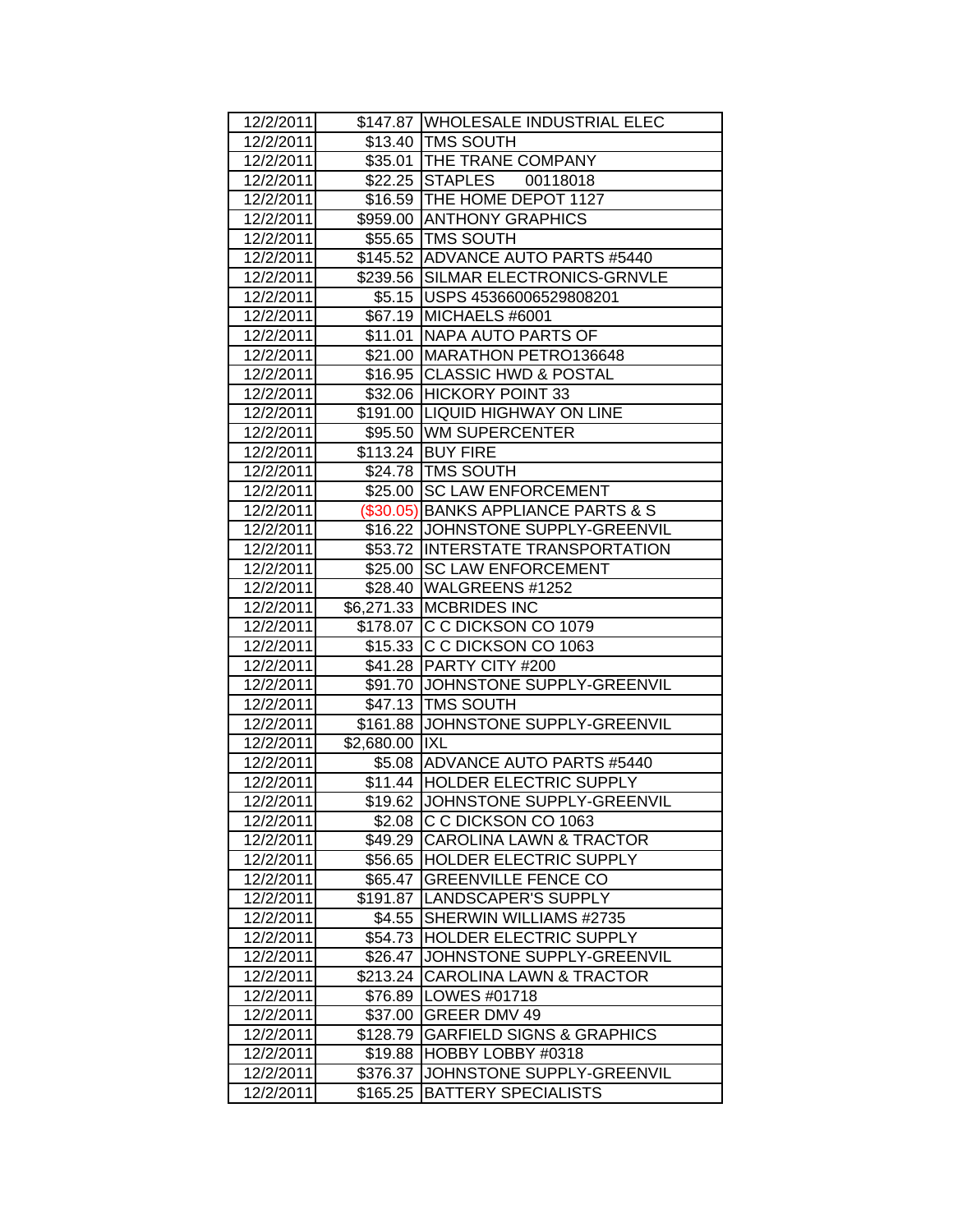| 12/2/2011              |                      | \$30.00 MONTERREY MEXICAN RE                              |
|------------------------|----------------------|-----------------------------------------------------------|
| 12/2/2011              |                      | \$14.72   LOWES #01983                                    |
| 12/2/2011              |                      | \$1,293.87 LAMINEX INC                                    |
| 12/2/2011              |                      | \$28.26 WM SUPERCENTER                                    |
| 12/2/2011              |                      | \$599.00 STALLARD TECHNOLOGIES INC                        |
| 12/2/2011              |                      | \$44.92 FOOD LION #2207                                   |
| 12/2/2011              |                      | \$81.44 ADVANCE AUTO PARTS #5440                          |
| 12/2/2011              |                      | \$12.80 WHOLESALE INDUSTRIAL ELEC                         |
| 12/2/2011              |                      | \$60.72 HOLDER ELECTRIC SUPPLY                            |
| 12/2/2011              |                      | \$330.59   WWW.DICKSSPORTNGGOODS.COM                      |
| 12/2/2011              |                      | \$27.94 LOWES #01983                                      |
| 12/2/2011              |                      | \$4.41 LOWES #01983                                       |
| 12/2/2011              |                      | \$230.23 THE TRANE COMPANY                                |
| 12/2/2011              |                      | \$13.08 JJOHNSTONE SUPPLY-GREENVIL                        |
| 12/2/2011              |                      | \$148.71 JJOHNSTONE SUPPLY-GREENVIL                       |
| 12/2/2011              |                      | \$552.05 CRESCENT SUPPLY COMPANY I                        |
| 12/2/2011              |                      | \$25.00 SC LAW ENFORCEMENT                                |
| 12/2/2011              |                      | \$153.37 Amazon.com                                       |
| 12/2/2011              |                      | \$29.75 HOLDER ELECTRIC SUPPLY                            |
| 12/2/2011              |                      | \$37.08 WM SUPERCENTER                                    |
| 12/5/2011              |                      | \$11.15 WALGREENS #9230                                   |
| 12/5/2011              |                      | \$128.98 C C DICKSON CO 1063                              |
| 12/5/2011              |                      | \$122.99 TMS SOUTH                                        |
| 12/5/2011              |                      | \$93.53 WW GRAINGER                                       |
| 12/5/2011              |                      | \$79.14 JOHNSTONE SUPPLY-GREENVIL                         |
| 12/5/2011              |                      | \$142.84   THE TRANE COMPANY                              |
| 12/5/2011              |                      | \$488.47 NEFF COMPANY                                     |
| 12/5/2011              |                      | \$60.00 BELL GROUP                                        |
| 12/5/2011              |                      | \$2,020.00 WORLD'S FINEST CHOCOLA                         |
| 12/5/2011              |                      | \$41.75 AAA SUPPLY - GVILLE                               |
| 12/5/2011              | \$119.00 CEC         |                                                           |
| 12/5/2011              |                      | \$50.50 LOWES #00667                                      |
| 12/5/2011              |                      | \$861.61 THE TRANE COMPANY                                |
| 12/5/2011              |                      | \$114.12 AAA SUPPLY - GVILLE                              |
| 12/5/2011              |                      | \$119.99 SUBWAY<br>00482315                               |
| 12/5/2011              |                      | (\$128.98) C C DICKSON CO 1063                            |
| 12/5/2011              |                      | \$285.60 CROWN TROPHY                                     |
| 12/5/2011              | \$233.22             | <b>CRESCENT SUPPLY COMPANY I</b>                          |
| 12/5/2011              | \$402.80             | W. W. WILLIAMS                                            |
| 12/5/2011              | \$128.98             | C C DICKSON CO 1063                                       |
| 12/5/2011              |                      | \$5.08 HOBBY LOBBY #0318                                  |
| 12/5/2011              | \$9,512.45           | <b>SCHOLASTIC BOOK FAIRS</b>                              |
| 12/5/2011              | \$8.64               | <b>INGLES MARKET #29</b>                                  |
| 12/5/2011              | \$138.65             | <b>TMS SOUTH</b>                                          |
| 12/5/2011              | \$34.90              | LOWES #01983<br>THE TRANE COMPANY                         |
| 12/5/2011              | \$52.15              |                                                           |
| 12/5/2011              |                      | \$153.70   NSCS (GREENVILLE<br><b>BLANCHARD MACHINERY</b> |
| 12/5/2011<br>12/5/2011 | \$240.74             | THE TRANE COMPANY                                         |
| 12/5/2011              | \$349.45<br>\$125.93 | <b>CAROLINA LAWN &amp; TRACTOR</b>                        |
| 12/5/2011              | \$114.33             | Amazon.com                                                |
|                        |                      |                                                           |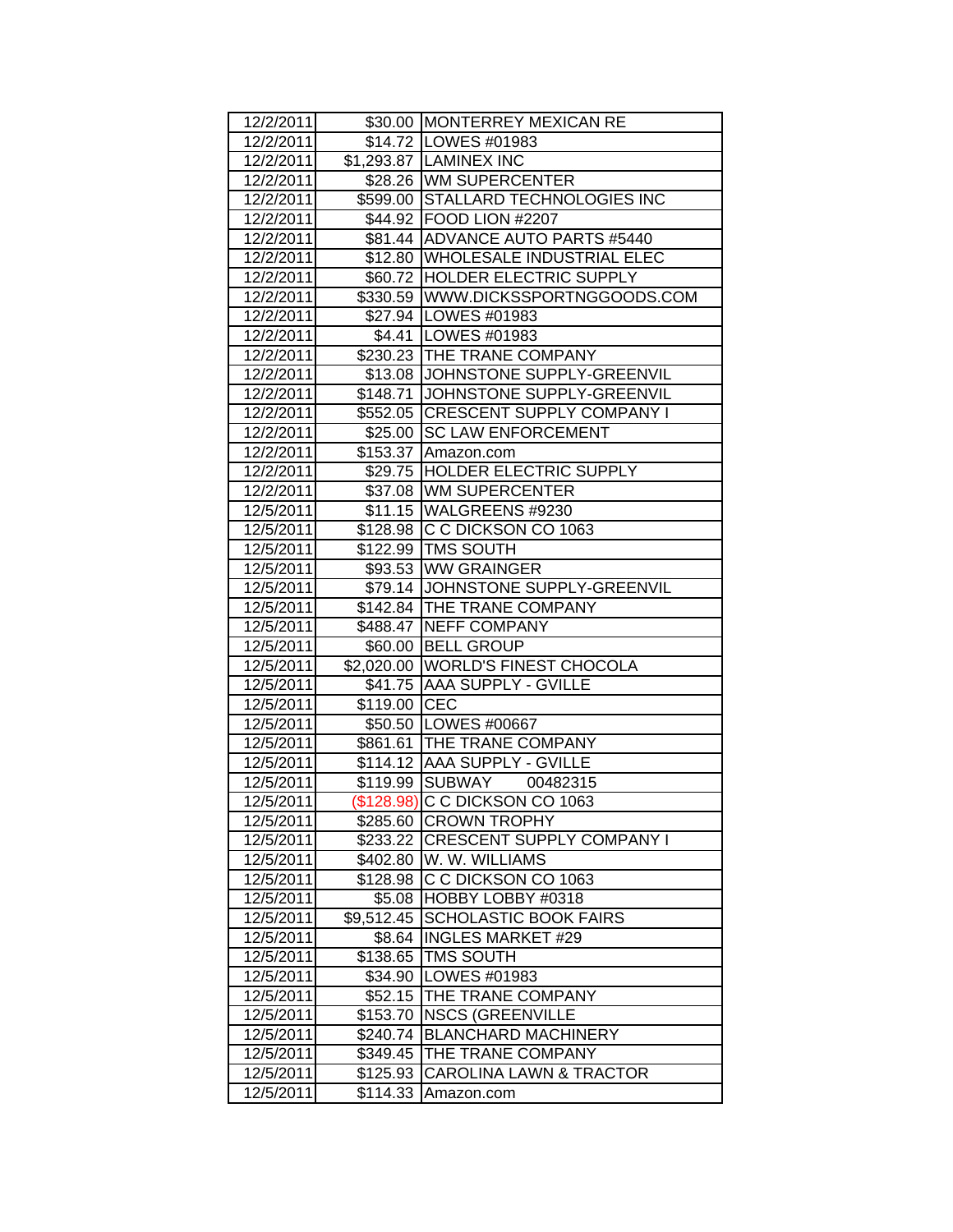| 12/5/2011 |              | \$21.04 B & D INDUSTRIAL INC             |
|-----------|--------------|------------------------------------------|
| 12/5/2011 |              | \$49.24 ADVANCE AUTO PARTS #5440         |
| 12/5/2011 |              | \$105.10 THE TRANE COMPANY               |
| 12/5/2011 |              | \$23.29 WM SUPERCENTER                   |
| 12/5/2011 |              | \$23.53 CAROLINA LAWN & TRACTOR          |
| 12/5/2011 |              | \$191.96 NAPA AUTO PARTS OF              |
| 12/5/2011 |              | \$592.35 AAA SUPPLY - GVILLE             |
| 12/5/2011 |              | \$113.16 THE TRANE COMPANY               |
| 12/5/2011 |              | \$292.20 WM SUPERCENTER                  |
| 12/5/2011 |              | \$254.15 THE TRANE COMPANY               |
| 12/5/2011 |              | \$50.75 ADVANCE AUTO PARTS #5440         |
| 12/5/2011 |              | \$3.16   LOWES #01983                    |
| 12/5/2011 |              | \$43.97 J W VAUGHN CO INC                |
| 12/5/2011 |              | \$383.54   TCD CENGAGE LEARNING          |
| 12/5/2011 |              | \$39.20 WM SUPERCENTER                   |
| 12/5/2011 |              | \$16.98   LOWES #00667                   |
| 12/5/2011 |              | \$288.68 CHICK-FIL-A #02122              |
| 12/5/2011 |              | \$65.43  INGLES MARKET #29               |
| 12/5/2011 |              | \$61.91 J PETERS GRILL & BAR             |
| 12/5/2011 |              | \$33.84 AC MOORE STR 58                  |
| 12/5/2011 |              | \$189.63 J W VAUGHN CO INC               |
| 12/5/2011 |              | \$1,492.03 CAROLINA LAWN & TRACTOR       |
| 12/5/2011 |              | \$30.00 VZWRLSS PREPAID OT               |
| 12/5/2011 |              | \$192.51   AAA SUPPLY - GVILLE           |
| 12/5/2011 |              | \$196.74   AAA SUPPLY - GVILLE           |
| 12/5/2011 |              | \$83.21 STAPLES 00108688                 |
| 12/5/2011 |              | \$16.94   ACADEMY SPORTS #219            |
| 12/5/2011 |              | \$18.88 JJOHNSTONE SUPPLY-GREENVIL       |
| 12/5/2011 |              | \$9.68 ADVANCE AUTO PARTS #5440          |
| 12/5/2011 |              | \$7.42 CAROLINA LOCKSMITHS               |
| 12/5/2011 |              | \$38.83 ANDY OXY CO INC 6                |
| 12/5/2011 |              | \$25.41 STAPLS7080146253000002           |
| 12/5/2011 |              | \$3,819.94 BREAKERS RESORT SOUTH         |
| 12/5/2011 | \$119.00 CEC |                                          |
| 12/5/2011 |              | \$1,041.94 JOHNSTONE SUPPLY-GREENVIL     |
| 12/5/2011 |              | \$43.20 LITTLE CAESARS 0101 0015         |
| 12/5/2011 | \$62.37      | SUBWAY<br>00482315                       |
| 12/5/2011 | \$892.39     | <b>BLANCHARD MACHINERY</b>               |
| 12/5/2011 | \$20.00      | <b>VZWRLSS PREPAID REC</b>               |
| 12/5/2011 |              | \$188.90 ADVANCE AUTO PARTS #5440        |
| 12/5/2011 | \$86.02      | <b>STAPLES</b><br>00105536               |
| 12/5/2011 | (\$79.85)    | AAA SUPPLY - GVILLE                      |
| 12/5/2011 | \$59.36      | BC CANNON CO INC                         |
| 12/5/2011 | \$370.63     | THE TRANE COMPANY                        |
| 12/5/2011 | \$87.33      | <b>COUNTRY BOY'S</b>                     |
| 12/5/2011 | \$151.83     | <b>CRESCENT SUPPLY COMPANY I</b>         |
| 12/5/2011 | \$27.19      | <b>DUNKIN #346538</b><br>Q <sub>35</sub> |
| 12/5/2011 | \$112.89     | POINSETT PLUMBING SUPPLY                 |
| 12/5/2011 | \$11.62      | LOWES #01718                             |
| 12/5/2011 | \$184.00     | <b>LIQUID HIGHWAY ON LINE</b>            |
| 12/5/2011 | \$26.76      | THE HOME DEPOT 1104                      |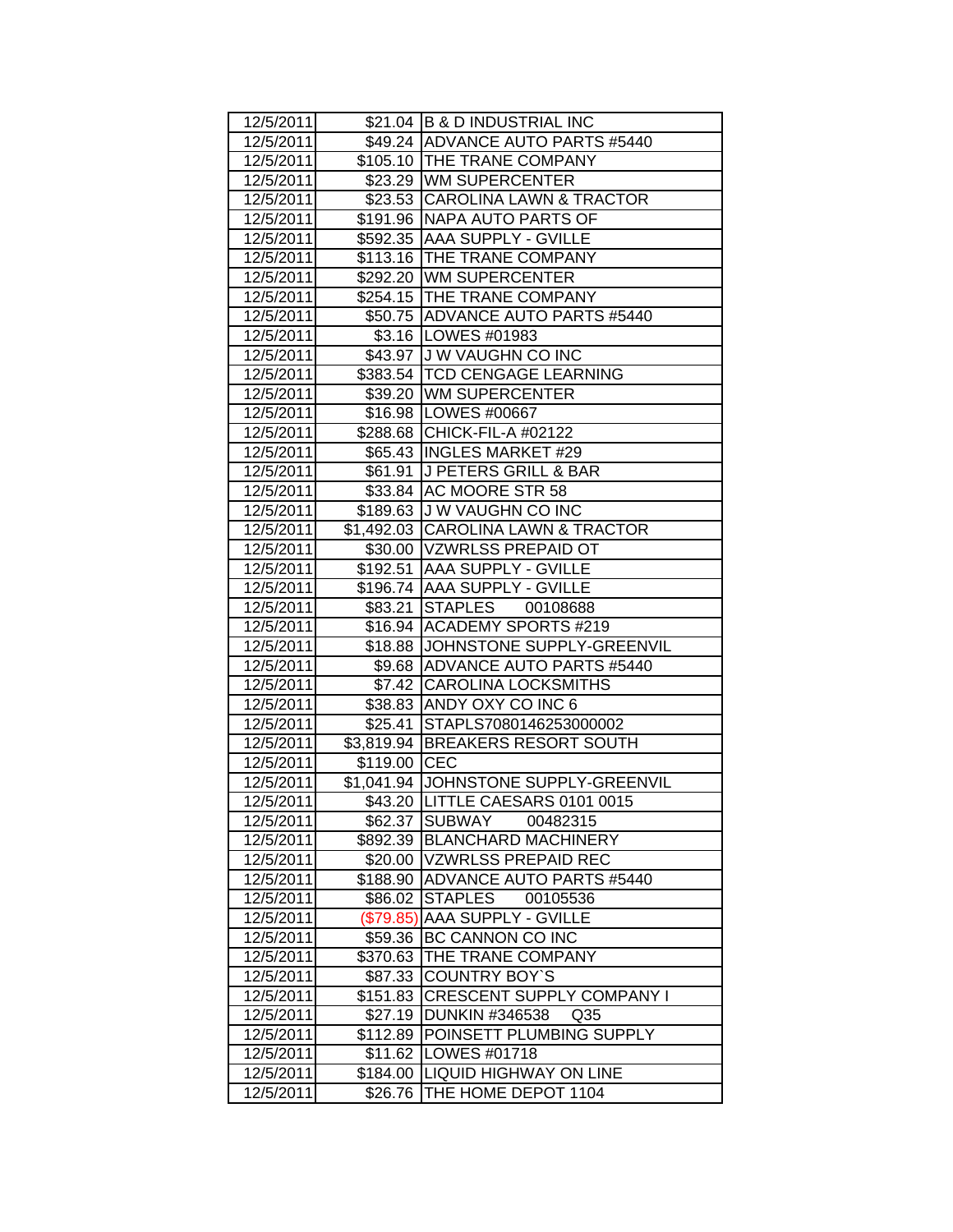| 12/5/2011 |            | \$1,237.22 CAROLINA LAWN & TRACTOR |
|-----------|------------|------------------------------------|
| 12/5/2011 |            | \$24.56 GOIN POSTAL PIEDMONT       |
| 12/5/2011 |            | \$312.78 HOLDER ELECTRIC SUPPLY    |
| 12/5/2011 |            | \$58.43 JJOHNSTONE SUPPLY-GREENVIL |
| 12/5/2011 |            | \$15.95 ASSOC SUPERV AND CURR      |
| 12/5/2011 |            | \$27.88 NAPA AUTO PARTS OF         |
| 12/5/2011 |            | \$29.12 RADIOSHACK COR00187518     |
| 12/5/2011 |            | \$7.23 ADVANCE AUTO PARTS #5440    |
| 12/5/2011 |            | \$133.74 ADVANCE AUTO PARTS #5440  |
| 12/5/2011 |            | \$129.89 AAA SUPPLY-GREER          |
| 12/5/2011 |            | \$52.66   THE TRANE COMPANY        |
| 12/5/2011 |            | \$170.66 TMS SOUTH                 |
| 12/5/2011 |            | \$477.32   THE TRANE COMPANY       |
| 12/5/2011 |            | \$51.11 Amazon.com                 |
| 12/5/2011 |            | \$20.66 VISTAPR VISTAPRINT.COM     |
| 12/5/2011 |            | \$439.20 BLANCHARD MACHINERY       |
| 12/5/2011 |            | \$545.33 MARY JO'S CLOTH STORE     |
| 12/5/2011 |            | \$115.12 CHICK-FIL-A #01076        |
| 12/5/2011 |            | \$945.52 CAROLINA LAWN & TRACTOR   |
| 12/5/2011 |            | \$521.52 NAPA AUTO PARTS OF        |
| 12/5/2011 |            | \$40.24 SCHOLASTIC BOOK FAIRS      |
| 12/5/2011 |            | \$79.79 STAPLS7080146253000003     |
| 12/5/2011 |            | \$77.51 HANSON ME SANDY FLAT       |
| 12/5/2011 |            | \$140.66 BAKER DIST CO 578         |
| 12/5/2011 |            | \$475.68  ROEBUCK GREENHOUSE/GAR   |
| 12/5/2011 |            | \$228.96 BC CANNON CO INC          |
| 12/5/2011 |            | \$5.29   NAPA AUTO PARTS OF        |
| 12/5/2011 |            | (\$128.98) C C DICKSON CO 1063     |
| 12/5/2011 |            | \$36.75 LAKESHORE LEARNING MATER   |
| 12/5/2011 |            | \$527.58 NAPA AUTO PARTS OF        |
| 12/6/2011 |            | \$25.00 SC LAW ENFORCEMENT         |
| 12/6/2011 |            | \$25.00 SC LAW ENFORCEMENT         |
| 12/6/2011 |            | \$66.30 SSG SPORT SUPPLY GROUP     |
| 12/6/2011 |            | \$60.78   MCALISTERS DELI 1062     |
| 12/6/2011 |            | \$25.00 SC LAW ENFORCEMENT         |
| 12/6/2011 |            | \$33.67 CRESCENT SUPPLY COMPANY I  |
| 12/6/2011 | \$25.00    | <b>SC LAW ENFORCEMENT</b>          |
| 12/6/2011 | \$4,340.02 | JEAN'S BUS SERVICE                 |
| 12/6/2011 | \$42.96    | <b>CLASSIC ACE HARDWARE</b>        |
| 12/6/2011 | \$25.00    | <b>SC LAW ENFORCEMENT</b>          |
| 12/6/2011 | \$25.00    | <b>SC LAW ENFORCEMENT</b>          |
| 12/6/2011 | \$349.92   | MOE'S SW GRILL 247                 |
| 12/6/2011 | \$78.81    | <b>WM SUPERCENTER</b>              |
| 12/6/2011 | \$1,499.90 | COOK & BOARDMAN OF                 |
| 12/6/2011 | \$25.00    | <b>SC LAW ENFORCEMENT</b>          |
| 12/6/2011 | \$7,063.00 | <b>JEAN'S BUS SERVICE</b>          |
| 12/6/2011 | \$394.83   | SUNBELT RENTALS #002               |
| 12/6/2011 | \$25.00    | <b>SC LAW ENFORCEMENT</b>          |
| 12/6/2011 | \$25.00    | <b>SC LAW ENFORCEMENT</b>          |
| 12/6/2011 | \$9.94     | <b>WM SUPERCENTER</b>              |
| 12/6/2011 | \$159.00   | MOONVILLE SIGNS, INC               |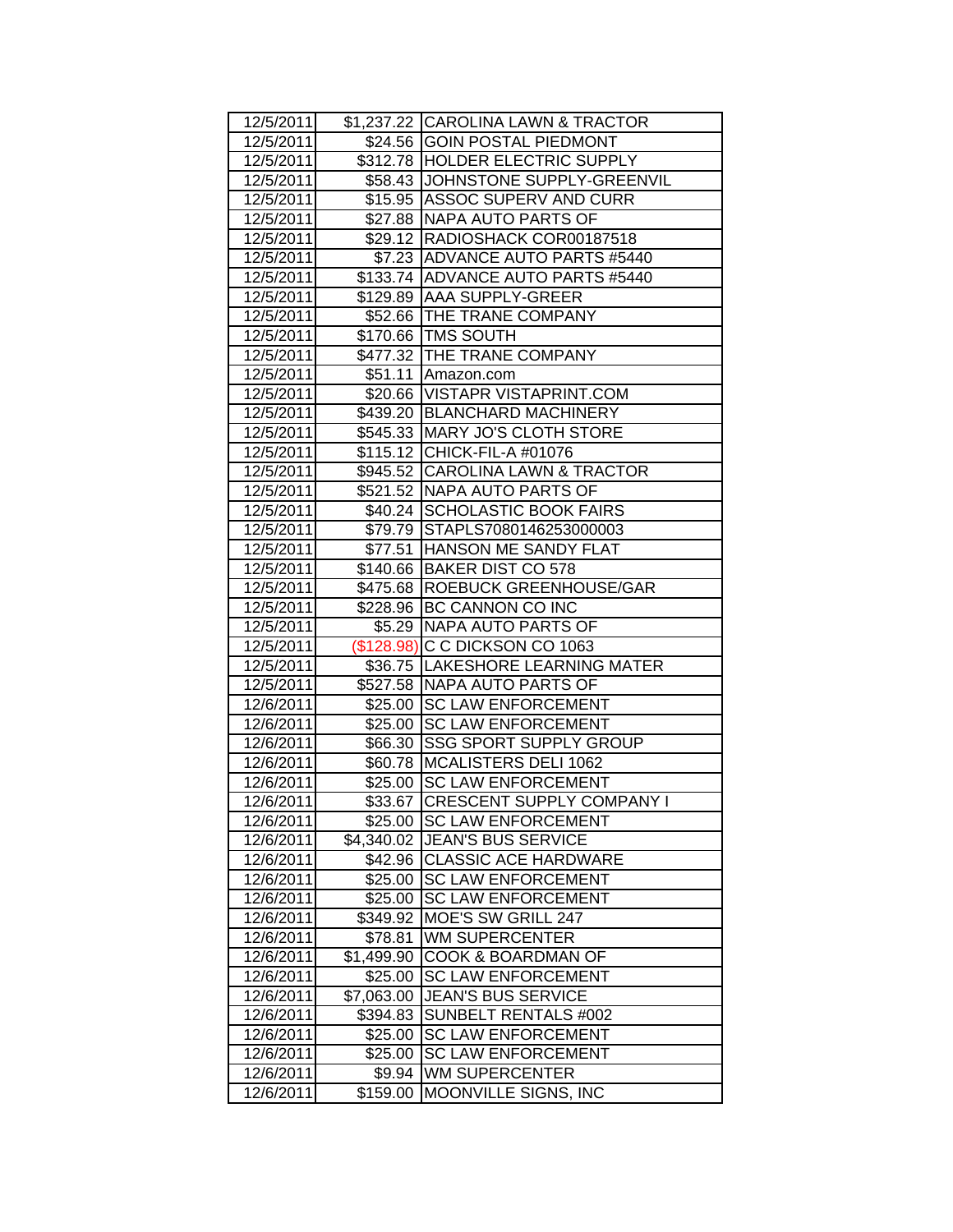| 12/6/2011 |          | \$21.06   LOWES #00528            |
|-----------|----------|-----------------------------------|
| 12/6/2011 |          | \$114.22 HOLDER ELECTRIC SUPPLY   |
| 12/6/2011 |          | \$25.00 SC LAW ENFORCEMENT        |
| 12/6/2011 |          | \$82.55 RGS REALLY GOOD STUFF     |
| 12/6/2011 |          | \$50.88 COOK & BOARDMAN OF        |
| 12/6/2011 |          | \$22.21 WM SUPERCENTER            |
| 12/6/2011 |          | \$25.00 SC LAW ENFORCEMENT        |
| 12/6/2011 |          | \$62.91   RGS REALLY GOOD STUFF   |
| 12/6/2011 |          | \$8.44 LOWES #00528               |
| 12/6/2011 |          | \$250.00 BI-LO 256                |
| 12/6/2011 |          | \$27.19 WILSONS 5 TO \$1 STORES   |
| 12/6/2011 |          | \$259.39 HENRY SCHEIN             |
| 12/6/2011 |          | \$25.00 SC LAW ENFORCEMENT        |
| 12/6/2011 |          | \$570.00 ANTHONY GRAPHICS         |
| 12/6/2011 |          | \$25.00 SC LAW ENFORCEMENT        |
| 12/6/2011 |          | \$94.65 BI-LO 161                 |
| 12/6/2011 |          | \$25.00 SC LAW ENFORCEMENT        |
| 12/6/2011 |          | \$25.00 SC LAW ENFORCEMENT        |
| 12/6/2011 |          | \$88.00 USPS 45362502729802915    |
| 12/6/2011 |          | \$22.58   LOWES #01718            |
| 12/6/2011 |          | \$56.52 WM SUPERCENTER            |
| 12/6/2011 |          | \$25.00 SC LAW ENFORCEMENT        |
| 12/6/2011 |          | \$25.00 SC LAW ENFORCEMENT        |
| 12/6/2011 |          | \$789.04 SSG SPORT SUPPLY GROUP   |
| 12/6/2011 |          | \$25.00 SC LAW ENFORCEMENT        |
| 12/6/2011 |          | \$25.00 SC LAW ENFORCEMENT        |
| 12/6/2011 |          | \$55.51 WILSONS 5 TO \$1 STORES   |
| 12/6/2011 |          | \$4.03 GREENVILLE OFFICE SUPPLY   |
| 12/6/2011 |          | \$11.07   LOWES #00528            |
| 12/6/2011 |          | \$55.17   LOWES #01718            |
| 12/6/2011 |          | \$25.00 SC LAW ENFORCEMENT        |
| 12/6/2011 |          | \$931.84 SSG SPORT SUPPLY GROUP   |
| 12/6/2011 |          | \$229.34 HAWKINS TOWING INC       |
| 12/6/2011 |          | \$25.00 SC LAW ENFORCEMENT        |
| 12/6/2011 |          | \$1,507.50 SSG SPORT SUPPLY GROUP |
| 12/6/2011 |          | \$265.93 CEMEX INC PLANT#4642     |
| 12/6/2011 |          | \$110.00 ANTHONY GRAPHICS         |
| 12/6/2011 | \$25.00  | <b>SC LAW ENFORCEMENT</b>         |
| 12/6/2011 |          | \$25.00 SC LAW ENFORCEMENT        |
| 12/6/2011 |          | \$1,172.78 Nettexx Netting        |
| 12/6/2011 | \$56.94  | <b>GREENVILLE OFFICE SUPPLY</b>   |
| 12/6/2011 |          | \$17.00   LOWES #01718            |
| 12/6/2011 |          | \$65.08   LOWES #01718            |
| 12/6/2011 | \$25.00  | <b>SC LAW ENFORCEMENT</b>         |
| 12/6/2011 | \$280.69 | <b>HOLDER ELECTRIC SUPPLY</b>     |
| 12/6/2011 | \$20.61  | LOWES #00667                      |
| 12/6/2011 | \$25.00  | <b>SC LAW ENFORCEMENT</b>         |
| 12/6/2011 | \$41.34  | POINSETT PLUMBING SUPPLY          |
| 12/6/2011 | \$25.00  | <b>SC LAW ENFORCEMENT</b>         |
| 12/6/2011 | \$34.16  | <b>MOE'S SW GRILL 247</b>         |
| 12/7/2011 | \$25.00  | <b>SC LAW ENFORCEMENT</b>         |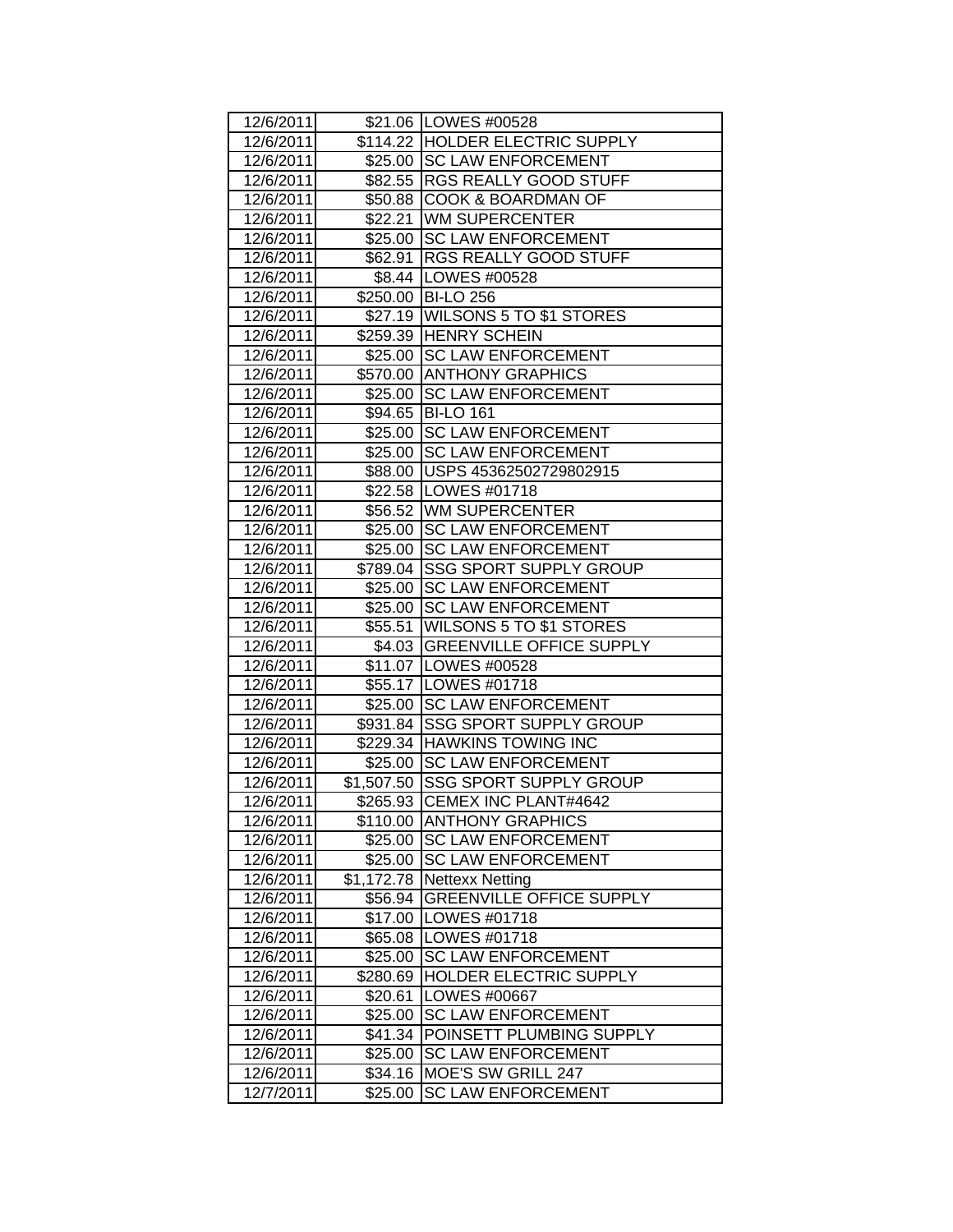| 12/7/2011 |            | \$25.00 SC LAW ENFORCEMENT           |
|-----------|------------|--------------------------------------|
| 12/7/2011 |            | \$129.60 BROOKS CENTER WEB T         |
| 12/7/2011 |            | \$218.58 CONTINENTAL BOOK CO         |
| 12/7/2011 |            | \$25.00 SC LAW ENFORCEMENT           |
| 12/7/2011 |            | \$25.00 SC LAW ENFORCEMENT           |
| 12/7/2011 |            | \$316.89 HOLDER ELECTRIC SUPPLY      |
| 12/7/2011 |            | \$40.62 LOWES #01718                 |
| 12/7/2011 |            | \$3.36 USPS 45818006829808870        |
| 12/7/2011 |            | \$30.97   LOWES #01718               |
| 12/7/2011 |            | \$113.20 PETSMART INC 1300           |
| 12/7/2011 |            | \$25.00 SC LAW ENFORCEMENT           |
| 12/7/2011 |            | \$13.70 J W VAUGHN CO INC            |
| 12/7/2011 |            | \$25.00 SC LAW ENFORCEMENT           |
| 12/7/2011 |            | \$480.00 CALVERT MARINE MUSEUM ADM   |
| 12/7/2011 |            | \$478.74 BENDER BURKOT EAST COAST    |
| 12/7/2011 |            | \$25.00 SC LAW ENFORCEMENT           |
| 12/7/2011 |            | \$16.27 BI-LO 273                    |
| 12/7/2011 |            | \$279.24 CORBIN TURF ONAMENTAL SUP   |
| 12/7/2011 |            | \$25.00 SC LAW ENFORCEMENT           |
| 12/7/2011 |            | \$25.00 SC LAW ENFORCEMENT           |
| 12/7/2011 |            | \$463.22 COOK & BOARDMAN OF          |
| 12/7/2011 |            | \$25.00 SC LAW ENFORCEMENT           |
| 12/7/2011 |            | \$1,070.60   W. W. WILLIAMS          |
| 12/7/2011 |            | \$127.81  HOLDER ELECTRIC SUPPLY     |
| 12/7/2011 |            | \$25.00 SC LAW ENFORCEMENT           |
| 12/7/2011 |            | \$22.51   TMS SOUTH                  |
| 12/7/2011 |            | \$25.00 SC LAW ENFORCEMENT           |
| 12/7/2011 |            | \$42.40 HEATHERLYS BROTHERS AUTO     |
| 12/7/2011 |            | \$25.00 SC LAW ENFORCEMENT           |
| 12/7/2011 |            | \$25.00 SC LAW ENFORCEMENT           |
| 12/7/2011 |            | \$56.61 THE HOME DEPOT 1127          |
| 12/7/2011 |            | \$46.46 FGS HARDWARE                 |
| 12/7/2011 |            | \$312.00 PURPLE TUNA TEES            |
| 12/7/2011 |            | \$25.00 SC LAW ENFORCEMENT           |
| 12/7/2011 |            | \$106.47 ZAXBYS 001013<br>Q55        |
| 12/7/2011 |            | \$25.00 SC LAW ENFORCEMENT           |
| 12/7/2011 | \$1,386.48 | <b>CUSTOM SIGNS INC</b>              |
| 12/7/2011 | \$25.00    | <b>SC LAW ENFORCEMENT</b>            |
| 12/7/2011 | \$85.00    | <b>BEST UPHOLSTERING</b>             |
| 12/7/2011 | \$116.59   | <b>BATTERIES PLUS</b>                |
| 12/7/2011 | \$25.00    | <b>SC LAW ENFORCEMENT</b>            |
| 12/7/2011 | \$25.00    | <b>SC LAW ENFORCEMENT</b>            |
| 12/7/2011 | \$25.00    | <b>SC LAW ENFORCEMENT</b>            |
| 12/7/2011 | \$25.00    | <b>SC LAW ENFORCEMENT</b>            |
| 12/7/2011 | \$25.00    | <b>SC LAW ENFORCEMENT</b>            |
| 12/7/2011 | \$34.35    | <b>WM SUPERCENTER</b>                |
| 12/7/2011 | \$61.87    | LOWES #01718                         |
| 12/7/2011 | \$299.50   | <b>LIQUID HIGHWAY ON LINE</b>        |
| 12/7/2011 | \$210.00   | <b>INTEGRITY FIRE</b><br><b>SFTY</b> |
| 12/7/2011 | \$400.75   | COOK & BOARDMAN OF                   |
| 12/7/2011 | \$24.45    | CONTINENTAL BOOK CO                  |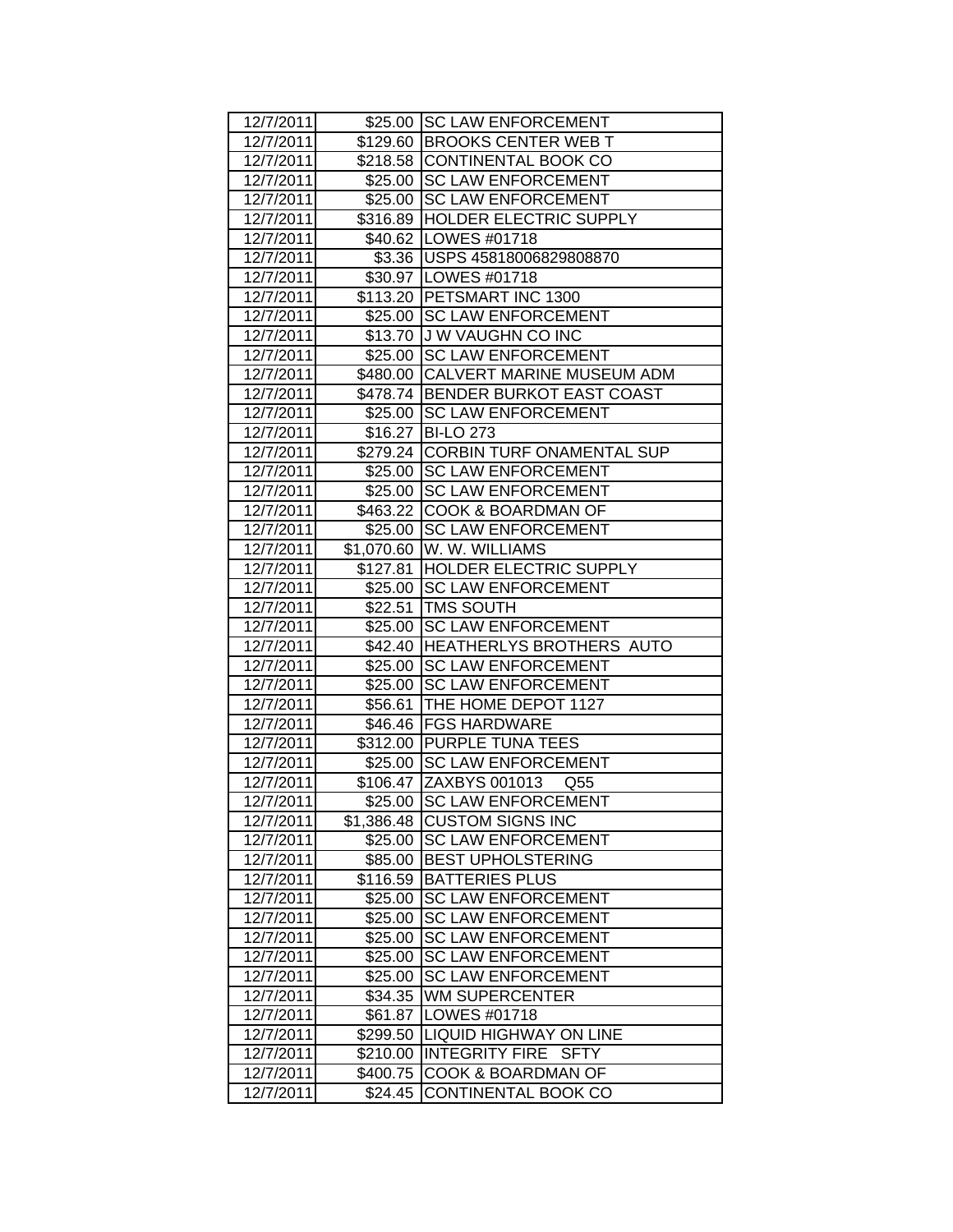| 12/7/2011 |          | \$64.70 OLD TIME POTTERY 0031       |
|-----------|----------|-------------------------------------|
| 12/7/2011 |          | \$23.03   LOWES #01983              |
| 12/7/2011 |          | \$38.69 BIG LOTS #051800051821      |
| 12/7/2011 |          | \$90.20 OFFICE MAX                  |
| 12/7/2011 |          | \$25.00 SC LAW ENFORCEMENT          |
| 12/7/2011 |          | \$25.00 SC LAW ENFORCEMENT          |
| 12/7/2011 |          | \$605.69 APPERSON PRINT RSRCS -C    |
| 12/7/2011 |          | \$493.32 C C DICKSON CO 1004        |
| 12/7/2011 |          | \$27.00 SCHOLASTIC INC. KEY 22      |
| 12/7/2011 |          | \$25.00 SC LAW ENFORCEMENT          |
| 12/7/2011 |          | \$36.15 CAROLINA LAWN & TRACTOR     |
| 12/7/2011 |          | \$190.80 NAPA AUTO PARTS OF         |
| 12/7/2011 |          | \$25.00 SC LAW ENFORCEMENT          |
| 12/7/2011 |          | \$8.45   WILSONS 5 TO \$1 STORE     |
| 12/7/2011 |          | \$72.99 JOHNSTONE SUPPLY-GREENVIL   |
| 12/7/2011 |          | \$967.57 SILMAR ELECTRONICS-GRNVLE  |
| 12/7/2011 |          | \$25.00 SC LAW ENFORCEMENT          |
| 12/7/2011 |          | \$1,251.96 WHITE BROS OF GREENVILLE |
| 12/7/2011 |          | \$134.27 WM SUPERCENTER             |
| 12/7/2011 |          | \$364.00 ANTHONY GRAPHICS           |
| 12/7/2011 |          | \$30.90 CARSON'S NUT-BOLT & TO      |
| 12/7/2011 |          | \$54.23 J W VAUGHN CO INC           |
| 12/7/2011 |          | \$215.33 C C DICKSON CO 1004        |
| 12/7/2011 |          | \$31.80   AAA LOCKSMITH & ALARM COM |
| 12/7/2011 |          | \$38.71 WW GRAINGER                 |
| 12/7/2011 |          | \$25.00 SC LAW ENFORCEMENT          |
| 12/7/2011 |          | \$6.31   LOWES #01718               |
| 12/7/2011 |          | \$35.90 SHERWIN WILLIAMS #2735      |
| 12/7/2011 |          | \$25.00 SC LAW ENFORCEMENT          |
| 12/7/2011 |          | \$19.97 LOWES #01983                |
| 12/7/2011 |          | \$25.00 JJOHNSTONE SUPPLY-GREENVIL  |
| 12/7/2011 |          | \$25.00 SC LAW ENFORCEMENT          |
| 12/7/2011 |          | \$25.00 SC LAW ENFORCEMENT          |
| 12/7/2011 |          | \$174.90 MR. ALTERNATOR             |
| 12/7/2011 |          | \$17.64   HOLDER ELECTRIC SUPPLY    |
| 12/7/2011 |          | \$25.00 SC LAW ENFORCEMENT          |
| 12/7/2011 | \$25.00  | <b>SC LAW ENFORCEMENT</b>           |
| 12/7/2011 | \$75.56  | <b>WM SUPERCENTER</b>               |
| 12/7/2011 | \$503.50 | W. W. WILLIAMS                      |
| 12/7/2011 | \$25.00  | <b>SC LAW ENFORCEMENT</b>           |
| 12/7/2011 | \$25.00  | <b>SC LAW ENFORCEMENT</b>           |
| 12/7/2011 | \$115.10 | <b>CRESCENT SUPPLY COMPANY I</b>    |
| 12/7/2011 |          | \$36.80 AAA SUPPLY - GVILLE         |
| 12/7/2011 | \$90.53  | LOWES #01718                        |
| 12/7/2011 |          | \$283.00 HOLDER ELECTRIC SUPPLY     |
| 12/7/2011 | \$6.75   | THE HOME DEPOT 1127                 |
| 12/7/2011 | \$366.01 | <b>BURDETTE HARDWARE SIMPSON</b>    |
| 12/7/2011 | \$302.56 | <b>TMS SOUTH</b>                    |
| 12/7/2011 | \$25.00  | <b>SC LAW ENFORCEMENT</b>           |
| 12/7/2011 | \$455.00 | <b>ANTHONY GRAPHICS</b>             |
| 12/7/2011 | \$18.84  | LOWES #01718                        |
|           |          |                                     |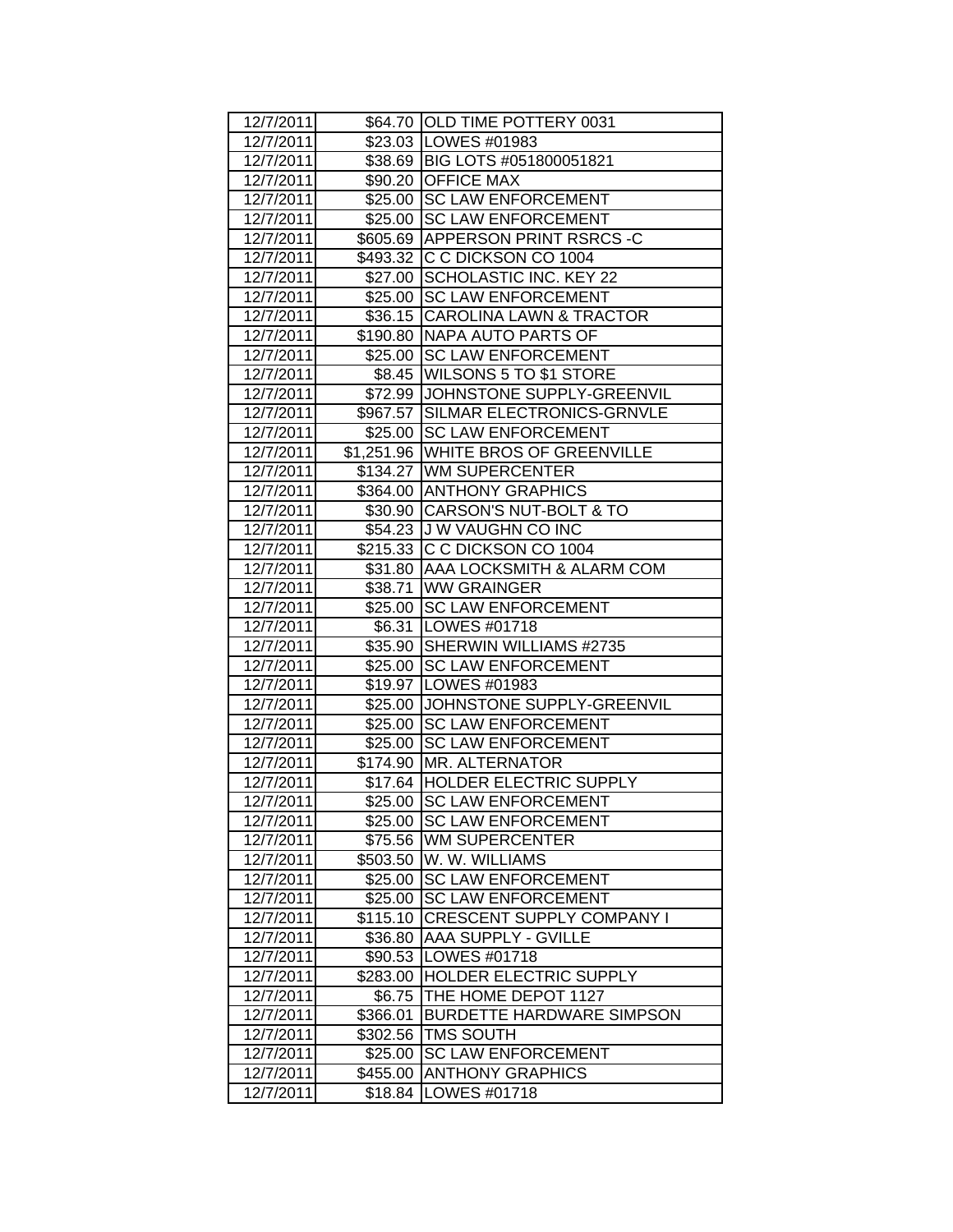| 12/7/2011 |          | \$9.54 POINSETT PLUMBING SUPPLY     |
|-----------|----------|-------------------------------------|
| 12/7/2011 |          | \$14.63   LOWES #01718              |
| 12/7/2011 |          | \$104.05 WM SUPERCENTER             |
| 12/7/2011 |          | \$25.00 SC LAW ENFORCEMENT          |
| 12/7/2011 |          | \$145.00 CARSON'S NUT-BOLT & TO     |
| 12/7/2011 |          | \$30.00 NATIONAL FORENSIC LEAGUE    |
| 12/7/2011 |          | \$36.21 J W VAUGHN CO INC           |
| 12/7/2011 |          | \$28.50 LOWES #01983                |
| 12/7/2011 |          | \$51.29 DEWALT FACTORY SVC #72      |
| 12/7/2011 |          | \$1,467.38 EXCEL SPORTSWEAR         |
| 12/7/2011 |          | \$25.00 SC LAW ENFORCEMENT          |
| 12/7/2011 |          | \$465.00 BOXWOOD TECH               |
| 12/7/2011 |          | \$3.92   WM SUPERCENTER             |
| 12/7/2011 |          | \$48.17 LONG TRAILER & BODY SERVI   |
| 12/7/2011 |          | \$5.37  LOWES #01983                |
| 12/7/2011 |          | \$25.00 SC LAW ENFORCEMENT          |
| 12/7/2011 |          | \$25.00 SC LAW ENFORCEMENT          |
| 12/7/2011 |          | \$84.55 ZAXBYS 001013 Q55           |
| 12/7/2011 |          | \$7.44 HD SUPPLY                    |
| 12/7/2011 |          | \$292.56 CORBIN TURF ONAMENTAL SUP  |
| 12/7/2011 |          | \$25.00 SC LAW ENFORCEMENT          |
| 12/7/2011 |          | \$72.02 J W VAUGHN CO INC           |
| 12/8/2011 |          | \$105.00 STORK SYSTEMS INC.         |
| 12/8/2011 |          | \$8.14   ADVANCE AUTO PARTS #5440   |
| 12/8/2011 |          | \$148.24   BATTERY SPECIALISTS      |
| 12/8/2011 |          | \$181.98 WW GRAINGER                |
| 12/8/2011 |          | (\$49.61) TMS SOUTH                 |
| 12/8/2011 |          | \$26.47 JOHNSTONE SUPPLY-GREENVIL   |
| 12/8/2011 |          | \$63.53 WW GRAINGER                 |
| 12/8/2011 |          | \$42.35 HOUSE OF CRYSTAL II INC     |
| 12/8/2011 |          | \$25.00 SC LAW ENFORCEMENT          |
| 12/8/2011 |          | \$283.45 C C DICKSON CO 1063        |
| 12/8/2011 |          | \$15.86 TMS SOUTH                   |
| 12/8/2011 |          | \$239.82 JJOHNSTONE SUPPLY-GREENVIL |
| 12/8/2011 |          | \$49.61   TMS SOUTH                 |
| 12/8/2011 |          | \$524.70 NAPA AUTO PARTS OF         |
| 12/8/2011 |          | \$207.79 WW GRAINGER                |
| 12/8/2011 | \$199.93 | SALLY BEAUTY #2339                  |
| 12/8/2011 | \$2.09   | THE HOME DEPOT 1104                 |
| 12/8/2011 | \$23.99  | <b>ADVANCE AUTO PARTS #5440</b>     |
| 12/8/2011 | \$26.38  | <b>TMS SOUTH</b>                    |
| 12/8/2011 | \$36.00  | NAPA AUTO PARTS OF                  |
| 12/8/2011 | \$25.00  | <b>SC LAW ENFORCEMENT</b>           |
| 12/8/2011 | \$25.00  | <b>SC LAW ENFORCEMENT</b>           |
| 12/8/2011 | \$25.00  | <b>SC LAW ENFORCEMENT</b>           |
| 12/8/2011 | \$138.48 | SMITHTURF AND IRRIGATI              |
| 12/8/2011 | \$446.12 | JOHNSTONE SUPPLY-GREENVIL           |
| 12/8/2011 | \$38.69  | BWI-GREENVILLE-SPARTAN              |
| 12/8/2011 | \$25.00  | <b>SC LAW ENFORCEMENT</b>           |
| 12/8/2011 | \$156.01 | <b>CREGGER COMPANY 2</b>            |
| 12/8/2011 | \$224.77 | MIMIS CAFE 106                      |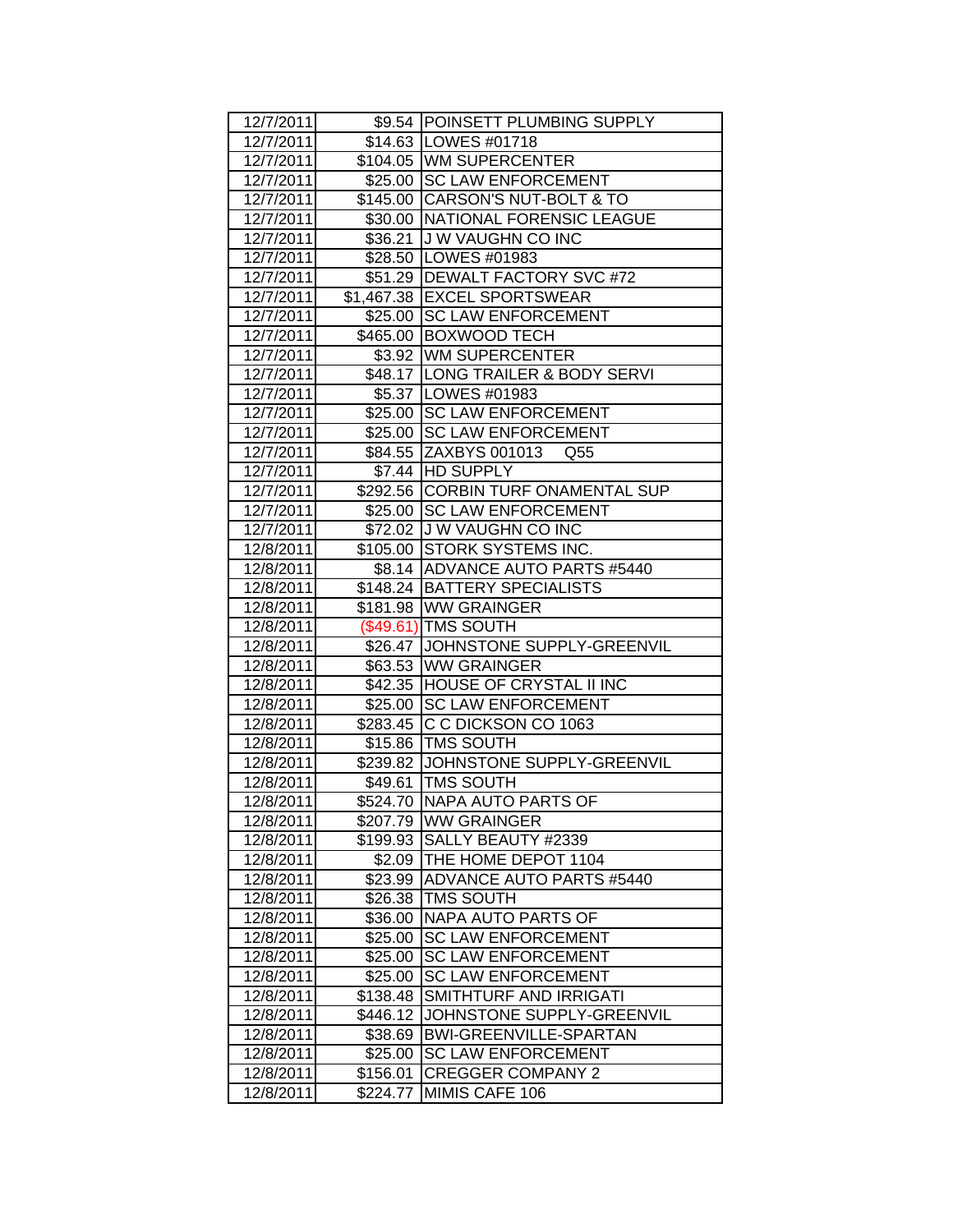| 12/8/2011 |          | \$25.00 SC LAW ENFORCEMENT           |
|-----------|----------|--------------------------------------|
| 12/8/2011 |          | \$111.30 2865-CED                    |
| 12/8/2011 |          | \$120.62 BLANCHARD MACHINERY         |
| 12/8/2011 |          | \$22.08 KEVIN WHITAKER CHEVROLET     |
| 12/8/2011 |          | \$260.72 WW GRAINGER                 |
| 12/8/2011 |          | \$364.18 4IMPRINT                    |
| 12/8/2011 |          | \$987.71 JOHNSTONE SUPPLY-GREENVIL   |
| 12/8/2011 |          | \$41.94 TMS SOUTH                    |
| 12/8/2011 |          | \$73.48 AMAZON MKTPLACE PMTS         |
| 12/8/2011 |          | \$32.41   TMS SOUTH                  |
| 12/8/2011 |          | \$36.03 MCBRIDES INC                 |
| 12/8/2011 |          | \$164.09 WW GRAINGER                 |
| 12/8/2011 |          | \$111.45 2865-CED                    |
| 12/8/2011 |          | \$335.10   ADVANCE AUTO PARTS #5440  |
| 12/8/2011 |          | \$93.03   LOWES #00667               |
| 12/8/2011 |          | \$50.85 THE HOME DEPOT 1127          |
| 12/8/2011 |          | \$2,026.72 DMI DELL K-12 PTR         |
| 12/8/2011 |          | \$25.00   SC LAW ENFORCEMENT         |
| 12/8/2011 |          | \$168.93 JOHNSTONE SUPPLY-GREENVIL   |
| 12/8/2011 |          | \$34.00 GREENVILLE DMV 23            |
| 12/8/2011 |          | \$29.25 TMS SOUTH                    |
| 12/8/2011 |          | \$300.70 THE TRANE COMPANY           |
| 12/8/2011 |          | \$55.90 LANDSCAPERS SUPPLY II        |
| 12/8/2011 |          | \$27.20   THE TOOL SHED              |
| 12/8/2011 |          | \$26.69 AAA FASTENER AND SUPPLY L    |
| 12/8/2011 |          | \$139.07 J P CARLTON                 |
| 12/8/2011 |          | \$3,014.68 CAROLINA BIOLOGICAL SUPPL |
| 12/8/2011 |          | \$18.41   LOWES #01983               |
| 12/8/2011 |          | \$46.68 ELLIS FLOORING SALES #43     |
| 12/8/2011 |          | \$13.20 ELLIS FLOORING SALES #43     |
| 12/8/2011 |          | \$574.39 WW GRAINGER                 |
| 12/8/2011 |          | \$165.84 STAPLS7080146253000004      |
| 12/8/2011 |          | \$56.59 KRISPY KREME DOUGH           |
| 12/8/2011 |          | \$187.94 HAWKINS TOWING INC          |
| 12/8/2011 |          | \$80.81 JOHNSTONE SUPPLY-GREENVIL    |
| 12/8/2011 |          | \$46.40 USPS 45366006529808201       |
| 12/8/2011 |          | \$25.00 SC LAW ENFORCEMENT           |
| 12/8/2011 | \$84.29  | <b>JW VAUGHN CO INC</b>              |
| 12/8/2011 | \$549.81 | <b>FUDDRUCKERS OF 21S</b>            |
| 12/8/2011 | \$79.24  | <b>SEARS COM</b><br><b>INTERNET</b>  |
| 12/8/2011 | \$25.00  | <b>SC LAW ENFORCEMENT</b>            |
| 12/8/2011 | \$14.76  | HOBBY LOBBY #0318                    |
| 12/8/2011 | \$27.38  | <b>TMS SOUTH</b>                     |
| 12/8/2011 | \$12.30  | <b>ADVANCE AUTO PARTS #5440</b>      |
| 12/8/2011 | \$42.91  | SHERWIN WILLIAMS #2194               |
| 12/8/2011 | \$12.16  | <b>KEVIN WHITAKER CHEVROLET</b>      |
| 12/8/2011 | \$25.00  | <b>SC LAW ENFORCEMENT</b>            |
| 12/8/2011 | \$75.00  | <b>SPINX #181</b>                    |
| 12/8/2011 | \$25.00  | <b>SC LAW ENFORCEMENT</b>            |
| 12/8/2011 | \$25.00  | <b>SC LAW ENFORCEMENT</b>            |
|           |          |                                      |
| 12/8/2011 | \$103.88 | TLF THE EMBASSY FLOWERS A            |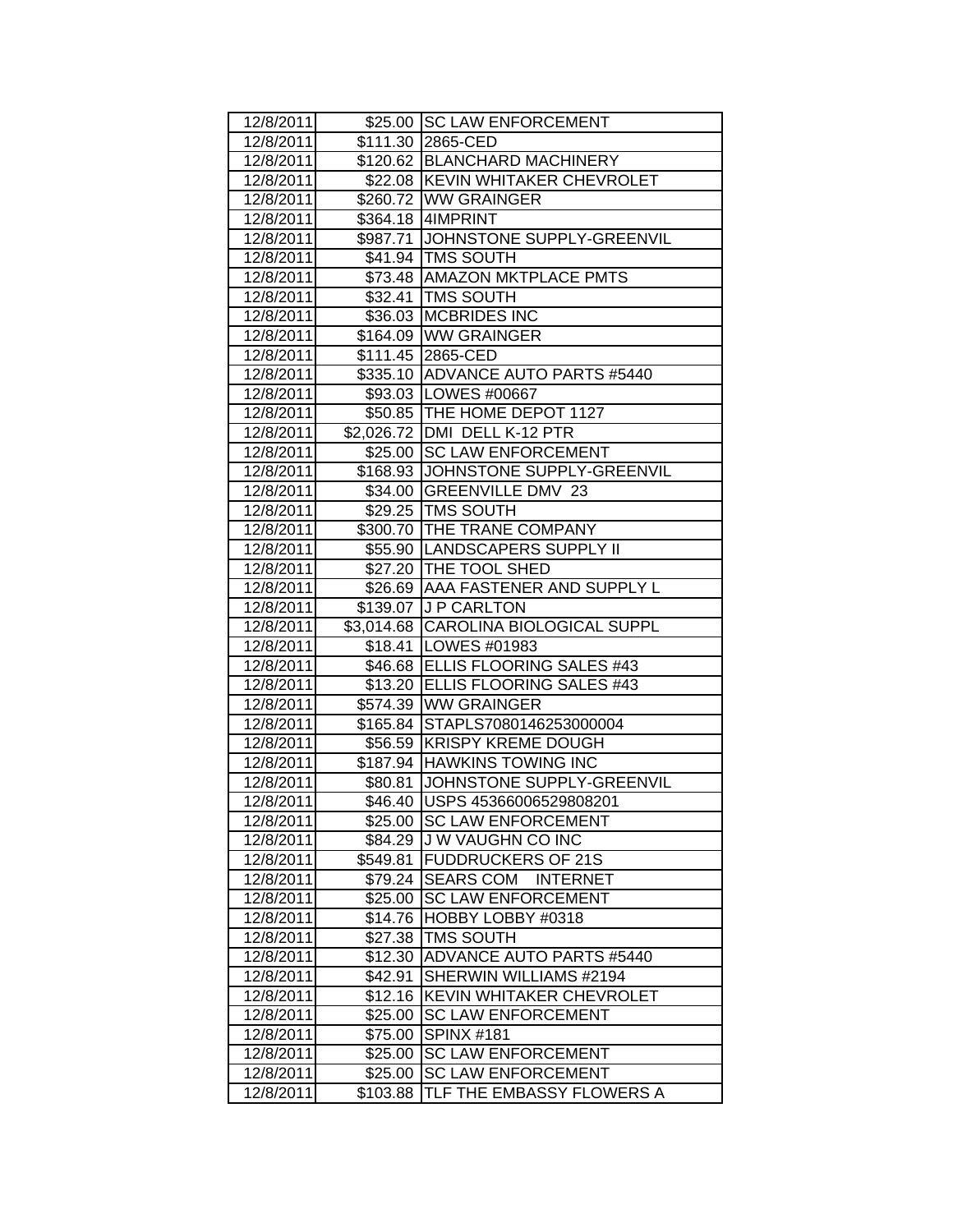| 12/8/2011 |          | \$49.23 BI-LO 161                |
|-----------|----------|----------------------------------|
| 12/8/2011 |          | \$5.94 HOLDER ELECTRIC SUPPLY    |
| 12/8/2011 |          | \$25.00 SC LAW ENFORCEMENT       |
| 12/8/2011 |          | \$25.00 SC LAW ENFORCEMENT       |
| 12/8/2011 |          | \$25.00 SC LAW ENFORCEMENT       |
| 12/8/2011 |          | \$268.29   LOWES #00667          |
| 12/8/2011 |          | \$38.44   LOWES #00667           |
| 12/8/2011 |          | \$25.00 SC LAW ENFORCEMENT       |
| 12/8/2011 |          | \$24.23   LOWES #01983           |
| 12/8/2011 |          | \$8.46   LOWES #01983            |
| 12/8/2011 |          | \$59.15 CEMEX INC PLANT#4642     |
| 12/8/2011 |          | \$61.74 PLAYSCRIPTS INC          |
| 12/8/2011 |          | \$19.89 CVS PHARMACY #205        |
| 12/8/2011 |          | \$3.00 GREENVILLE DMV 23         |
| 12/8/2011 |          | \$57.00 CARSON'S NUT-BOLT & TO   |
| 12/8/2011 |          | \$13.05 J W VAUGHN CO INC        |
| 12/8/2011 |          | \$252.30 UNITED ELECTRICAL DISTR |
| 12/8/2011 |          | \$25.00 SC LAW ENFORCEMENT       |
| 12/8/2011 |          | \$383.51   LOWES #01718          |
| 12/8/2011 |          | \$1,610.70 DMI DELL K-12 PTR     |
| 12/8/2011 |          | \$574.05 HOLDER ELECTRIC SUPPLY  |
| 12/8/2011 |          | \$52.66 BLANCHARD MACHINERY      |
| 12/8/2011 |          | \$28.59 HOLDER ELECTRIC SUPPLY   |
| 12/8/2011 |          | \$99.62 CLINE HOSE & HYDRAULICS  |
| 12/8/2011 |          | \$17.98 ADVANCE AUTO PARTS #5440 |
| 12/8/2011 |          | \$25.00 SC LAW ENFORCEMENT       |
| 12/8/2011 |          | \$320.97 WW GRAINGER             |
| 12/8/2011 |          | \$233.09 HAWKINS TOWING INC      |
| 12/9/2011 |          | \$199.95 TMS SOUTH               |
| 12/9/2011 |          | \$50.00 FOOD LION #2210          |
| 12/9/2011 |          | \$17.98 ADVANCE AUTO PARTS #5440 |
| 12/9/2011 |          | \$64.55 SHERWIN WILLIAMS #2785   |
| 12/9/2011 |          | \$59.34 SHERWIN WILLIAMS #2785   |
| 12/9/2011 |          | \$316.94   LOWES #01718          |
| 12/9/2011 |          | \$75.20   BATTERY SPECIALISTS    |
| 12/9/2011 |          | \$199.30 TMS SOUTH               |
| 12/9/2011 |          | \$152.96 FORMANOS ITALIAN GRILL  |
| 12/9/2011 | \$5.57   | TMS SOUTH                        |
| 12/9/2011 | \$25.00  | <b>SC LAW ENFORCEMENT</b>        |
| 12/9/2011 | \$395.75 | <b>CICI'S OF MYRTLE BEACH</b>    |
| 12/9/2011 | \$19.10  | <b>BLACK ELECTRICAL SUPPLY I</b> |
| 12/9/2011 |          | \$63.02 HOLDER ELECTRIC SUPPLY   |
| 12/9/2011 | \$52.49  | <b>ADVANCE AUTO PARTS #5440</b>  |
| 12/9/2011 | \$35.36  | <b>TMS SOUTH</b>                 |
| 12/9/2011 | \$71.55  | <b>HAJOCA TAYLORS 72</b>         |
| 12/9/2011 | \$53.63  | THE SYSTEM DEPOT                 |
| 12/9/2011 | \$260.76 | JOHNSTONE SUPPLY-GREENVIL        |
| 12/9/2011 | \$175.63 | <b>TMS SOUTH</b>                 |
| 12/9/2011 | \$26.47  | JOHNSTONE SUPPLY-GREENVIL        |
| 12/9/2011 | \$96.74  | <b>TMS SOUTH</b>                 |
| 12/9/2011 | \$25.09  | HOLDER ELECTRIC SUPPLY           |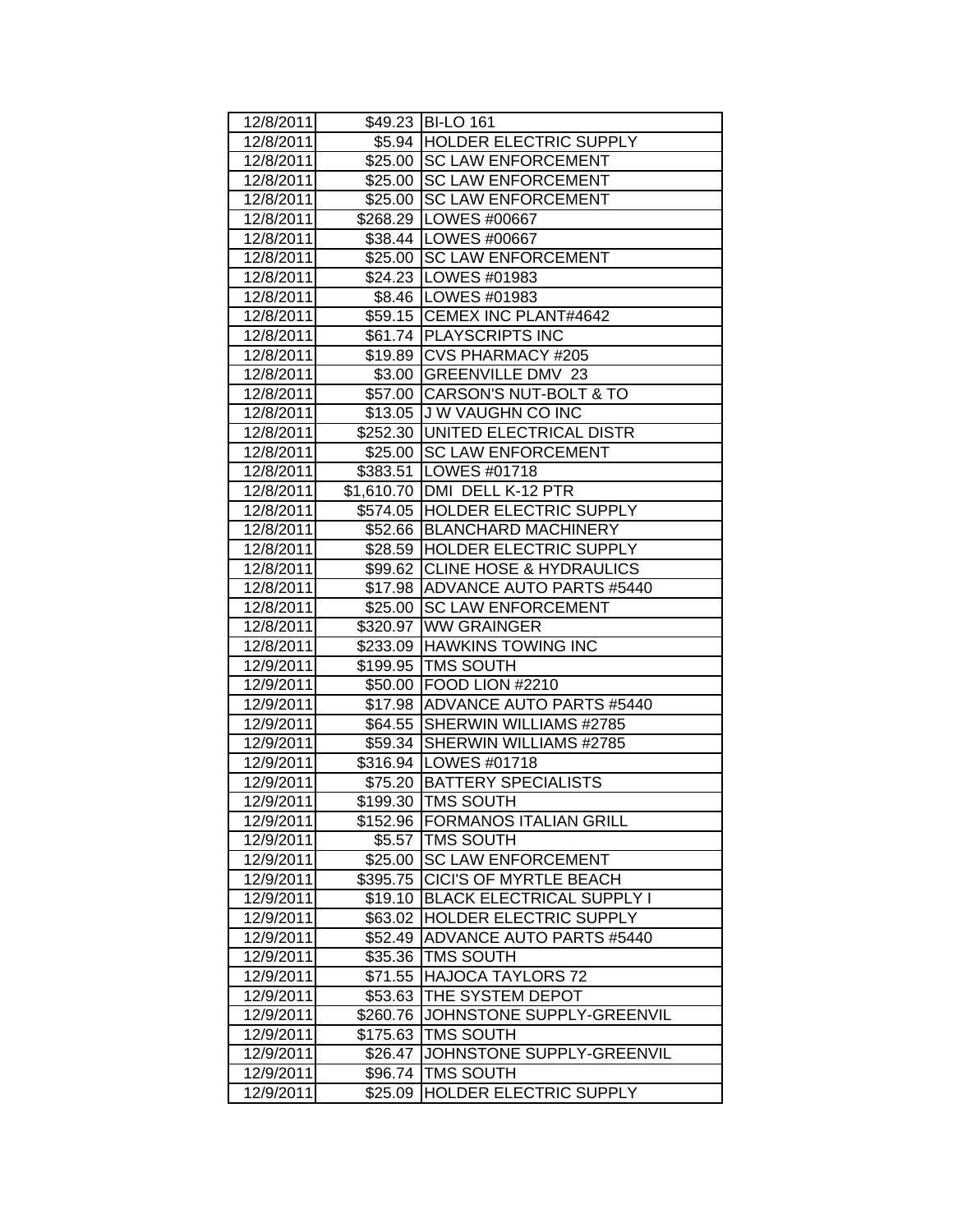| 12/9/2011 |          | \$17.30 BLACK ELECTRICAL SUPPLY I    |
|-----------|----------|--------------------------------------|
| 12/9/2011 |          | \$962.67 AAA SUPPLY-GREER            |
| 12/9/2011 |          | \$12.64   USPS 45568006629808466     |
| 12/9/2011 |          | \$111.96 JOHNSTONE SUPPLY-GREENVIL   |
| 12/9/2011 |          | \$518.38 HAWKINS TOWING INC          |
| 12/9/2011 |          | \$7.53 TMS SOUTH                     |
| 12/9/2011 |          | \$296.82 HAWKINS TOWING INC          |
| 12/9/2011 |          | \$48.08 TMS SOUTH                    |
| 12/9/2011 |          | \$6.00   THE SYSTEM DEPOT            |
| 12/9/2011 |          | (\$90.00) BUY FIRE                   |
| 12/9/2011 |          | \$52.83 ADVANCE AUTO PARTS #5440     |
| 12/9/2011 |          | \$9.52   LOWES #01983                |
| 12/9/2011 |          | \$175.60 STA WORLDWIDE SPORT         |
| 12/9/2011 |          | \$64.36   RADIOSHACK COR00123695     |
| 12/9/2011 |          | \$233.65 INTERSTATE TRANSPORTATION   |
| 12/9/2011 |          | (\$36.75) LAKESHORE LEARNING MATER   |
| 12/9/2011 |          | \$33.79 THE HOME DEPOT 1104          |
| 12/9/2011 |          | \$11.13 TMS SOUTH                    |
| 12/9/2011 |          | \$2,264.34 BARNES & NOBLE #2221      |
| 12/9/2011 |          | \$228.96 HOLDER ELECTRIC SUPPLY      |
| 12/9/2011 |          | \$189.74 BC CANNON CO INC            |
| 12/9/2011 |          | \$17.75 CARSON'S NUT-BOLT & TO       |
| 12/9/2011 |          | \$103.25   LOWES #01983              |
| 12/9/2011 |          | \$158.87 AUTOZONE #1010              |
| 12/9/2011 |          | \$25.00 SC LAW ENFORCEMENT           |
| 12/9/2011 |          | \$341.37 CAROLINA LAWN & TRACTOR     |
| 12/9/2011 |          | \$37.48 SHERWIN WILLIAMS #2194       |
| 12/9/2011 |          | \$61.48   PIEDMONT ELEC DSTRBTRS     |
| 12/9/2011 |          | \$188.48 ADVANCED DOOR SYSTEMS       |
| 12/9/2011 |          | \$186.62 CHICK-FIL-A #00726          |
| 12/9/2011 |          | \$71.65 THE TRANE COMPANY            |
| 12/9/2011 |          | \$121.45 THE SASH COMPANY            |
| 12/9/2011 |          | \$188.89 HOLDER ELECTRIC SUPPLY      |
| 12/9/2011 |          | \$663.14 NAPA AUTO PARTS OF          |
| 12/9/2011 |          | \$347.80 CICIS PIZZA 210             |
| 12/9/2011 |          | \$10.30 HOLDER ELECTRIC SUPPLY       |
| 12/9/2011 | \$13.77  | RADIOSHACK COR00196238               |
| 12/9/2011 | \$15.33  | THE HOME DEPOT #1126                 |
| 12/9/2011 | \$85.86  | <b>TMS SOUTH</b>                     |
| 12/9/2011 | \$25.00  | <b>SC LAW ENFORCEMENT</b>            |
| 12/9/2011 | \$18.29  | AAA FASTENER AND SUPPLY L            |
| 12/9/2011 | \$43.15  | DUNKIN #330220<br>Q <sub>35</sub>    |
| 12/9/2011 | \$445.09 | <b>EXTREMETEES</b>                   |
| 12/9/2011 | \$838.65 | <b>GREENVILLE TURF &amp; TRACTOR</b> |
| 12/9/2011 | \$771.76 | JOHNSTONE SUPPLY-GREENVIL            |
| 12/9/2011 | \$121.17 | HOLDER ELECTRIC SUPPLY               |
| 12/9/2011 | \$17.98  | HOBBY LOBBY #0318                    |
| 12/9/2011 | \$383.10 | THE TRANE COMPANY                    |
| 12/9/2011 | \$75.56  | <b>TMS SOUTH</b>                     |
| 12/9/2011 | \$83.04  | THE HOME DEPOT 1104                  |
| 12/9/2011 | \$687.54 | LIFE SAFETY & COMM. SYS.             |
|           |          |                                      |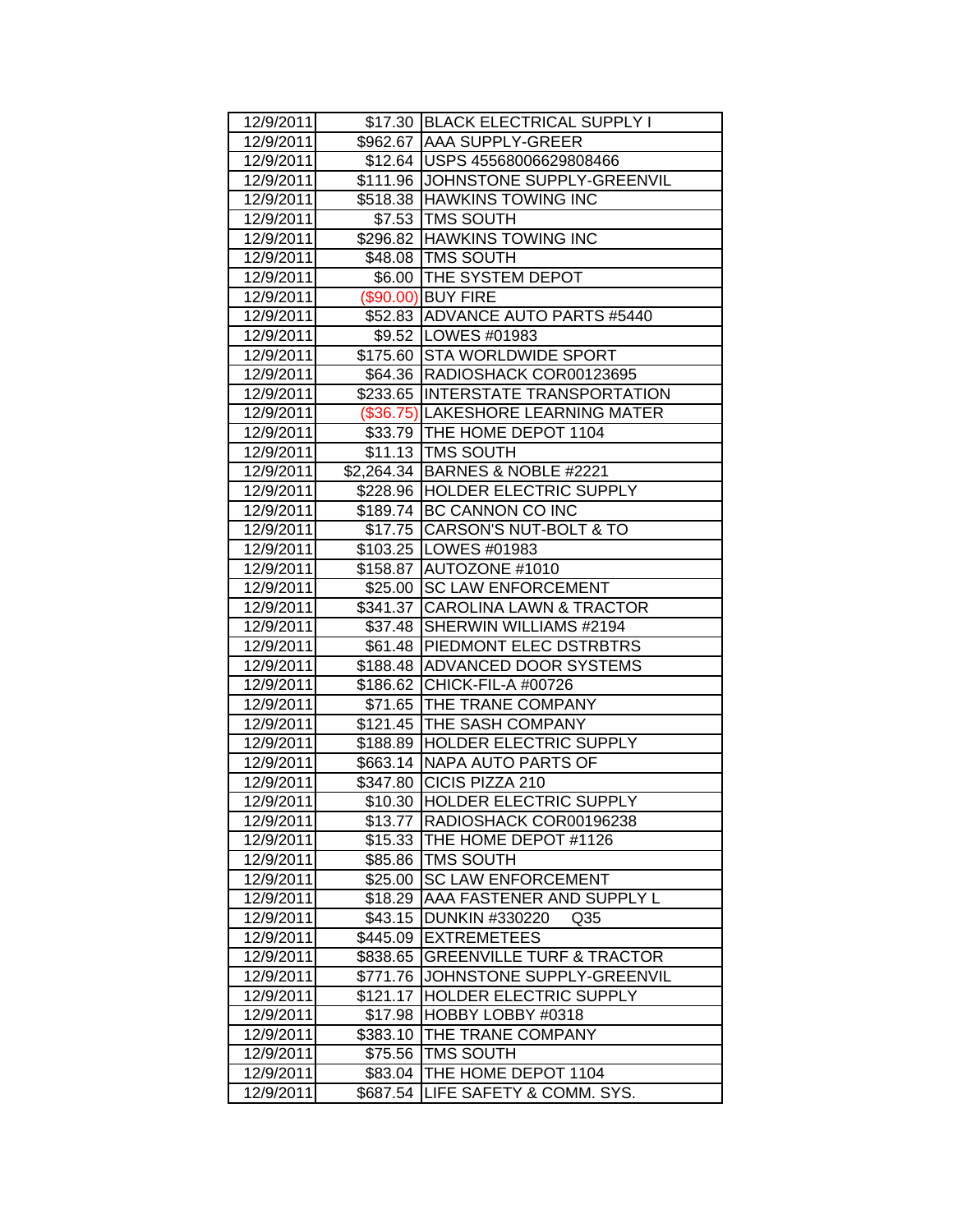| 12/9/2011  |          | \$19.08 POINSETT PLUMBING SUPPLY   |
|------------|----------|------------------------------------|
| 12/9/2011  |          | \$21.79 2865-CED                   |
| 12/9/2011  |          | \$778.87   4IMPRINT                |
| 12/9/2011  |          | \$1,451.96 GATEWAY SUPPLY GP       |
| 12/9/2011  |          | \$59.66 TMS SOUTH                  |
| 12/9/2011  |          | \$1,447.43 ROBBINS TIRE SERVI      |
| 12/9/2011  |          | \$24.00 HOCKEY GREENVILLE          |
| 12/9/2011  |          | \$6.65   LOWES #01718              |
| 12/12/2011 |          | \$30.00 VZWRLSS PREPAID REC        |
| 12/12/2011 |          | \$31.32 Amazon.com                 |
| 12/12/2011 |          | \$153.00 QUALITY INN SUITES        |
| 12/12/2011 |          | \$217.62 CHICK-FIL-A #01076        |
| 12/12/2011 |          | \$1.06 ADVANCE AUTO PARTS #5440    |
| 12/12/2011 |          | \$438.98 THE TRANE COMPANY         |
| 12/12/2011 |          | \$61.48 WM SUPERCENTER             |
| 12/12/2011 |          | \$15.34 THE HOME DEPOT 1127        |
| 12/12/2011 |          | \$143.10 DIVERSIFIED ELECTRONICS   |
| 12/12/2011 |          | \$96.59 WHITE BROS OF GREENVILLE   |
| 12/12/2011 |          | \$80.29 ADVANCE AUTO PARTS #5440   |
| 12/12/2011 |          | \$100.95 The Glitzy Crown          |
| 12/12/2011 |          | \$9.55 ADVANCE AUTO PARTS #5440    |
| 12/12/2011 |          | \$63.57 STAPLES 00105536           |
| 12/12/2011 |          | \$1,328.00 PLANET HOLLYWOOD MB     |
| 12/12/2011 |          | \$172.48 KINGSTON PLANTATION       |
| 12/12/2011 |          | \$612.72 WYNDHAM                   |
| 12/12/2011 |          | \$153.00 QUALITY INN SUITES        |
| 12/12/2011 |          | \$120.00 SUBWAY<br>00482315        |
| 12/12/2011 |          | \$172.48 KINGSTON PLANTATION       |
| 12/12/2011 |          | \$370.63 THE TRANE COMPANY         |
| 12/12/2011 |          | \$178.40 MAMA MIA PIZZERIA         |
| 12/12/2011 |          | \$119.03 KIMBALL MIDWEST           |
| 12/12/2011 |          | \$59.53 THE TRANE COMPANY          |
| 12/12/2011 |          | \$100.00 SCMSAORG                  |
| 12/12/2011 |          | \$27.35 JJOHNSTONE SUPPLY-GREENVIL |
| 12/12/2011 |          | \$81.04 ADVANCE AUTO PARTS #5440   |
| 12/12/2011 |          | \$25.97 TMS SOUTH                  |
| 12/12/2011 | \$25.00  | <b>SC LAW ENFORCEMENT</b>          |
| 12/12/2011 | \$93.07  | <b>MUSICAL INNOVATIONS</b>         |
| 12/12/2011 | \$19.25  | THE HOME DEPOT 1127                |
| 12/12/2011 | \$162.00 | CHICK-FIL-A #00726                 |
| 12/12/2011 |          | \$21.19 KMART 07274                |
| 12/12/2011 | \$67.61  | SHERWIN WILLIAMS #2194             |
| 12/12/2011 | \$253.69 | <b>CHICK-FIL-A #02122</b>          |
| 12/12/2011 | \$18.59  | J W VAUGHN CO INC                  |
| 12/12/2011 | \$32.40  | PIZZA HUT #025981                  |
| 12/12/2011 | \$120.20 | SHERWIN WILLIAMS #2194             |
| 12/12/2011 | \$202.50 | CHICK-FIL-A #00726                 |
| 12/12/2011 | \$24.99  | <b>STAPLES</b><br>00105536         |
| 12/12/2011 | \$89.45  | THE TOOL SHED                      |
| 12/12/2011 | \$155.82 | BC CANNON CO INC                   |
| 12/12/2011 | \$13.83  | J W VAUGHN CO INC                  |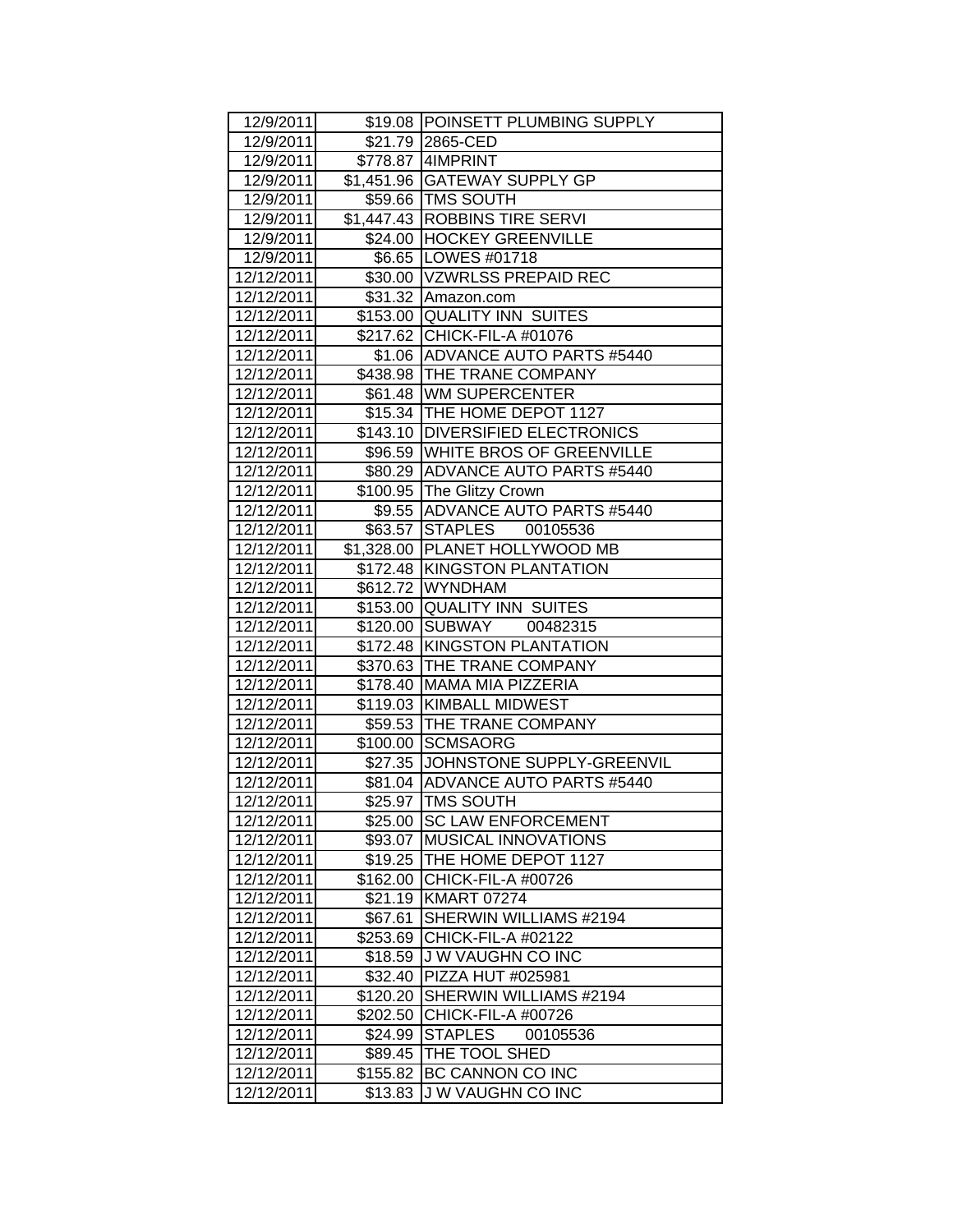| 12/12/2011 |             | \$11.79 ADVANCE AUTO PARTS #5440  |
|------------|-------------|-----------------------------------|
| 12/12/2011 |             | \$16.73 BLACK ELECTRICAL SUPPLY I |
| 12/12/2011 |             | \$53.14   LOWES #00528            |
| 12/12/2011 |             | \$82.55 BLACK ELECTRICAL SUPPLY I |
| 12/12/2011 |             | \$635.75 THE TRANE COMPANY        |
| 12/12/2011 |             | \$359.88 KATHYS ENTERPRISES       |
| 12/12/2011 |             | \$151.71   LOWES #01983           |
| 12/12/2011 |             | \$80.65   THEATRE HOUSE           |
| 12/12/2011 |             | \$118.43 TMS SOUTH                |
| 12/12/2011 |             | \$46.11   TMS SOUTH               |
| 12/12/2011 |             | \$630.00 COMPUSULT INC            |
| 12/12/2011 |             | \$463.07 KIMBALL MIDWEST          |
| 12/12/2011 |             | \$15.86   THE TRANE COMPANY       |
| 12/12/2011 |             | \$967.66 NETWORK CONTROLS & E     |
| 12/12/2011 |             | \$73.02 J W VAUGHN CO INC         |
| 12/12/2011 |             | \$8.67 ADVANCE AUTO PARTS #5440   |
| 12/12/2011 |             | \$78.00 SUBWAY<br>00482315        |
| 12/12/2011 |             | \$50.76 WING ZONE                 |
| 12/12/2011 |             | \$42.72 ADVANCE AUTO PARTS #5440  |
| 12/12/2011 |             | \$19.12 WM SUPERCENTER            |
| 12/12/2011 |             | \$172.08 ADVANCE AUTO PARTS #5440 |
| 12/12/2011 |             | \$27.79 BI-LO 188                 |
| 12/12/2011 |             | \$172.48 KINGSTON PLANTATION      |
| 12/12/2011 |             | \$113.63 CAROLINA LAWN & TRACTOR  |
| 12/12/2011 |             | \$122.16   PAPA JOHNS #1164       |
| 12/12/2011 |             | \$825.00 SAM'S RESTAURANT         |
| 12/12/2011 |             | \$341.93 WW GRAINGER              |
| 12/12/2011 |             | \$123.66 TMS SOUTH                |
| 12/12/2011 |             | \$228.82 SCHNEIDER ELECTRIC       |
| 12/12/2011 |             | \$227.00   AMAZON MKTPLACE PMTS   |
| 12/12/2011 |             | \$237.05 TROPHY AND GIFT CENTER   |
| 12/12/2011 |             | \$184.03   LOWES #01983           |
| 12/12/2011 |             | \$153.00 QUALITY INN SUITES       |
| 12/12/2011 |             | \$28.44 BLACK ELECTRICAL SUPPLY I |
| 12/12/2011 |             | \$4.90 USPS.COM CLICK66100611     |
| 12/12/2011 |             | \$153.00 QUALITY INN SUITES       |
| 12/12/2011 | \$19.99     | <b>DRI NITRODESK</b>              |
| 12/12/2011 | \$33.16     | <b>WM SUPERCENTER</b>             |
| 12/12/2011 | \$5.99      | <b>ADVANCE AUTO PARTS #5440</b>   |
| 12/12/2011 | \$587.05    | CHICK-FIL-A #00975                |
| 12/12/2011 | \$4,473.35  | <b>BILTMORE ESTATE TIC</b>        |
| 12/12/2011 | \$381.85    | THE TRANE COMPANY                 |
| 12/12/2011 | \$1,478.00  | <b>BILTMORE ESTATE TIC</b>        |
| 12/12/2011 | \$16.96     | DOLRTREE 1728 00017285            |
| 12/12/2011 | \$45.00     | NASET DC 8007544400 OF 00         |
| 12/12/2011 | \$150.00    | <b>HAWKINS TOWING INC</b>         |
| 12/12/2011 | \$58.64     | BAILEY'S REST #65011              |
| 12/12/2011 | \$35,880.00 | <b>ONIX NETWORKING CORP</b>       |
| 12/12/2011 | \$9.69      | KEVIN WHITAKER CHEVROLET          |
| 12/12/2011 | \$65.76     | THE TRANE COMPANY                 |
| 12/12/2011 | \$371.96    | <b>TRACTOR SUPPLY CO #1541</b>    |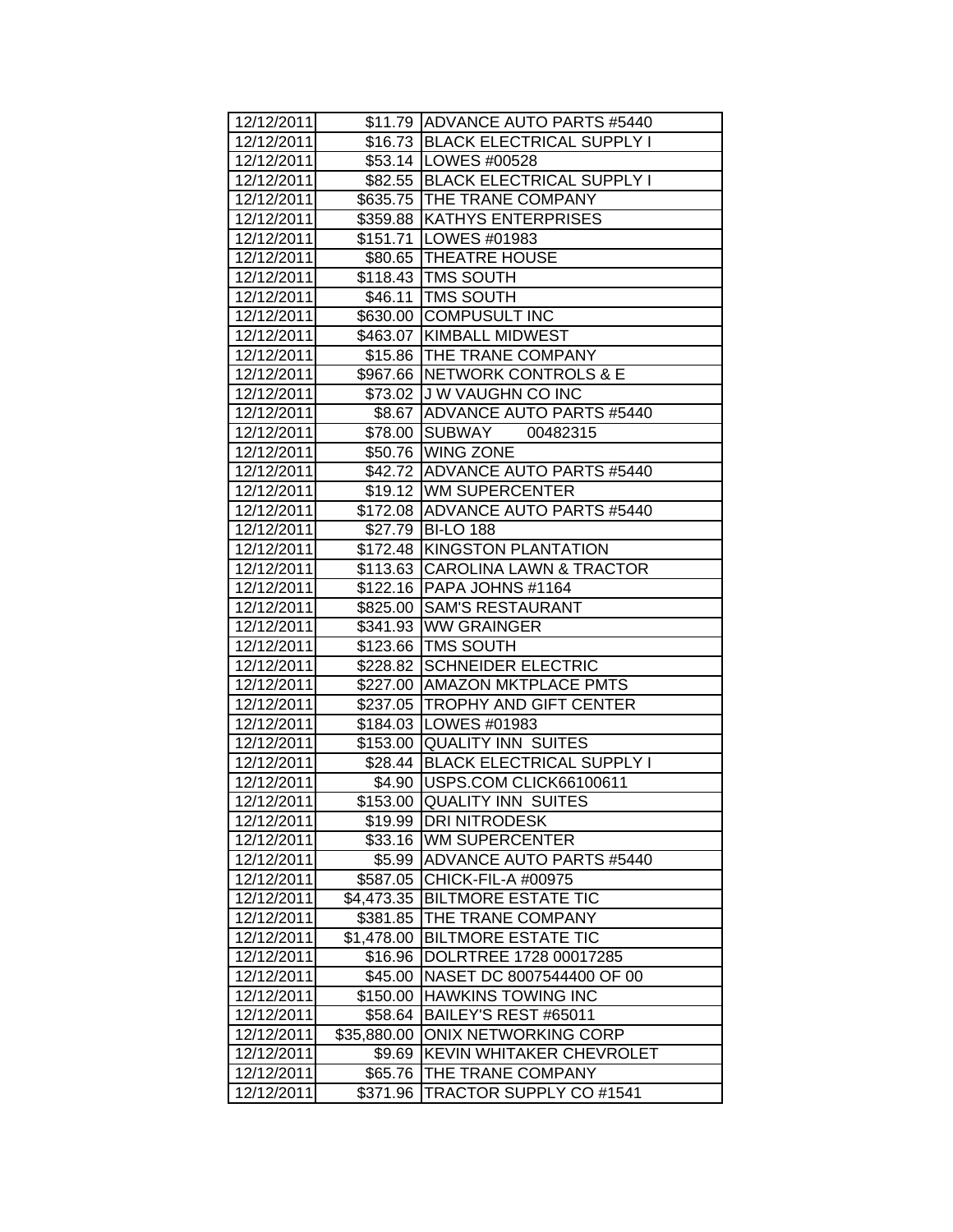| 12/12/2011 |            | \$27.02 NAPA AUTO PARTS OF          |
|------------|------------|-------------------------------------|
| 12/12/2011 |            | \$44.88 LEGO EDUCATION              |
| 12/12/2011 |            | \$50.00 WALGREENS #7572             |
| 12/12/2011 |            | \$14.48 TMS SOUTH                   |
| 12/12/2011 |            | \$37.95 HEATHERLYS BROTHERS AUTO    |
| 12/12/2011 |            | \$698.77 SCHNEIDER ELECTRIC         |
| 12/12/2011 |            | (\$33.79) THE HOME DEPOT 1104       |
| 12/12/2011 |            | \$487.01 KEVIN WHITAKER CHEVROLET   |
| 12/12/2011 |            | \$172.48 KINGSTON PLANTATION        |
| 12/12/2011 |            | \$25.44  DOLRTREE 1728 00017285     |
| 12/12/2011 |            | \$33.42   AAA FASTENER AND SUPPLY L |
| 12/12/2011 |            | \$101.76 BC CANNON CO INC           |
| 12/12/2011 |            | (\$25.00) JOHNSTONE SUPPLY-GREENVIL |
| 12/12/2011 |            | \$34.95 ADVANCE AUTO PARTS #5440    |
| 12/12/2011 |            | \$44.95 PUBLIX 035                  |
| 12/12/2011 |            | \$8,971.57 DMI DELL K-12 PTR        |
| 12/12/2011 |            | \$153.00 QUALITY INN SUITES         |
| 12/12/2011 |            | \$224.29 JOHNSTONE SUPPLY-GREENVIL  |
| 12/12/2011 |            | \$64.16 PAPA JOHNS #1164            |
| 12/12/2011 |            | \$17.36 CRESCENT SUPPLY COMPANY I   |
| 12/12/2011 |            | \$333.76 KINGSTON PLANTATION        |
| 12/12/2011 |            | \$60.00 TARGET 00019372             |
| 12/12/2011 | \$157.46   | <b>SPG US RETAIL RESOURCE</b>       |
| 12/12/2011 |            | \$182.39 FOLLETT LIBRARY RES        |
| 12/12/2011 |            | \$78.02   WWW.SCUPSTATEGRAPHICS.    |
| 12/12/2011 |            | \$121.50 CHICK-FIL-A #00726         |
| 12/12/2011 |            | \$2.73 ADVANCE AUTO PARTS #5440     |
| 12/12/2011 |            | \$175.00 SCASA<br>00 OF 00          |
| 12/12/2011 |            | \$146.09 ADVANCE AUTO PARTS #5440   |
| 12/13/2011 |            | \$80.59 HOLIDAY INN EXPRESS         |
| 12/13/2011 | \$25.00    | <b>SC LAW ENFORCEMENT</b>           |
| 12/13/2011 |            | \$148.98 HOLDER ELECTRIC SUPPLY     |
| 12/13/2011 | \$25.00    | <b>SC LAW ENFORCEMENT</b>           |
| 12/13/2011 | \$10.09    | 2865-CED                            |
| 12/13/2011 | \$25.00    | <b>SC LAW ENFORCEMENT</b>           |
| 12/13/2011 | \$314.58   | WALMART.COM 8009666546              |
| 12/13/2011 | \$14.99    | LOWES #00667                        |
| 12/13/2011 | \$80.59    | <b>HOLIDAY INN EXPRESS</b>          |
| 12/13/2011 | \$25.00    | <b>SC LAW ENFORCEMENT</b>           |
| 12/13/2011 | \$50.00    | <b>TARGET</b><br>00011825           |
| 12/13/2011 | \$25.00    | <b>SC LAW ENFORCEMENT</b>           |
| 12/13/2011 | \$25.00    | <b>SC LAW ENFORCEMENT</b>           |
| 12/13/2011 | \$1,280.60 | <b>AMAZING THREADS</b>              |
| 12/13/2011 | \$1,128.60 | <b>JIM BUFF MARG RESTAURANT</b>     |
| 12/13/2011 | \$44.06    | <b>BI-LO 273</b>                    |
| 12/13/2011 | \$104.94   | LOWES #01718                        |
| 12/13/2011 | \$25.00    | <b>SC LAW ENFORCEMENT</b>           |
| 12/13/2011 | \$120.92   | <b>HORIZONFOREST PRODUCTS</b>       |
| 12/13/2011 | \$9.09     | THE TOOL SHED                       |
| 12/13/2011 | \$243.58   | <b>BI-LO 563</b>                    |
| 12/13/2011 | \$80.59    | <b>HOLIDAY INN EXPRESS</b>          |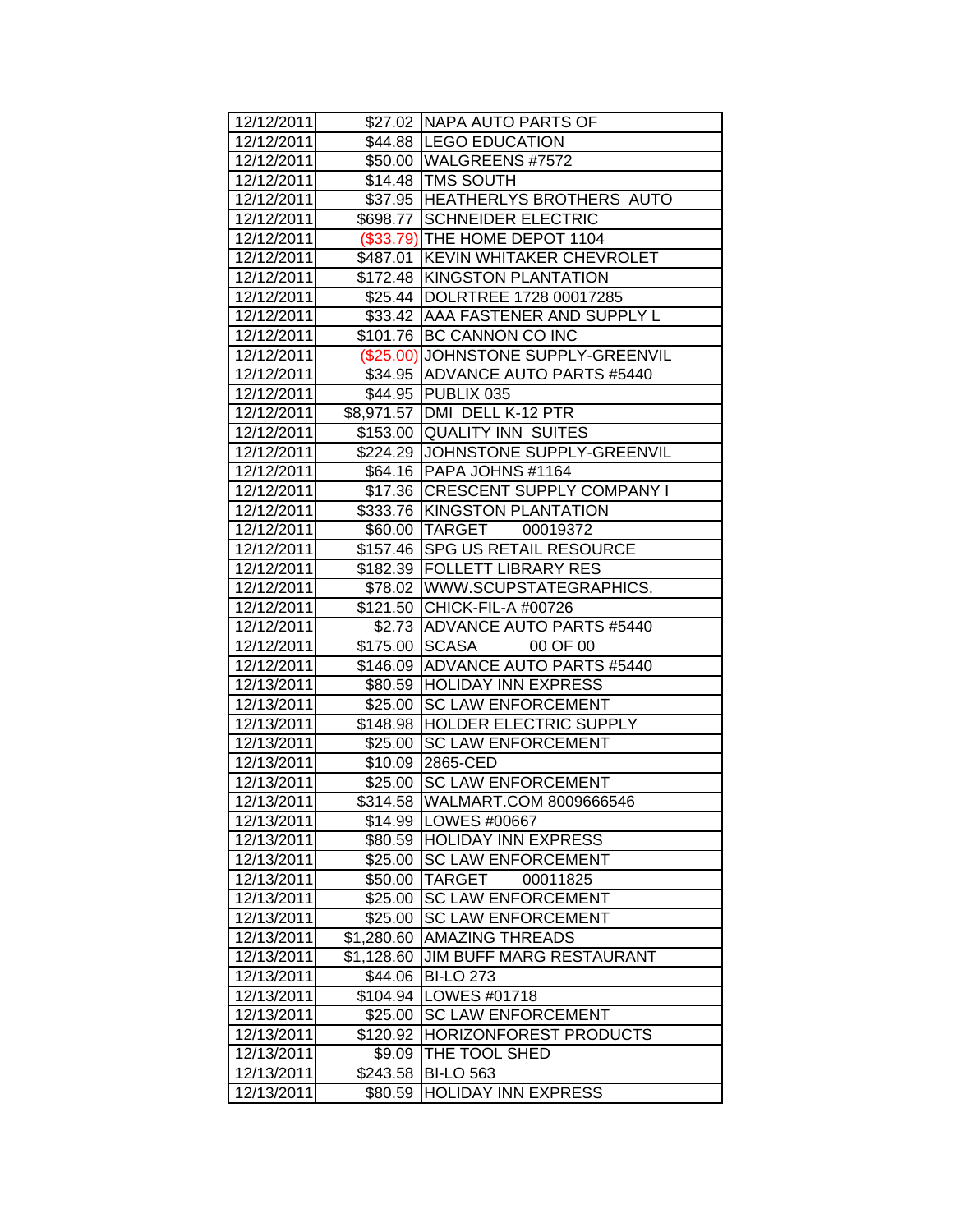| 12/13/2011               |          | \$65.00 HAWKINS TOWING INC           |
|--------------------------|----------|--------------------------------------|
| 12/13/2011               |          | \$4.18   LOWES #01718                |
| 12/13/2011               |          | \$106.85   LOWES #01718              |
| 12/13/2011               |          | \$188.89 HOLDER ELECTRIC SUPPLY      |
| 12/13/2011               |          | \$13.24 STAPLES 00105536             |
| 12/13/2011               |          | \$935.30 CDW GOVERNMENT              |
| 12/13/2011               |          | \$25.00 SC LAW ENFORCEMENT           |
| 12/13/2011               |          | \$25.00 SC LAW ENFORCEMENT           |
| 12/13/2011               |          | \$11.83   LOWES #00528               |
| 12/13/2011               |          | \$76.75 2865-CED                     |
| 12/13/2011               |          | \$115.84 STUDICA INC                 |
| 12/13/2011               |          | \$25.00 SC LAW ENFORCEMENT           |
| 12/13/2011               |          | \$329.00 ANTHONY GRAPHICS            |
| 12/13/2011               |          | \$84.54 COOK & BOARDMAN OF           |
| 12/13/2011               |          | \$25.00 SC LAW ENFORCEMENT           |
| 12/13/2011               |          | \$13.03 2865-CED                     |
| 12/13/2011               |          | \$42.64 WM SUPERCENTER               |
| 12/13/2011               |          | \$136.38 HAWKINS TOWING INC          |
| 12/13/2011               |          | \$99.14 THE TRANE COMPANY            |
| 12/13/2011               |          | \$42.69 WM SUPERCENTER               |
| 12/13/2011               |          | \$80.59 HOLIDAY INN EXPRESS          |
| 12/13/2011               |          | \$21.20   ROGERS STEREO #100         |
| 12/13/2011               |          | \$17.99 WALGREENS #10390             |
| 12/13/2011               |          | \$31.29 BI-LO 161                    |
| 12/13/2011               |          | \$267.52 SSI SCHOOL SPECIALTY        |
| 12/13/2011               |          | \$25.00 SC LAW ENFORCEMENT           |
| 12/13/2011               |          | \$25.00 SC LAW ENFORCEMENT           |
| 12/13/2011               |          | \$586.69   BELCO ATHLETIC LAUNDRY EQ |
| 12/13/2011               |          | \$45.25 BI-LO 661                    |
| 12/13/2011               |          | \$80.00 THE PEACE CENTER FOR THE     |
| 12/13/2011               |          | \$30.53 STAPLES 00105536             |
| 12/13/2011               |          | \$89.24 CRESCENT SUPPLY COMPANY I    |
| 12/13/2011               |          | \$23.11 LOWES #00667                 |
| 12/13/2011               |          | \$54.64 AC MOORE STR 58              |
| 12/13/2011               |          | \$39.75 AAA LOCKSMITH & ALARM COM    |
| 12/13/2011               |          | \$370.63 THE TRANE COMPANY           |
| 12/13/2011               |          | \$38.00 TOYS FOR TOTS FOUNDATION     |
| 12/13/2011               | \$25.00  | <b>SC LAW ENFORCEMENT</b>            |
| 12/13/2011               | \$127.44 | <b>BI-LO 273</b>                     |
| 12/13/2011               |          | \$80.59 HOLIDAY INN EXPRESS          |
| 12/13/2011               | \$63.73  | 2865-CED                             |
| 12/13/2011               | \$25.00  | <b>SC LAW ENFORCEMENT</b>            |
| 12/14/2011               | \$355.98 | JOHNSTONE SUPPLY-GREENVIL            |
| 12/14/2011               | \$178.08 | HOLDER ELECTRIC SUPPLY               |
| 12/14/2011               | \$2.50   | <b>FOLLETT LIBRARY RES</b>           |
| 12/14/2011               |          | \$219.42 BENSON CHRYSLER PLYMOUTH    |
|                          |          |                                      |
| 12/14/2011<br>12/14/2011 | \$21.19  | LOWES #01718                         |
|                          | \$11.66  | <b>COMPUTER DIRECT OUTLET</b>        |
| 12/14/2011               | \$147.82 | <b>BLANCHARD MACHINERY</b>           |
| 12/14/2011               | \$25.00  | <b>SC LAW ENFORCEMENT</b>            |
| 12/14/2011               | \$201.36 | DRAPHIX/TEACHER DIRECT               |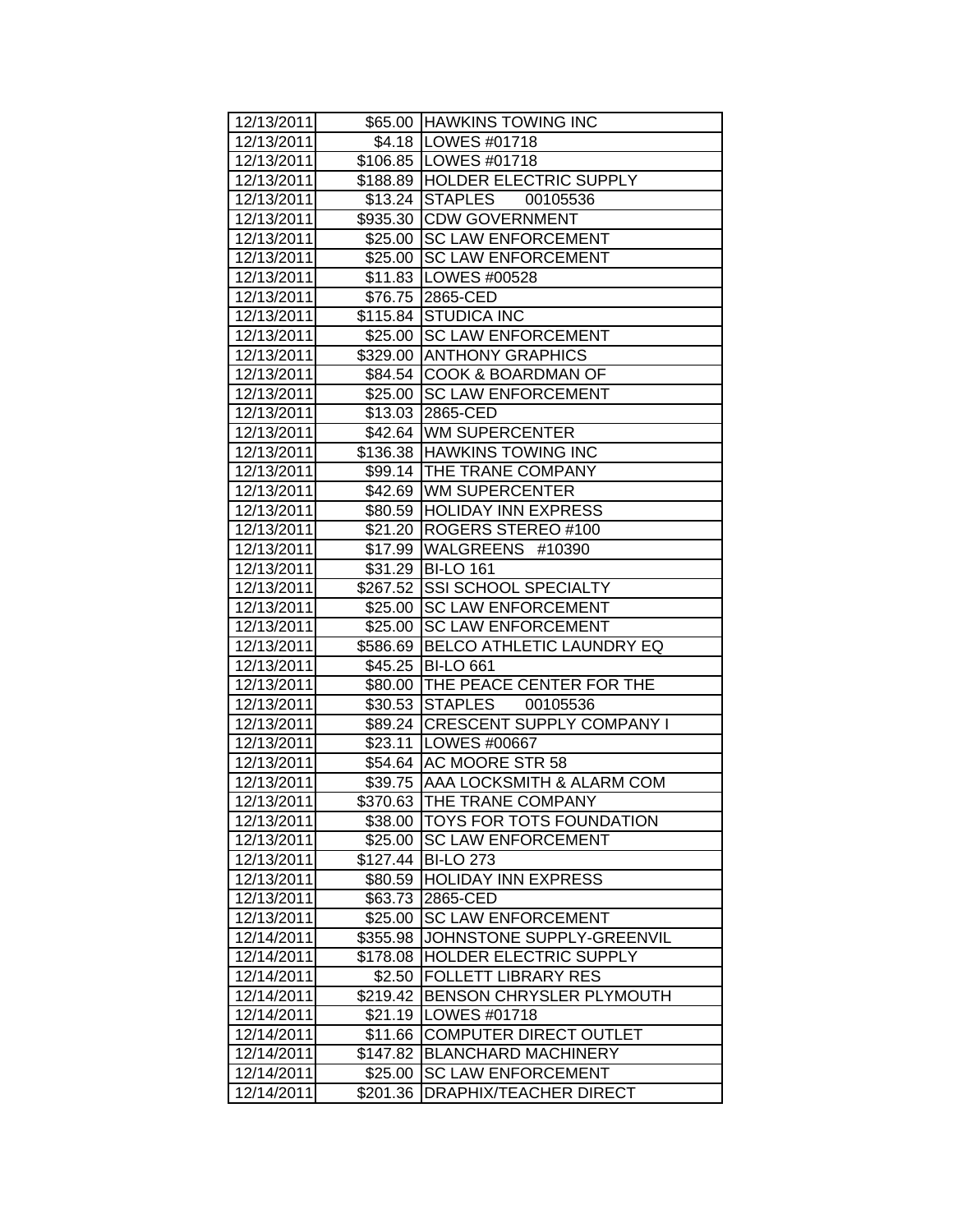| 12/14/2011 |            | \$1,187.16 STAPLS9222569076000     |
|------------|------------|------------------------------------|
| 12/14/2011 |            | \$51.73 WM SUPERCENTER             |
| 12/14/2011 |            | \$179.97 WW GRAINGER               |
| 12/14/2011 |            | \$188.04 SHERWIN WILLIAMS #2145    |
| 12/14/2011 |            | \$7.40   LOWES #01718              |
| 12/14/2011 |            | \$5.00 PIEDMONT TIRE COMPANY       |
| 12/14/2011 |            | \$7.79 LOWES #00667                |
| 12/14/2011 |            | \$28.61   NORTHERN TOOL EQUIPMNT   |
| 12/14/2011 |            | \$25.00 SC LAW ENFORCEMENT         |
| 12/14/2011 |            | \$212.45 SHERWIN WILLIAMS #2785    |
| 12/14/2011 |            | \$13.97   FGS HARDWARE             |
| 12/14/2011 |            | \$56.95 SHERWIN WILLIAMS #2194     |
| 12/14/2011 |            | \$70.18 JJOHNSTONE SUPPLY-GREENVIL |
| 12/14/2011 |            | \$29.47  HOLDER ELECTRIC SUPPLY    |
| 12/14/2011 |            | \$3.68   THE HOME DEPOT #1126      |
| 12/14/2011 |            | \$88.40  HOLDER ELECTRIC SUPPLY    |
| 12/14/2011 |            | \$15.64 JJOHNSTONE SUPPLY-GREENVIL |
| 12/14/2011 |            | \$479.11 ADI SECURITY PRD CB       |
| 12/14/2011 |            | \$312.47 CRESCENT SUPPLY COMPANY I |
| 12/14/2011 |            | \$262.75 ADVANCE AUTO PARTS #5440  |
| 12/14/2011 |            | \$12.82 WW GRAINGER                |
| 12/14/2011 |            | \$32.02 PUBLIX #530                |
| 12/14/2011 |            | \$17.98 ADVANCE AUTO PARTS #5440   |
| 12/14/2011 |            | \$164.09 WW GRAINGER               |
| 12/14/2011 |            | \$377.98 C C DICKSON CO 1004       |
| 12/14/2011 |            | \$25.00 ISC LAW ENFORCEMENT        |
| 12/14/2011 |            | \$368.77   SHERWIN WILLIAMS #2785  |
| 12/14/2011 |            | \$162.40   TMS SOUTH               |
| 12/14/2011 |            | \$66.00 SCHOLASTIC INC. KEY 22     |
| 12/14/2011 |            | \$97.24 CAROLINA LAWN & TRACTOR    |
| 12/14/2011 |            | $($76.75)$ 2865-CED                |
| 12/14/2011 |            | \$50.02 TMS SOUTH                  |
| 12/14/2011 |            | \$25.00 SC LAW ENFORCEMENT         |
| 12/14/2011 |            | \$44.72 WM SUPERCENTER             |
| 12/14/2011 |            | \$100.00 AIRITE INC                |
| 12/14/2011 |            | \$415.35 COOK & BOARDMAN OF        |
| 12/14/2011 |            | \$9.16 J W VAUGHN CO INC           |
| 12/14/2011 |            | \$183.04 AAA SUPPLY - GVILLE       |
| 12/14/2011 | \$25.00    | <b>INST OF TEXAN CULTURES</b>      |
| 12/14/2011 | \$9.65     | POINSETT PLUMBING SUPPLY           |
| 12/14/2011 | \$11.38    | JOHNSTONE SUPPLY-GREENVIL          |
| 12/14/2011 | \$25.00    | <b>SC LAW ENFORCEMENT</b>          |
| 12/14/2011 | \$39.09    | <b>CONTINENTAL ENGINE</b>          |
| 12/14/2011 | \$40.43    | HOLDER ELECTRIC SUPPLY             |
| 12/14/2011 | \$19.91    | <b>ADVANCE AUTO PARTS #5440</b>    |
| 12/14/2011 | \$5.76     | LOWES #01718                       |
| 12/14/2011 | \$1,462.39 | JOHNSTONE SUPPLY-GREENVIL          |
| 12/14/2011 | \$15.05    | <b>HOLDER ELECTRIC SUPPLY</b>      |
| 12/14/2011 | \$127.19   | ADI SECURITY PRD CB                |
| 12/14/2011 | \$25.00    | <b>SC LAW ENFORCEMENT</b>          |
| 12/14/2011 | \$86.16    | <b>ADVANCE AUTO PARTS #5440</b>    |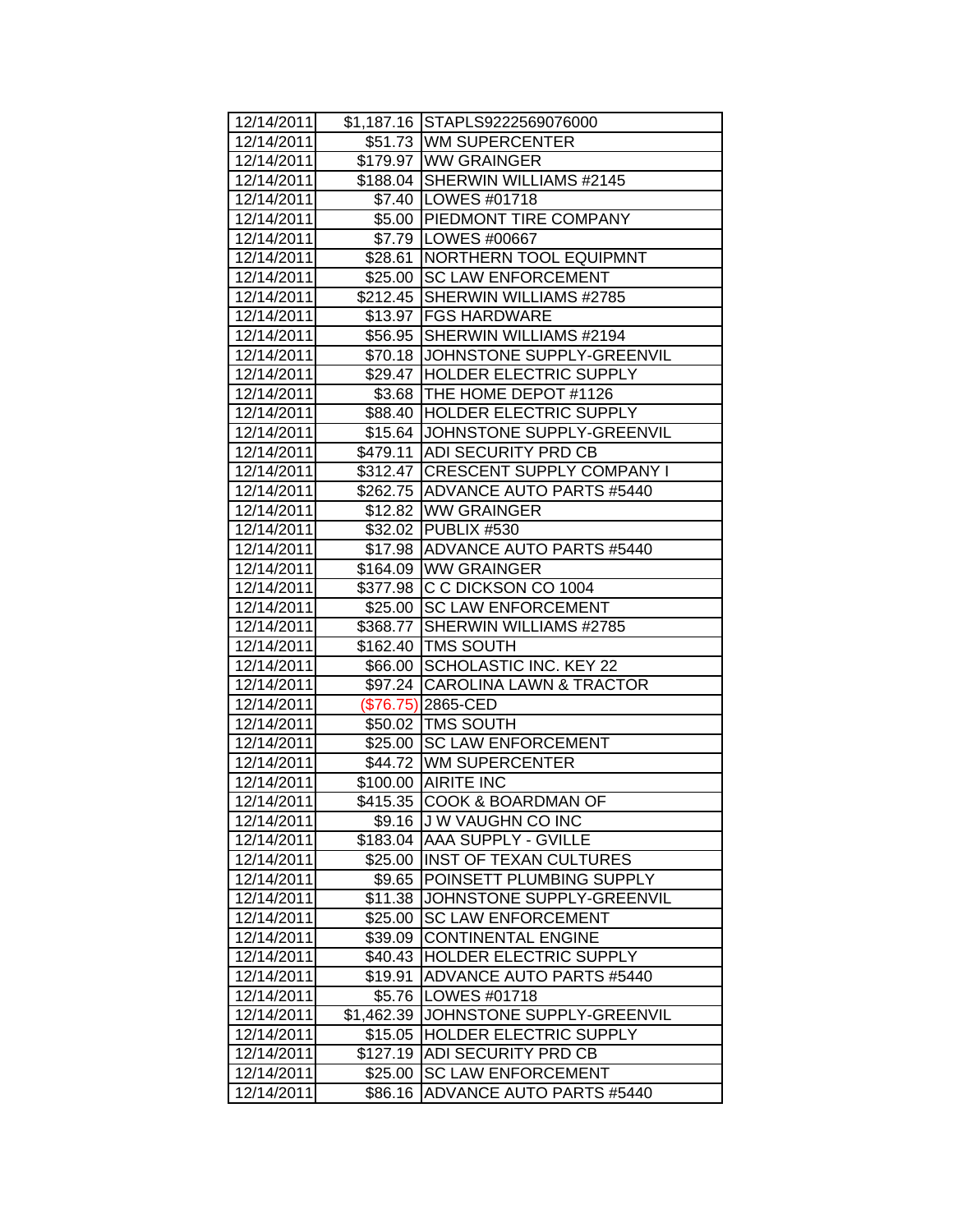| 12/14/2011 |            | \$54.41 C C DICKSON CO 1063          |
|------------|------------|--------------------------------------|
| 12/14/2011 |            | \$40.43 HOLDER ELECTRIC SUPPLY       |
| 12/14/2011 |            | \$381.93 CRESCENT SUPPLY COMPANY I   |
| 12/14/2011 |            | \$2.64 HOLDER ELECTRIC SUPPLY        |
| 12/14/2011 |            | \$25.00 SC LAW ENFORCEMENT           |
| 12/14/2011 |            | \$41.62 TMS SOUTH                    |
| 12/14/2011 |            | \$19.99 ADVANCE AUTO PARTS #5440     |
| 12/14/2011 |            | \$74.75   TMS SOUTH                  |
| 12/14/2011 |            | \$59.28 TARGET 00019372              |
| 12/14/2011 |            | \$174.31   TRUCOLOR                  |
| 12/14/2011 |            | \$24.85 THE HOME DEPOT 1127          |
| 12/14/2011 |            | \$112.46 ADVANCE AUTO PARTS #5440    |
| 12/14/2011 |            | \$8.48 WM SUPERCENTER                |
| 12/14/2011 |            | \$1,340.90 SILMAR ELECTRONICS-GRNVLE |
| 12/14/2011 |            | \$27.38   TMS SOUTH                  |
| 12/14/2011 |            | \$61.99 ADVANCE AUTO PARTS #5440     |
| 12/14/2011 |            | \$42.29 SOCAR CHEMICAL COMPANY       |
| 12/14/2011 |            | \$25.00 SC LAW ENFORCEMENT           |
| 12/14/2011 |            | \$413.50 INTERSTATE TRANSPORTATION   |
| 12/14/2011 |            | \$579.16 DILLON SUPPLY               |
| 12/14/2011 |            | \$25.00 SC LAW ENFORCEMENT           |
| 12/14/2011 |            | \$856.00 THE CHILDRENS MUSEUM OF T   |
| 12/14/2011 |            | \$71.84 AAA SUPPLY - GVILLE          |
| 12/14/2011 |            | \$9.76   THE HOME DEPOT 1127         |
| 12/15/2011 |            | \$550.06 JOHNSTONE SUPPLY-GREENVIL   |
| 12/15/2011 |            | \$25.00 SC LAW ENFORCEMENT           |
| 12/15/2011 |            | \$15.05   LOWES #00667               |
| 12/15/2011 |            | \$25.00 SC LAW ENFORCEMENT           |
| 12/15/2011 |            | \$118.14 J W VAUGHN CO INC           |
| 12/15/2011 |            | \$25.00 SC LAW ENFORCEMENT           |
| 12/15/2011 |            | \$55.20 GENERAL WHOLESALE DIST       |
| 12/15/2011 |            | \$24.72 PUBLIX #613                  |
| 12/15/2011 |            | \$23.16   BWI-GREENVILLE-SPARTAN     |
| 12/15/2011 |            | \$39.98 BLACK ELECTRICAL SUPPLY I    |
| 12/15/2011 |            | \$28.06 GOS// GREENVILLE OFFICE S    |
| 12/15/2011 |            | \$303.18 TARGET<br>00018705          |
| 12/15/2011 | \$25.00    | <b>SC LAW ENFORCEMENT</b>            |
| 12/15/2011 | \$176.98   | <b>TMS SOUTH</b>                     |
| 12/15/2011 | \$33.25    | <b>ADVANCE AUTO PARTS #5440</b>      |
| 12/15/2011 | \$5,520.00 | <b>BILTMORE ESTATE TIC</b>           |
| 12/15/2011 | \$85.00    | SOUTHEAST REPTILE EXCHAN             |
| 12/15/2011 | \$224.28   | JOHNSTONE SUPPLY-GREENVIL            |
| 12/15/2011 | \$2.96     | USPS 45818006829808870               |
| 12/15/2011 | \$10.92    | KEVIN WHITAKER CHEVROLET             |
| 12/15/2011 | \$48.06    | <b>WING ZONE</b>                     |
| 12/15/2011 | \$124.83   | <b>WW GRAINGER</b>                   |
| 12/15/2011 | \$25.00    | <b>SC LAW ENFORCEMENT</b>            |
| 12/15/2011 | \$6.78     | LOWES #00528                         |
| 12/15/2011 | \$1,491.87 | AAA SUPPLY - GVILLE                  |
| 12/15/2011 | \$67.99    | LOWES #01983                         |
| 12/15/2011 | \$237.02   | LOWES #00667                         |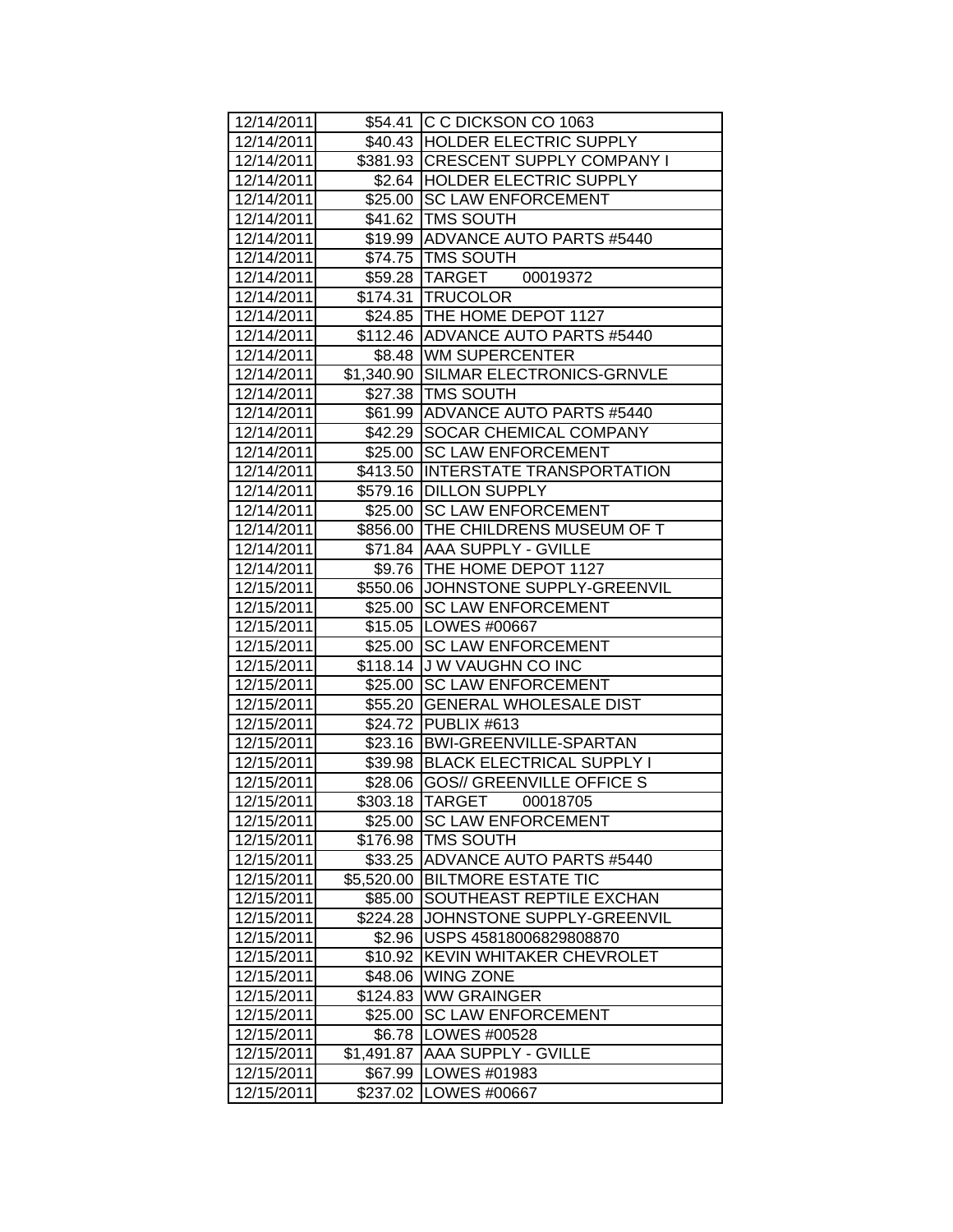| 12/15/2011 |          | \$11.79 JOHNSTONE SUPPLY-GREENVIL  |
|------------|----------|------------------------------------|
| 12/15/2011 |          | \$25.00 SC LAW ENFORCEMENT         |
| 12/15/2011 |          | \$988.74 SCHNEIDER ELECTRIC        |
| 12/15/2011 |          | \$53.74 HOLDER ELECTRIC SUPPLY     |
| 12/15/2011 |          | \$15.05 TMS SOUTH                  |
| 12/15/2011 |          | \$155.13 HOLDER ELECTRIC SUPPLY    |
| 12/15/2011 | \$331.78 | C C DICKSON CO 1063                |
| 12/15/2011 |          | \$8.65 BLACK ELECTRICAL SUPPLY I   |
| 12/15/2011 | \$9.09   | KONICA MINOLTA BUSINESS            |
| 12/15/2011 | \$23.15  | HOLDER ELECTRIC SUPPLY             |
| 12/15/2011 | \$220.00 | USPS 45362502729803095             |
| 12/15/2011 | \$25.00  | <b>SC LAW ENFORCEMENT</b>          |
| 12/15/2011 | \$306.44 | CAROLINA LAWN & TRACTOR            |
| 12/15/2011 | \$69.94  | JOHNSTONE SUPPLY-GREENVIL          |
| 12/15/2011 | \$79.11  | <b>BI-LO 195</b>                   |
| 12/15/2011 |          | \$76.30 LOWES #00528               |
| 12/15/2011 | \$349.88 | <b>GATEWAY SUPPLY GH</b>           |
| 12/15/2011 | \$4.83   | WALGREENS #10391                   |
| 12/15/2011 | \$58.26  | <b>BI-LO 273</b>                   |
| 12/15/2011 | \$31.76  | <b>CLASSIC HWD &amp; POSTAL</b>    |
| 12/15/2011 |          | \$152.40 ADVANCE AUTO PARTS #5440  |
| 12/15/2011 | \$572.54 | JOHNSTONE SUPPLY-GREENVIL          |
| 12/15/2011 | \$50.00  | <b>BI-LO 161</b>                   |
| 12/15/2011 | \$131.59 | C C DICKSON CO 1079                |
| 12/15/2011 | \$107.00 | <b>COBB TIRE &amp; SERVICE INC</b> |
| 12/15/2011 |          | \$575.82 AVISTA RESORT LLC         |
| 12/15/2011 | \$279.27 | <b>CAROLINA LAWN &amp; TRACTOR</b> |
| 12/15/2011 |          | \$38.32 INTERSTATE TRANSPORTATION  |
| 12/15/2011 | \$57.85  | <b>GOS// GREENVILLE OFFICE S</b>   |
| 12/15/2011 |          | \$244.65 HOLDER ELECTRIC SUPPLY    |
| 12/15/2011 |          | \$35.43   LOWES #00528             |
| 12/15/2011 |          | \$107.65 J W VAUGHN CO INC         |
| 12/15/2011 | \$22.33  | 2865-CED                           |
| 12/15/2011 |          | \$159.97 THE TRANE COMPANY         |
| 12/15/2011 |          | \$38.30   INGLES #42               |
| 12/15/2011 |          | \$172.26 PAPA JOHNS #0584          |
| 12/15/2011 | \$5.93   | USPS 45362502729803095             |
| 12/15/2011 | \$209.03 | <b>BLACK ELECTRICAL SUPPLY I</b>   |
| 12/15/2011 | \$21.95  | WWW EARTHLINK.NET                  |
| 12/15/2011 | \$25.00  | <b>SC LAW ENFORCEMENT</b>          |
| 12/15/2011 | \$161.33 | <b>EXTREMETEES</b>                 |
| 12/15/2011 | \$25.00  | <b>SC LAW ENFORCEMENT</b>          |
| 12/15/2011 | \$412.17 | JOHNSTONE SUPPLY-GREENVIL          |
| 12/15/2011 | \$258.15 | JOHNSTONE SUPPLY-GREENVIL          |
| 12/15/2011 | \$25.00  | <b>SC LAW ENFORCEMENT</b>          |
| 12/15/2011 | \$25.00  | <b>SC LAW ENFORCEMENT</b>          |
| 12/15/2011 | \$25.00  | <b>SC LAW ENFORCEMENT</b>          |
| 12/15/2011 | \$25.00  | <b>SC LAW ENFORCEMENT</b>          |
| 12/15/2011 | \$25.00  | <b>SC LAW ENFORCEMENT</b>          |
| 12/15/2011 | \$115.52 | <b>TMS SOUTH</b>                   |
| 12/15/2011 | \$21.19  | <b>STAPLES</b><br>00105536         |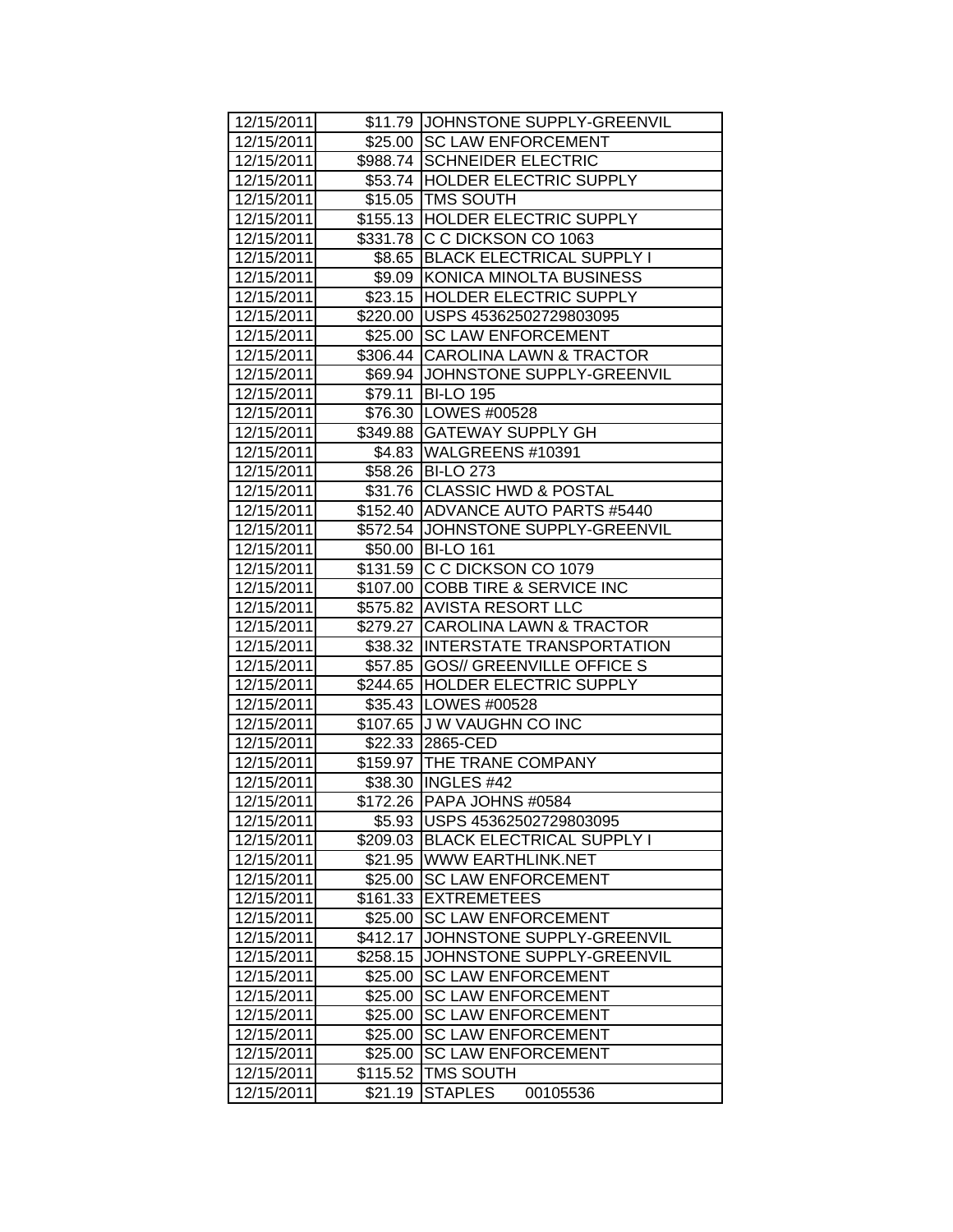| 12/15/2011 |            | \$40.26 ELLIS FLOORING SALES #43  |
|------------|------------|-----------------------------------|
| 12/15/2011 |            | \$125.84   TMS SOUTH              |
| 12/15/2011 |            | \$25.00 SC LAW ENFORCEMENT        |
| 12/15/2011 |            | \$1,094.18 NETWORK CONTROLS & E   |
| 12/15/2011 |            | \$25.00 SC LAW ENFORCEMENT        |
| 12/15/2011 |            | $$10.14$ V GO # 3                 |
| 12/15/2011 |            | \$4.99 ADVANCE AUTO PARTS #5440   |
| 12/15/2011 |            | \$267.40   LOWES #00667           |
| 12/15/2011 |            | \$24.78   LOWES #01718            |
| 12/15/2011 |            | \$25.00 SC LAW ENFORCEMENT        |
| 12/15/2011 | \$16.01    | <b>SCHOOL SPOT</b>                |
| 12/15/2011 | \$25.00    | <b>SC LAW ENFORCEMENT</b>         |
| 12/15/2011 | \$25.00    | <b>SC LAW ENFORCEMENT</b>         |
| 12/15/2011 | \$25.00    | <b>SC LAW ENFORCEMENT</b>         |
| 12/15/2011 |            | \$134.62 HOBBY LOBBY #0318        |
| 12/15/2011 |            | \$48.46 PUBLIX #874               |
| 12/15/2011 | \$25.00    | <b>SC LAW ENFORCEMENT</b>         |
| 12/15/2011 | \$169.16   | THE TRANE COMPANY                 |
| 12/15/2011 | \$25.00    | <b>SC LAW ENFORCEMENT</b>         |
| 12/15/2011 | \$25.00    | <b>SC LAW ENFORCEMENT</b>         |
| 12/15/2011 | \$8.94     | <b>GOIN POSTAL PIEDMONT</b>       |
| 12/15/2011 |            | \$228.96   TONYS PIZZA & SUBS     |
| 12/15/2011 | \$25.00    | <b>SC LAW ENFORCEMENT</b>         |
| 12/15/2011 |            | \$37.76   FERGUSON ENT #43        |
| 12/15/2011 | \$459.80   | SMITHTURF AND IRRIGATI            |
| 12/15/2011 |            | \$133.34   HOLDER ELECTRIC SUPPLY |
| 12/15/2011 |            | \$25.00 SC LAW ENFORCEMENT        |
| 12/15/2011 |            | \$25.00 SC LAW ENFORCEMENT        |
| 12/15/2011 |            | \$48.55 FERGUSON ENT #43          |
| 12/15/2011 | \$317.00   | <b>GULF SPECIMEN MARINE LAB</b>   |
| 12/16/2011 |            | \$25.00 SC LAW ENFORCEMENT        |
| 12/16/2011 |            | \$161.29 HOLDER ELECTRIC SUPPLY   |
| 12/16/2011 |            | \$39.75  TLF FLORAL DESIGN, LTD   |
| 12/16/2011 |            | \$55.84 HAGEMEYER NA #13          |
| 12/16/2011 |            | \$87.50 ORIENTAL TRADING CO       |
| 12/16/2011 |            | \$7.05 J W VAUGHN CO INC          |
| 12/16/2011 | \$7.36     | <b>WM SUPERCENTER</b>             |
| 12/16/2011 | \$540.00   | <b>GREENVILLE LITTLE THEATRE</b>  |
| 12/16/2011 | \$23.39    | FORMS AND SUPPLY-AOPD             |
| 12/16/2011 | \$200.40   | THE TRANE COMPANY                 |
| 12/16/2011 | \$168.36   | AAA SUPPLY - GVILLE               |
| 12/16/2011 | \$310.28   | THE TRANE COMPANY                 |
| 12/16/2011 | \$53.00    | TLF SIMPSONVILLE FLORI            |
| 12/16/2011 | \$138.90   | <b>CRESCENT SUPPLY COMPANY I</b>  |
| 12/16/2011 | \$126.99   | FIRST TEAM SPORTS                 |
| 12/16/2011 | \$4,509.00 | DMI DELL K-12 PTR                 |
| 12/16/2011 | \$35.32    | <b>WM SUPERCENTER</b>             |
| 12/16/2011 | \$20.56    | HOLDER ELECTRIC SUPPLY            |
| 12/16/2011 | \$417.50   | LOWES #00667                      |
| 12/16/2011 | \$25.00    | <b>SC LAW ENFORCEMENT</b>         |
| 12/16/2011 | \$39.37    | <b>TMS SOUTH</b>                  |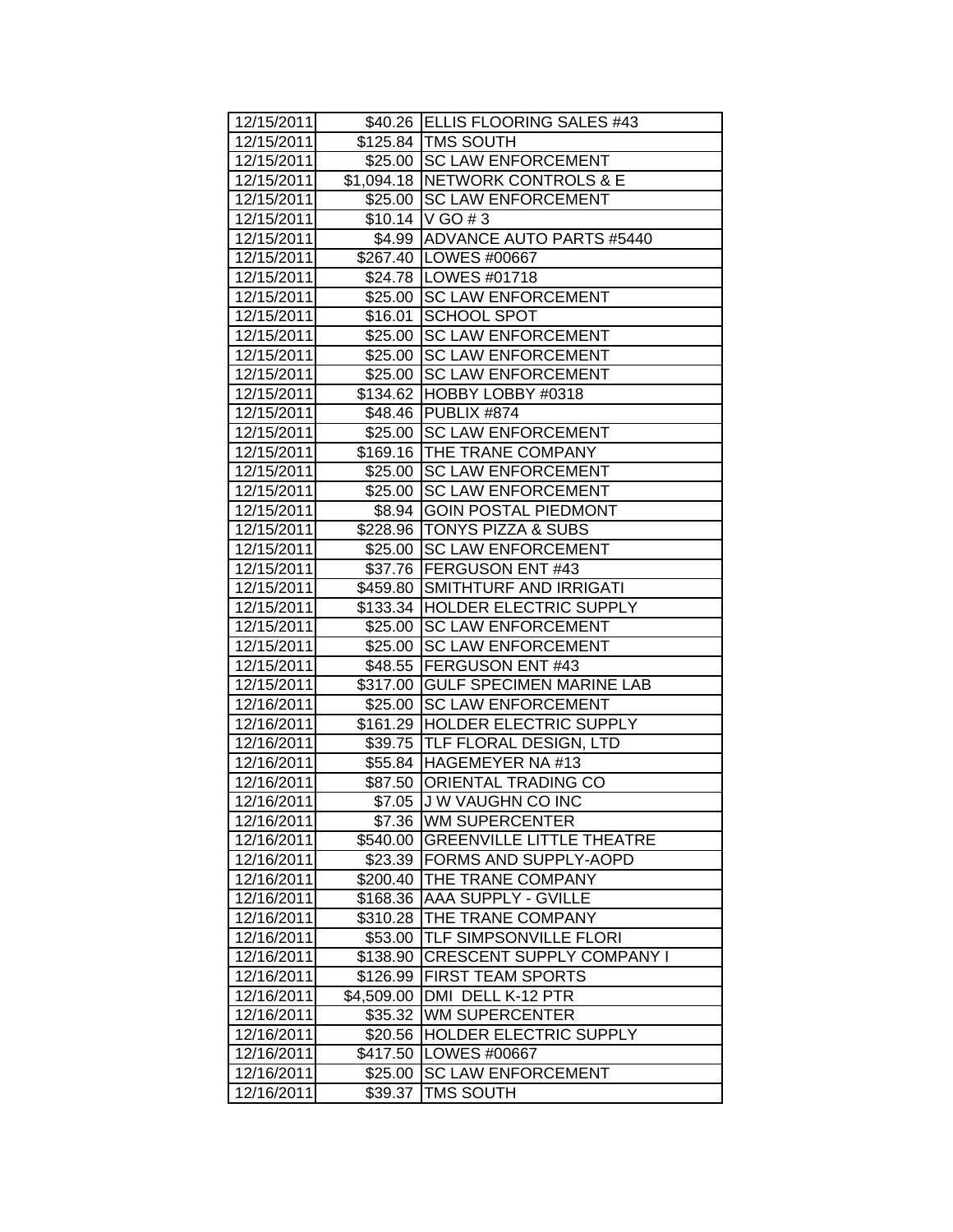| 12/16/2011 |            | \$25.00 SC LAW ENFORCEMENT         |
|------------|------------|------------------------------------|
| 12/16/2011 |            | \$25.00 SC LAW ENFORCEMENT         |
| 12/16/2011 |            | \$437.61   THE TRANE COMPANY       |
| 12/16/2011 |            | \$396.44 LOWES #00667              |
| 12/16/2011 |            | \$75.00 BI-LO 624                  |
| 12/16/2011 | \$58.50    | SIGNWAREHOUSE.COM                  |
| 12/16/2011 |            | \$96.19 ATLAS PEN & PENCIL         |
| 12/16/2011 | \$25.00    | <b>SC LAW ENFORCEMENT</b>          |
| 12/16/2011 | \$163.82   | <b>TJS CO</b>                      |
| 12/16/2011 | \$630.51   | THE TRANE COMPANY                  |
| 12/16/2011 |            | \$27.26 WALGREENS #9230            |
| 12/16/2011 | \$25.00    | <b>SC LAW ENFORCEMENT</b>          |
| 12/16/2011 | \$503.88   | OFFICE DEPOT #1099                 |
| 12/16/2011 |            | \$514.66 LAMINEX INC               |
| 12/16/2011 |            | \$25.00 SC LAW ENFORCEMENT         |
| 12/16/2011 | \$2.24     | JOHNSTONE SUPPLY-GREENVIL          |
| 12/16/2011 | \$359.47   | THE HOME DEPOT 1127                |
| 12/16/2011 | \$25.00    | <b>SC LAW ENFORCEMENT</b>          |
| 12/16/2011 | \$35.32    | <b>WM SUPERCENTER</b>              |
| 12/16/2011 | \$1,035.00 | <b>WM SUPERCENTER</b>              |
| 12/16/2011 |            | \$106.04   BINSWANGER GLASS #043   |
| 12/16/2011 |            | \$482.47 WM SUPERCENTER            |
| 12/16/2011 |            | \$125.00 ENCHANTED LEARNING LLC    |
| 12/16/2011 |            | \$33.90 AAA SUPPLY - GVILLE        |
| 12/16/2011 |            | \$121.60 CRESCENT SUPPLY COMPANY I |
| 12/16/2011 |            | \$25.00 SC LAW ENFORCEMENT         |
| 12/16/2011 |            | \$403.35   AAA SUPPLY - GVILLE     |
| 12/16/2011 |            | \$2,887.34   DMI DELL K-12 PTR     |
| 12/16/2011 |            | \$25.00 SC LAW ENFORCEMENT         |
| 12/16/2011 | \$25.00    | <b>SC LAW ENFORCEMENT</b>          |
| 12/16/2011 | \$25.00    | <b>SC LAW ENFORCEMENT</b>          |
| 12/16/2011 | \$43.33    | <b>BLACK ELECTRICAL SUPPLY I</b>   |
| 12/16/2011 |            | \$214.50 FLINN SCIENTIFIC, I       |
| 12/16/2011 |            | \$146.78 JOHNSTONE SUPPLY-GREENVIL |
| 12/16/2011 | \$592.00   | <b>GTM SPORTSWEAR</b>              |
| 12/16/2011 | \$25.00    | <b>SC LAW ENFORCEMENT</b>          |
| 12/16/2011 |            | \$39.31 FLUKERFARMS.COM            |
| 12/16/2011 | \$61.05    | WM SUPERCENTER                     |
| 12/16/2011 | \$712.15   | AAA SUPPLY - GVILLE                |
| 12/16/2011 | \$185.92   | <b>SSG SPORT SUPPLY GROUP</b>      |
| 12/16/2011 | \$45.16    | HAGEMEYER NA #13                   |
| 12/16/2011 | \$35.75    | FORMS AND SUPPLY-AOPD              |
| 12/16/2011 | \$186.25   | JOHNSTONE SUPPLY-GREENVIL          |
| 12/16/2011 | \$254.97   | <b>BLACK ELECTRICAL SUPPLY I</b>   |
| 12/16/2011 | \$478.65   | <b>KELVIN</b>                      |
| 12/16/2011 | \$25.00    | <b>SC LAW ENFORCEMENT</b>          |
| 12/16/2011 | \$25.00    | <b>SC LAW ENFORCEMENT</b>          |
| 12/16/2011 | \$25.00    | <b>SC LAW ENFORCEMENT</b>          |
| 12/16/2011 | \$39.01    | <b>TJS CO</b>                      |
| 12/16/2011 | \$25.00    | <b>SC LAW ENFORCEMENT</b>          |
| 12/16/2011 | \$5,721.89 | DMI DELL K-12 PTR                  |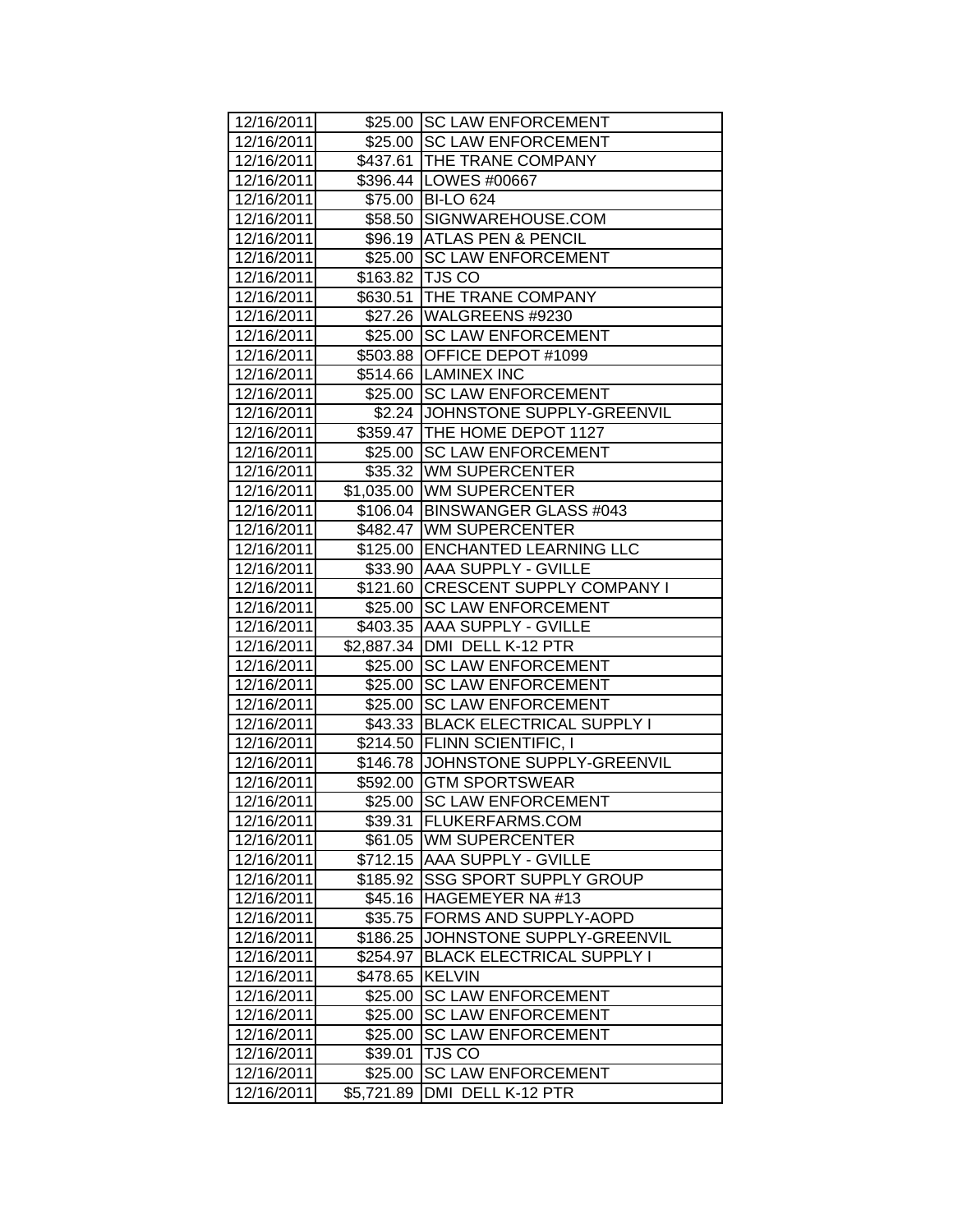| 12/16/2011 |          | \$79.02 TMS SOUTH                  |
|------------|----------|------------------------------------|
| 12/16/2011 |          | \$175.11   BATTERY SPECIALISTS     |
| 12/16/2011 |          | \$847.79 FIRST TEAM SPORTS         |
| 12/16/2011 |          | \$10.60 UPSTATE TROPHIES INC       |
| 12/16/2011 |          | \$56.01 FIRST TEAM SPORTS          |
| 12/16/2011 |          | \$34.66 THE HOME DEPOT 1104        |
| 12/16/2011 | \$39.51  | SHERWIN WILLIAMS #2785             |
| 12/16/2011 |          | \$3.20 USPS 45362502729803095      |
| 12/16/2011 |          | \$25.00 SC LAW ENFORCEMENT         |
| 12/16/2011 |          | \$1,194.03 BLANCHARD MACHINERY     |
| 12/16/2011 |          | \$35.53   LOWES #00667             |
| 12/16/2011 |          | \$72.57   BATTERY SPECIALISTS      |
| 12/16/2011 |          | \$25.00 SC LAW ENFORCEMENT         |
| 12/16/2011 |          | \$25.00 SC LAW ENFORCEMENT         |
| 12/16/2011 |          | \$8.23 USPS 45362502729802915      |
| 12/16/2011 |          | \$720.57 THE TRANE COMPANY         |
| 12/16/2011 |          | \$214.49 PETSMART INC 1300         |
| 12/16/2011 |          | \$34.28 LOWES #00667               |
| 12/16/2011 |          | \$1,193.51 CHARLESTON WRAP         |
| 12/16/2011 |          | \$11.02 CRESCENT SUPPLY COMPANY I  |
| 12/16/2011 |          | \$16.44 JJOHNSTONE SUPPLY-GREENVIL |
| 12/16/2011 |          | \$511.16 HIGHWATER CLAYS INC       |
| 12/16/2011 | \$25.00  | <b>SC LAW ENFORCEMENT</b>          |
| 12/16/2011 | \$39.51  | SHERWIN WILLIAMS #2785             |
| 12/16/2011 |          | \$1,253.06 FIRST TEAM SPORTS       |
| 12/16/2011 |          | \$163.48 WM SUPERCENTER            |
| 12/16/2011 |          | \$10.50 SIGNWAREHOUSE.COM          |
| 12/16/2011 |          | \$25.00 SC LAW ENFORCEMENT         |
| 12/16/2011 |          | \$47.28 LOWES #01983               |
| 12/16/2011 |          | \$68.53 TJS CO                     |
| 12/16/2011 |          | \$9.03 LONG TRAILER & BODY SERVI   |
| 12/16/2011 |          | \$106.71   LOWES #00667            |
| 12/16/2011 |          | \$33.55 PORTER PAINTS 9388         |
| 12/16/2011 |          | \$200.00 BI-LO 57                  |
| 12/16/2011 |          | \$52.87 WM SUPERCENTER             |
| 12/16/2011 |          | \$36.74 ADVANCE AUTO PARTS #5440   |
| 12/16/2011 |          | \$33.66 FASTENAL COMPANY01         |
| 12/16/2011 | \$25.00  | <b>SC LAW ENFORCEMENT</b>          |
| 12/16/2011 | \$578.37 | THE BILTMORE CO CAR                |
| 12/16/2011 |          | \$39.10 FGS HARDWARE               |
| 12/16/2011 | \$327.81 | <b>FIRST TEAM SPORTS</b>           |
| 12/16/2011 | \$81.85  | <b>TMS SOUTH</b>                   |
| 12/19/2011 | \$43.94  | <b>CAROLINA BIOLOGICAL SUPPL</b>   |
| 12/19/2011 | \$687.82 | SEARS ROEBUCK 4474                 |
| 12/19/2011 | \$17.81  | BOJANGLES 846 01008465             |
| 12/19/2011 | \$73.63  | APPLEBEE`S 87019810522             |
| 12/19/2011 | \$54.95  | <b>COMFORT INN</b>                 |
| 12/19/2011 | \$22.76  | <b>BENDER BURKOT EAST COAST</b>    |
| 12/19/2011 | \$12.98  | ADVANCE AUTO PARTS #5440           |
| 12/19/2011 | \$3.20   | USPS 45362502729803095             |
| 12/19/2011 | \$447.50 | <b>REYNOLDS UNIFORMS</b>           |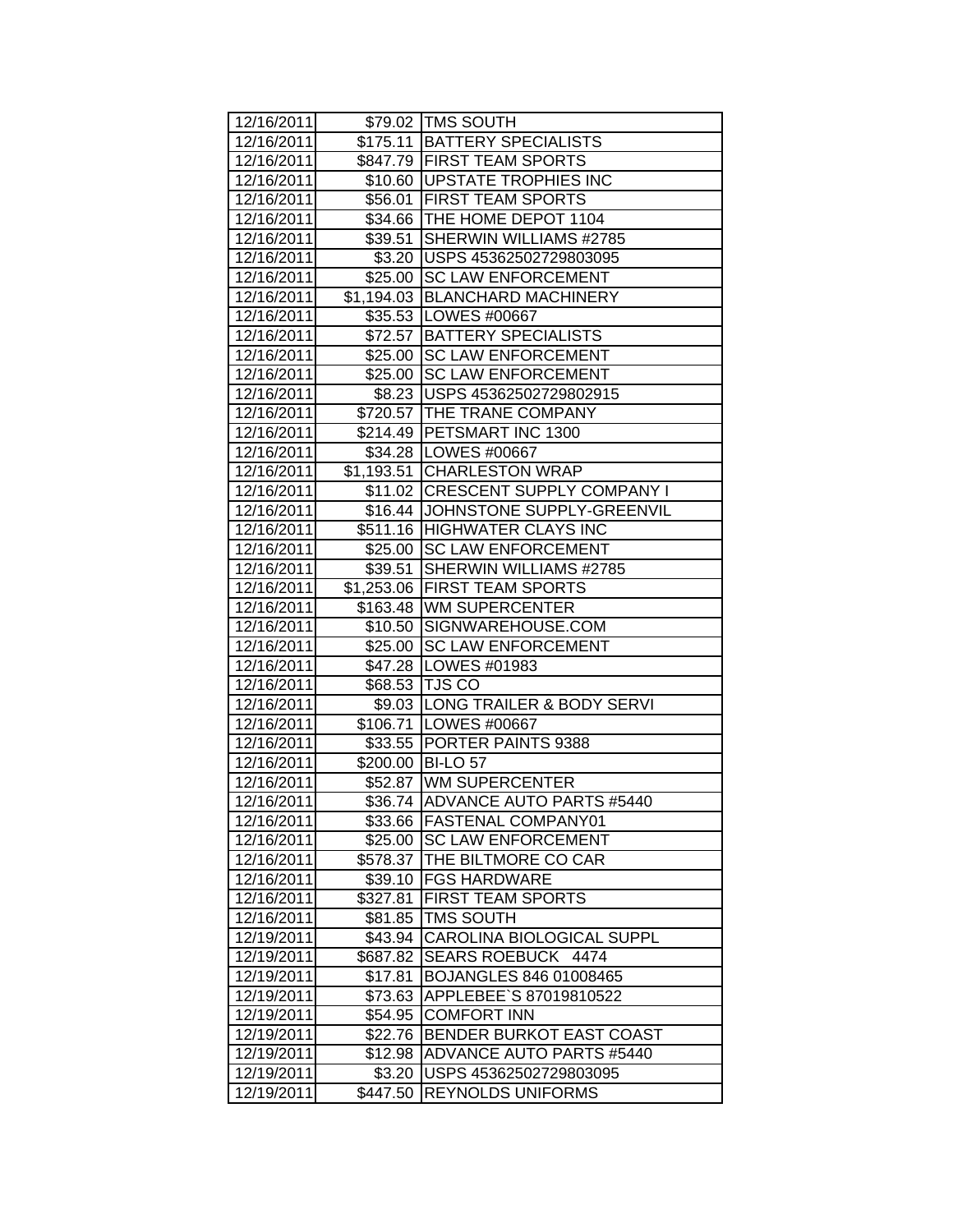| 12/19/2011               |            | (\$184.19) BLANCHARD MACHINERY                        |
|--------------------------|------------|-------------------------------------------------------|
| 12/19/2011               |            | \$61.00 SCHOLASTIC INC. KEY 22                        |
| 12/19/2011               |            | \$11.34   LOWES #00667                                |
| 12/19/2011               |            | (\$130.63) HAWKINS TOWING INC                         |
| 12/19/2011               |            | \$193.53 CAMPBELL BROWN INC                           |
| 12/19/2011               |            | \$60.76 QUALITY INN SUITES                            |
| 12/19/2011               |            | \$54.95 COMFORT INN                                   |
| 12/19/2011               |            | \$20.00 VZWRLSS PREPAID REC                           |
| 12/19/2011               |            | \$60.76 QUALITY INN SUITES                            |
| 12/19/2011               |            | \$192.50 LIQUID HIGHWAY ON LINE                       |
| 12/19/2011               |            | \$240.00 MATHCOUNTS                                   |
| 12/19/2011               |            | \$20.00 VZWRLSS PREPAID REC                           |
| 12/19/2011               |            | \$158.38 Amazon.com                                   |
| 12/19/2011               |            | \$195.89 THE TRANE COMPANY                            |
| 12/19/2011               |            | \$54.95 COMFORT INN                                   |
| 12/19/2011               |            | \$427.57 THE TRANE COMPANY                            |
| 12/19/2011               |            | \$14.84 MARATHON PETRO136648                          |
| 12/19/2011               |            | \$25.00 SC LAW ENFORCEMENT                            |
| 12/19/2011               |            | \$7.77 ADVANCE AUTO PARTS #5440                       |
| 12/19/2011               |            | \$60.76 QUALITY INN SUITES                            |
| 12/19/2011               |            | \$86.44 BI-LO 57                                      |
| 12/19/2011               |            | \$54.95 COMFORT INN                                   |
| 12/19/2011               |            | \$177.00 CLASSIC HWD & POSTAL                         |
| 12/19/2011               |            | \$278.70 JJOHNSTONE SUPPLY-GREENVIL                   |
| 12/19/2011               |            | \$13.76   SHERWIN WILLIAMS #2194                      |
| 12/19/2011               |            | \$711.28 JJOHNSTONE SUPPLY-GREENVIL                   |
| 12/19/2011               |            | \$117.66 PANERA BREAD #911                            |
| 12/19/2011               |            | \$36.72   TONYS PIZZA & SUBS                          |
| 12/19/2011               |            | \$60.76 QUALITY INN SUITES<br>$($12.49)$ LOWES #01718 |
| 12/19/2011<br>12/19/2011 |            | \$54.95 COMFORT INN                                   |
| 12/19/2011               |            | \$6.97 STAPLES 00118018                               |
| 12/19/2011               |            | \$10.05 LOWES #00667                                  |
| 12/19/2011               |            | \$57.14 ADVANCE AUTO PARTS #5440                      |
| 12/19/2011               |            | \$127.20 NAPA AUTO PARTS OF                           |
| 12/19/2011               |            | \$51.32 ADVANCE AUTO PARTS #5440                      |
| 12/19/2011               |            | \$31.79 BI-LO 57                                      |
| 12/19/2011               | \$196.02   | CHICK-FIL-A #00713                                    |
| 12/19/2011               | \$111.00   | <b>GREER DMV 49</b>                                   |
| 12/19/2011               | \$555.97   | <b>CUSTOM SIGNS INC</b>                               |
| 12/19/2011               | \$1,000.00 | <b>CHAMPION COACH INC</b>                             |
| 12/19/2011               | \$84.00    | SCHOLASTIC INC. KEY 22                                |
| 12/19/2011               | \$42.83    | JOHNSTONE SUPPLY-GREENVIL                             |
| 12/19/2011               | \$150.80   | NATL BUS SALES & LEASING                              |
| 12/19/2011               | \$253.69   | <b>CHICK-FIL-A #02122</b>                             |
| 12/19/2011               | \$68.74    | <b>TMS SOUTH</b>                                      |
| 12/19/2011               | \$133.57   | <b>GREENVILLE FENCE CO</b>                            |
| 12/19/2011               | \$83.90    | <b>COWART AWARDS</b>                                  |
| 12/19/2011               | \$2,669.63 | RAMADA MAIN GATE WEST                                 |
| 12/19/2011               | \$38.17    | LONG TRAILER & BODY SERVI                             |
| 12/19/2011               | \$206.70   | THE TRANE COMPANY                                     |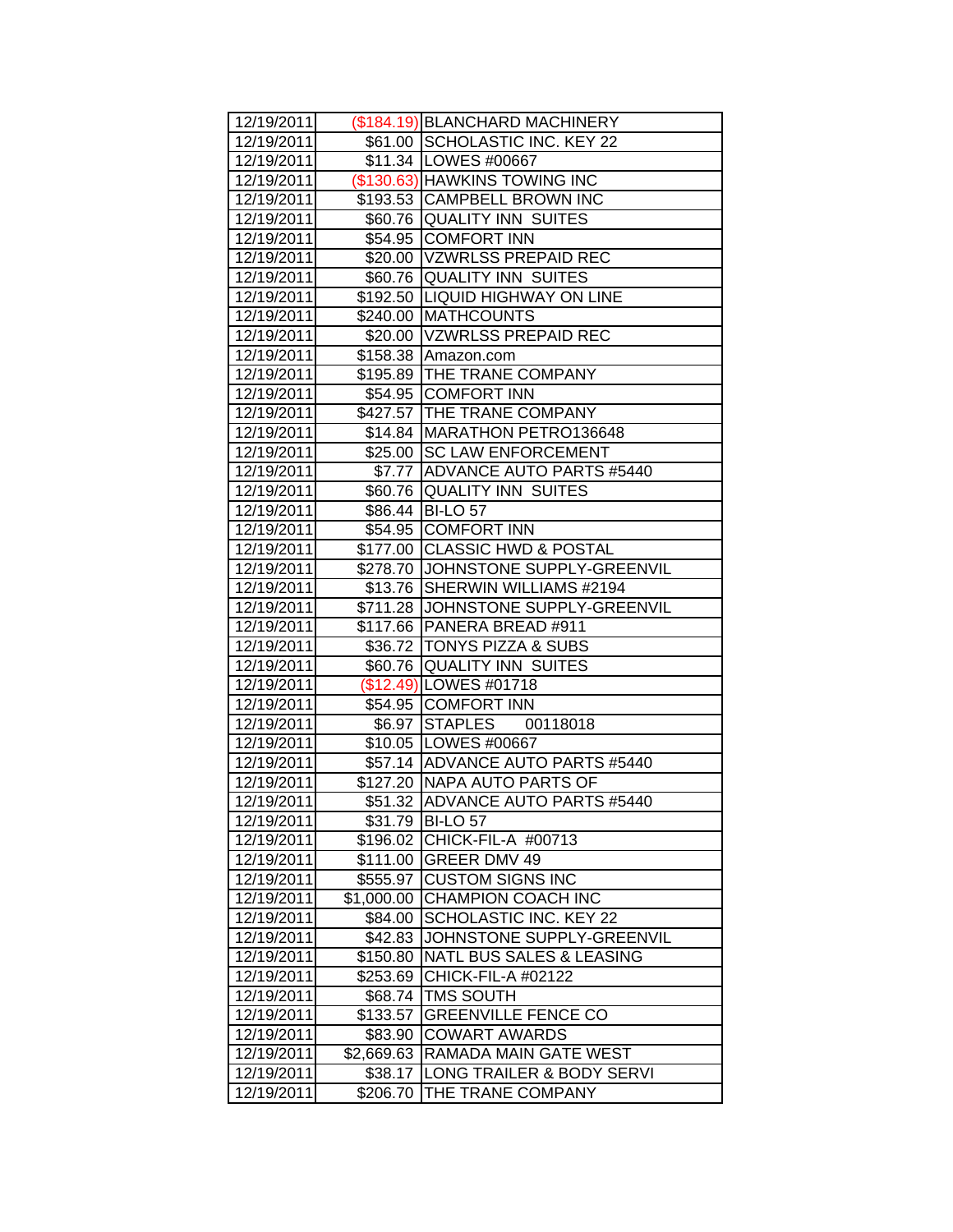| 12/19/2011 |            | \$60.76 QUALITY INN SUITES         |
|------------|------------|------------------------------------|
| 12/19/2011 |            | \$158.38 Amazon.com                |
| 12/19/2011 |            | \$185.19 TEACHER STORE             |
| 12/19/2011 |            | \$375.24 MF ATLETIC AND PERF BETTE |
| 12/19/2011 |            | \$992.36 SALSARITAS 13 GRNVL       |
| 12/19/2011 |            | \$201.00 THE TRANE COMPANY         |
| 12/19/2011 |            | \$104.01 BLACK ELECTRICAL SUPPLY I |
| 12/19/2011 |            | \$227.64 BATTERY SPECIALISTS       |
| 12/19/2011 |            | \$111.00 GREER DMV 49              |
| 12/19/2011 |            | \$245.15   BATTERY SPECIALISTS     |
| 12/19/2011 |            | \$60.76 QUALITY INN SUITES         |
| 12/19/2011 | \$218.33   | SOUTHEASTERN ELECTRICA             |
| 12/19/2011 |            | \$33.00  TONYS PIZZA & SUBS        |
| 12/19/2011 | \$182.61   | SUPER 8 OF BOONE                   |
| 12/19/2011 |            | \$95.25   LOWES #01718             |
| 12/19/2011 |            | \$217.62 CHICK-FIL-A #01076        |
| 12/19/2011 | \$60.76    | <b>QUALITY INN SUITES</b>          |
| 12/19/2011 |            | \$24.34 EDUCATIONAL WONDERLAND     |
| 12/19/2011 |            | \$505.00 THE FRENCH SWISS RENTALS  |
| 12/19/2011 |            | \$37.80 LITTLE CAESARS 0101 0013   |
| 12/19/2011 |            | \$16.80   LOWES #00528             |
| 12/19/2011 |            | \$503.12 HAWKINS TOWING INC        |
| 12/19/2011 |            | \$194.40 MCALISTERS DELI 1062      |
| 12/19/2011 |            | \$16.34 ADVANCE AUTO PARTS #5440   |
| 12/19/2011 | \$4.81     | 240 C-K SIMPSONV                   |
| 12/19/2011 |            | \$61.14 B & D INDUSTRIAL INC       |
| 12/19/2011 |            | \$130.63 HAWKINS TOWING INC        |
| 12/19/2011 |            | \$155.48 OFFICE DEPOT #1099        |
| 12/19/2011 |            | \$722.13 RIVAR'S INC.              |
| 12/19/2011 |            | \$236.61 AAA SUPPLY - GVILLE       |
| 12/19/2011 |            | \$48.93 WW GRAINGER                |
| 12/19/2011 |            | \$66.57 ADVANCE AUTO PARTS #5440   |
| 12/19/2011 |            | \$26.37   LOWES #00667             |
| 12/19/2011 |            | \$33.13 BARNES & NOBLE #2221       |
| 12/20/2011 |            | \$100.29 CAROLINA BIOLOGICAL SUPPL |
| 12/20/2011 |            | \$347.70 VS ATHLETICS              |
| 12/20/2011 | \$44.38    | THE TRANE COMPANY                  |
| 12/20/2011 | \$168.33   | <b>FIRST TEAM SPORTS</b>           |
| 12/20/2011 | \$635.76   | THE TRANE COMPANY                  |
| 12/20/2011 | \$1,494.60 | THE TRANE COMPANY                  |
| 12/20/2011 | \$87.95    | <b>JUNIOR LIBRARY GUILD</b>        |
| 12/20/2011 | \$955.48   | THE READING SOURCE                 |
| 12/20/2011 | \$391.20   | THE READING SOURCE                 |
| 12/21/2011 | \$253.59   | WALMART.COM 8009666546             |
| 12/21/2011 | \$20.00    | <b>VZWRLSS PREPAID REC</b>         |
| 12/21/2011 | \$40.28    | <b>MERUS WATER SYSTEMS</b>         |
| 12/21/2011 | \$32.61    | PIZZA HUT #012866                  |
| 12/21/2011 | \$26.09    | PIZZA HUT #012866                  |
| 12/22/2011 | \$62.08    | DRAPHIX/TEACHER DIRECT             |
| 12/22/2011 | \$4,122.63 | <b>CAMCOR INC</b>                  |
| 12/23/2011 | \$90.00    | SOUTH CAROLINA ASSOCIATIO          |